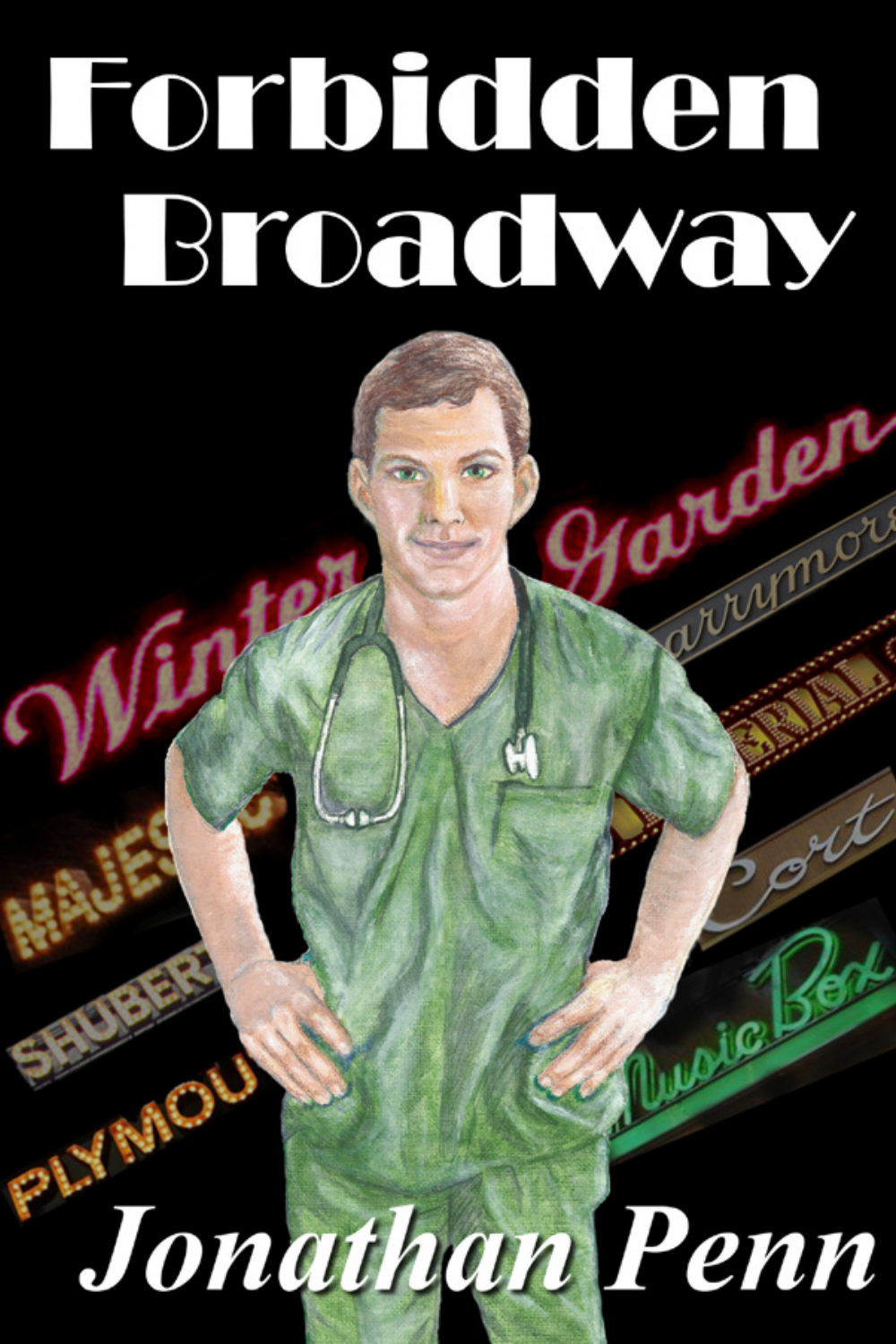## **FORBIDDEN BROADWAY**

Charlie Perkins grew up in the middle of nowhere. His mom, the local Drama teacher, instilled in him a lifelong love of musical theater. He sings and dances, but he gave up his childhood dream of performing professionally and got his nursing degree before moving to New York City to work in home health care.

Nate Sonntag is a serious businessman. He gives his all to the success of the import/export company he inherited from his father. Working all those extra hours is also a convenient way to avoid dealing with the emotional fallout of the traumatic events that placed everything in his hands.

When Nate contracts Charlie's agency to care for his elderly grandfather, he ends up getting far more than he expected. Charlie doesn't know what to expect, but he's perplexed when Nate tells him that under no circumstance is he to mention anything about the theater in his grandfather's presence. The subject of Broadway is strictly forbidden!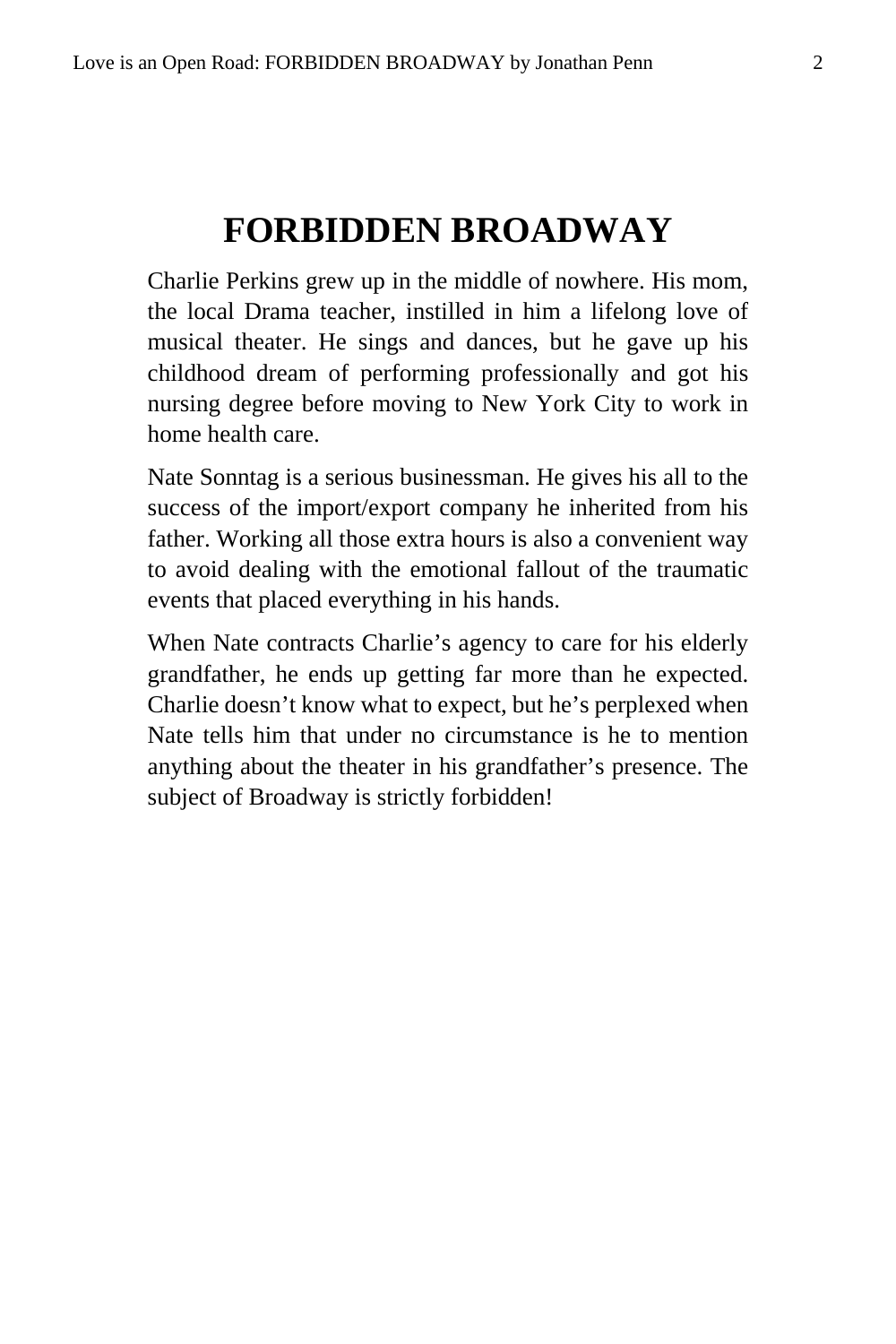#### **Table of Contents**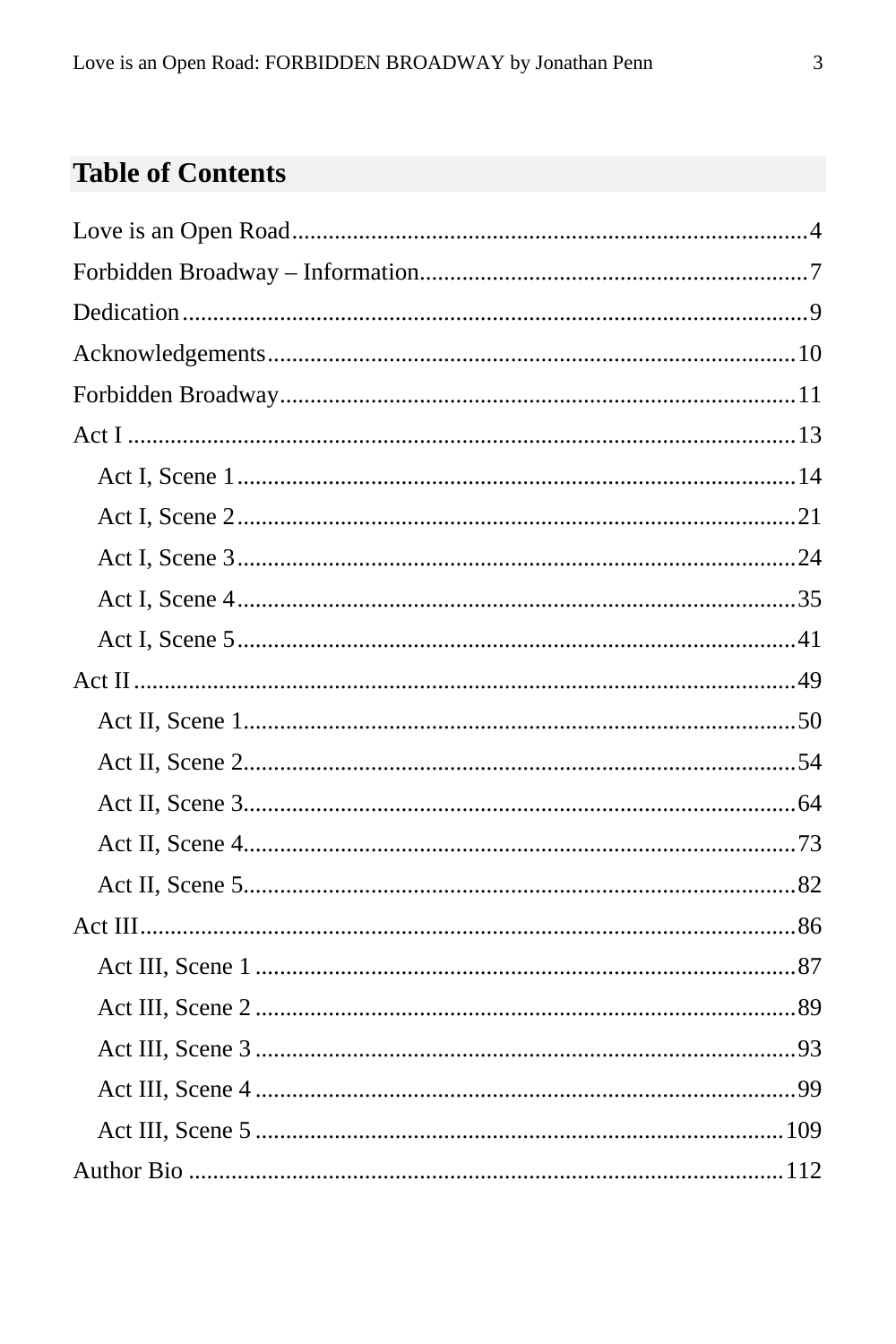# <span id="page-3-0"></span>**Love is an Open Road**

*An M/M Romance series*

# **FORBIDDEN BROADWAY**

### **By Jonathan Penn**

#### **Introduction**

The story you are about to read celebrates love, sex and romance between men. It is a product of the *Love is an Open Road* promotion sponsored by the *Goodreads M/M Romance Group* and is published as a gift to you.

#### **What Is Love is an Open Road?**

The *Goodreads M/M Romance Group* invited members to choose a photo and pen a letter asking for a short M/M romance story inspired by the image; authors from the group were encouraged to select a letter and write an original tale. The result was an outpouring of creativity that shone a spotlight on the special bond between M/M romance writers and the people who love what these authors do.

A written description of the image that inspired this story is provided along with the original request letter. If you'd like to view the photo, please feel free to join the [Goodreads M/M Romance Group](http://www.goodreads.com/group/show/20149-m-m-romance) and visit the discussion section: *Love is an Open Road*.

No matter if you are a long-time devotee to M/M Romance, just new to the genre or fall somewhere in between, you are in for a delicious treat.

#### **Words of Caution**

This story may contain sexually explicit content and is **intended for adult readers.** It may contain content that is disagreeable or distressing to some readers. The *M/M Romance Group* strongly recommends that each reader review the General Information section before each story for story tags as well as for content warnings.

Each year, a dedicated group of Volunteers from the M/M Romance Group work hard behind the scenes to bring these stories to you. Our Editors, Formatters, Proofreaders, and those working on Quality Assurance, spend many long hours over a course of several months so that each Event is a success. As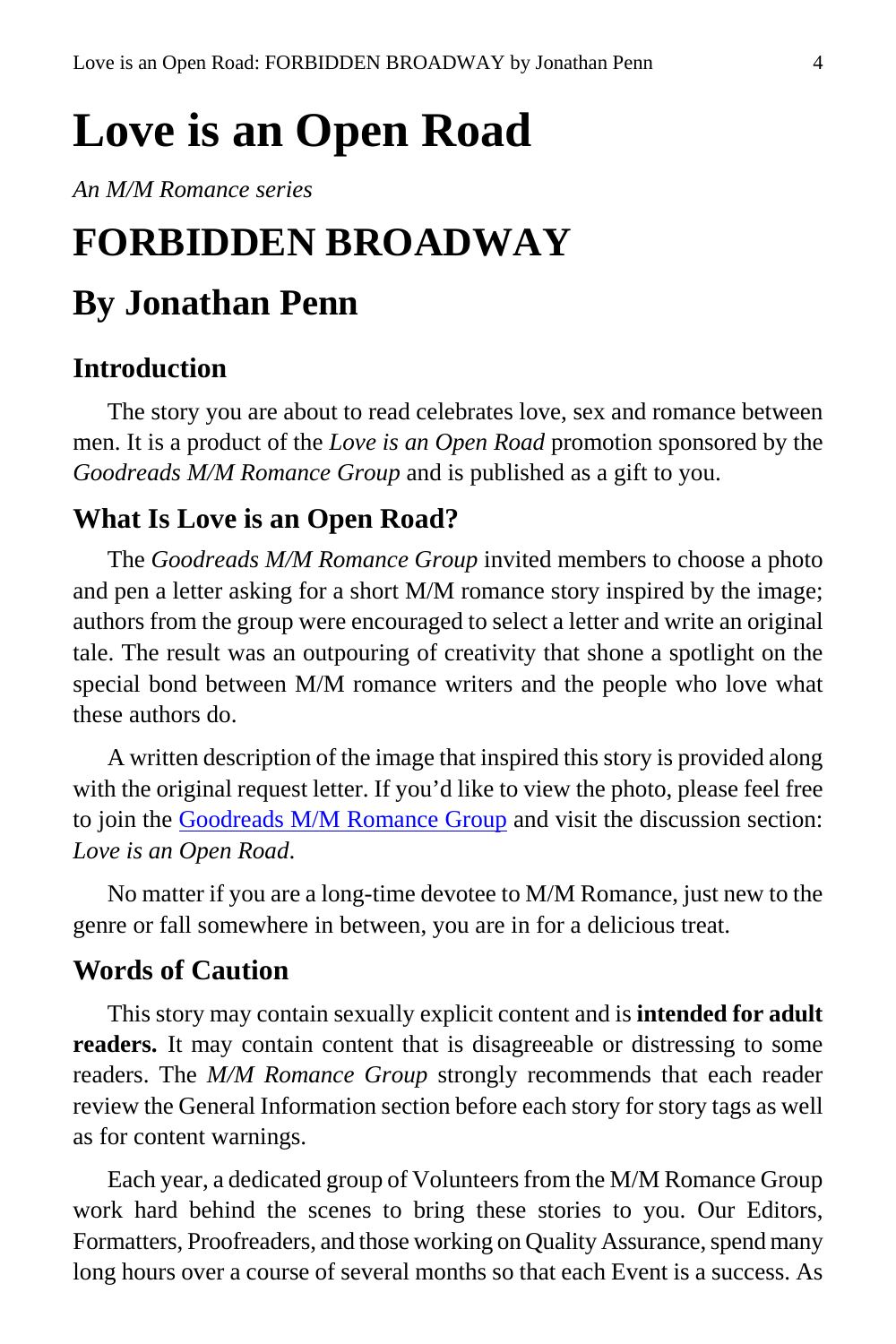each and every author also gives freely of their time and talent, it was decided that all edits suggested may be accepted or rejected by the author at any given time. For this reason, some stories will appear to be more tightly edited than others, depending on the choice of the author.

This story is a work of fiction. Names, characters, places and incidents are the products of the author's imagination or are used fictitiously. Any resemblance to actual events, locales, or persons, living or dead, is entirely coincidental.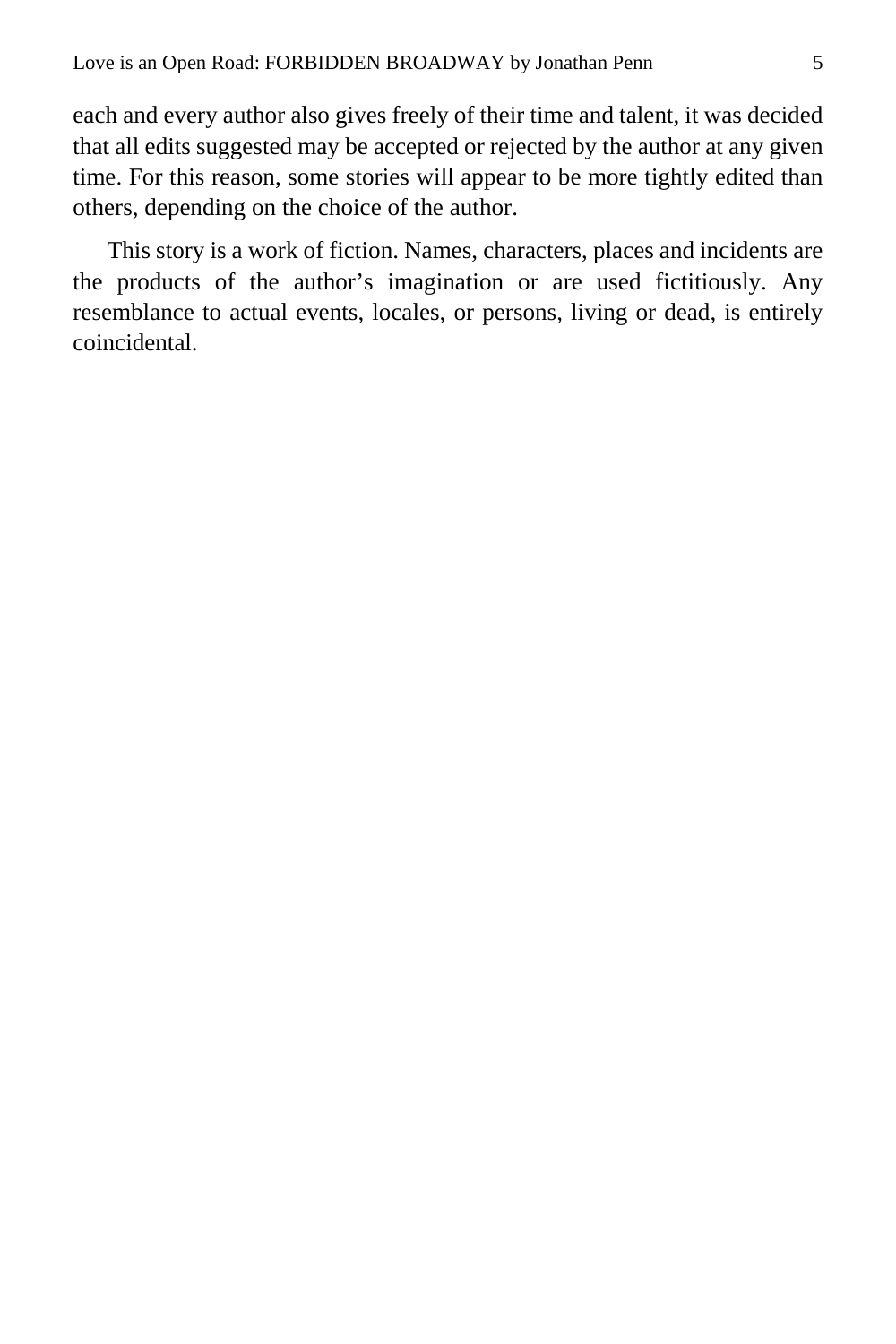All rights reserved worldwide.

This eBook may be distributed freely in its entirety courtesy of the Goodreads M/M Romance Group. This eBook may not be sold, manipulated or reproduced in any format without the express written permission of the author.

Forbidden Broadway, Copyright © 2015 Jonathan Penn

Cover art by Taomi Cover design by Romantic Penn Publication Services

This ebook is published by the *M/M Romance Group* and is not directly endorsed by or affiliated with Goodreads Inc.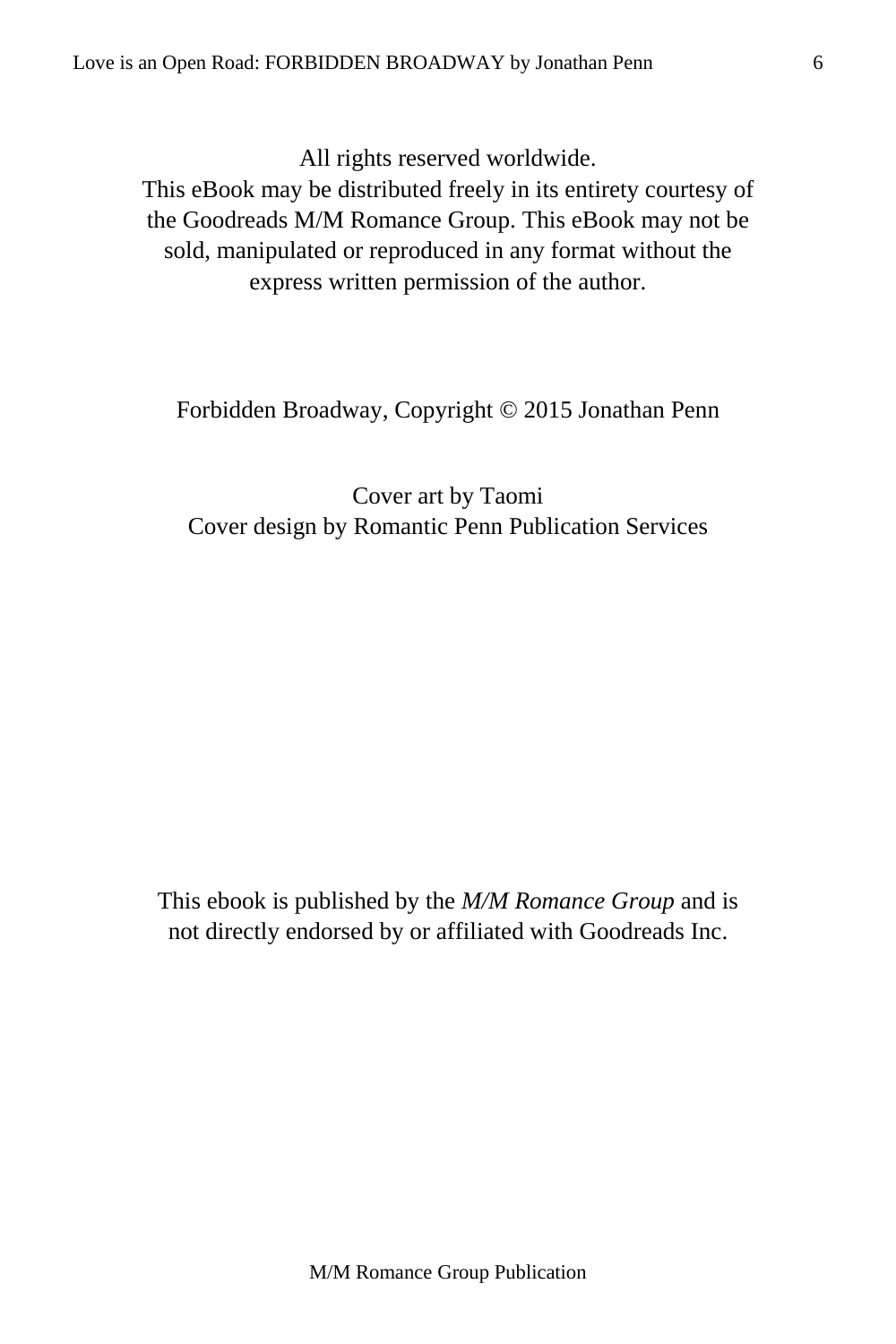# <span id="page-6-0"></span>**FORBIDDEN BROADWAY**

### **By Jonathan Penn**

#### **Photo Description**

Sunlit trees and foliage, seen through a large window, provide a bright backdrop for two men in a passionate embrace, kissing. They stand in shadows; much is left to the imagination. They appear to be youthful, physically fit, and very much in love.

#### **Story Letter**

*Dear Author,*

*Charlie lives for musicals. He has a good voice, better than most others, he can dance, and he knows almost any musical ever written by heart. Growing up in Hicksville, Nowhere, becoming a performing artist was never an option. So instead, after finishing nursing school, he moved to NYC where he is now a nurse, mostly working with providing private duty care, and attends evening classes at Ms. Barbers School for Song and Dance in Brooklyn twice a week.*

*Charlie is hired to take care of an elderly man living in a large Upper East Side apartment. The man's grandson—a tall, handsome, serious-minded businessman, much younger than he appears at first, and Charlie's absolute opposite—lectures Charlie that under no circumstances may he talk about the theatre business with his grandfather, as it is a sensitive subject and if he gets upset, it might worsen his condition rapidly. But the adorable Charlie, the man whose heart is full of song and dance, just can't shut up about his biggest interest. And—he is curious. The consequences, though, are not at all what the grandson expected, and his heart might just start singing and dancing too, after meeting Charlie.*

*I want to see Charlie turn the grandson into melting goo. Maybe there is some angst along the way, but Charlie's sweet nature puts an end to that. It's definitely an HEA-story.*

*Sincerely,*

*Amelia Mann*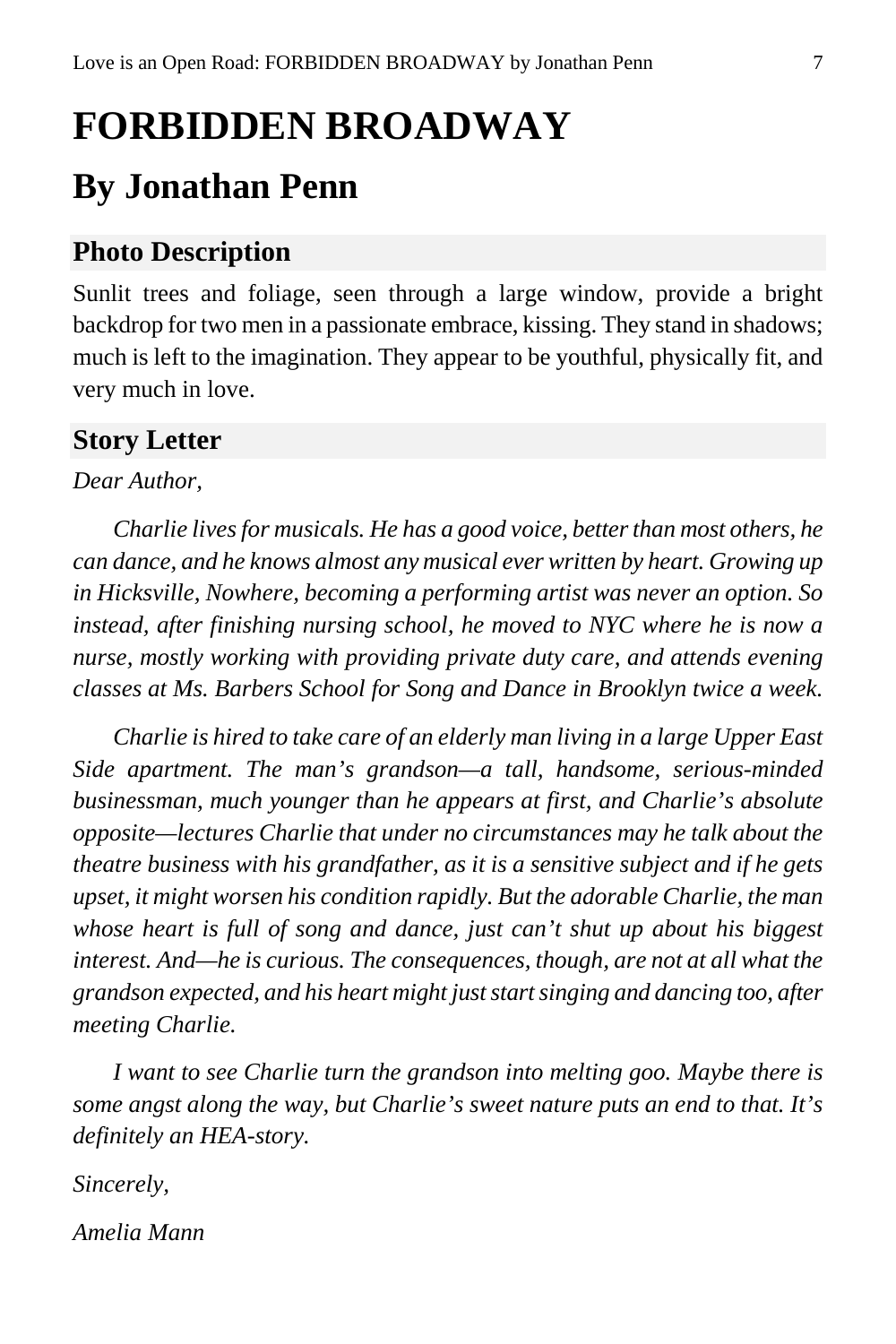#### **Story Info**

**Genre:** contemporary

**Tags:** family drama, nurse, businessman, celebrities, illness/disease, grief, hurt/comfort, age gap, flamboyant characters, humorous

**Content Warnings**: excessive speeds on a motorcycle

**Word Count:** 35,722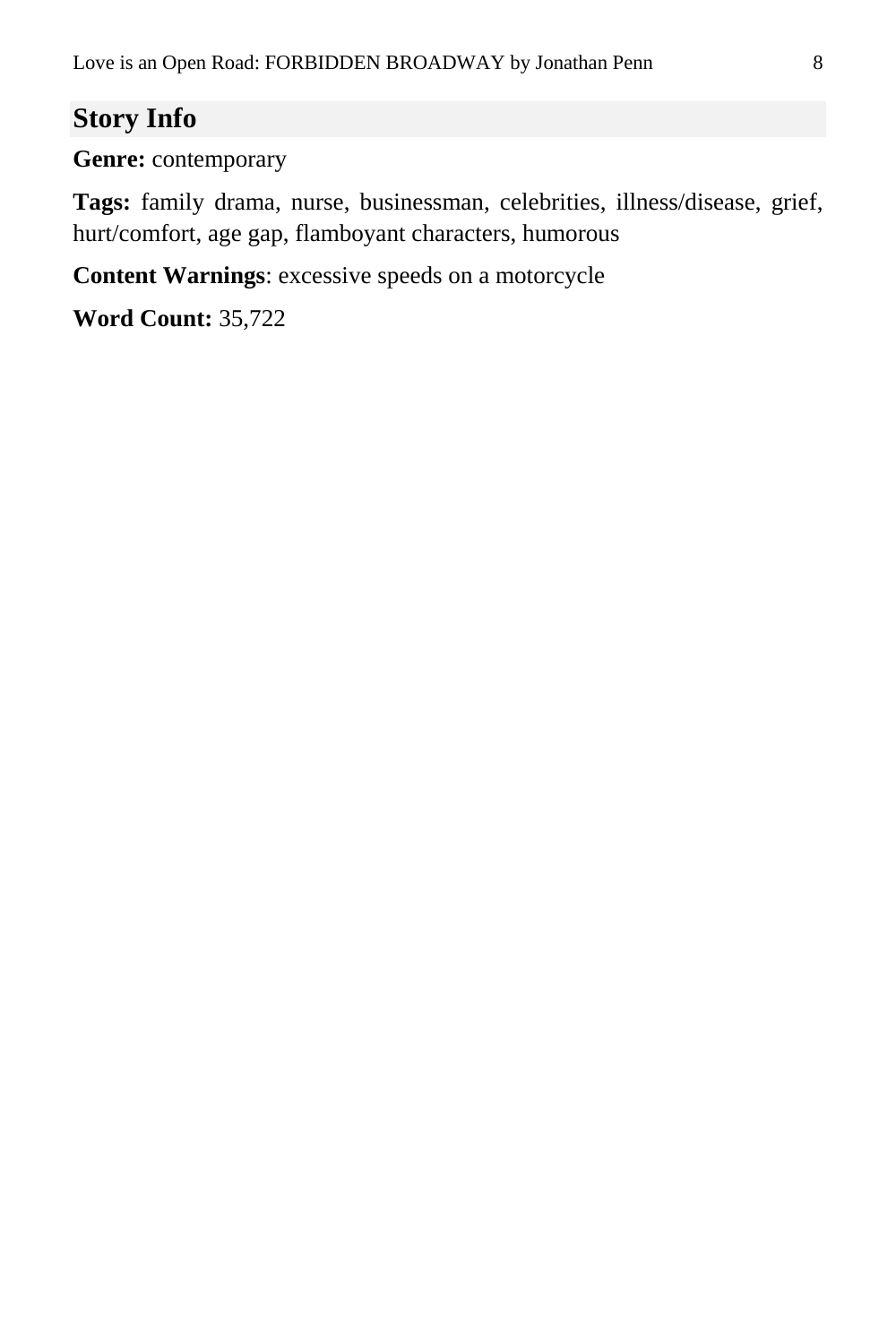#### *Dedication*

<span id="page-8-0"></span>*Forbidden Broadway* is dedicated to the memory of Alice Mooney, who set aside her dream of performing professionally to raise children and to nurture the talent of young aspiring performers, assisting them in realizing dreams of their own. The benefits of the love and kindness she invested in her family, her students, and so many others will be paid forward without end.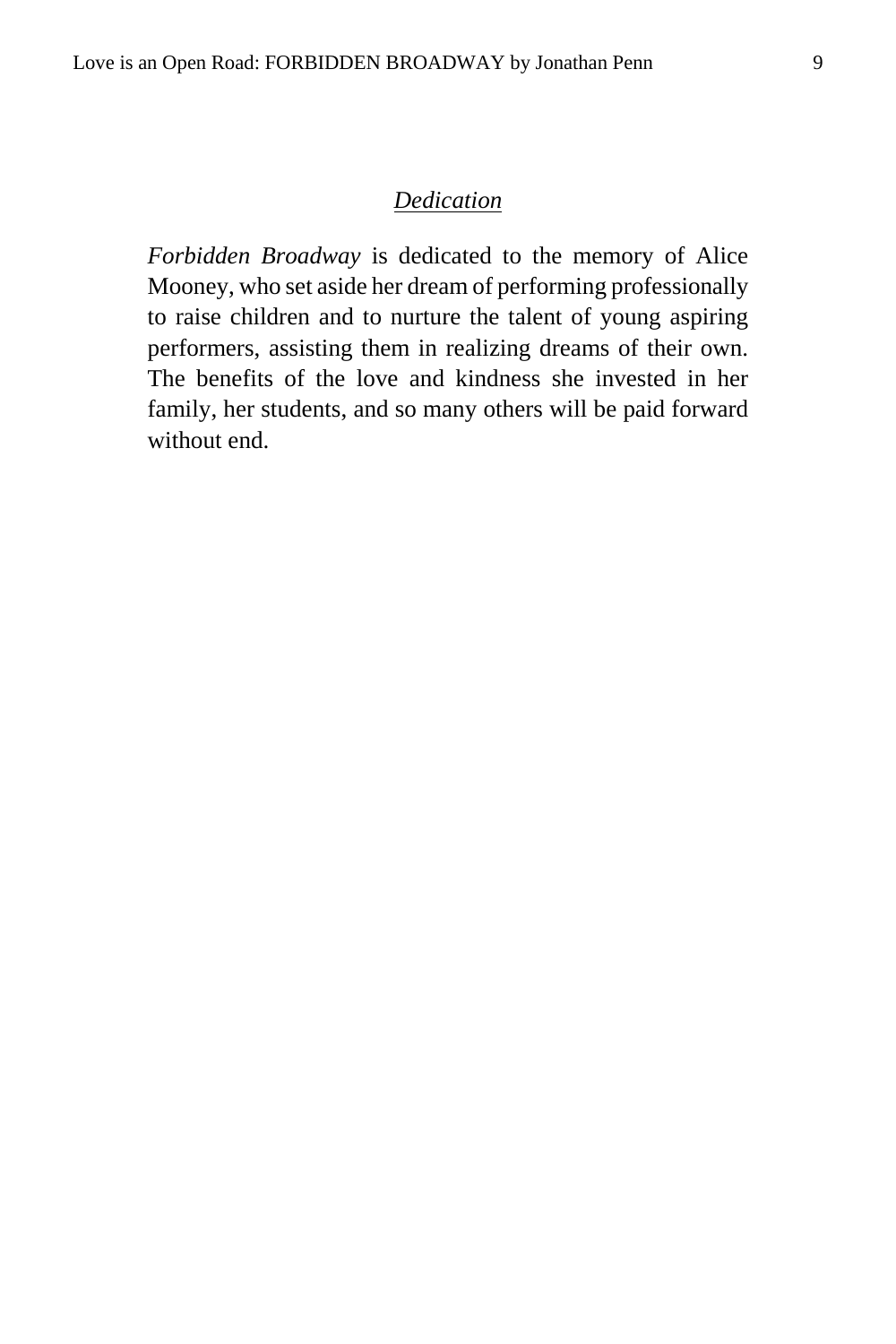#### *Acknowledgements*

<span id="page-9-0"></span>A raucous standing ovation for the dogged determination and tireless efforts of the moderators, editors, proofreaders, formatters, and quality assurance volunteers on the team for the 2015 Don't Read in the Closet event. Love is love, and your dedication to spreading it is heartwarming.

Then there's my beautiful Chorus Line: Ofelia Gränd, Kaje Harper, Kris Ripper, and Alexis Woods. As always, your highkicks are visually stupendous. They're also highly effective when aimed at my butt.

This year's Special Tony Award for Outstanding Performance by a Newcomer goes to Kat Tucker, RN, for her role in verifying Charlie's nursing credentials.

I would be remiss were I not to gesture toward the orchestra pit, calling your attention to my indefatigable maestro. Debbie McGowan, you never cease to amaze me! Polishing all the rough edges off my work may be your job, but all the ways you enrich my life? Well, that's just icing on the cake.

And before the curtain falls, a solo bow for Amelia Mann. When I first saw the prompt you'd concocted, I couldn't believe my eyes. I had to read it three times before it sank in that this is the story I was born to write. Thank you for the opportunity!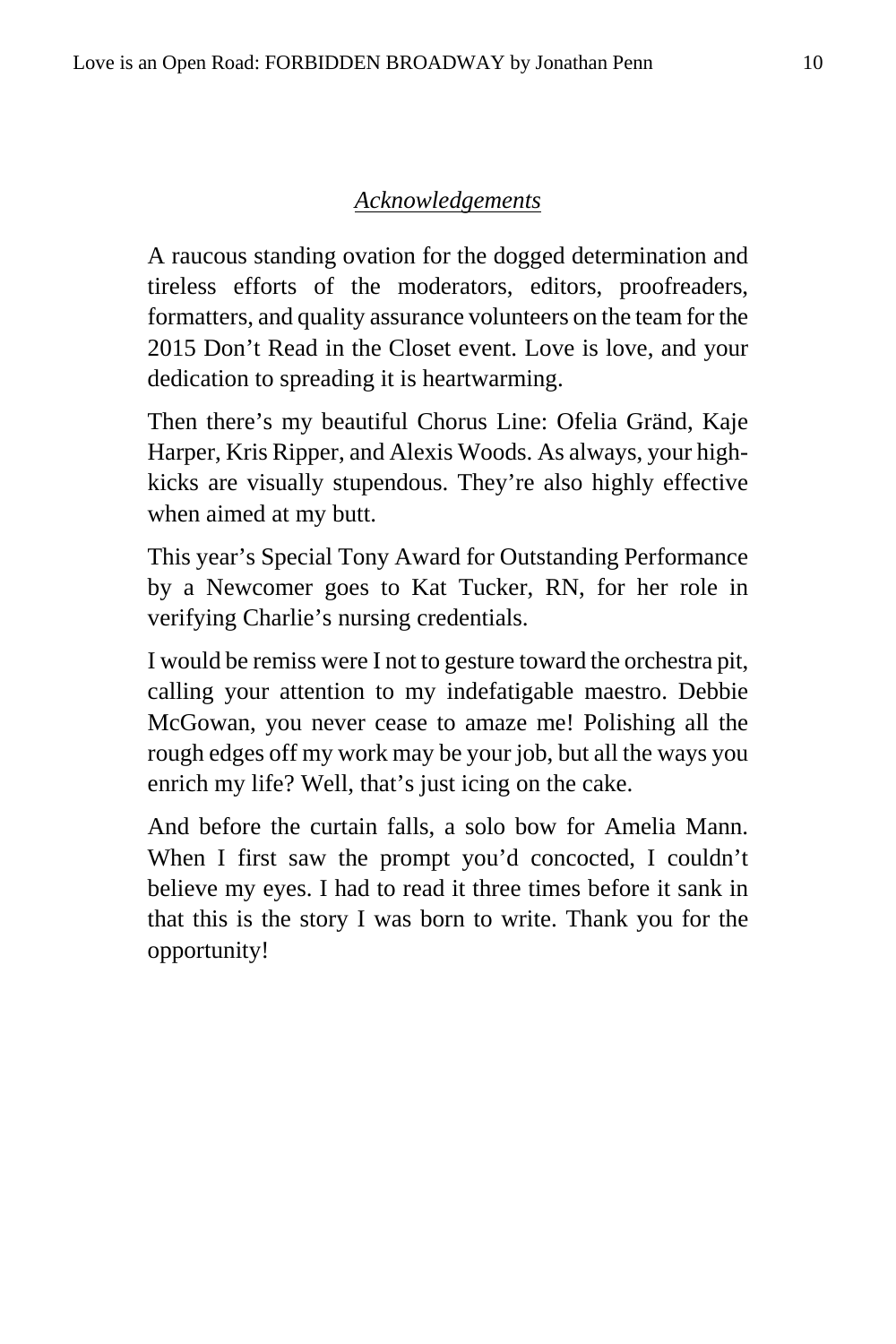# <span id="page-10-0"></span>**FORBIDDEN BROADWAY**

# **By Jonathan Penn**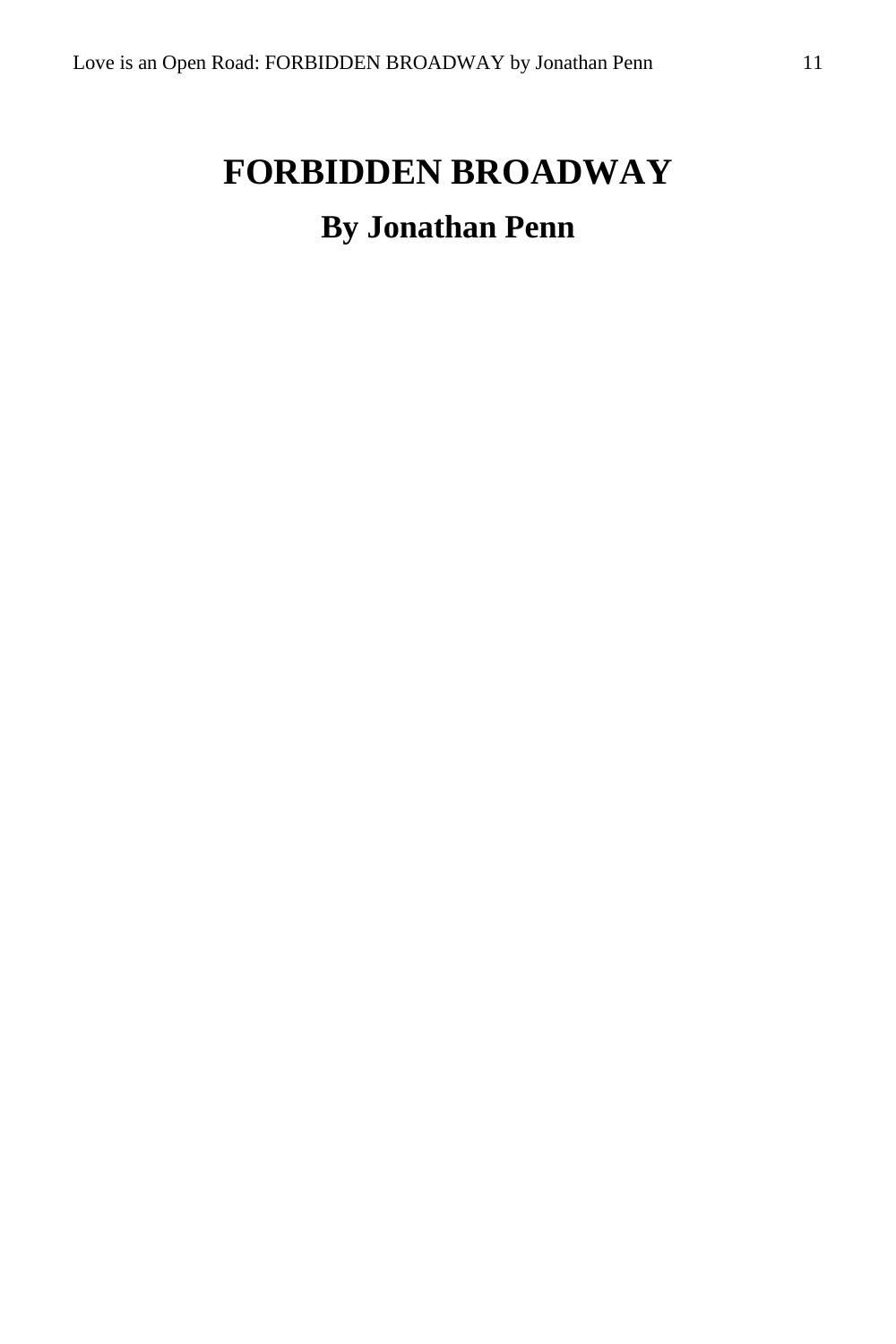*All the world's a stage, And all the men and women merely players; They have their exits and their entrances, And one man in his time plays many parts…* —William Shakespeare, As You Like It, Act II, Scene VII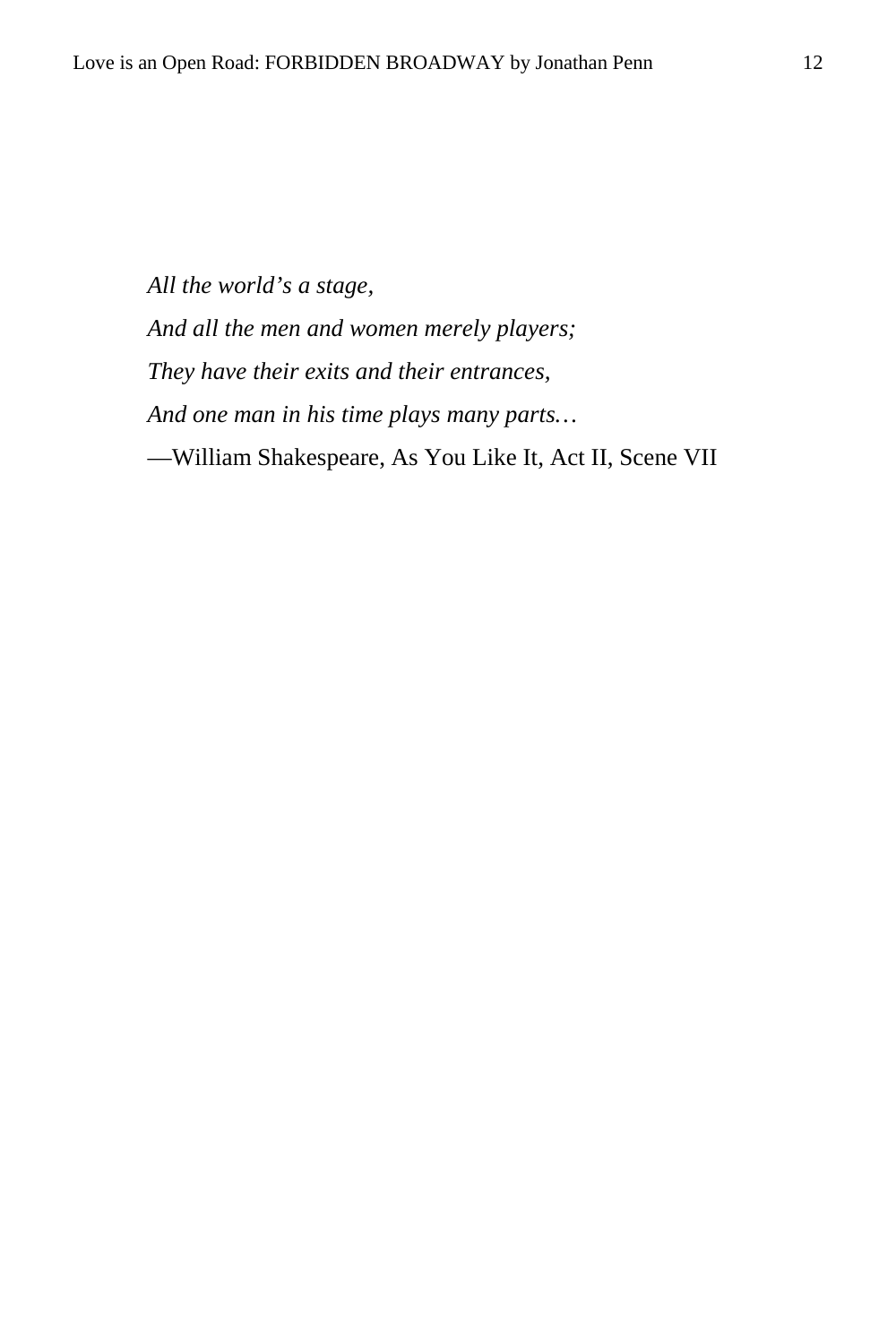# <span id="page-12-0"></span>**ACT I**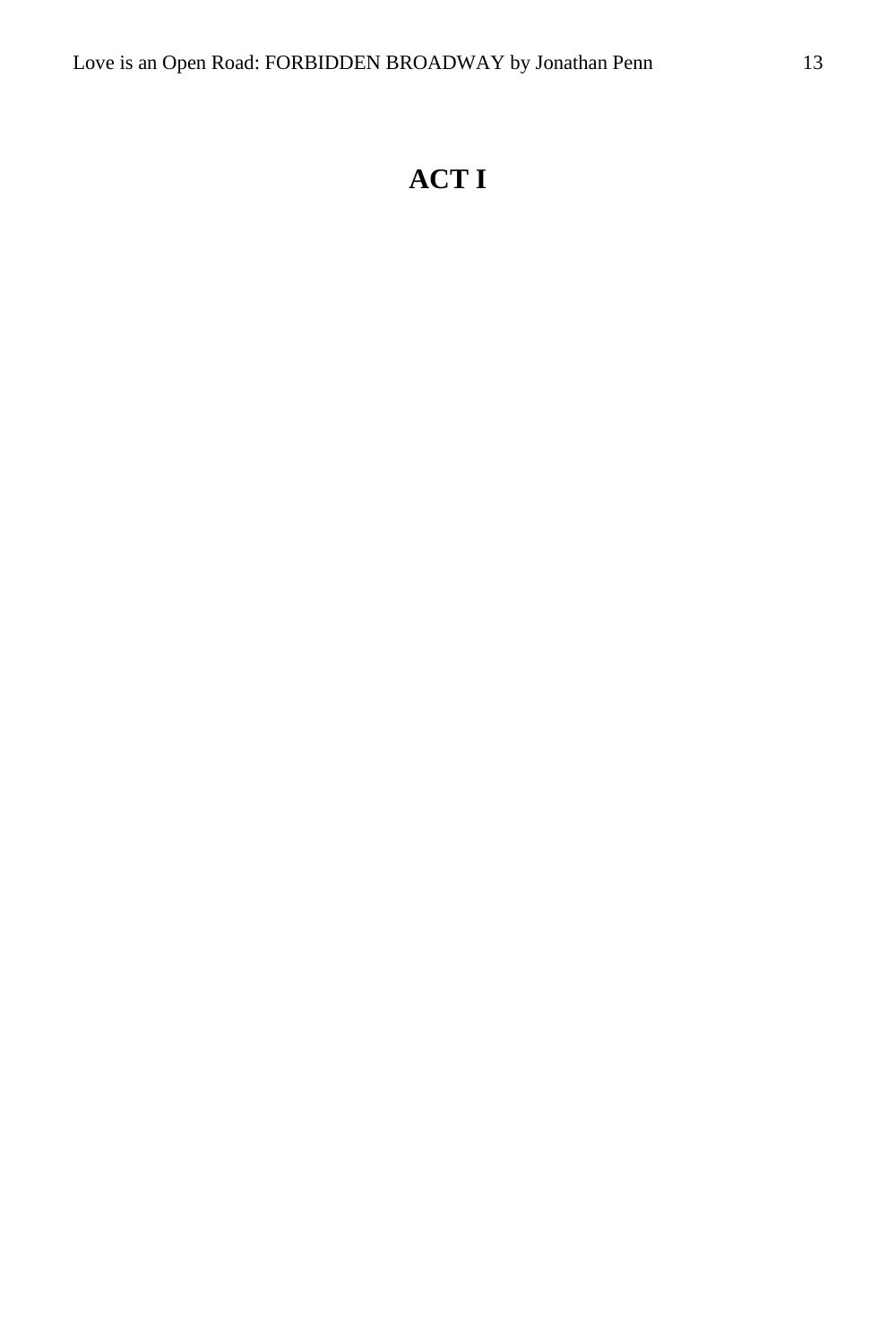#### **Act I, Scene 1**

<span id="page-13-0"></span>"Five, six, seven, eight. Shuffle-step, change. Sway. Shuffle-step, change. Sway. Turn, turn, turn—Stop!"

Charlie froze in place and winced—more from the cacophony of Seth's hands collapsing onto the keyboard of the old upright than the thwack of Barbara's cane striking the floor or her shrill command. He and his fellow dancers turned to face front, grim expressions all around, while their teacher strode across the studio to confront them.

"Strode" might have been overstating things. It always astonished him how a woman built like a yardstick, and with a serious limp, could move with a speed and authority that put powerful locomotives to shame. She marched straight up to Charlie, stepping right into his personal space, and looked him in the eye. Her mouth was drawn in a thin line, but he couldn't miss the slight twinkle in her eye as she slowly shook her head. He knew he'd spun in the correct direction, but in his peripheral vision he'd seen at least one of his classmates going the other way.

She turned and began pacing down the row of dancers, stopping every few steps to give each person an assessing stare. At the end of the line, she turned and came back in his direction, passing him and inspecting the troops to his other side. Once she'd bestowed her gimlet eye on all eight of them, she moved back to the center, looking at no one in particular and asking, "Melinda? Does this turn sequence begin to the left, or to the right?" Mel cleared her throat and, in a meek voice, allowed as how it began to the left. "Charlie? Is there any pattern to the turn sequences in this number?"

"Yes, ma'am!" No one had trouble hearing Charlie; he projected to the balcony. "Every turn sequence in this number begins to the left."

"Thank you, both." After one more slow sweep of her gaze up and down the line, she went on. "I made it that way because I thought it would be simpler. I don't know what else to try." She shook her head again. "If you're not sure, your best bet will be to keep one eye on Melinda or Charlie and follow them. Better you're slightly behind, than turning the wrong way and running into someone." She bowed her head and closed her eyes, her nostrils flaring as she inhaled deeply. Her lips pursed as she released the breath, and when she looked up, she was smiling. "Okay. Not the end of the world. The other three group numbers are in great shape, and we have two more Thursdays to get this one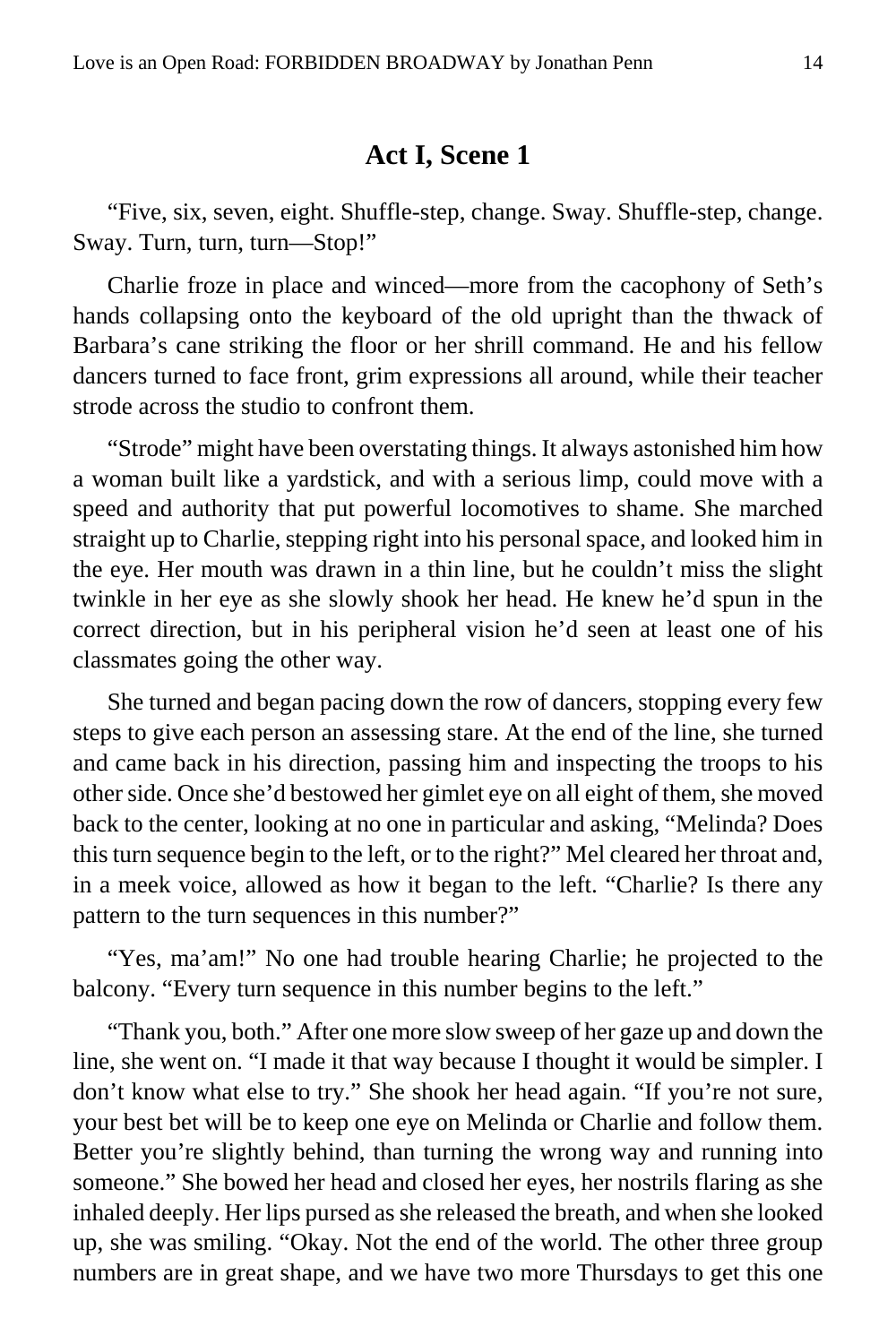tightened up and polished. Any questions before we try again?" No one stirred. "All right, we'll take it from—" she looked toward the piano "—is it bar one twenty-eight, Seth?"

"Yes, ma'am."

"All right. And… Five, six, seven, eight!"

Everyone turned to the left at the appropriate time, and they made it through to the end of the number with only a few more brief interruptions for minor corrections and adjustments. There were a few groans and some murmuring when Barb announced they would run through the whole thing one more time before calling it a night. They moved to their starting positions, and Seth began the intro.

Charlie had an uncanny knack for memorizing choreography. Once he'd performed any combination twice, it was like his body took over on autopilot. Tonight, he was more grateful than usual for this aptitude, because his mind kept wandering to tomorrow morning. Starting a new assignment wasn't normally a big deal, but this one…

Before he knew it, the music had stopped. Everyone was breathing hard, and Barb had a big smile on her face. "Good job, everyone! Next week we'll work this number first, and then see if we can get through all four without stopping." Heads nodded with varying degrees of credulity. She took one more look up and down the line. "Thank you very much for all your hard work, and—" turning once more to the piano "—thank you, Seth. I'll see you all next Thursday. Please be ready to begin at seven sharp."

The crowd dispersed, people heading for the changing rooms, and Barb came over to him. "Have you given any more thought to your solo?"

"I have. I really want to do 'Being Alive.'"

Her expression went from hopeful to crestfallen. "No chance of 'What I Did For Love'?"

"You know that's one of my favorites, but it's just not calling to me the way 'Being Alive' does. And, I was thinking, Alison could do a great job with 'What I Did For Love,' if you two haven't already settled on something else."

"No, I'm sure she'd agree to it, it's just… that solo leads into the finale, and I wanted you for that spot in the lineup."

"Why?"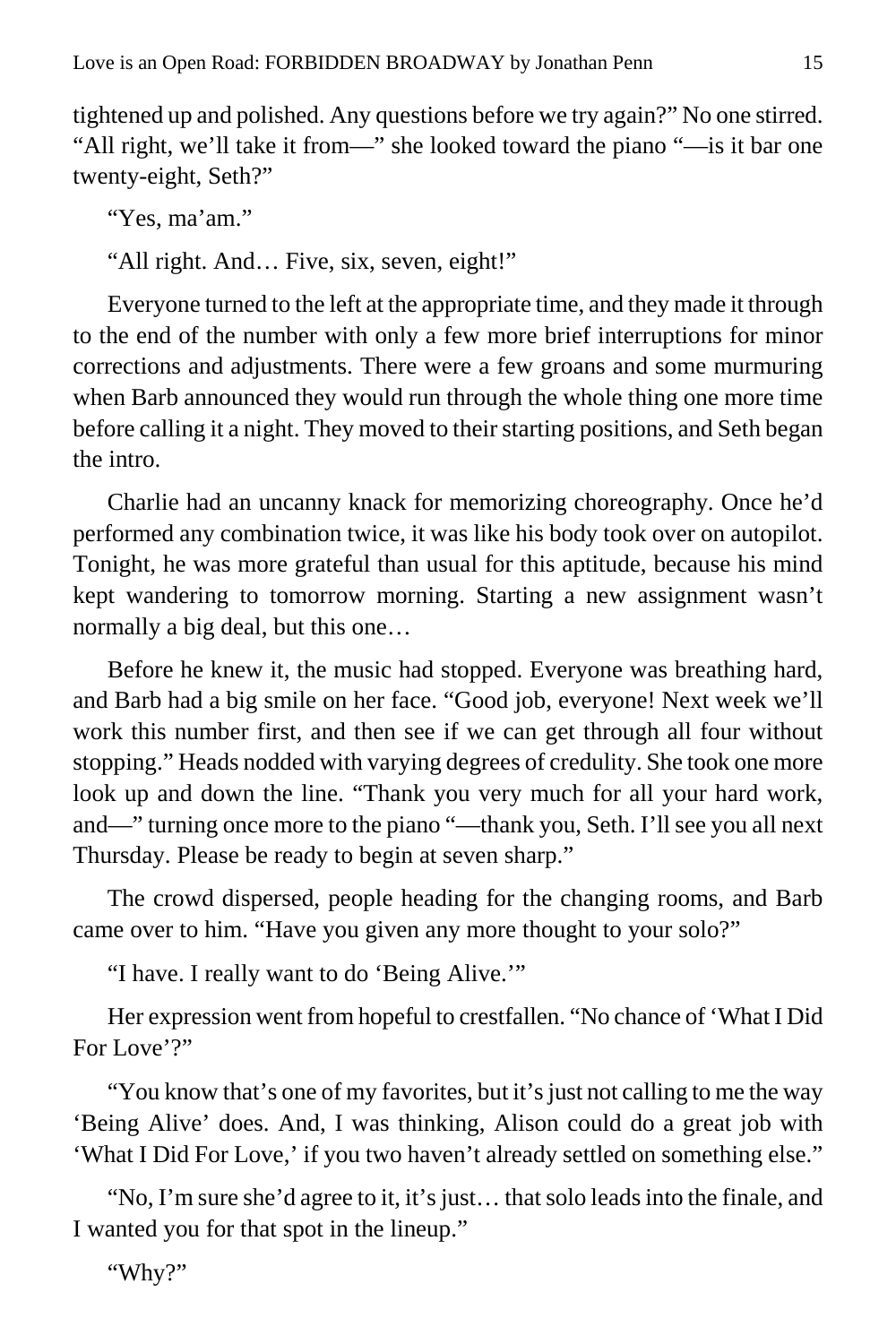"Like Mama Rose always said, 'If you've got a strong finish, they'll forgive you for anything."

Charlie chuckled and glanced away, pleased by her compliment but embarrassed. "Alison has an awesome voice. She'll give you your strong finish. And besides, there's not going to be anything they'll need to forgive us for."

"You think so?"

"I know so. You've done an amazing job putting this recital together, and I can't believe how lucky we are to have so much talent. There's really not a weak link"

"I agree… mostly." She scrunched up one corner of her mouth. "I mean, the 'dancers who sing' all have strong voices. But there are a couple of 'singers who dance' who could dance a little better."

"Thank you for not naming names—though, of course, I know exactly who you mean—but you're like *The Miracle Worker*. Six months ago, those two were tripping over their own feet, even on easy combinations. Now they get all the way through whole routines with only a few mistakes. You should be proud."

"I am."

A wave of gratitude washed over Charlie when he thought of how lucky he was to have found Mrs. Barber's School of Song and Dance, in Brooklyn, shortly after moving to New York a year before. Barbara Barber. He still had to quell a laugh every time her name came to mind. When he'd first walked into the school and introduced himself, he must have made a face when she said her name. She'd immediately explained that she was born Barbara Simmons and almost didn't marry her husband, Jerry, due to the ramifications. True love had won out in the end. And their love had survived some rocky years following the accident that ended her dream of dancing on Broadway. Charlie knew about letting go of big dreams. He'd done it deliberately, as a matter of practicality. It would have hurt so much more if they'd been suddenly snatched away…

"…at seven, right?"

"Sorry?" *Someone's been dreaming.*

She laughed. "Welcome back. I was saying, I'll see you Tuesday at seven. We'll work on 'Being Alive.'"

"Right. Tuesday. Seven." He cracked a wide grin. "Thank you, Barb."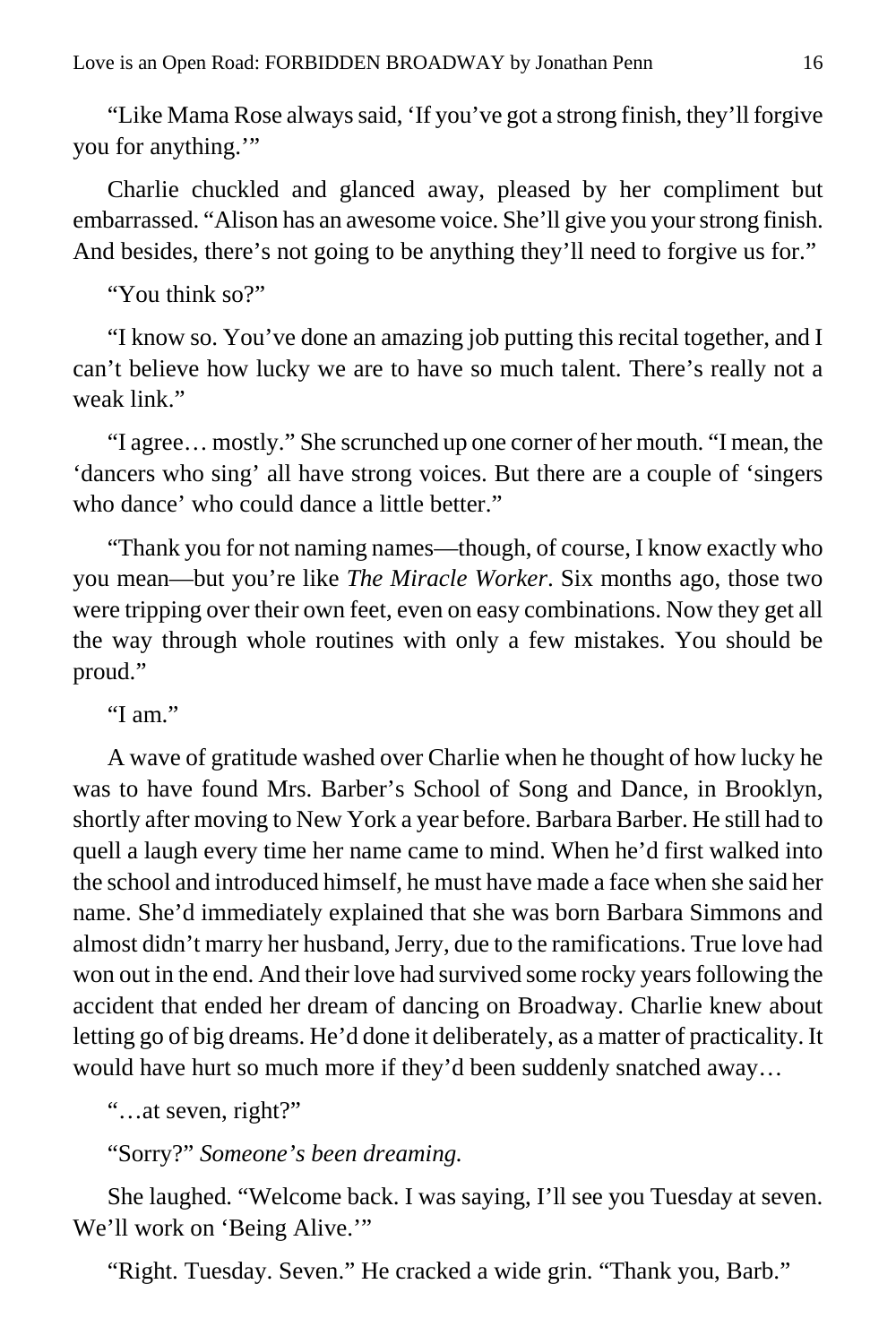She pinched his cheek and winked. "You betcha!" she said with a nasal twang, mimicking his accent and mocking his Minnesota vernacular. He loved the way they kidded each other. She was fast becoming the big sister he never had.

He ducked into the changing room and got into street clothes quick as he could. Tomorrow was going to be a big day, and he wanted to review the file and still have time for a good night's sleep. He pushed through the doors at the front of the school, ready to fly down the street to the subway, but stopped on the top step when he saw one of his classmates halfway down the stairs, rising from where he'd been seated and turning his way.

"Hey, Charlie."

"Hey, Joel." It had only been seven or eight weeks since Joel had joined their little troupe. He was a terrific dancer—he'd picked up all the routines in no time—and he had a beautiful voice. Charlie was looking forward to finding out what he'd be singing for his solo. Joel was also easy on the eyes. His face was angular, and the angles all worked to his advantage. "What's up?"

"I was wondering if—" Joel looked away for a second "—if maybe you'd like to go out sometime?"

Charlie came down to stand on the same step, and he smiled. "I'd love to go out sometime, Joel—get to know each other better—but I gotta be honest, I'm not really looking to hook up with anybody right now."

"Oh." That flicker of dying hope was unmistakable. Joel took a breath, righted the angles of his face, and the corners of his mouth turned up a bit. "Yeah. That would be good. You know, I just moved here a few months ago, and I haven't had much time for making friends."

"I know how you feel. I've been here a year and—Look, Joel, I need to get going. Tuesdays are usually good for me. I'm here from seven to eight for voice, so, before or after that?"

"Sounds good."

"My number's on the class roster. Text me, okay?"

Joel nodded, and Charlie gave his shoulder a squeeze before taking the remaining steps two at a time and dashing for the Greenpoint subway stop.

As he half-trotted along the avenue, the jaunty rhythm and haunting melody of "Another Hundred People" echoed in his head. The lyrics always reminded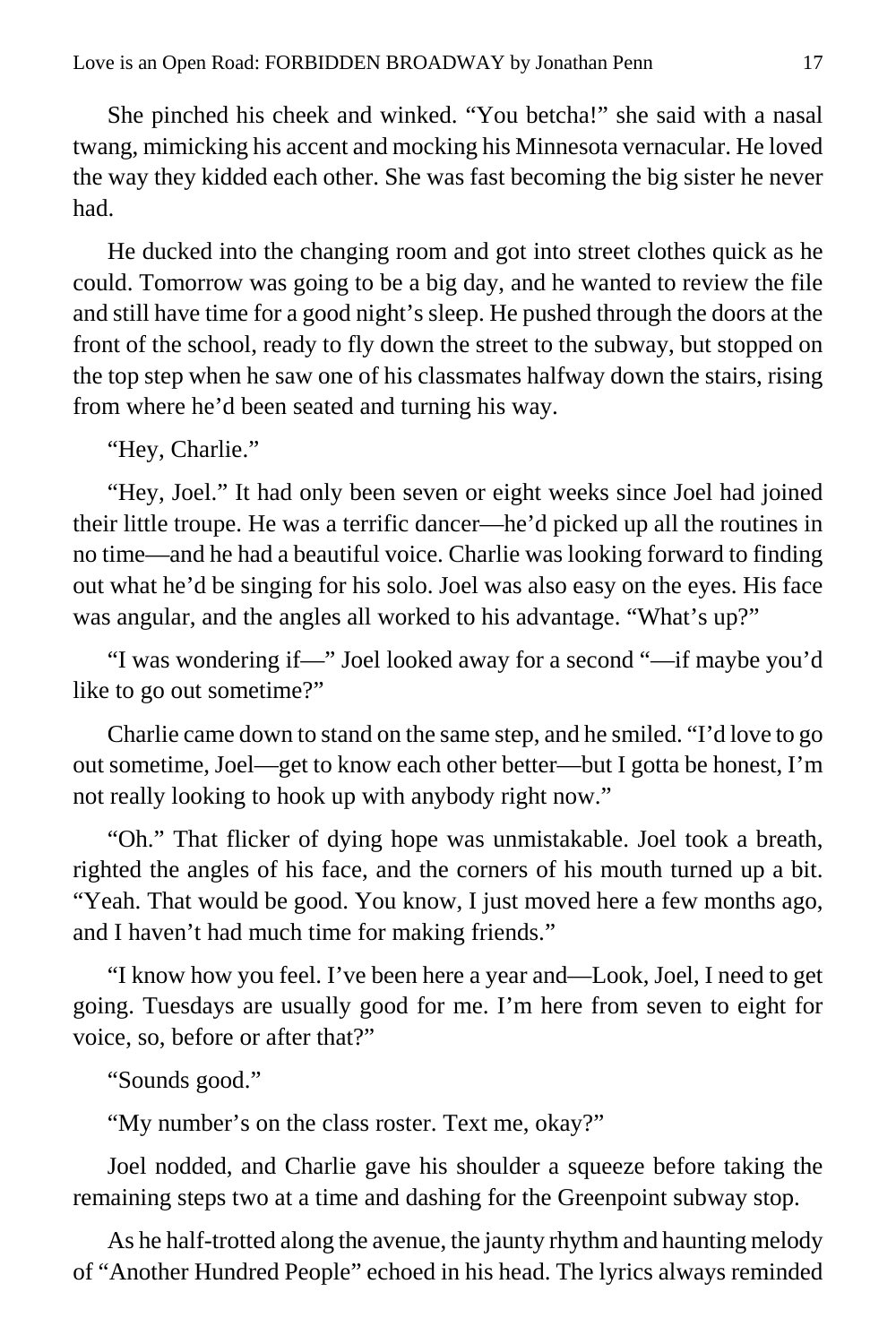him there'd been a time before smartphones, when people who wanted to be in touch had to rely on an answering service—with an actual person—to connect them. Of course, that led his thoughts to *Bells Are Ringing* and Judy Holliday's small, sad voice bemoaning the end of the party when she realized sexy Jeff Moss was never going to be hers. And then, just like every time his brain played Connect The Showtune Dots, it ended up on "Love, I Hear" from *A Funny Thing Happened on the Way to the Forum*. He sighed when an image of a tunic-clad, nineteen-year-old Tucker Kirkland popped into his mind, that insouciant smile as bright and clear as if the man were standing there in the flesh. *Oh… Tuck's flesh—*

"Scuze me!" A burly lady jostled his shoulder as she edged past him to the turnstiles. He discovered himself standing, hand in the side pocket of his bag, fingers clasping his Metrocard, as they had been for who knew how long. He gave his head a shake to erase the vision and moved to follow the woman onto the platform. He needed to get a life that didn't revolve around musicals. *Yeah, right! Like that's gonna happen.*

He took a seat by the door of the sparsely populated car and allowed the swaying of his body, in concert with the train's movement, to lull him back into his dreamy reminiscence. Tuck had been the star of the high school basketball team. He was tall—*well, duh!—*and slender. Almost willowy in a way, but muscular at the same time. *Maybe rangy's the word?* He had light-brown eyes and a shock of dark hair that always seemed a little out of control. He was totally devoted to sports, but he also sang in the church choir and had a voice like an angel. *Well okay, a deep, sonorous baritone angel.* Much to his coach's chagrin, Tucker had landed the starring role of Pseudolus in *Forum*, their senior musical. Charlie got the part of Hero so they'd had lots of scenes together, and sharing the stage with Tuck had been a dream come true…

The train pulled into Jackson Avenue, and he moved to the doors as it slowed. He could stay on one more stop to Court Square and then transfer from the G train to the 7 which would double back two stops to Vernon Boulevard, only a couple blocks from his building. That would save him a fifteen-minute walk, but by the time he waited for the 7 it ended up being quicker to hoof it. Some Thursday nights, if he was totally beat, he would go the lazy way. Tonight, he was in that weird space of being equally tired and excited. He wanted to get home ASAP.

While his feet strode purposefully along the street, his mind returned to Tucker and that magical, horrible night five years earlier: the final performance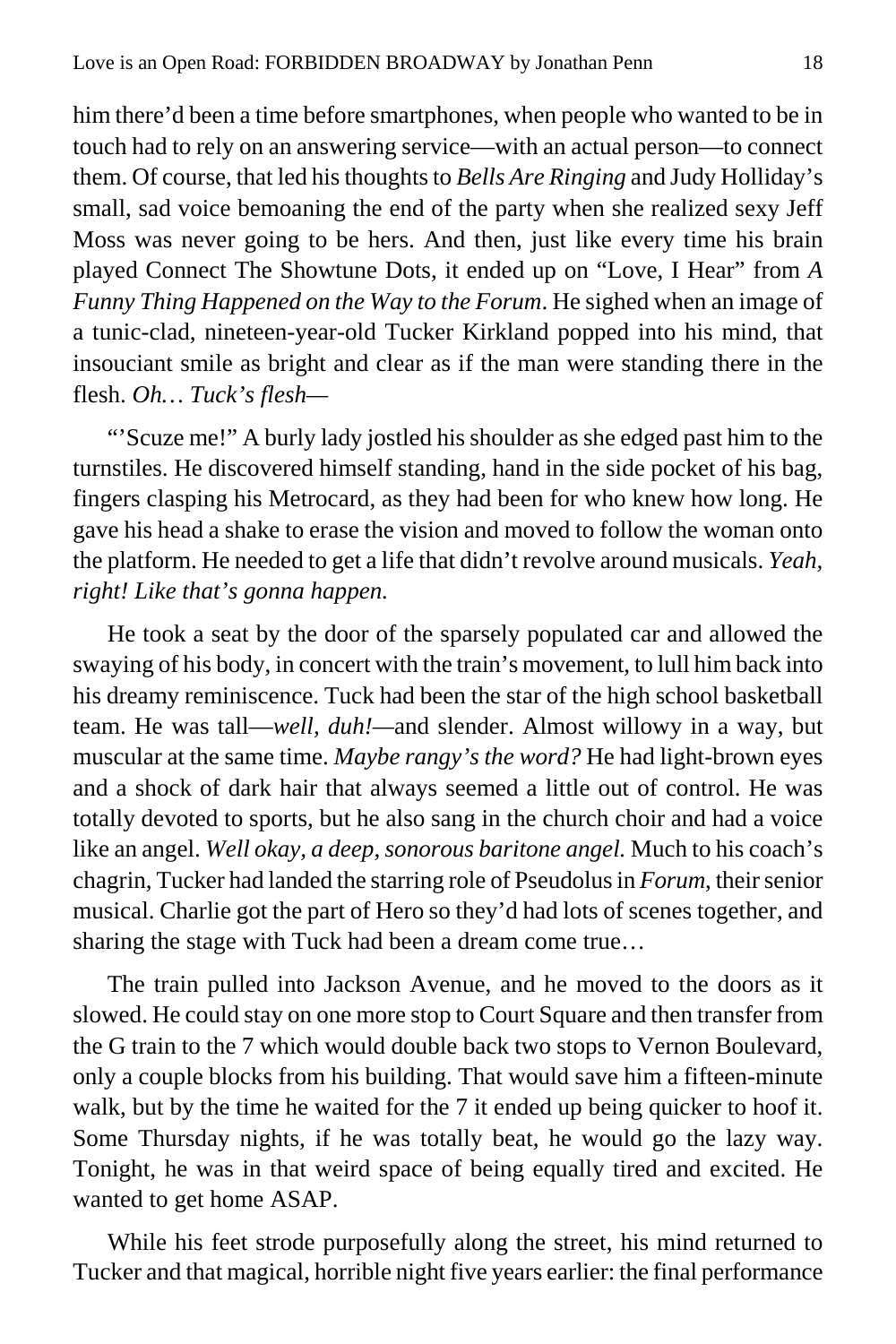of the show, striking the set, and a cast party that didn't even start till almost midnight. They hadn't been celebrating long when Tuck pulled him aside, surreptitiously showed him a few cans of beer in his messenger bag, and suggested they take off together. At that moment, he'd been certain his dreams really were coming true. His wet dreams anyway.

They'd found a discreet spot to park, and after some frantic necking, Tuck had admitted he'd never done anything like that before but had to know what it was like. Charlie had never done it either, though he'd been desperate to try, and he couldn't believe his luck. His first time was going to be with the boy he'd been ogling since even before he'd figured out what ogling was. He started with some hand-job action and then managed to situate himself with his knees on the floorboard so he could lean over the console and take Tuck into his mouth. The sensations were startling. Nothing like he'd imagined—and he'd imagined it a lot. Tuck's dick was hot, and it was rock hard but smooth and soft at the same time. The aroma of shower gel mixing with sweat seemed to set Charlie on fire. But beyond the sensory overload lighting up every nerve ending in his body, the thing that had surprised him most was how perfectly Tuck's cock fit in his mouth. It was like hand in glove—two things that were just obviously meant to go together.

He'd thought they were only getting started when Tuck groaned and bucked his hips and grabbed the sides of Charlie's head. The next thing he knew, Tuck was spurting into his mouth. Charlie held on till Tuck settled, and then he pulled off, rolling Tuck's load around on his tongue. He'd experimented with tasting his own, and Tuck's was similar but had its own unique tang. He swallowed and then looked up to find Tuck staring down at him—only for a second before he turned his head, looking out the windows like maybe he was afraid someone had seen. His attention snapped back inside the car, and he started fumbling with his zipper. When it was up, he cranked the engine.

Charlie was confused. "Aren't we gonna—"

"No. We're not." Tuck's face was a blank. "Look, um… that was great and all, but… I can't do that to you."

"Can't?"

Tuck's stare turned icy. "Right. Can't. Sorry, dude. This was a mistake." He shifted into gear and they rolled forward. "Don't know what I was thinkin'. We better get you home."

Charlie was dumbstruck. *What was I thinking? That the school's top jock and I were going to live happily ever after?* He managed to get himself turned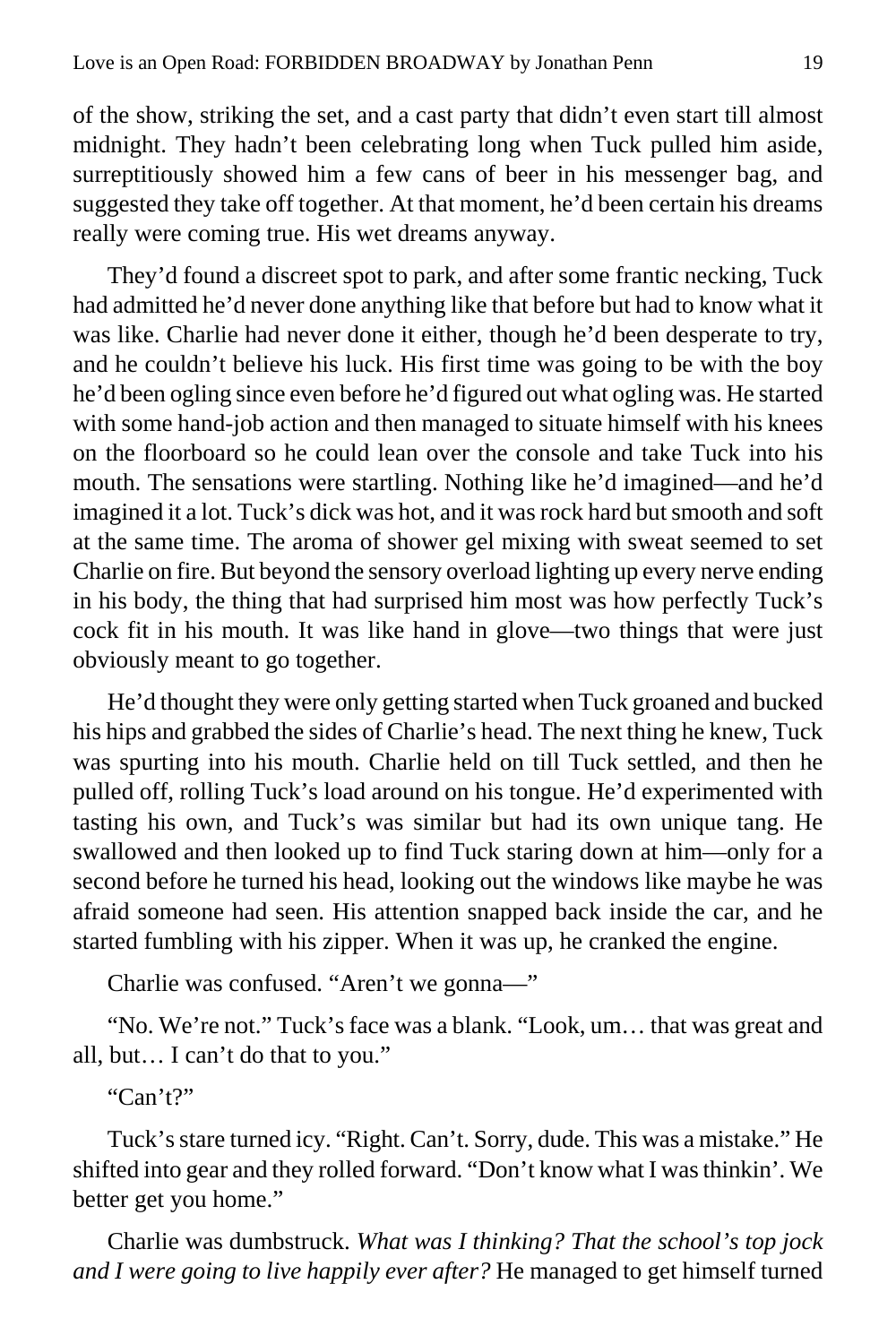around and seated while they drove across the gravel lot, and he was just buckling his seat belt when Tucker gunned it, fishtailing the turn onto the main road. Charlie leaned his head against the window, ignoring the stony silence between them, and he willed himself not to cry. The next day, he'd called Tucker, not knowing what to say. He'd asked what he could do to make things better. Tucker had told him it would be better if he didn't call anymore.

He looked up and found himself in New York, not Minnesota, staring at the front of his apartment building. He shook his head in wonder at how vivid a memory could be, even after five years. When he thought about the two boyfriends he'd had in college, those images were bland and vague by comparison.

Riding up in the elevator, he gazed at his blurry reflection in the stainless steel wall. He didn't have much confidence in his appearance. He knew years of dancing and working on the farm had given him a good build, but any time he looked in a mirror, he saw plain brown hair, a plain nose, and a plain mouth on a plain midwestern face. Even the little cleft in his chin seemed to say "ordinary." The only feature he thought might be pretty good were his eyes. The irises shone with a bright gold-green. It was a color he'd never seen on anyone else.

His insecurities had been even worse before he came to New York. Since his move to the city, guys had been hitting on him with alarming regularity. Attention like that, and now Joel asking him out, told him there must be something other men could see that he couldn't. Joel, however, was definitely not what Charlie was looking for. And neither were any of the other guys whose advances he'd rebuffed over the last year. He didn't know who or what he was saving himself for—*probably someone a lot like Tucker Kirkland*.

\*\*\*\*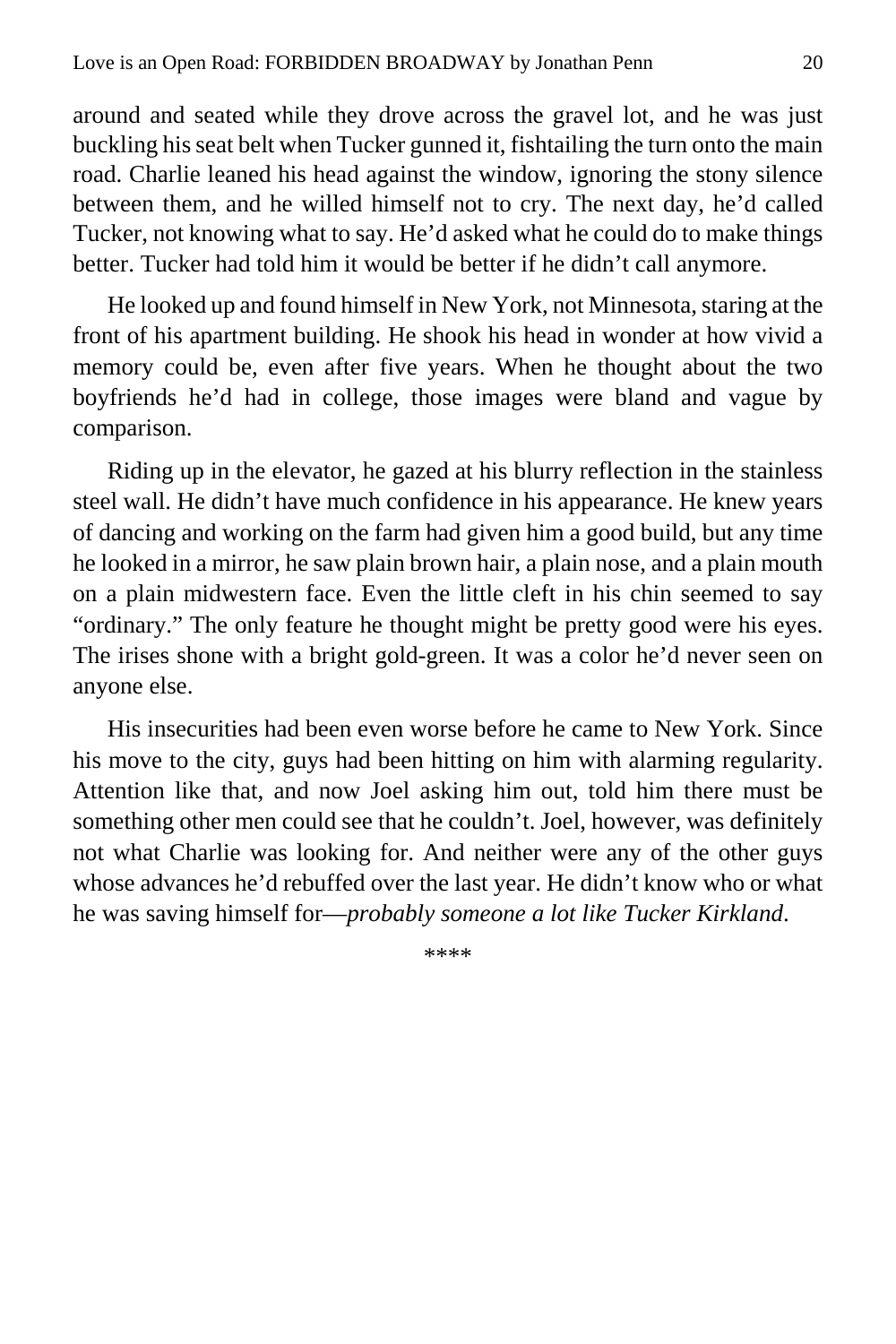#### **Act I, Scene 2**

<span id="page-20-0"></span>Charlie's roommate was stretched out on the couch with her feet up, watching TV. Her name was Dusty Hoeffer. The way she said it rhymed with "offer." *Now, I'm no linguist, and I've never studied German, but it sure looks like "heifer" to me.* As he walked past, he paused and leaned down far enough to brush something off her shoulder.

"What?" she asked, craning her neck to try and see the spot he'd just swiped.

"Nothing," he assured her. He opened his palm and blew the imaginary something away. "Probably just some dust from your pasture." She squealed and made a backhanded swipe in his direction, missing when he leapt aside. He chuckled at the sound of her growling as he headed down the hall toward his room. Charlie wouldn't dream of teasing her about it if she was overweight, or even if she tended to be dirty. Instead, she was rail thin and possibly the cleanest person he'd ever known, so he taunted her mercilessly every chance he got. For the most part, she had a great sense of humor. He knew how fortunate he was to have found her through their agency's bulletin board.

In his room, he set his dance bag on the floor, next to the duffel he'd already packed for the morning. This new nursing assignment was unlike any of the others he'd had with the home health service where he and Dusty worked. They'd started him out with one- or two-hour visits that were arranged to minimize travel between clients. Lately, they'd been mixing in some half days and the occasional full eight-hour shift with clients who were on 'round-theclock care. Apparently the longer shifts were coveted by his coworkers and handed out based on seniority. Starting tomorrow, everything would be different. He would have one client and one client only. It was semi-live-in. He would report on Friday morning and stay until Tuesday morning, at which point another nurse would replace him for the three midweek days.

He had some misgivings about the arrangement, like not being able to leave the client's apartment for ninety-six hours at a time. It had potential advantages, though: he'd be spending a lot less time riding the subway, and he wouldn't be schlepping in and out of dozens of people's homes every week. Best of all, it left Tuesday and Thursday evenings free for his voice and dance lessons. It also had the major perk of paying an hourly rate much higher than what he'd been getting. That was a big incentive. He'd opened a savings account when he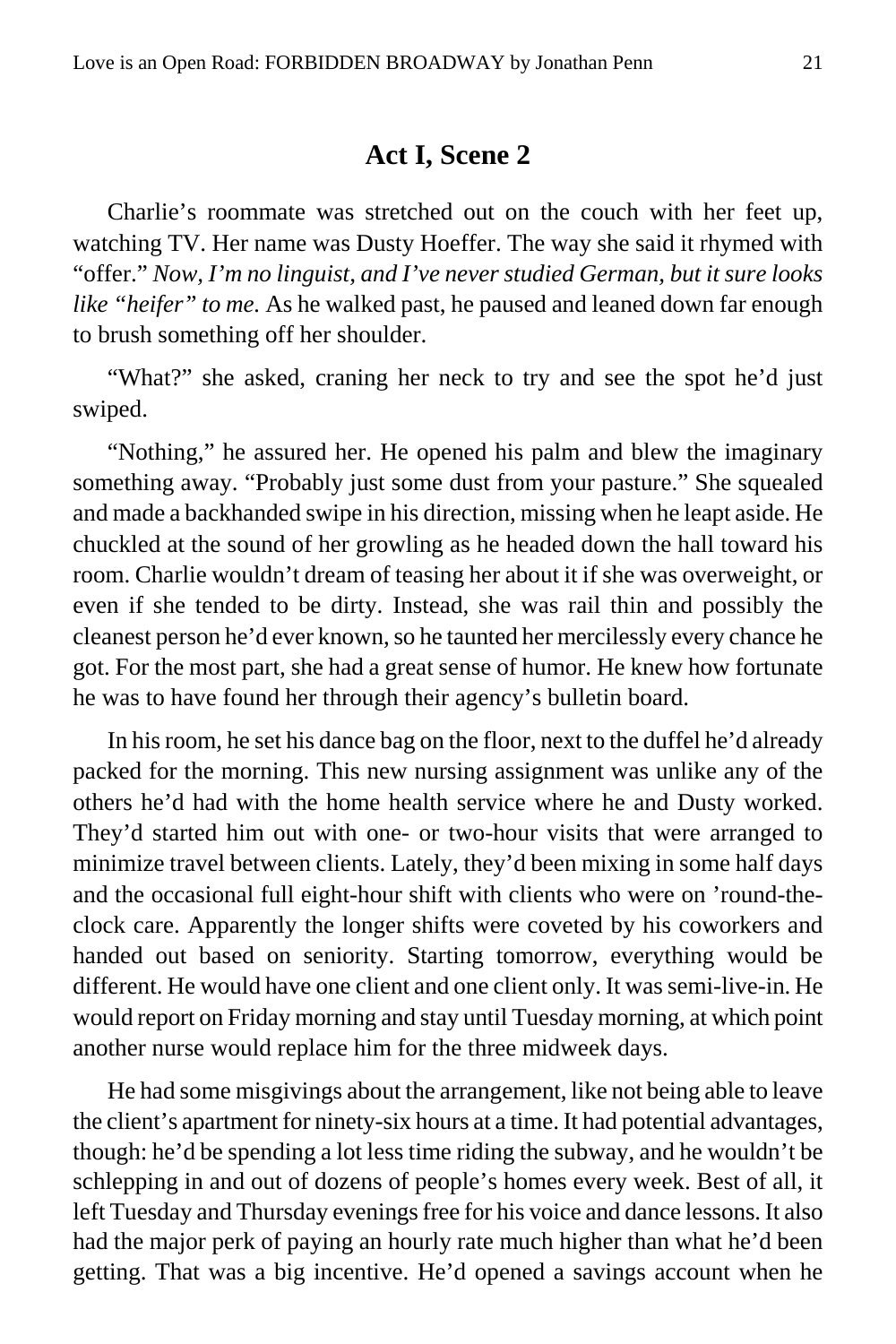moved to the city, but over the last year it had dwindled rather than grown. If this new position worked out for the long term, he'd be able to start putting aside a few bucks again. Nursing didn't pay as well as he'd hoped when he started school. It was better in New York than it would have been back home, but his share of the rent for a tiny two-bedroom high-rise on the Queens side of the river was more than his folks used to pay on their mortgage.

And then there was the cost of the world's smallest storage unit a few blocks away. Each month when he paid the bill, he reconsidered whether it was worth it. But that minuscule cubicle was just big enough to hold the motorcycle his parents had given him when he graduated high school. They'd offered it as an incentive when he'd reluctantly gone along with his dad's plan for him to learn a practical trade rather than "throwing away college tuition on a theater degree," as Pop had been all too fond of saying.

Everybody had told him that owning any kind of vehicle in the city was crazy. Once or twice a month, when he strapped on his helmet and went roaring off to explore points unknown, he knew that crazy was exactly what he'd be if he didn't have some means of escape. While he loved the city, there were times he just needed to get away and see forests and fields… *and rivers whose banks aren't lined with buildings!* So every month, he gritted his teeth and paid the bill again.

He walked over to his desk and sat down, looking out the window at the brightly lit tower of the United Nations. The client packet from the agency was open on the desktop, and he planned to have one more look through it before going to bed. He scanned the list of medical complaints this elderly gentleman was suffering, but the name at the top of the page kept drawing his attention. *That name!*

Even after living there a year, he felt he didn't know much about New York City. He did know there were a lot of Jewish people, and he guessed there must be a dozen Simon Sonntags in the five boroughs. There was no earthly reason to think his new client was *The* Simon Sonntag. He didn't even know for sure if Broadway's most famous lyricist was still alive—though he liked to think he'd have heard about it if such a legend had passed. If he was still living, he'd be somewhere around the age of this client.

He needed to get a good night's sleep—*first impressions, and all that*—so he knew he shouldn't dwell on it, but, what if… What if he was about to meet the most celebrated, most award-winning, most incredibly-freaking-fantastic lyricist ever to have written for the musical stage? *God!*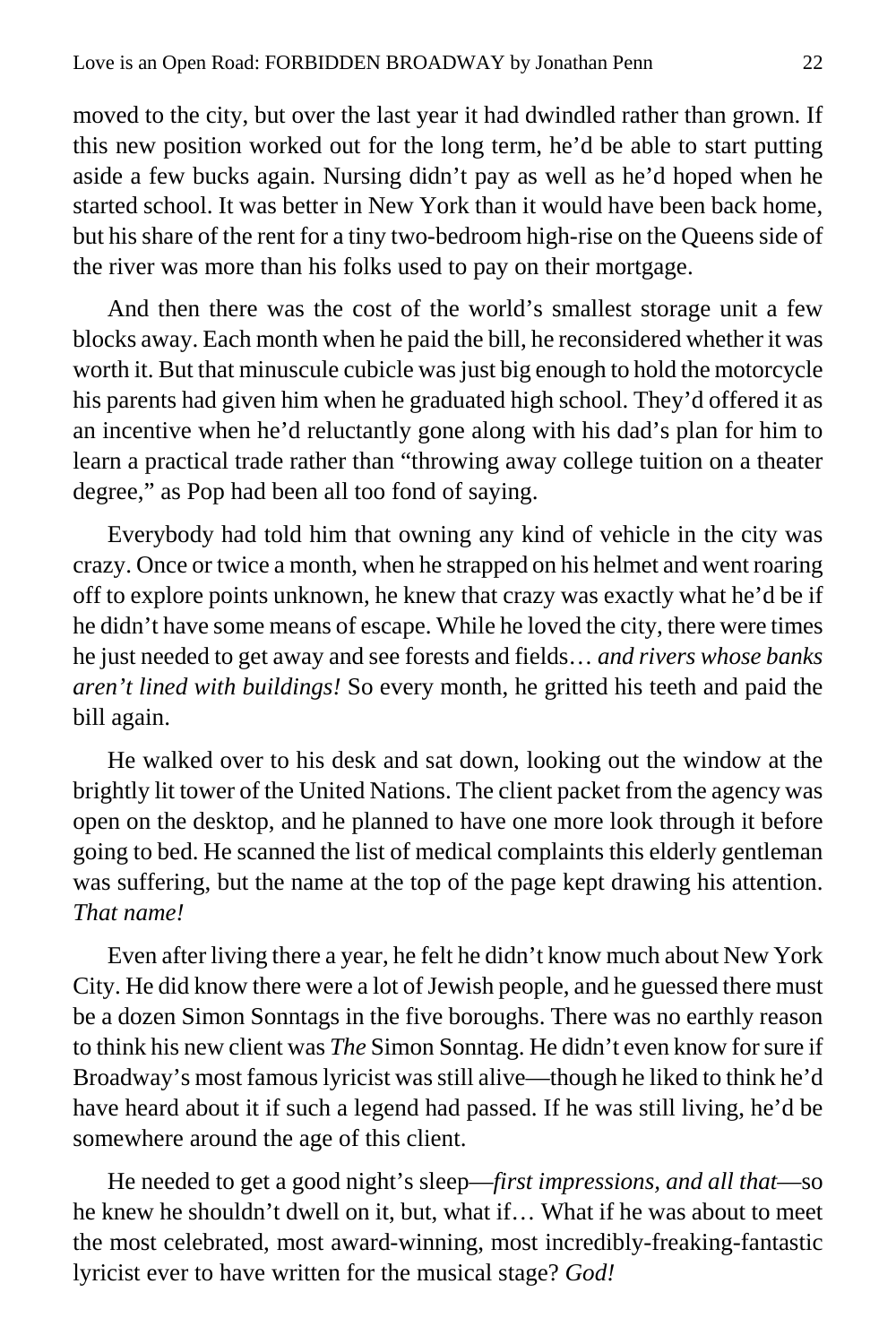He'd even been in a couple of Sonntag shows. His junior year in high school he'd gotten the lead role in *Be My Guest*. In college, he'd been in the chorus for *On A Summer's Day*. He'd wanted to try out for a speaking part, but with all the demands of the nursing program, just getting to chorus rehearsals had been a challenge. Honestly, he thought *Summer's Day* was the best of all Sonntag's shows. The characters had such depth, and the story was so moving, and the music was so beautiful… And, it was Sonntag's one and only flop on The Great White Way. Charlie would never understand how such a masterpiece could be a commercial failure. He guessed that must be the business part of show business. His over-stimulated brain chimed in with "There's No Business Like Show Business!" and almost got away with it. *Whoa! Charlie. Bed. Now!*

He closed the folder and picked it up, stood and stretched, and then slipped it into his bag. After a quick shower, he tried to brush his teeth, but between the grin that kept teasing him from the mirror, and the strains of "One Fine Day" playing in his head, it was next to impossible. He wiggled into his flannel footie pajamas and then shimmied his way across the bedroom floor in a happy blending of the twerk and the bunny hop, pulling back the covers and diving between them.

In no time, he was lying still and quiet with the blanket tucked under his chin, hoping sleep would come sooner rather than later. When it didn't, he tuned in the Showtunes Channel on Mind-Radio and eventually drifted off to an imaginary duet of Bernadette Peters and Ethel Merman singing "Moonshine Lullaby."

\*\*\*\*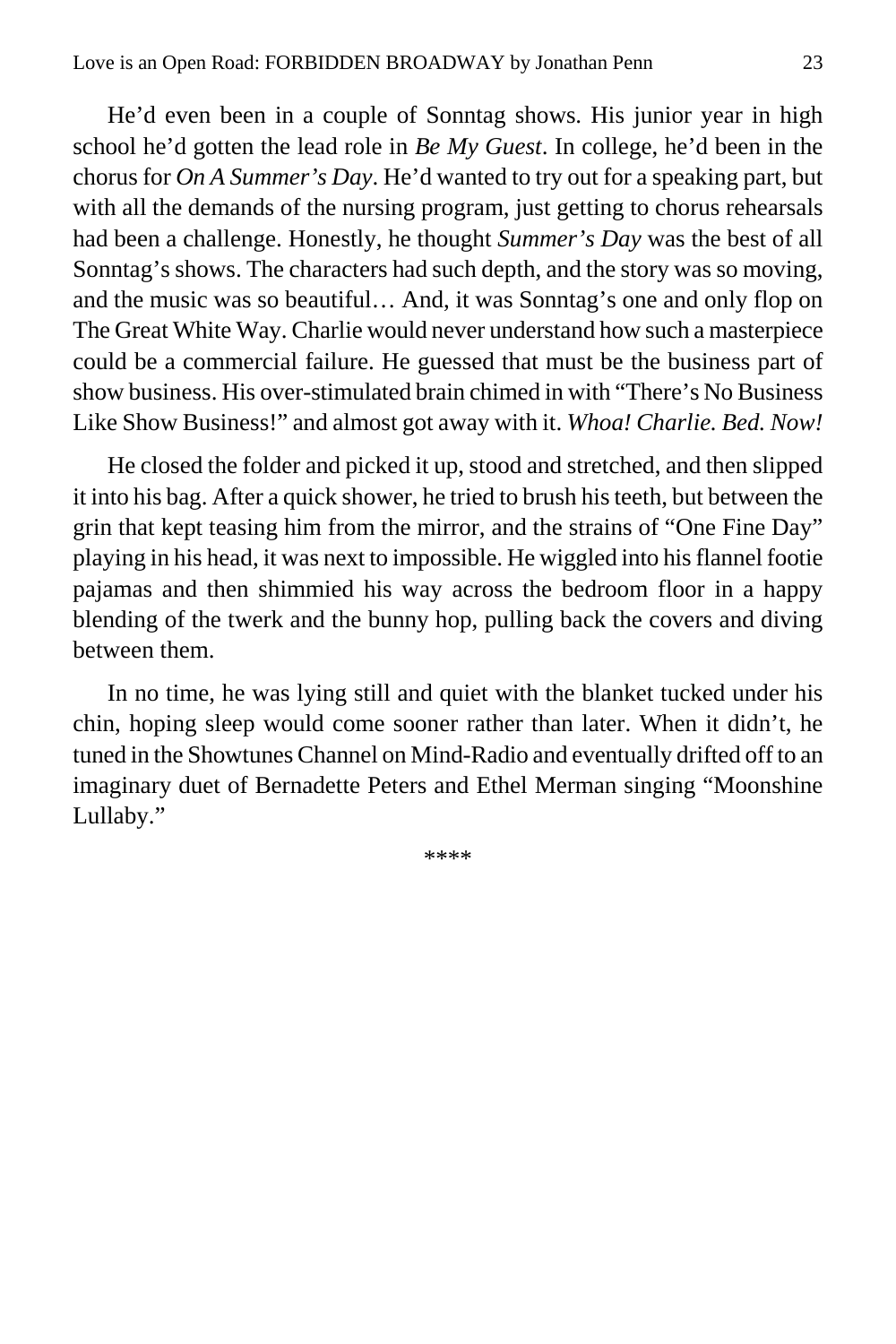#### **Act I, Scene 3**

<span id="page-23-0"></span>Even though his eyes were closed, Charlie gazed up at the bright-blue heavens above him as "Corner Of The Sky" brought a smile to his lips. Then he realized it wasn't Mind-Radio; it was the alarm he'd set on his phone. He wondered why he hadn't picked a Sonntag tune. He jumped out of bed and dashed down the hall to the bathroom, where he splashed water on his face and gave his hair a quick brush. He wasn't sure if Dusty had a client that morning, but even with an early assignment she wouldn't be up at this hour. To be on the safe side, he crept back to his room, donned his scrubs as quickly and quietly as he could, checked his bag to make sure he had everything, and silently left the apartment.

He wouldn't have been up this early either if he was going straight to work. Instead, he'd allowed himself an extra hour to enjoy a pleasure tour. The following Friday—and every Friday thereafter, if this worked out—he would take the 7 train one stop under the river and then change to the 4, 5, or 6 to go uptown to Fifty-Ninth and Lex, six blocks from his new workplace. Today, he was staying on the 7 all the way to the end of the line at Times Square.

The theater district was his mecca, and it was the perfect day for a pilgrimage. He emerged from the stale underground/urine stench into the fresh car exhaust/pretzel/hot dog/urine stench that was unmistakably Midtown Manhattan, and took a quick look around, experiencing the same thrill that quivered through him every time he set foot in this neighborhood. He adjusted the bag on his shoulder. It wasn't all that heavy—just three days' worth of scrubs, socks and briefs, shaving kit and, of course, his stethoscope and blood pressure cuff.

He turned north on Seventh Avenue, happy to see the sidewalks weren't the elbow-to-elbow churning mosh pit they would be in an hour. At Forty-Second Street, he craned his neck to the left and spied the New Amsterdam Theatre with the Lyric right across the way. He had to laugh when he spotted Madame Tussauds Wax Museum just beyond. *Who on earth would pay good money to look at fake people standing still when there are live people singing and dancing a few doors down?*

He paused at each cross street and looked longingly left and right to catch glimpses of his favorite marquees—the Shubert, the Minskoff, the Booth. Every theater was a temple, and he wished he could stop at each one to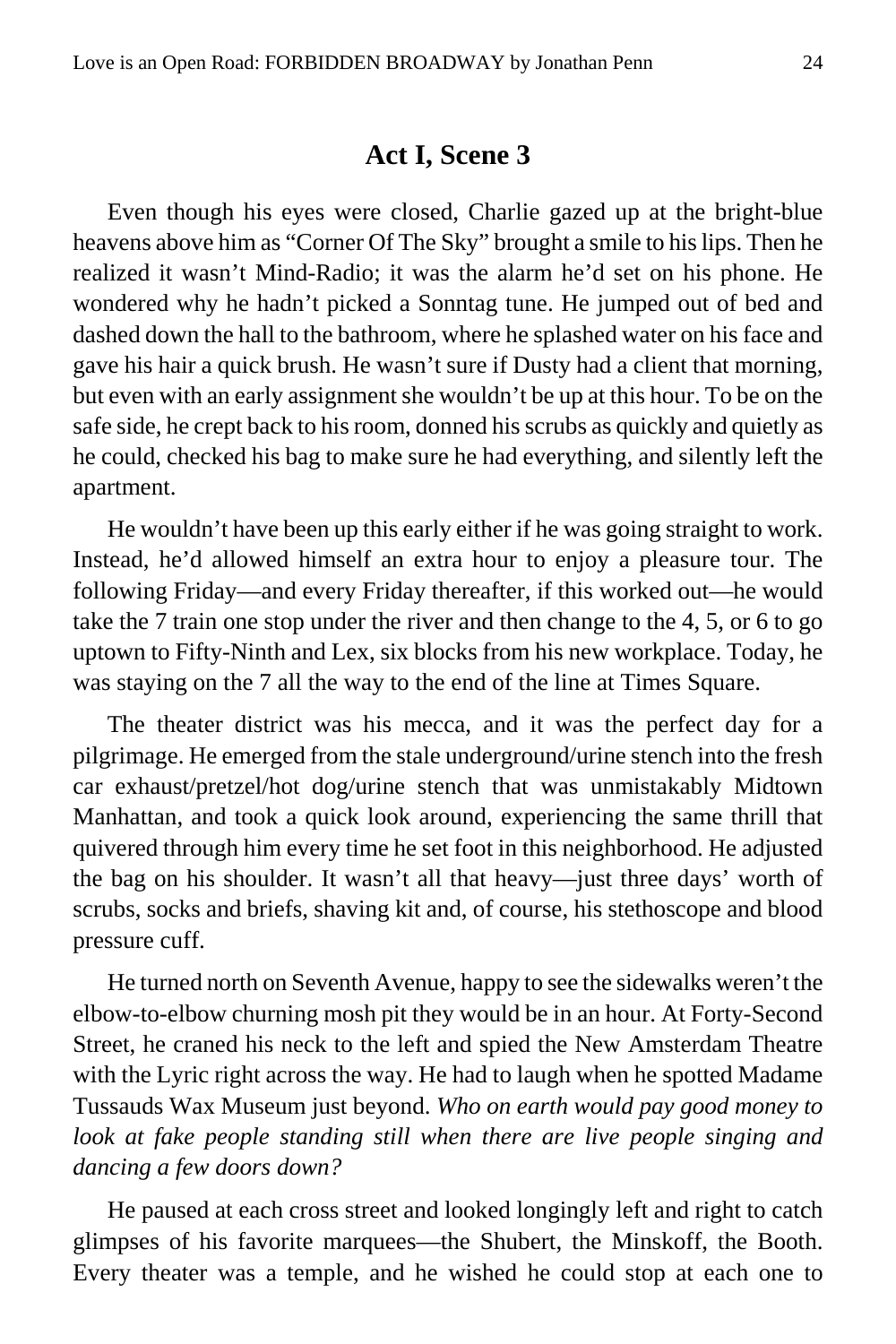worship. He veered left on Broadway and continued his trek, pausing and coming to attention in a mock salute when the venerable Lunt-Fontanne Theatre loomed before him. *Oh, what a beautiful morning!*

Before moving here, he'd figured out if he went to a show every other week that would be twenty-six a year, and that oughta be about right to see everything that was worth seeing. After he'd arrived, the cold, hard realities of a budget forced him to admit that \$3,000 a year for entertainment might not be entirely reasonable. So he'd settled for one big splashy musical each month and something Off- or even Off-Off-Broadway when he could afford it.

He was surprised to find himself already at Fiftieth Street when he looked up and saw the theater he loved best—the Winter Garden—its name in bright lights beneath the two-story, billboard-sized poster for *Fond Farewell*, the most recent revival of a Simon Sonntag classic. *It just can't be him!* A tiny shiver tingled down his spine, along with the feeling this might be a day that would change his life forever.

He turned right when he got to Fifty-Fourth, because there weren't any more Broadway theaters to see north of there—*well, if you don't count the Vivian Beaumont, and really, who does?* He crossed Seventh and Sixth Avenues before turning left on Fifth. When he arrived at the corner of the park, he stopped to lean against a lamppost and watch the sleepy morning stirrings in front of the Plaza Hotel. A few early risers emerged and departed on foot, but at this hour the usual line of waiting limos was nowhere to be seen.

He continued up the avenue, walking along the waist-high wall that separated the sidewalk from Central Park. It was wonderful having this huge oasis of nature in the middle of the urban jungle, and when it was convenient, he'd go for a stroll between clients or eat his lunch there. The space was vast big enough to fool the eye—but even in the middle of the park, surrounded by trees and shrubs, he could never escape the stink of the city.

Four more short blocks brought him to Sixty-Third Street, and there, diagonally across the corner, stood a building that somehow managed to look both ornate and plain at once. He checked his watch. He still had some time before he was expected, so he sat down on a bench and propped his bag next to him. After digging out his agency name tag and clipping it to the front of his scrub top, he leaned back and gave the structure a second look from bottom to top. Twelve stories. Three times taller than the biggest "skyscraper" in his hometown.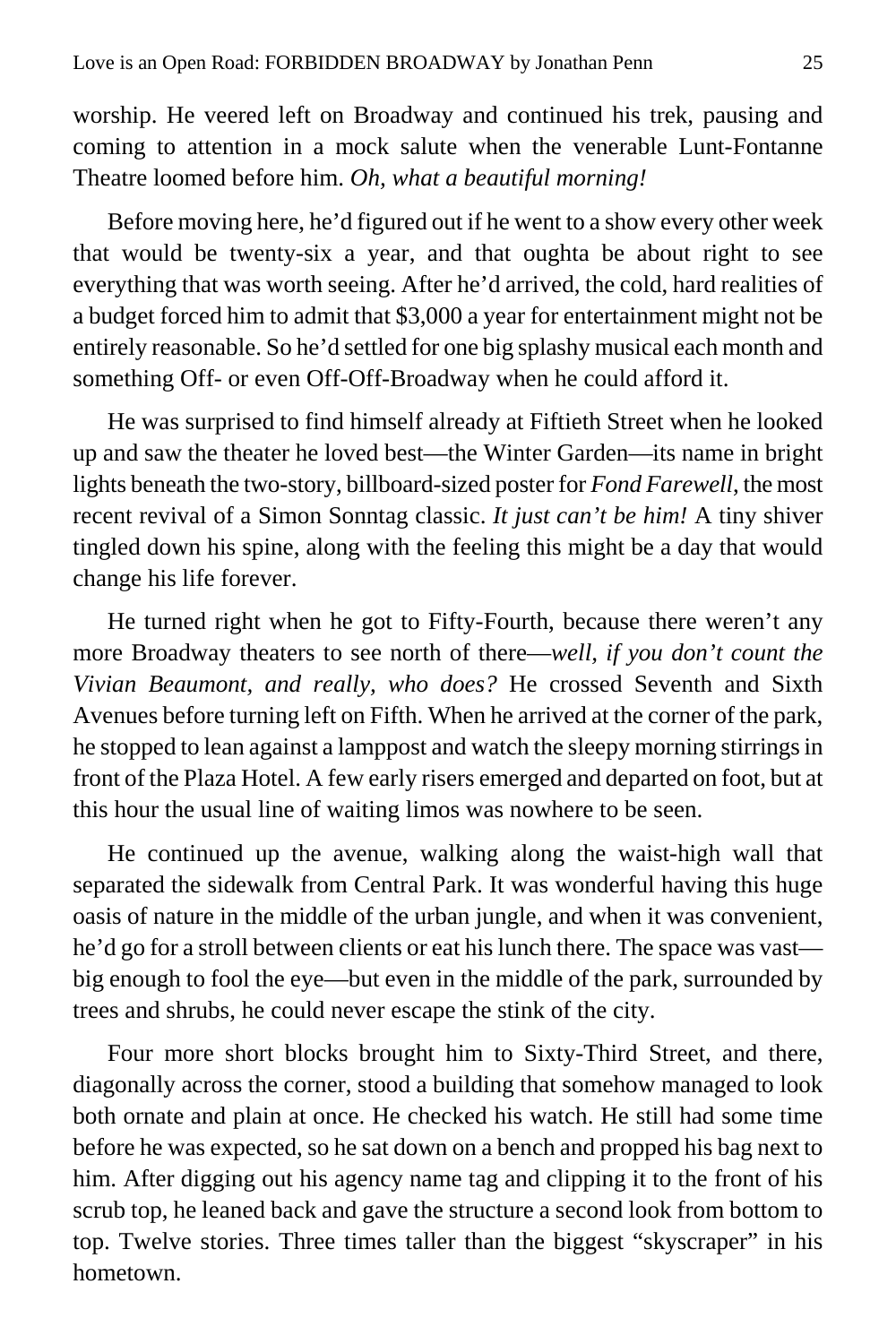What had struck him at first as showy seemed less so on closer inspection. There were a few cornices and a line of dentil molding above the second-floor windows. Brass poles supported a beige fabric awning, which sheltered the distance from the glass doors to the curb—apparently, the residents were too important to be bothered with umbrellas. Other than those touches, the edifice just looked… solid. *If there were a football team made up of buildings, this one would be a linebacker.* The phrase "reeks of old money" drifted through his awareness, and he realized he had no idea what old money actually reeks of, but he was pretty sure he was looking at it. *I hate it when I mix my metaphors!*

He checked his watch again and decided there was no harm in being a few minutes early. Taking a deep breath, he rose to his feet and slung his bag over his shoulder, an image coming to mind of Julie Andrews alighting from a busin Salzburg, singing "I Have Confidence In Me." But then he remembered "that song" wasn't in the original musical, having been added for the movie, and was therefore, technically, not a showtune. And he was obsessing again! *I suppose there are worse things people torment themselves with.*

Still, confidence seemed like a good idea, so he stood tall, and when there was a break in traffic, strode boldly across the street, under the awning, and up to the door. There was no one in red livery to open it for him, so he did it himself and stepped into a large entryway. The far wall and its double doors were all of glass, revealing an opulent elevator lobby sumptuously decorated in cream-colored marble and brown velvet with tasteful gold accents.

To the side of the inner doors stood a podium with an older man in an expensive-looking suit perched motionless on a stool behind it. If not for a rattle from the newspaper he was reading, Charlie might have mistaken him for part of the décor. Despite having assumed an air of confidence, his approach failed to elicit a response, so he cleared his throat. The man looked up, giving Charlie a momentary head-to-toe scan before shifting his gaze back to his paper. In a tone that would have been hard-pressed to sound any less helpful, he asked, "May I help you?"

"I'm here for Mr. Sonntag." Just saying the name puffed him up.

The man glanced at him again and indicated the doors behind Charlie with a nod of his head. "Service entrance. Around the corner on Sixty-Third."

Charlie wasn't used to being summarily dismissed, and he didn't like the tight feeling it brought to his chest. He retreated from the foyer and walked to the side of the building. There, he found an unmarked door with a call button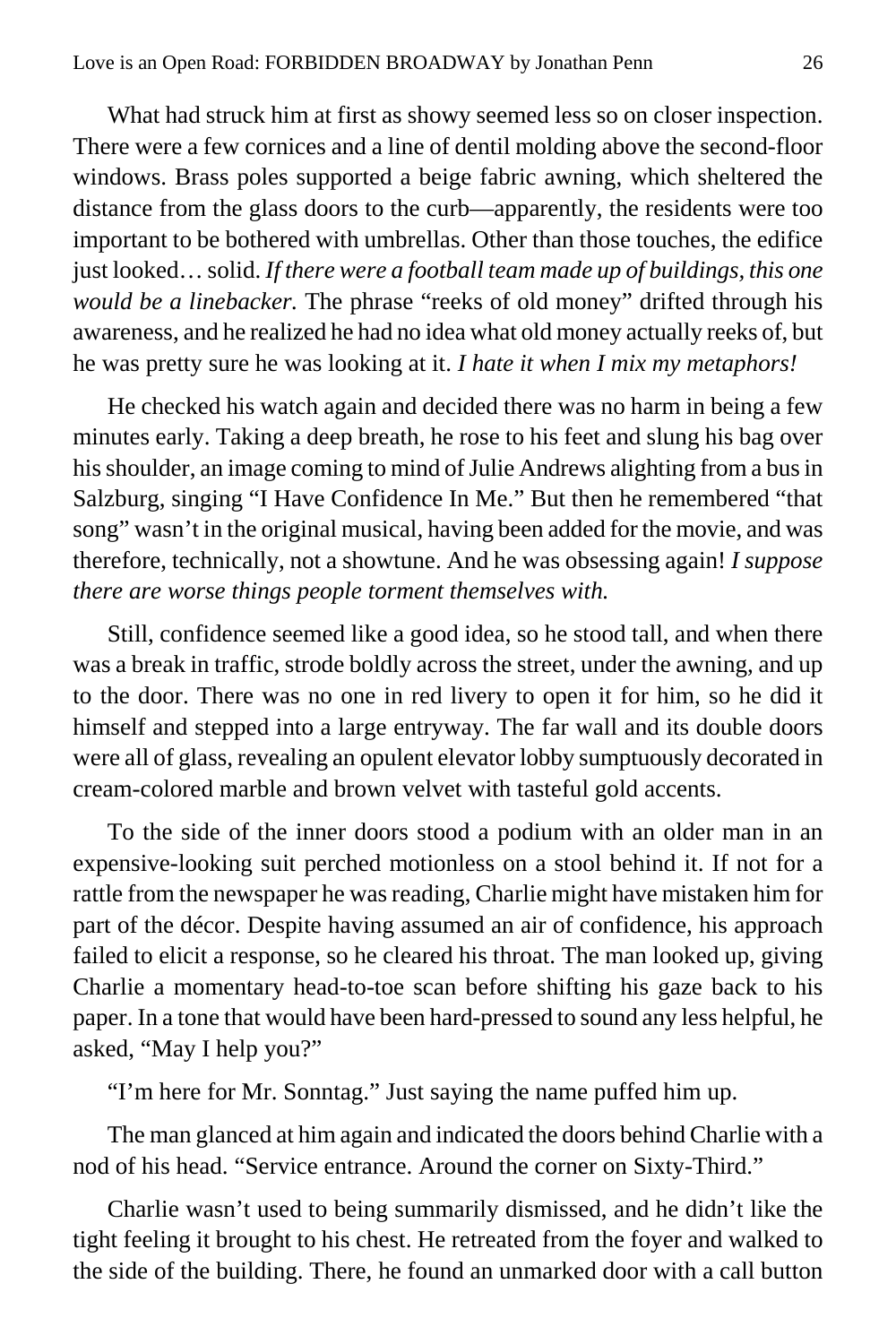set into the stone wall beside it. He didn't hear any resulting sound when he pressed it, so he just waited. Eventually, the door opened and a gigantic bear of a man in a khaki uniform admitted him to a vast basement that looked and smelled like some sort of maintenance shop. He followed the man into the bowels of the building till they came to an elevator. A placard next to it read, "Sign In Here," and below that was a battered ring binder on a shelf bolted to the wall.

"Sonntag, right?" the man asked.

"Right."

"Just fill in your information there, and I'll call up to let them know you're on your way."

Charlie did as he was told while the man used the phone mounted on the wall.

"Sending up another new nurse," he said. After a moment, he rolled his eyes. "Yes, sir. Will do." He hung up and then inserted a key into the lock by the elevator doors.

"Do I have to do all this every time?" Charlie asked.

The man gave him an enigmatic look and said, "Only if you decide to come back." The doors opened revealing a small cubicle, its walls covered in padded moving blankets. "Third floor," he added, as Charlie stepped in and turned around. When the doors began to slide closed, the man pasted on a fake smile and repeatedly crooked his index finger in a tiny wave good-bye. "Have a nice day."

The vibe of his whole reception was throwing Charlie off his game. In his year of going into Manhattan apartments to provide nursing care, he thought he'd seen it all. In general, people were happy to greet him, grateful for the presence of someone who cared. If the client was in a building with a doorman, there was usually at least a courteous nod between two working men in uniform as he entered. He didn't know what to make of this setup. His stomach began to churn, and he realized he was frowning. *Frowning? That is not you!* He leaned his head back, closed his eyes, and took several deep breaths as the elevator inched upward. When the car shuddered to a stop, he snapped to attention.

The doors opened, and he found himself looking up at an older gentleman who was solid and imposing. The man wore a dark suit—expertly tailored to accentuate broad shoulders and a narrow waist—with a crisp white shirt and a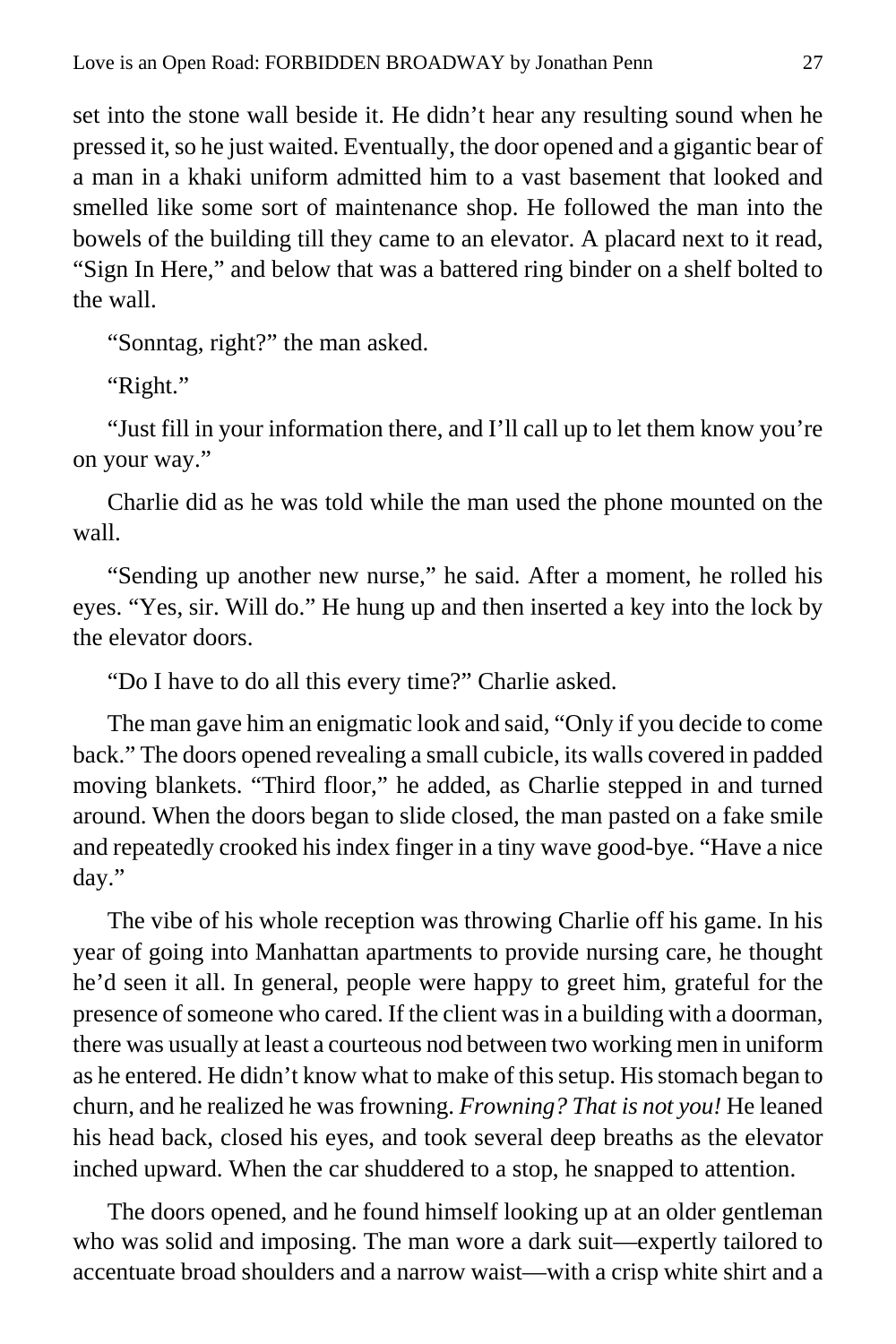brilliant-red tie. His dark-brown hair was thick and neatly styled with a part on one side. But it was the eyes that caught Charlie's attention. They too were brown but had arresting flecks of brilliant gold, and they widened as he looked at Charlie.

It took only the briefest moment to register that, though older, this man was still breathtakingly gorgeous. And in that same moment, the scar also registered. It began an inch above his left eye and ran across his temple and down to his cheek, where it made a sharp turn and extended almost to the corner of his mouth. It was subtle—*a guy in a suit like that can afford the best cosmetic surgeons*—but not subtle enough it could be missed. He had to force himself to glance, not stare, at the scar... or the stunning man. Though polished and posh in appearance, it was clear this gentleman suffered no similar pangs of humility. He stood, hands clasped behind his back, openly eyeing Charlie up and down.

"Charles Perkins?" His voice was steely.

"Yes, sir."

"I'm Nate Sonntag, Simon's grandson." He stepped back, making a stiff gesture toward a table and chairs in the center of the room. "Come in and sit down."

Charlie stepped off the elevator with a new appreciation for how Maria must have felt walking into the von Trapp mansion. *At least she got to make her entrance through the front door.* In fact, Nate Sonntag's bearing was so severe Charlie wouldn't have been surprised if he'd pulled out a bosun's whistle and started issuing orders. He glanced around what appeared to be some sort of servants' area as he took a few cautious steps into the room. "This is... nice," he managed to squeak out.

"Sit down, Mr. Perkins!"

He sat. The strap slithered off his shoulder and his bag slid to the floor, leaning against his thigh.

Mr. Sonntag cleared his throat. "I have an early meeting, so this needs to be brief. Roger will tell you what you need to know for today. I'll be back this evening to instruct you fully on the rules of the house. However, there are a few crucial points you need to be aware of before I go."

Charlie nodded.

"Simon is your patient, but I am your client. Do you understand?"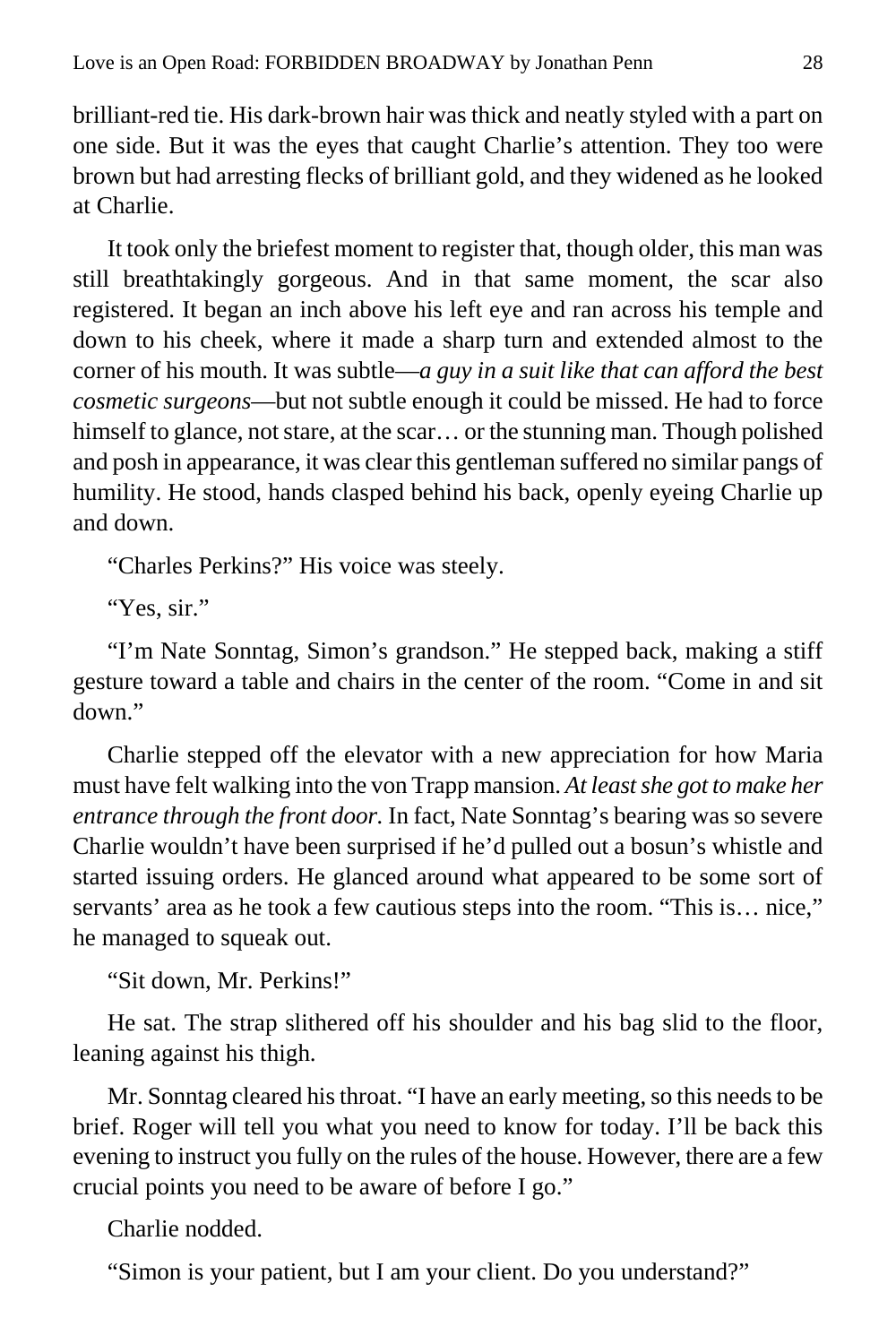"Stern" didn't begin to describe the man's demeanor, and "No" was clearly not an acceptable answer. Charlie nodded again.

"Very well. My grandfather is an excellent conversationalist, and talking is good for him, but don't bring up our family, and above all, do not mention the theater." Charlie's puzzlement must have shown on his face, prompting his new employer to explain, "These subjects are troubling for him, and his condition is delicate. What might be a minor upset for a person in good health, could easily put him into a life-threatening tailspin."

Charlie nodded a third time, though he couldn't quite believe what he was hearing.

"Do you have any questions?"

It was obvious that answering an employee's questions was the last thing on the younger Mr. Sonntag's agenda, so Charlie just said, "No, sir." From the tightness in his jaw, he could tell that the uncharacteristic frown had crept back onto his face.

"Good. Then let's get you set up with Roger," he said, turning and walking away at a brisk pace, no doubt expecting Charlie would scurry after him. They passed a kitchen, which appeared to be about the size of his and Dusty's apartment, and went through an alcove into a long, open space that looked like an art gallery. The walls were lined with marble columns. Brightly lit paintings hung between them. Charlie wasn't sure if they were impressionist, or maybe abstract—*art is so not my thing*—but these weren't pretty pictures of people or landscapes.

Doors opened along one side to a dining room, a living room, and a library, all of which had windows looking out on the treetops in the park across the street. On the opposite side there was a vestibule with two elevators. *The ones for the real people.* He chided himself for the bitter tone of that thought.

At the far end of the gallery, they stepped through a door and across one end of a long corridor into what must have once been a bedroom. On one side, there was a large work table with a computer. A countertop held lab equipment and stacks of medical supplies along the opposite wall.

As they entered, a brawny, buzz-cut man in scrubs pushed back from the computer and rose to greet them, extending his hand.

"Roger, this is Charles."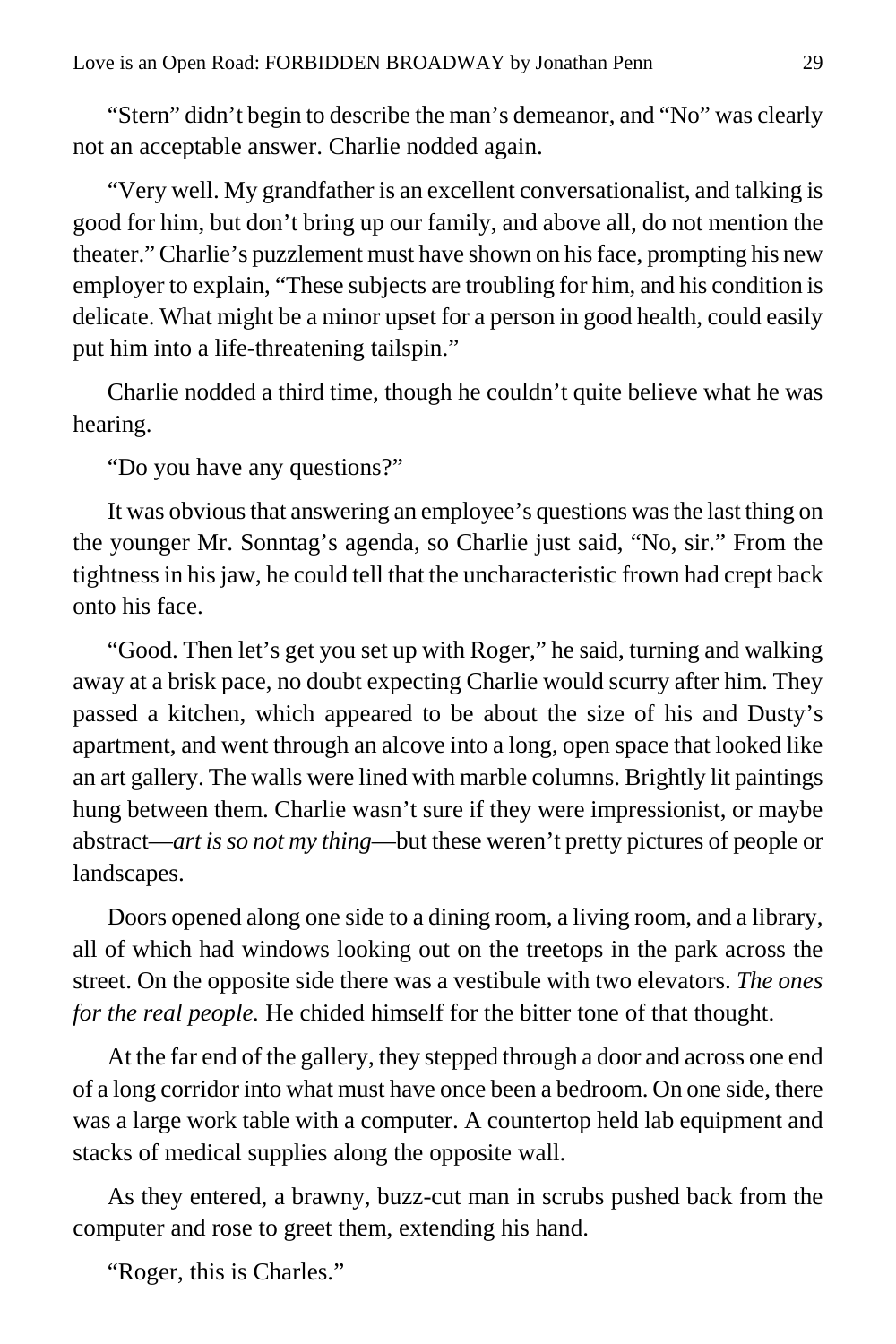"Good to meetchya." Roger's grip was firm. His fingers were thick, but not nearly as thick as his accent. Despite his keen ear for such things, Charlie had yet to pick out enough subtleties to distinguish between, say, Brooklyn and New Jersey. In any case, this guy was from somewhere nearby.

"I have to go. You know what to brief him on. I'll be back around six." Mr. Sonntag turned on his heel and marched toward the elevators.

Once their boss was gone, Charlie and Roger settled into the office chairs in front of the computer, and Roger said, "Why don' I give you my report first, and then I'll show you 'round, 'kay?"

"You het."

Roger pulled a small spiral-bound notebook from his shirt pocket and flipped through a few pages. "We have a seventy-eight-year-old male with AFIB, palpitations, CHF with fluid overload, and borderline diabetes, controlled with diet and metformin…" The format for verbal report was rote, and Charlie already knew these facts from reading his packet, but he listened attentively. *You never know when something might change, or a new condition develop.* "History of suicidal ideation and current diagnosis of depression and agoraphobia." Roger flipped a page. "He's got three-plus pitting edema bilateral lower extremities—and he gets twenty of Lasix BID and five of Coumadin in the morning. Weekly stick for sugar and weekly draw for PT/INR. Monitor O-two sat PRN, limit free water, and—get this—daily weights and daily vitals."

"Well, with the fluid overload, daily weight is reasonable, if he fluctuates."

Roger raised a meaty palm toward Charlie. "Hasn't gained or lost more than two pounds since the last time he came home from the hospital, a month and a half ago."

"Why the daily vitals? Is he unstable?"

"All within normal limits and stable as a rock."

"Why daily, then?"

"You met the grandson?"

"Oh."

"Yeah. He's paranoid, and he gets his way. There's Doctor's Orders, and then there's Nate's Orders. So—" he looked around the room "—I did his sugar while I was waitin' for you to show—just a smidge high, as usual—and we do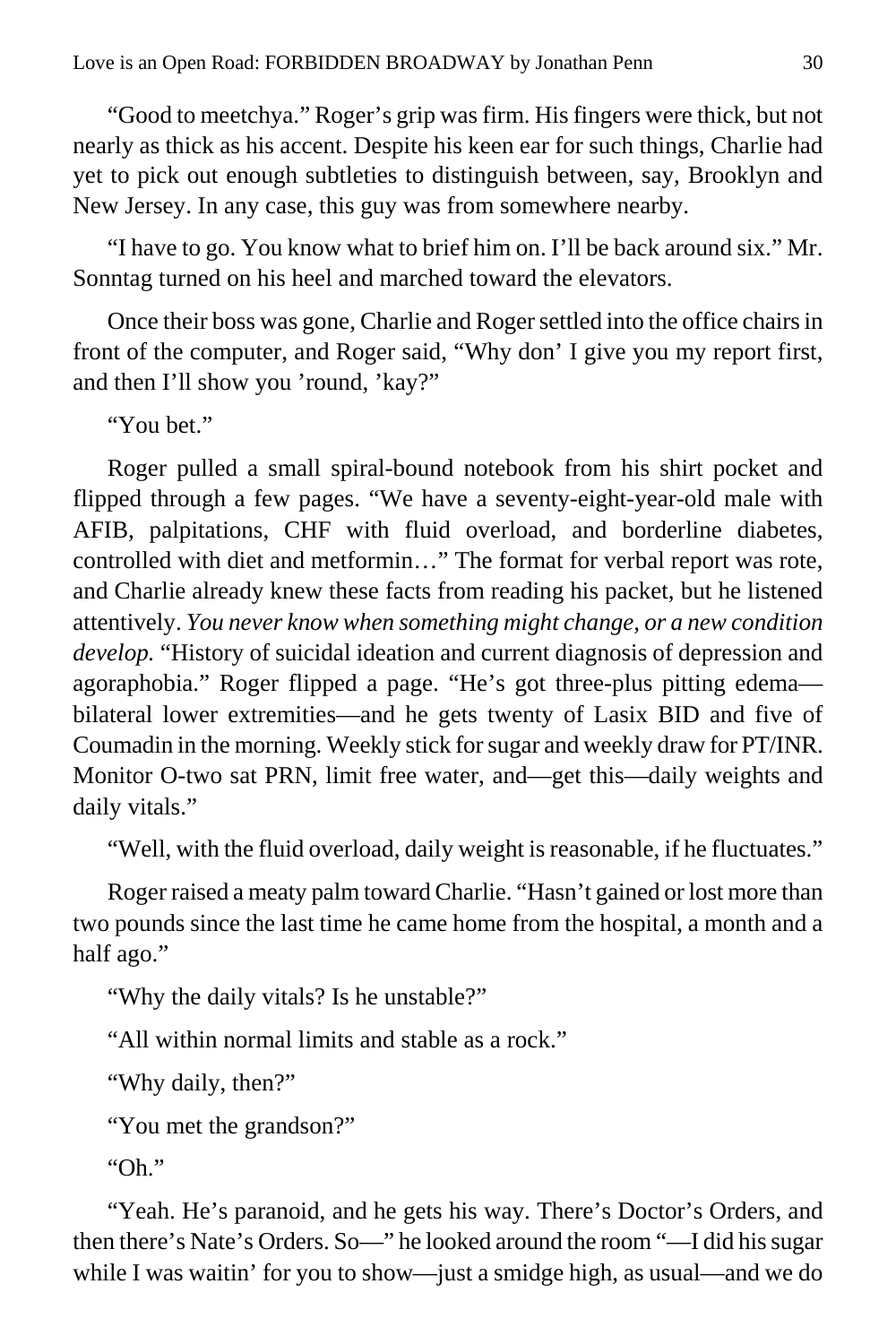the weekly blood work over there," he said, pointing his chin at the equipment. "You know how?"

"We did it in school… it's been a while."

"I already drew the blood. We can run it together after I show you 'round, but damn"—he glanced at his watch—"I'm ready to get outta here." Roger looked back to his notes and flipped another page. "So… What else… Independent ADLs, transfers without assist, ambulates with a rolling walker, which he consistently 'forgets' and our job is to 'remind' him," he said, making air quotes.

Charlie grinned. Many of his patients kept up a façade of being more independent with daily living than they really were. Providing the assistance they needed while also maintaining their dignity was a fine line to walk and one of the challenges Charlie loved about his job.

"Yeah, I hope you're still smilin' when I get back on Tuesday. The old guy can be a real meanie when he wants. Can't say's I blame 'im. You want my opinion, twenty-four seven nursing is way-overkill. An assistant would be plenty—they could stick him for the sugar—a nurse maybe once a week for the blood draw, but like I said, Nate gets what he wants, and he wants a nurse here." Roger rubbed the back of his thick neck and smiled. "It's gotta be the easiest assignment I ever had… or it would be if it didn't mean being cooped up with these freaks three days at a stretch."

Charlie tried to hide his wince. "How long have you been here?"

"'Bout five months."

"And why did the other person leave?"

Roger chortled. "Wasn't her idea. Or the one before her. Or the three before that."

"Wow." His tight frown had returned.

"Yeah, I don't think the old guy really likes me, but he must respect me or somethin' 'cause I'm still here. Look, how's 'bout I give you that tour so I can bug out, 'kay?"

"You betcha."

They stepped into the corridor, and Roger pointed at the door immediately to their left. "That's Simon's room. Let's finish up there, and I'll introduce ya." He motioned across to the gallery. "You came that way?"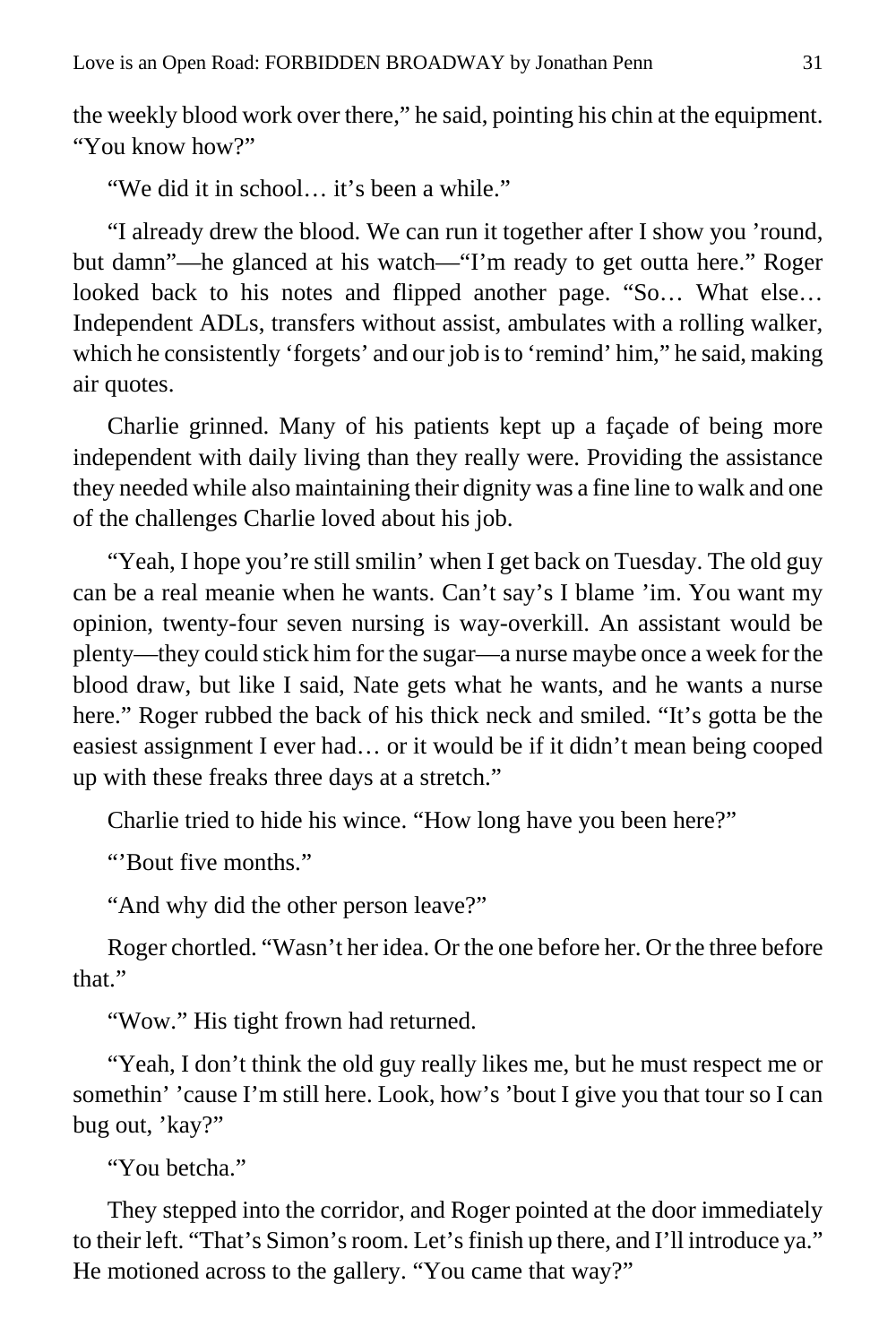"Yeah."

"Okay, it's basically a circle, I'll take you 'round the back half." They stopped at an open doorway down the hall. "This is the room I use 'cause it's got its own bath. The other bedrooms share that bathroom," he said pointing across and down the hall. "You can use this one, too. It's closest to Simon, and Rosa changes the sheets every damn day, no matter how much you beg her not to."

Charlie smiled, not sure what to make of that. "Okay."

They moved on, passing another pair of doors opposite each other. "These next two are guest rooms." When they reached the end he pointed to the door on the left. "That one's Nate's."

"Oh. He lives here."

"Nah. Got a house out on the island somewheres, maybe North Shore? But sometimes he needs to be in the city overnight."

"And this one?" Charlie asked pointing to the other door.

Roger started making a disturbing sound in his throat, and Charlie wasn't sure if it was supposed to be the shark music from *Jaws*, or the shower scene from *Psycho*. "This…" he said, with an ominous pause. "This… is The Secret Room." Then he made a noise Charlie was pretty sure came from *The X-Files*, or maybe *The Twilight Zone*.

"Oh, c'mon. What's in there?"

"Dude. Seriously? I got no idea. All I know's it's locked and nobody goes in there. Ever! I'm sure Nate'll fill you in tonight—um… I wouldn't ask too many questions if I was you."

*Another touchy subject?* "Why aren't we supposed to talk about theater?"

Roger shook his head and laughed. "I got no idea and, ya know, I don' care. If he said don' talk about hockey, we'd have a problem. Now c'mon, let's go meet Rosa."

Roger led him halfway back the way they'd come and then made a right turn into a yet another long hallway. This one was narrow and institutionallooking, so he knew they were back into the servants' part of the house—*Yeah, okay, it's an "apartment," but it's bigger than any house I've ever been in*. Up ahead he recognized the room where he'd gotten off the elevator, and just before they reached it, Roger pointed to a steel door on the right. "That's the stairs, 'case there's a fire."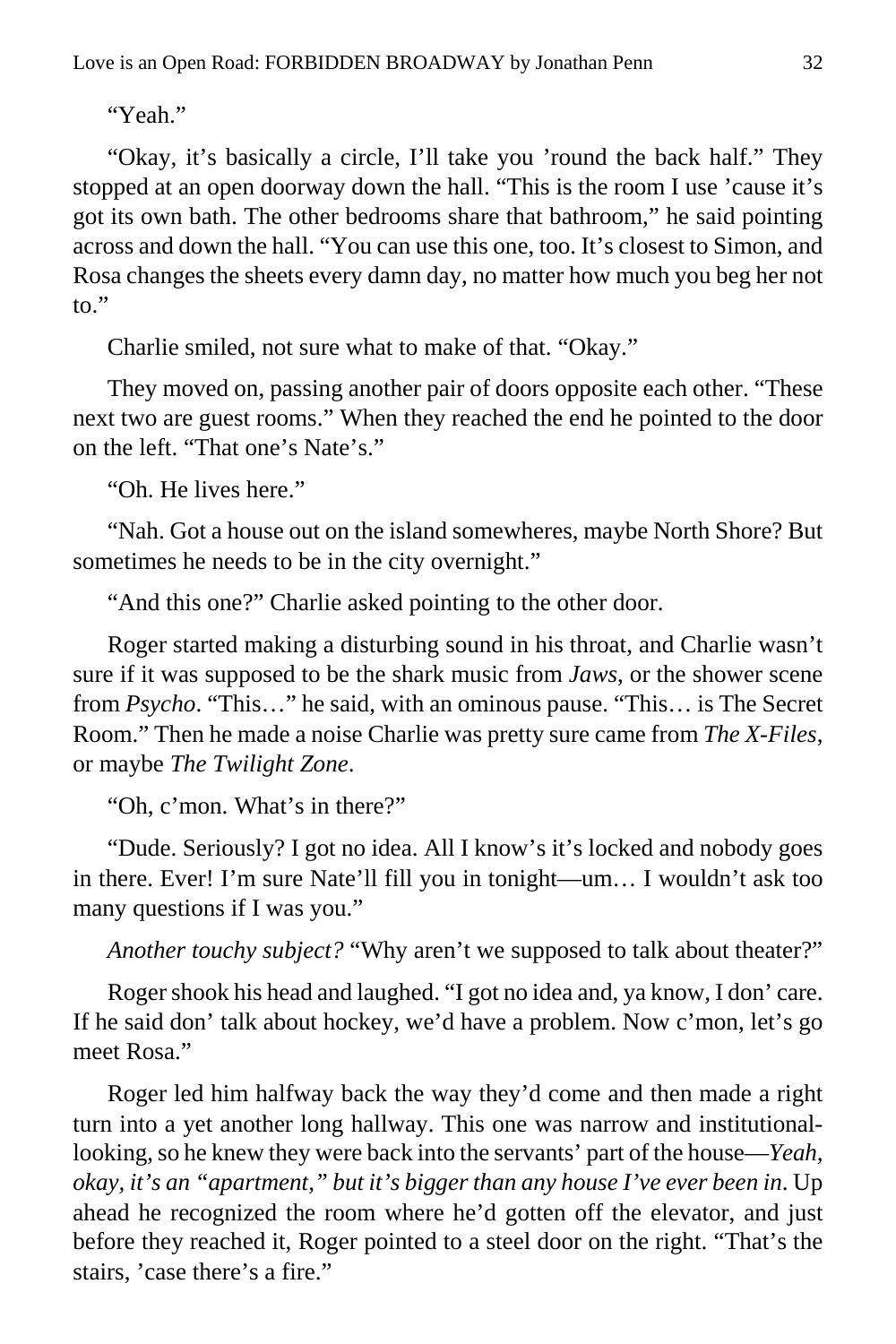They walked into the kitchen, and Charlie was impressed all over again by how big it was and how beautifully it was appointed, with acres of stone countertops and gleaming stainless steel appliances. A smallish woman was bent over, a silver crucifix dangling from a chain around her neck. She placed a china bowl on a fancy place mat on the floor in front of the biggest poodle Charlie had ever seen. As she stood, she turned and shot Charlie a look that almost made him wish he was the one on that cross. The dog raised its head and gave him a similar scornful glance before turning back to its meal. *What is it with everyone in this house? Even the dog's in a bad mood!*

"Rosa, this is Charles Perkins."

"Oh," Charlie interrupted, "I meant to say before, it's Charlie." He reached out to shake.

Rosa kept her hands at her sides. "It's a pleasure to meet you, Mr. Perkins."

Charlie let his arm fall, and smiled. "The pleasure is entirely mine, Rosa," he said with a wink. *Oh, my God! I just winked!* He tried a wider smile. He had to figure out some way to break the tension in this household. She didn't react—at all—just turned around and started working on something in the sink.

He looked at Roger with a puzzled expression, and Roger shrugged. "Let's go meet Simon," he said. He led the way back through the gallery and tapped lightly on the bedroom door. When there was no response, he turned the knob and cracked it open, peeking in. "Hmm. Looks like he's nappin'." He started to open the door farther, but Charlie caught him by the shoulder.

"Don't disturb him. I can introduce myself when he wakes up."

Roger closed the door quietly, and they stepped back into the workroom. "Any questions?"

"Yeah, how do I know if he needs me? Is there a call bell?"

"He's gotta smartphone. He calls this one," Roger said handing it over. "We trade it off at shift change. Oh! His meds are set up on the counter over there, and the eye drops are in the fridge under. Okay? I'm out."

"Wait a minute, you were going to refresh me on how to run that blood sample."

"Right!" Roger smacked himself in the forehead. "Let's make this quick, man."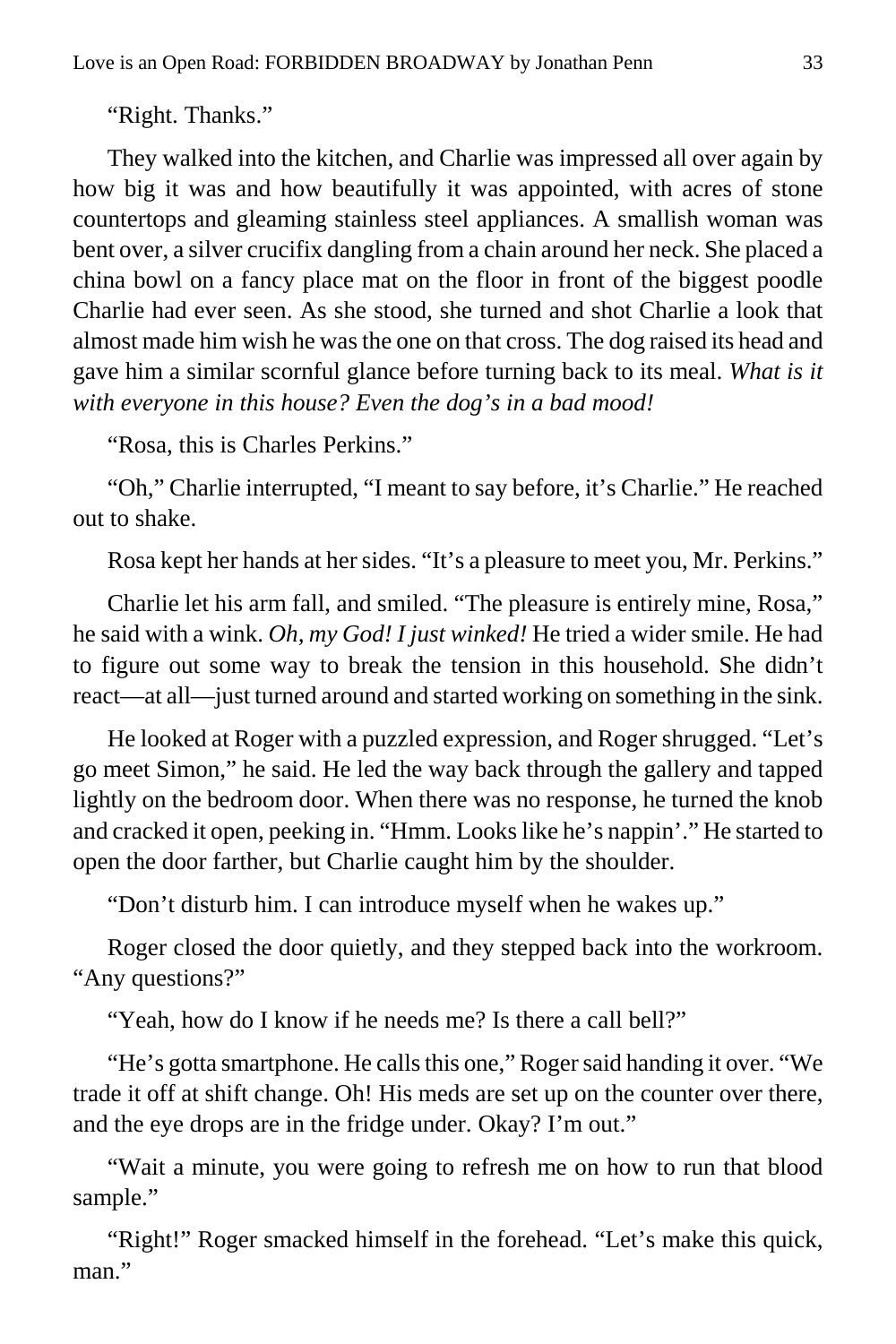And they did. Five minutes later, the centrifuge was whirring, and Roger was hulking his way down the hall toward the back elevator, the bag on his shoulder swaying in time to his stride.

Charlie had tried to get a glimpse of his sleeping patient, but Roger's beefy shoulder had blocked the view. Even if he'd had a good look, though, he wouldn't have been able to recognize the man. The only pictures he'd ever seen had been in the liner notes of his mom's old original cast albums from when he was little. While he waited for the blood sample to finish, he took a seat at the computer, pulled up Google, clicked on "Images," and typed in "Simon Sonntag."

\*\*\*\*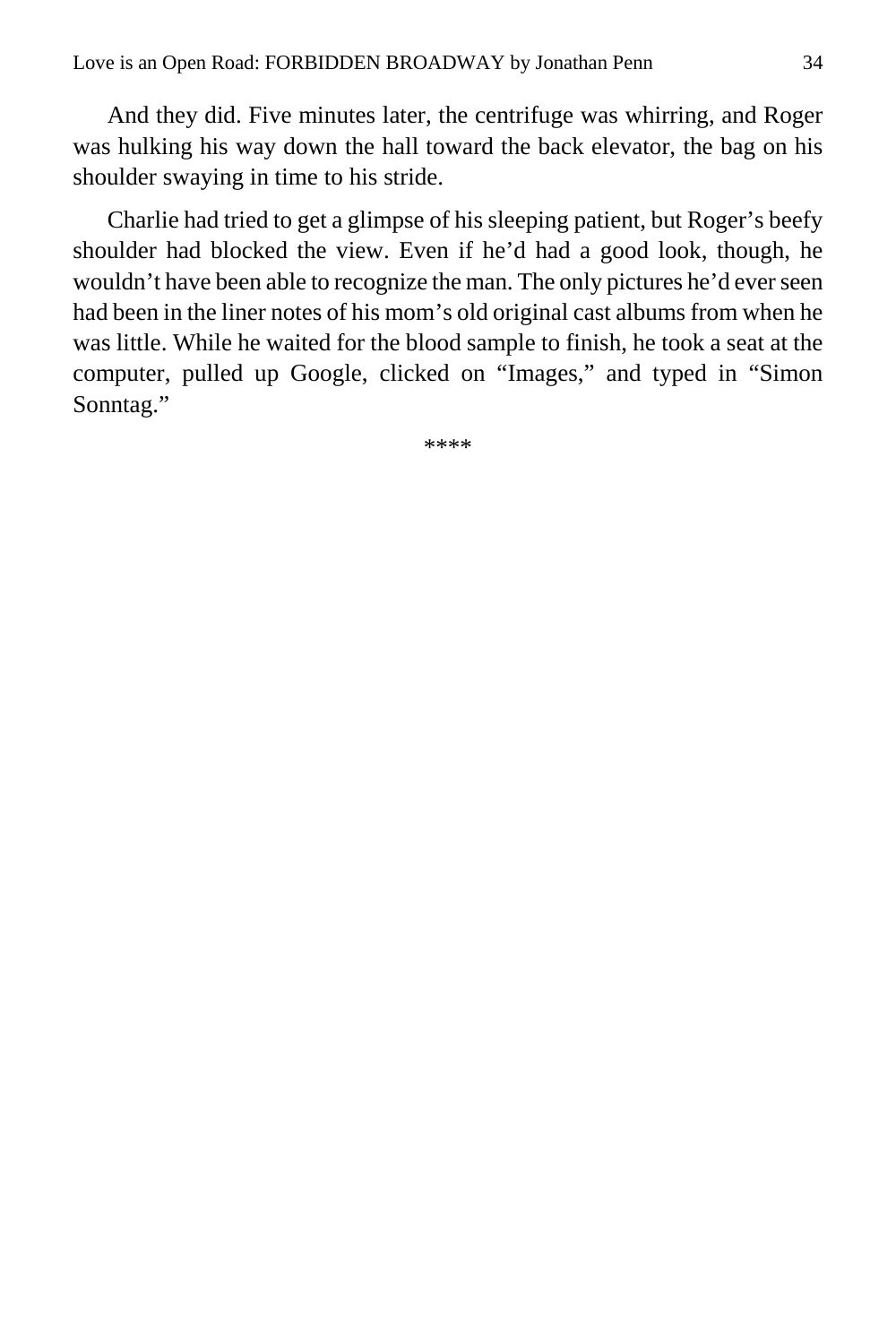#### **Act I, Scene 4**

<span id="page-34-0"></span>It was getting close to noon and the phone still hadn't rung. He'd peeped in twice, and each time Mr. Sonntag appeared to be sleeping soundly. He hated to wake him, but there was a medication scheduled for twelve o'clock and it was to be taken with food. Rosa had informed him that lunch would be served at noon. The precision with which she'd clipped her words had made it clear that if he thought she might mean either 11:59 or 12:01, he'd better think again.

He put the pill in a little paper cup and placed it, and a cup of water, on the small pink plastic tray he'd found in the med area. He carried the tray silently into the room next door and paused, cocking his head to one side to study the face of his dozing patient. There was no doubt about it. *You are looking at a Broadway legend!*

He found a dresser with some free space on top, and just as he was setting the tray down, a raspy voice called from behind him, "Hello, young man."

Charlie whirled around at the sound. "Mr. Sonntag!" He drew a flustered breath and then spit out, "I'm-sorry-if-I-woke-you!"

"First name, or last name?"

"Excuse me?"

"Sorry-if-I-woke-you. You said, 'I'm… Sorry-if-I-woke-you.'"

A grin of relief rose on Charlie's lips as he realized his new patient had a sense of humor. *Even if it is a cornball one.* "Maybe we should start over," he said, crossing the room and extending his hand. "Hello, Mr. Sonntag, I'm Charlie Perkins."

The man sat up and smiled, looking Charlie over as they shook. "Good to meet you, Charlie. Please, call me Simon."

"Okay, Simon." Charlie smiled back. "I think it's about time for lunch, and I have a pill you need to take first."

"Yes, yes, bring on the pill," Simon intoned.

After he'd swallowed it with no apparent difficulty, Charlie said, "That was quite a nap you had this morning. Are you feeling all right today?"

"Oh, yes. I don't take naps as a rule, or sleep in, but I was up late reading last night. You needn't worry, I feel fine—well… as close to fine as I ever feel these days."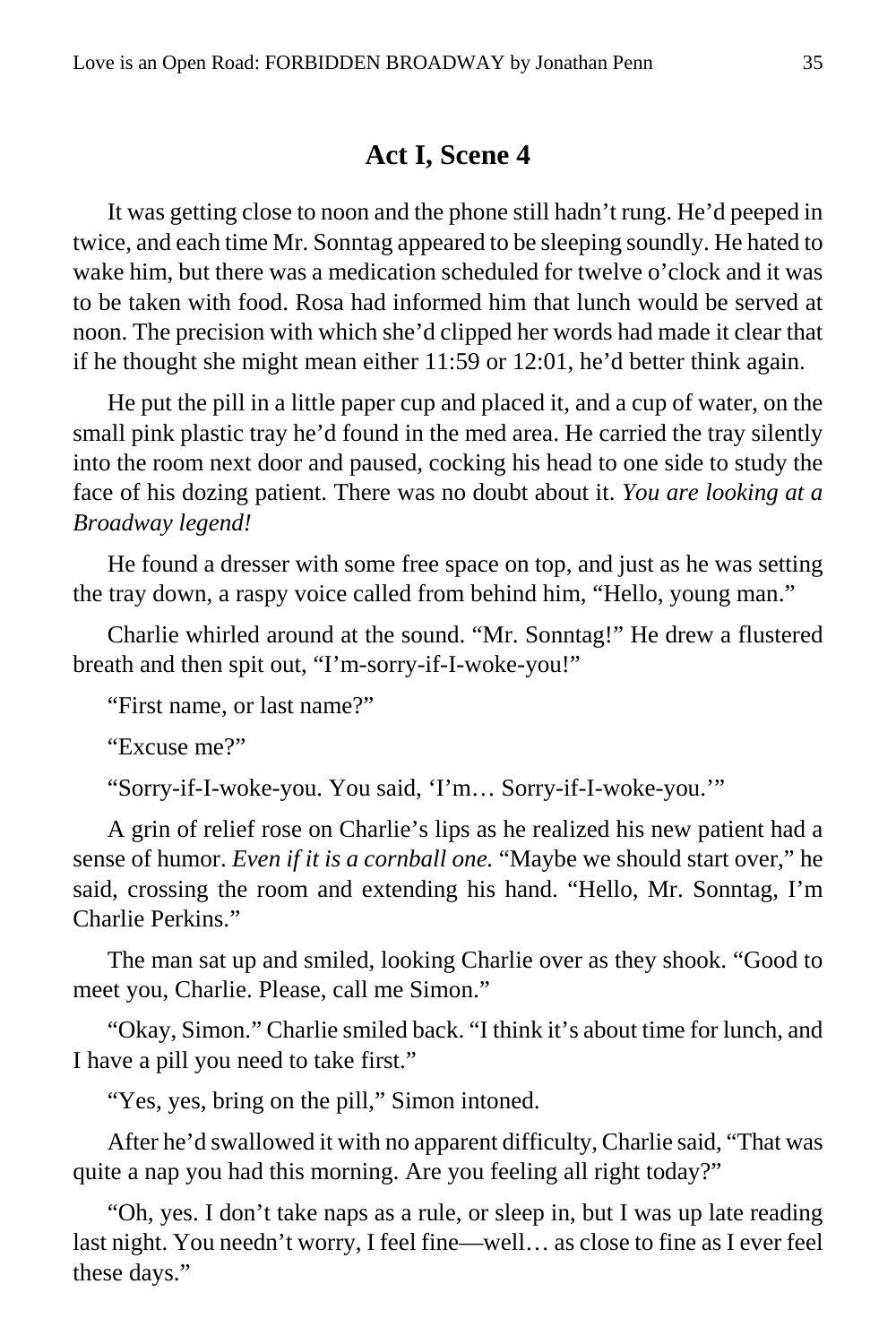"Okay, good. And you'll let me know if that changes?"

"Yes, yes, you'll be the first to know. Trust me, I'm not one to suffer in silence. Now, why don't you run along so I can get some clothes on. Rosa tolerates pajamas at the breakfast table, but if I go out there like this for lunch I'll hear about it."

Since Simon was allegedly able to dress without assistance, Charlie took his tray and closed the door behind him. He smiled as he crumpled the used cups and dropped them into the wastebasket. A few minutes later, Simon paused at the workroom doorway to give him a nod and a smile. He turned toward the dining room.

"Mr. Sonntag—*Oops!—*Simon," Charlie called. "You don't have your walker. Did you forget?"

Simon turned around. Charlie wasn't sure what to make of the expression on the man's face. "Let's get this sorted out first thing, young man. I don't need it. I can walk just fine. I've never fallen down, and I've never come close to falling down. The doctor said it was an 'optional precaution,' but Nate insists. So when Nate is here I use it. Otherwise it stays parked"—he pointed at his bedroom door—"right in there."

Charlie opened his mouth to protest, but Simon kept going.

"I know it's your job to remind me, and now you've done your job. I also know I have the right to refuse any treatment or therapy, so can we just let it go?" The corners of Simon's mouth turned up in a wry grin.

Charlie appreciated Simon's no-nonsense approach, and he felt he needed to be direct in return. "We can go on with me reminding, and you refusing, but if I see any signs you need it, I'll have to insist, too. Keeping you safe is also my job. In any case, if your grandson asks me about it, I'll have to tell him what's going on."

"I'll just make sure he has no reason to ask, then." And with that, Simon walked away.

The rest of the day was boring. Charlie filled the time by going through Simon's medical chart on the computer as well as the paper version. He cleaned and organized the med area, and as a last resort, started reading through the manuals for the lab equipment. Every hour or so, he stepped into the hallway and tapped on Simon's door, sticking his head in to check on his patient. Each time, he found Simon either reading or watching TV, and Simon would greet him pleasantly and assure him there was nothing he needed.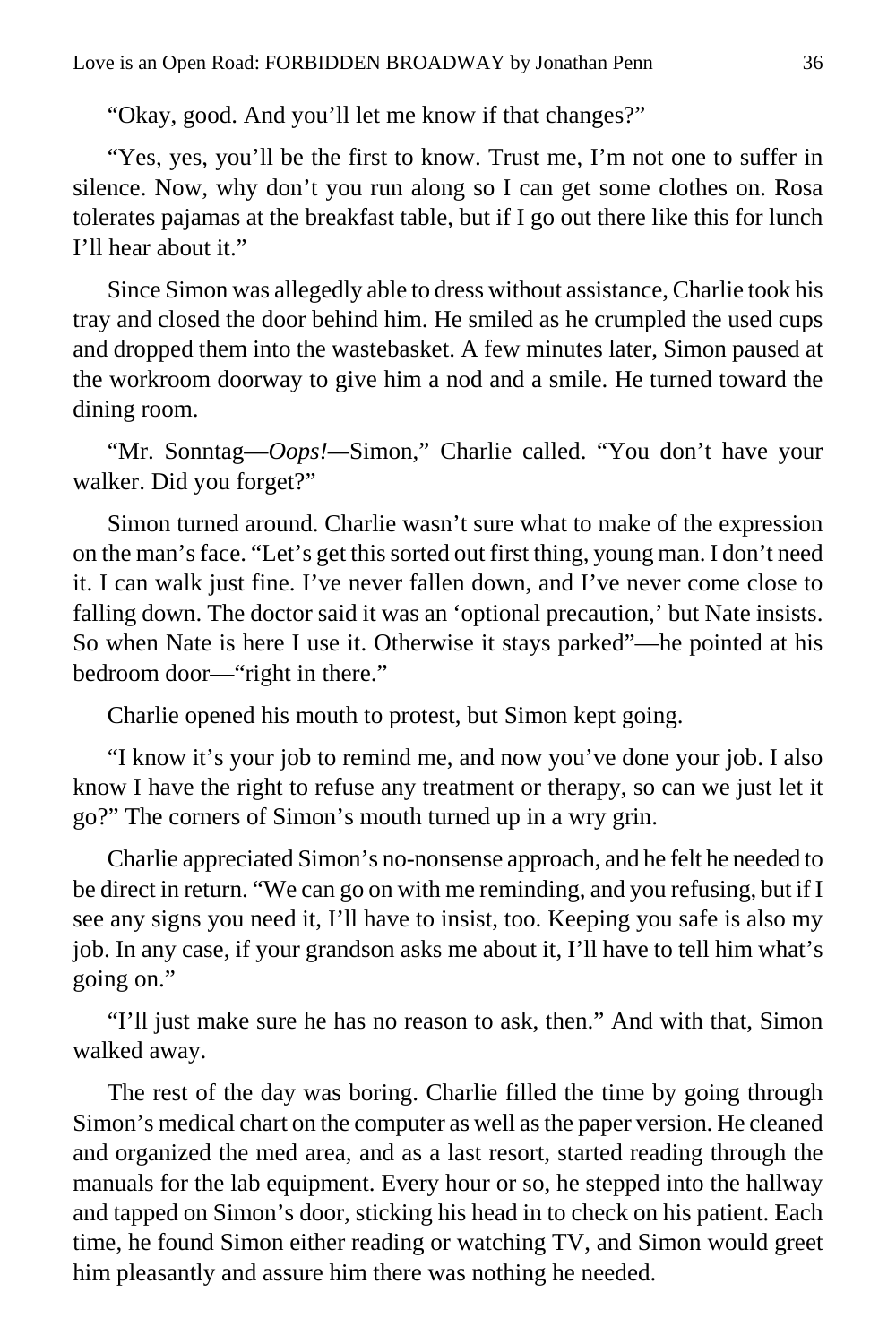He administered the before-dinner pills, and while Simon walked through the gallery toward the dining room, Charlie took the back hall to the kitchen, planning to make himself a sandwich. The packet from the agency had explained he was welcome to any food items in the refrigerator or pantry, but at lunchtime he'd felt neither adventurous nor hungry, so he'd skipped it. Now, his appetite had overcome his reluctance to interact with Rosa—and a good thing, because there she was at the central island, preparing a plate from several serving dishes on the counter. She didn't look up when he entered, and for a moment he hoped he might make it to the fridge undetected. She looked up. *No such luck!*

"You're welcome to serve yourself dinner, Mr. Perkins," she said, indicating the platters and bowls before her. "There's always enough for the staff at each meal."

"Thank you, Rosa. I thought I was on my own."

"Certainly not. One request though, I know your agency tells you to help yourself to anything, but there've been problems when a nurse took some ingredient I needed for a recipe. So now I label those. Leftovers are always on the top two shelves. If you're not sure, please just ask me."

"I will. Thank you."

Her face softened just slightly. *Was she expecting a confrontation?*

"You're welcome." She turned and carried the plate through to the dining room.

He spotted more plates, as well as silverware and napkins, on the counter, so he served himself and carried his dinner back to the workroom.

\*\*\*\*

An hour later, Charlie heard the elevator *ding* and leaned his chair back so he could see into the gallery. The younger Mr. Sonntag stepped into view and approached, nodding to Charlie as he knocked on Simon's door. He looked every bit as neat and crisp as he had that morning. The only difference Charlie could see was that the lines of his chiseled jaw were now accentuated by a pronounced five o'clock shadow. It didn't make him look any less stern; it did make him look amazingly more hot. *I didn't think that was possible.*

After his patient's grandson had gone in and closed the door, Charlie wondered again what could have happened that would make talking about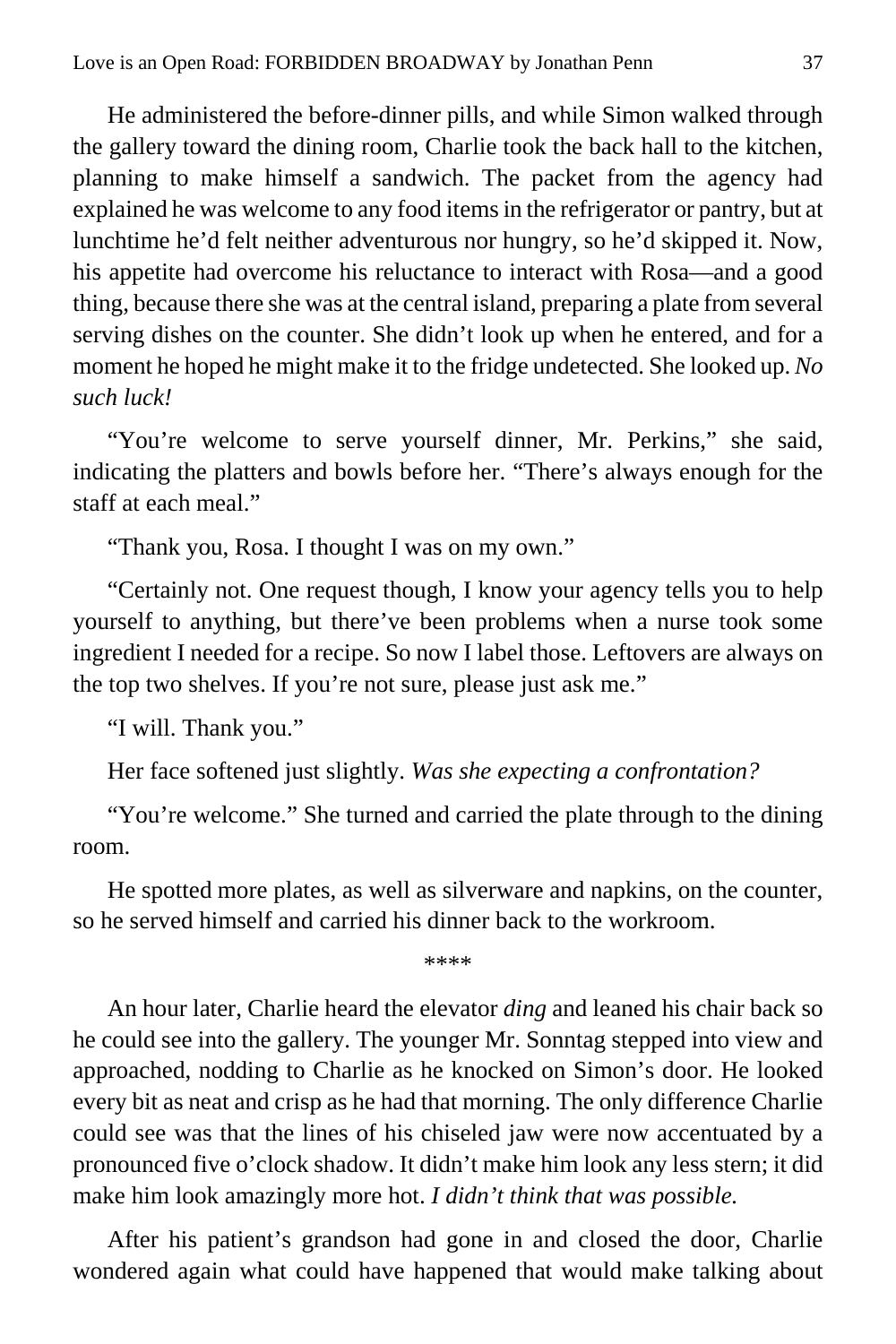theater a problem for someone who was so successful at it. He didn't have long to wonder though, because a few minutes later his new boss emerged and walked into the workroom, his jacket over his arm. He draped it on the back of the other desk chair and sat down facing Charlie.

"So, how was your first day?"

"Can't complain… but your grandfather's answer to that question is what counts. Did he say anything?"

"Yes. He said he likes you. And that's half the battle right there. First time he's said that since Roger started."

Relief washed over Charlie. "That's good, because I like him, and I really want this to work out."

His boss nodded. "I do too." He started thumbing through the manila folders in a rack on the desk. "It would be nice to have some stability in the staffing for a change. Here you are." He flipped open a folder and scanned the contents, turning several pages. Continuing to read, he said, "I didn't have time to review anything beyond your nursing credentials in detail… I seem to recall a fouryear degree?"

"Yes, sir. University of Minnesota."

He looked up and studied Charlie for a moment. "I was wondering where that accent's from. Minneapolis?"

"A few hours away. Little town called Cortela."

The older man's right eyebrow rose in a distinctive arch.

"Yeah, nobody's ever heard of it." That eyebrow had drawn Charlie's attention like a magnet. Now that they were closer to one another, and he could get a better look, he realized his initial assessment of "older man" wasn't accurate. Perhaps it had been the haughty attitude and rigid bearing, but this morning Charlie would have guessed the man was in his forties. Now he was pretty sure it was more like thirties, maybe even early thirties.

"Are you all right, Charles?" the not-so-old man asked, some of this morning's tension returning to his features.

Charlie was mortified. *Did he catch me staring?* "I'm sorry, sir. I was distracted for a moment."

"You can call me Nate. 'Sir' makes me feel old."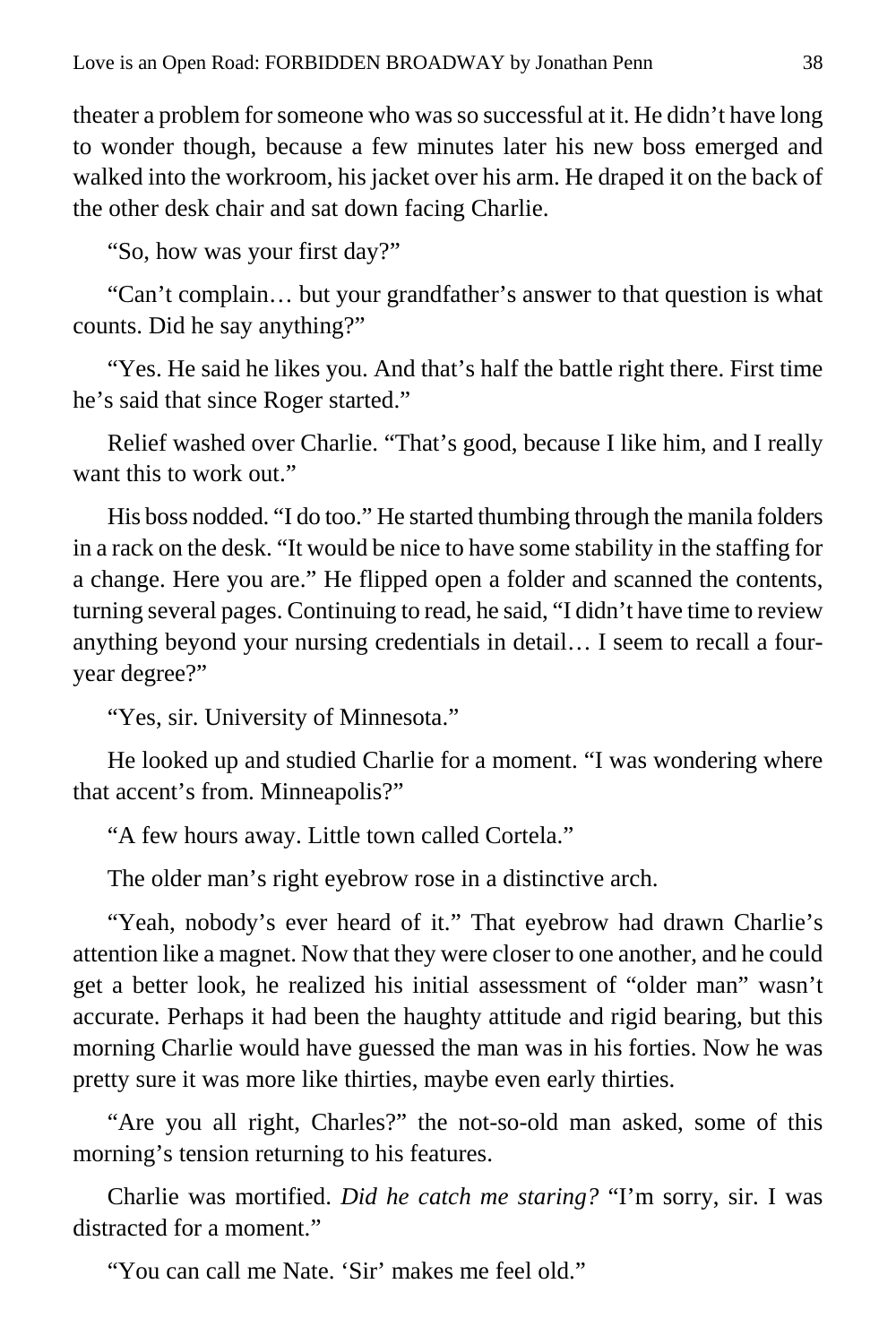"Okay. Nate. And…" He took a breath. "If you don't mind, I go by Charlie."

"Very good, Charlie. Now… did any questions arise during the day? Any information you need?"

"No. I think I've got it."

"Great." Nate nodded and then looked evenly at Charlie for a few moments. "Before I go, I remembered one thing I failed to mention this morning. The door at the end of the hall, on the right? That stays locked at all times. No one in or out. Clear?"

Charlie nodded.

"And just to reinforce what I already told you, don't bring up anything to do with our family or the theater." Nate stared intently.

The man's level gaze drilled into Charlie, and after a moment he swallowed. Hard. *Jeez!*

Nate's stare intensified. "You look… bothered. Do you have a problem with this?"

"I wouldn't call it a problem, it's just that… well…" He was worried this could be a deal-breaker, but he knew better than to try and hide who he was. "I love musical theater—and your grandfather's work—so it's a shame I'm gonna be here all the time and we can't discuss it. It's like winning the lottery, and then finding out you're not allowed to spend the money."

Nate's face tightened.

Charlie hurried to reassure him. "No, no! I can do this. As long as your grandfather is my patient, his well-being is my top priority. I won't do anything that could jeopardize that."

Nate continued eyeing him, his face unreadable. After a lengthy pause, he said, "All right," his expression relaxing just slightly. "As long as you understand and agree."

Charlie nodded again.

Nate slapped his hands on his knees. "It's late. I'm heading home," he said, rising. "Call me if anything happens. I can be back here in under an hour—less when traffic's not bad. Roger showed you how to reach me?"

Charlie started to nod a third time, but caught himself. "He didn't. I'm guessing it's that red binder labeled Emergency Contacts?"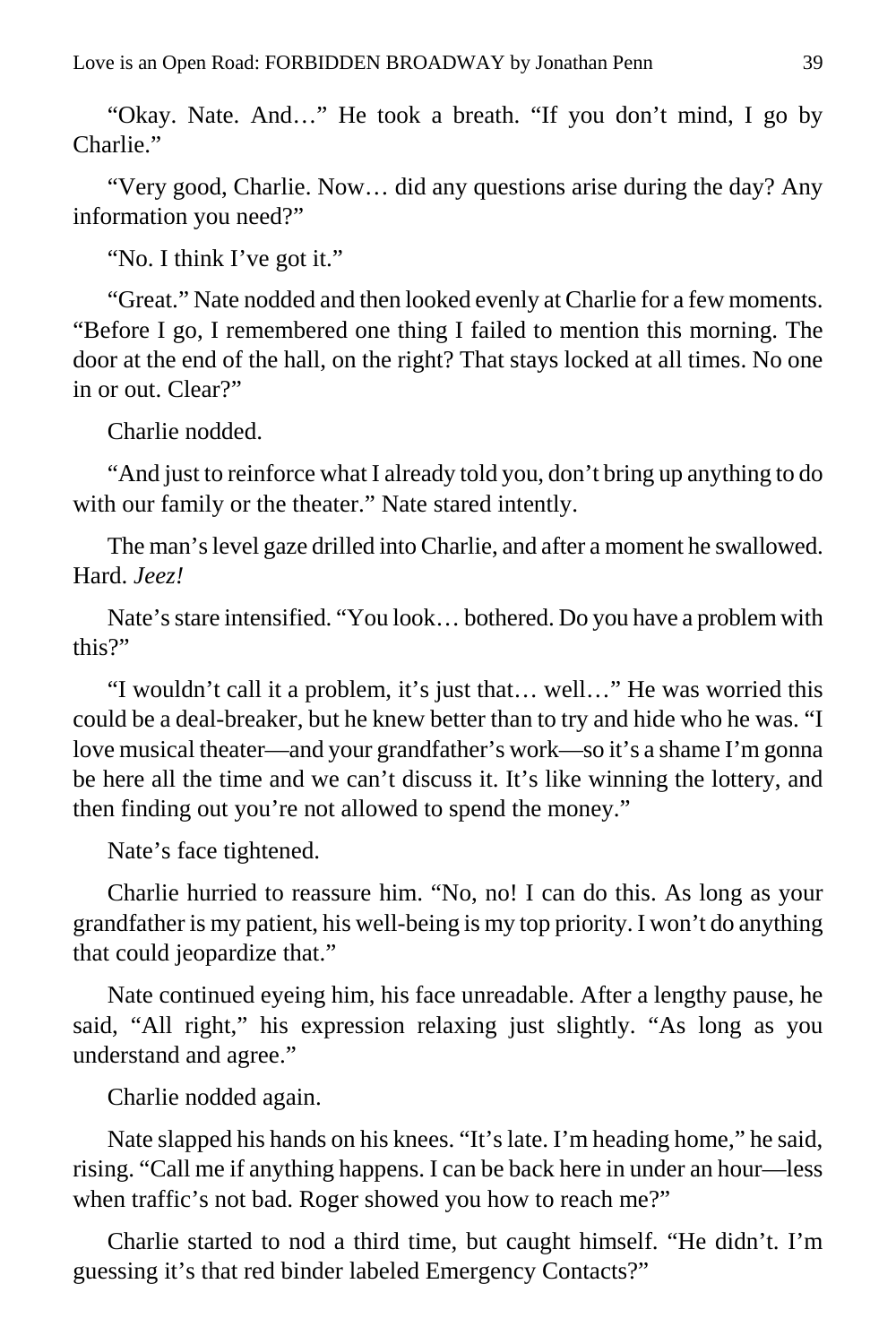Nate gave him that assessing look again, and Charlie felt like a bug under a microscope. "That's right," he said, slipping on his jacket. "Good night, Charles—um, Charlie."

In the moment between correcting himself and turning to go, something flashed across Nate's face. It almost looked like a smile trying to form. *As if!* Charlie took a deep breath and frowned, watching Nate walk away. It was so sad to see a man who obviously had everything going for him—intelligence, looks, money—but who seemed to be troubled in some profound way. He wondered if Nate ever smiled.

The *ding* of the elevator stirred him from his brief reverie, and he set about getting Simon's bedtime pills and eye drops.

\*\*\*\*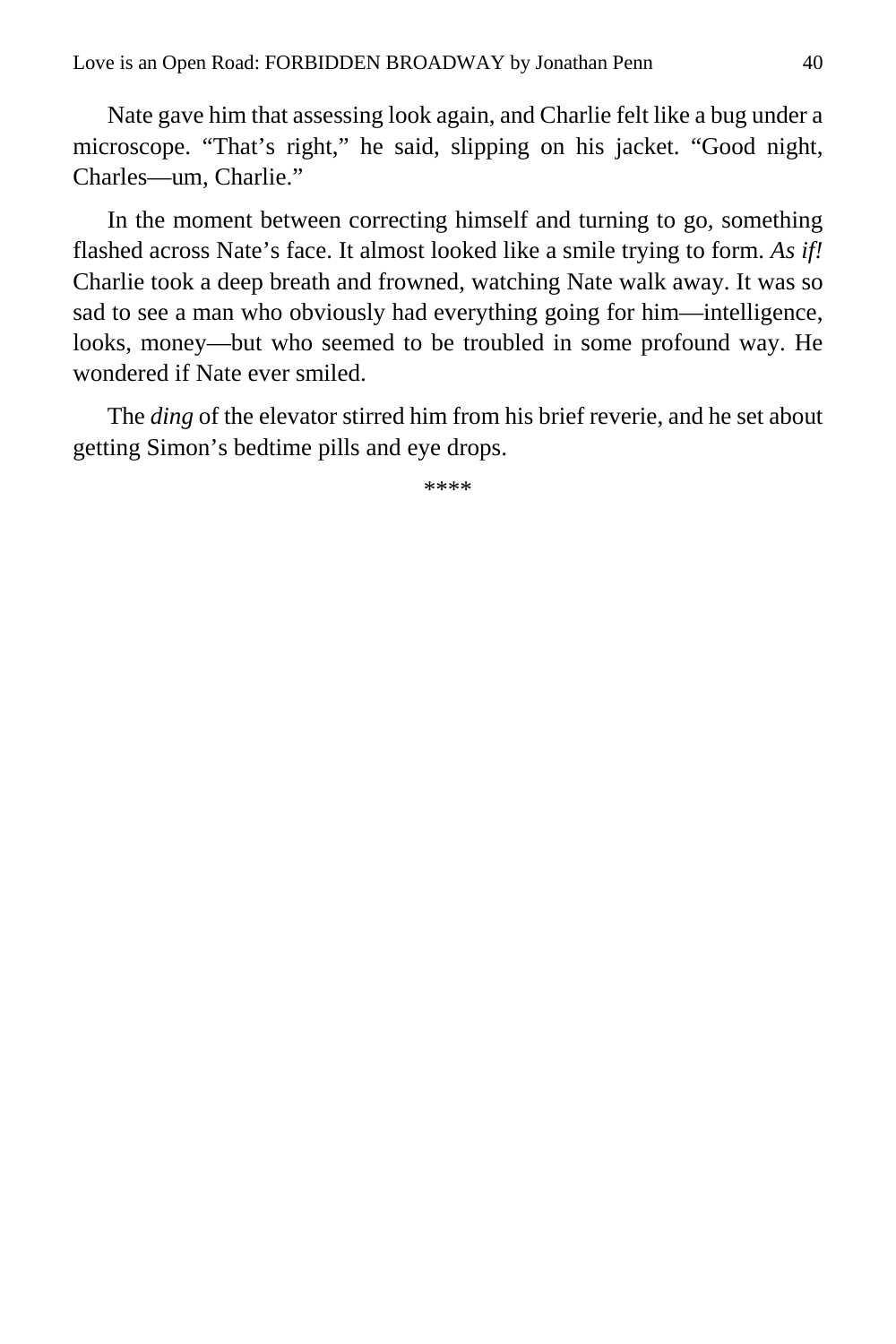## **Act I, Scene 5**

Saturday and Sunday had dragged by in countless hours of nothing to do punctuated by brief flurries of administering medications, taking Simon's vital signs and weighing him, and avoiding Rosa and the dog: *His Royal Highness, Claude of Poodle.* Each time Charlie interacted with Simon, the man was cordial but cool, and although he cracked the occasional joke—some of them even funny—he remained generally aloof. It was almost as if he were trying to prove he didn't need Charlie, while still appreciating his presence.

Charlie hated admitting it to himself, but the high point of each day had been when Nate appeared. On Saturday, he'd come by shortly after dinner and spent an hour or so with Simon, sticking his head in the workroom door on his way out to check on Charlie. He'd returned at midday on Sunday and had lunch with his grandfather, again stopping to speak with Charlie before departing. Both times, Charlie wondered if Simon's cordiality was somehow rubbing off on Nate, because he didn't seem nearly as gruff as he had on Friday. *Or maybe it's my irresistible charm that's winning him over? Yeah, right!*

By Sunday evening, he was so grateful for the Kindle his parents had given him the previous Christmas, he emailed to thank them again. He'd finished the romance novel he'd started the week before, and then remembered a book that had been on his wish list for years. He purchased and downloaded it—*Ira and Me* by Michael Feinstein. It was a memoir of the author's experience as a young man, working for the eminent Ira Gershwin in the final years before the lyricist's death.

Between Charlie's delight with some of the episodes in the book and his own unique brand of natural buoyancy, Monday morning found him whistling a happy tune, and then humming another as he arranged the pills and water on his tray. He'd heard his patient in the bathroom a short time before, so he knew he was up. He went in and found Simon sitting on the edge of the bed in his robe and slippers. When he'd finished taking the pills, Charlie voiced the question he always asked before leaving a patient: "Is there anything else I can do for you while I'm here?"

"Yes. You can tell me what you were singing before you came in here. It sounded like 'Waitin' For My Dearie.' Is that right?" Simon asked with a knowing grin.

"Yes?" Charlie tried not to admit, heat rising to his cheeks.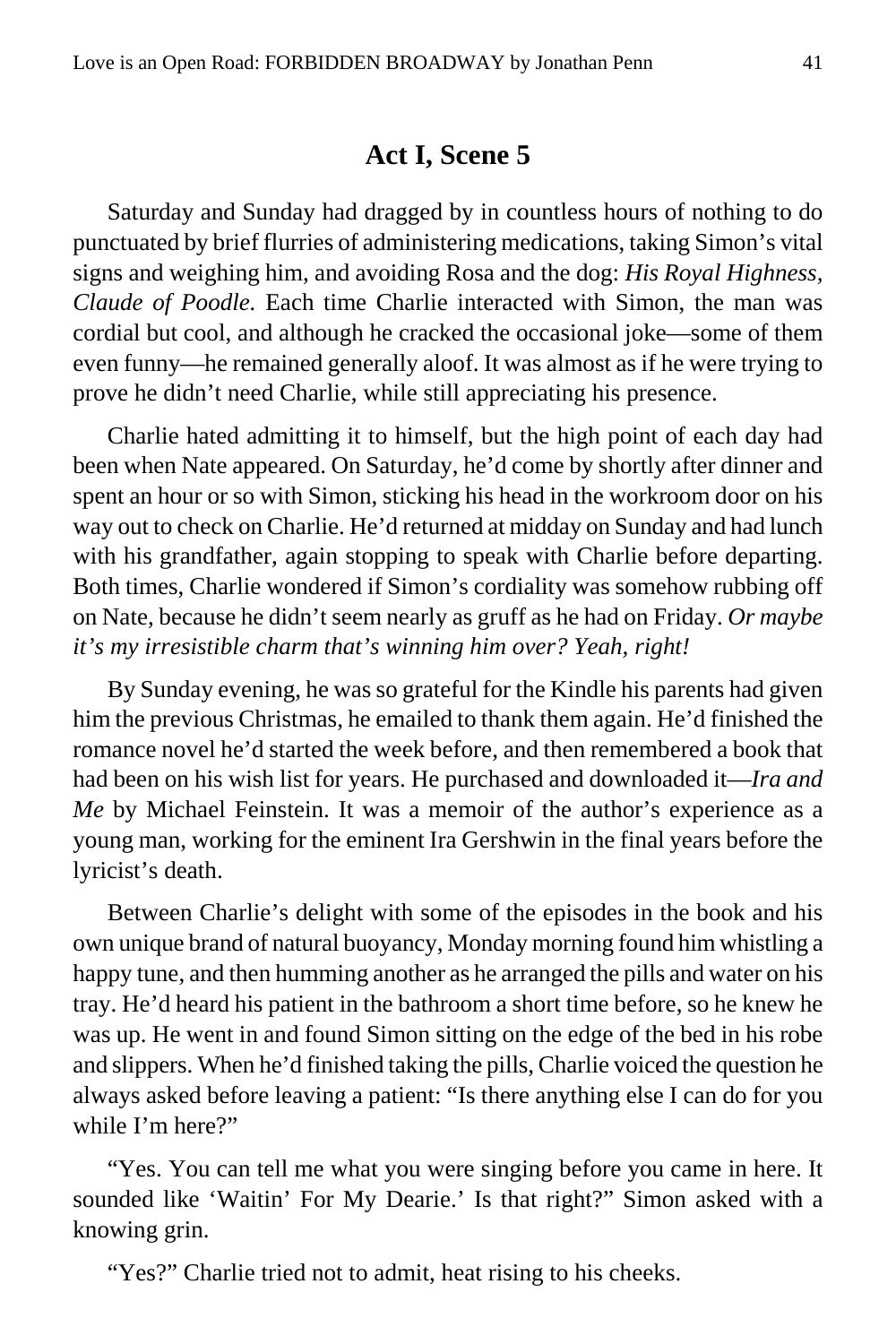"And, last night, wasn't it 'I'm Gonna Wash That Man Right Out Of My Hair'?"

"Um… guilty as charged?" He cringed internally, afraid of where this was going.

"You seem to be quite fond of showtunes."

"Well…" He looked down at the floor.

Charlie was the kind of guy who had a quick comeback for whatever was thrown at him, but in that moment he found himself speechless. *Here's a fine kettle of fish!* Nate had made his prohibition crystal clear. From what Roger had said, it was also clear Nate wouldn't bat an eyelash over firing Charlie. *Must! Not! Happen!* Technically, it was Simon who had raised the subject, so it wouldn't really be his fault, would it? *Yeah. Long as you pretend you don't know right from wrong.* He always did his best to avoid lying. How could he answer without breaking Nate's rules? What if Nate was right? What if simply mentioning the theater caused the old man to keel over dead. *You're a nurse, damn it! You know that's not going to happen!* The opportunity to get to know Simon Sonntag was a dream come true—far beyond anything he'd ever imagined. There had to be some way to thread this needle. Then he remembered an old trick he'd learned from one of his nursing instructors: *turn the patient's question around on him.*

He inclined his head to meet Simon's gaze and knitted his brow, donning his serious face as he leaned in, staring right into the man's eyes. "Do you like showtunes, Simon?"

Simon laughed. "I do. So much I've even written one or two."

"I know."

"You do?"

Charlie hung his head and nodded.

"You seem reluctant. Is something wrong?"

"Nate said I wasn't supposed to talk about… the theater," he told his shoes, before looking Simon in the eye again.

"Nate." Simon's face fell, his visage going from amused to forlorn.

"He said talking about theater would upset you, maybe enough to affect your health. As a nurse, I know it's rare for someone to become so upset it causes physical harm. But it's possible, and your well-being is my number one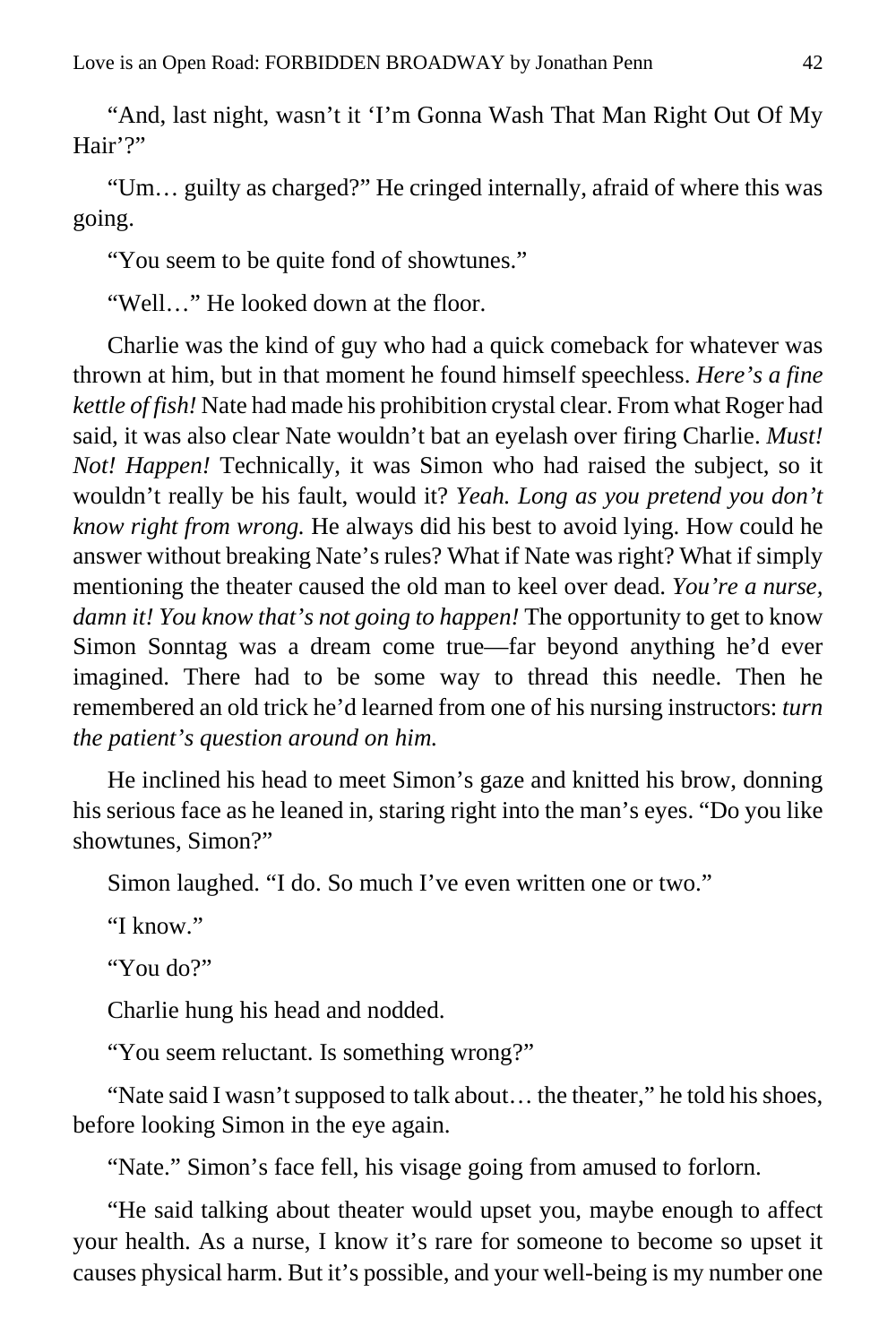concern." The expression on the old man's face was grave. A moment ago he'd been smiling. *Quick! Crack a joke!* "Besides, Nate's the one who signs the checks!" Simon's head snapped up, and Charlie winked at him. "I want him to be happy with my work, and—"

"My grandson is not a happy man."

Charlie sighed. "I've only talked with him twice, and I can see that."

"He means well. He thinks he's protecting me."

"From what?"

"It's a long story."

Charlie grinned. "Um, I can't leave the apartment till tomorrow." He was delighted when Simon returned his smile.

"We've got a while before Rosa kicks me out so she can clean the room while I have breakfast. I'll make a deal with you." Simon patted the bed beside him. "Come sit and tell me a little about yourself, and then we can eat together, and I'll tell you what you need to know about Nate."

"Am I allowed to eat with you?"

"It's my apartment, you're allowed to do whatever the hell I say!"

Charlie's face lit up. "Gimme one sec, and you're on." He ducked into the workroom and tossed the empty cups into the wastebasket. He turned back toward Simon's room and stopped, pinching himself on the cheeks to try and calm down. He straightened his spine and brushed his palms down the front of his scrub top, reminding himself he was a professional. *Cartwheels would not reflect well on the agency, my dear!* He walked deliberately back into Simon's room and took a seat beside him on the bed. "What would you like to know?"

"Let's start with why you love showtunes."

"Oh, my gosh! Are you kidding? What's not to love?" Charlie knew he tended to get a little over-exuberant when he talked about his favorite topic. *But if there's any place it's welcome, it's gotta be here, right?* "It started when I was little. One of my earliest memories is sitting on the living-room floor in front of the hi-fi with my mom, listening to her albums. *The King & I* was my favorite. We even worked out a patty cake game for 'Getting To Know You.' She had dozens of shows, and by the time I was seven I had every song memorized, and I'd worked out dances to go with a lot of them."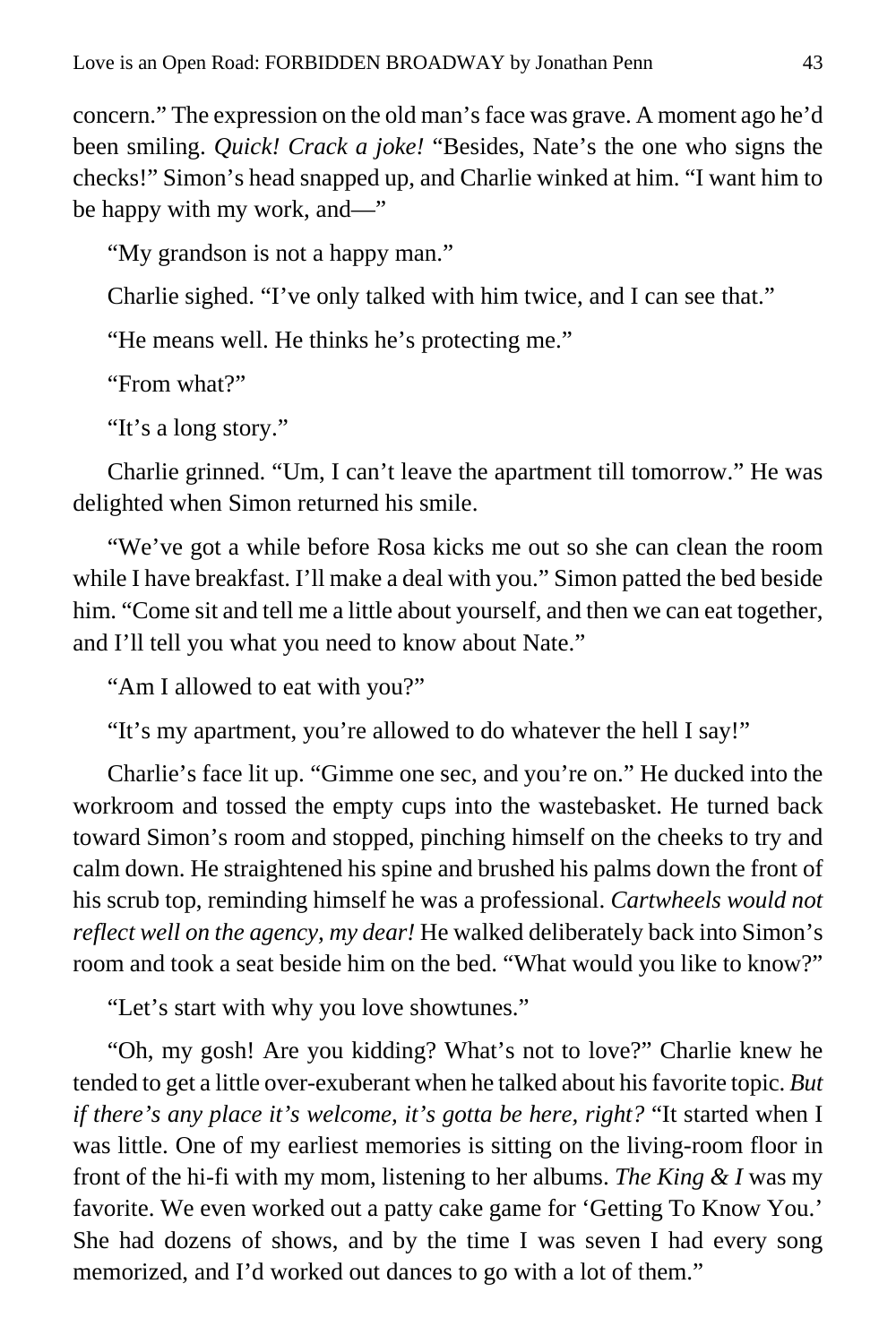Simon was smiling, and one of his eyebrows wriggled slightly. "Your parents encouraged this… erm, behavior?"

Charlie tipped his head from side to side. "I'm not sure how my dad felt about it, but my mom, yeah, she was the Drama teacher at the high school that's why she had all those original cast recordings—and, yes, she did encourage me. Told me I was talented. Said I was her little Broadway star."

"So, you sing and dance?"

"Oh, God! It's what I live for! I take lessons in Brooklyn, and in two weeks we're having a recital. I'm in all four dance numbers, and I get a solo. I'm gonna to sing 'Being Alive'!"

Simon scowled. "Not one of mine."

"Well, no, sir, but I—"

Simon's dour look turned into a big grin as he patted Charlie's knee. "Don't take me seriously, son. That's always a mistake."

Movement at the doorway, and the sound of a throat clearing, caught their attention.

"Breakfast is served, sir."

"We'll be in shortly, Rosa."

"Oh. Shall I set an extra place?"

"Yes, please. Thank you, Rosa."

She glanced at Charlie before walking away.

Simon stood and went over to the dresser, where he put on a wristwatch and a gold ring. He turned to Charlie and motioned toward the door. "We'd better be going in, Charlie."

Charlie grinned, the *King & I* reference not lost on him. He bowed formally at the waist and then made a similar gesture. "Yes. We'd better be going in, Simon."

Simon laughed and led the way.

Charlie stayed behind him and a little to one side, closely observing the way Simon walked. By the time they got to the dining room and were seated, he'd decided he concurred with the doctor. That walker really was optional. Simon's gait was stable and strong, like that of a much younger man. He was also able to stand and sit without hesitation and with no apparent signs of difficulty.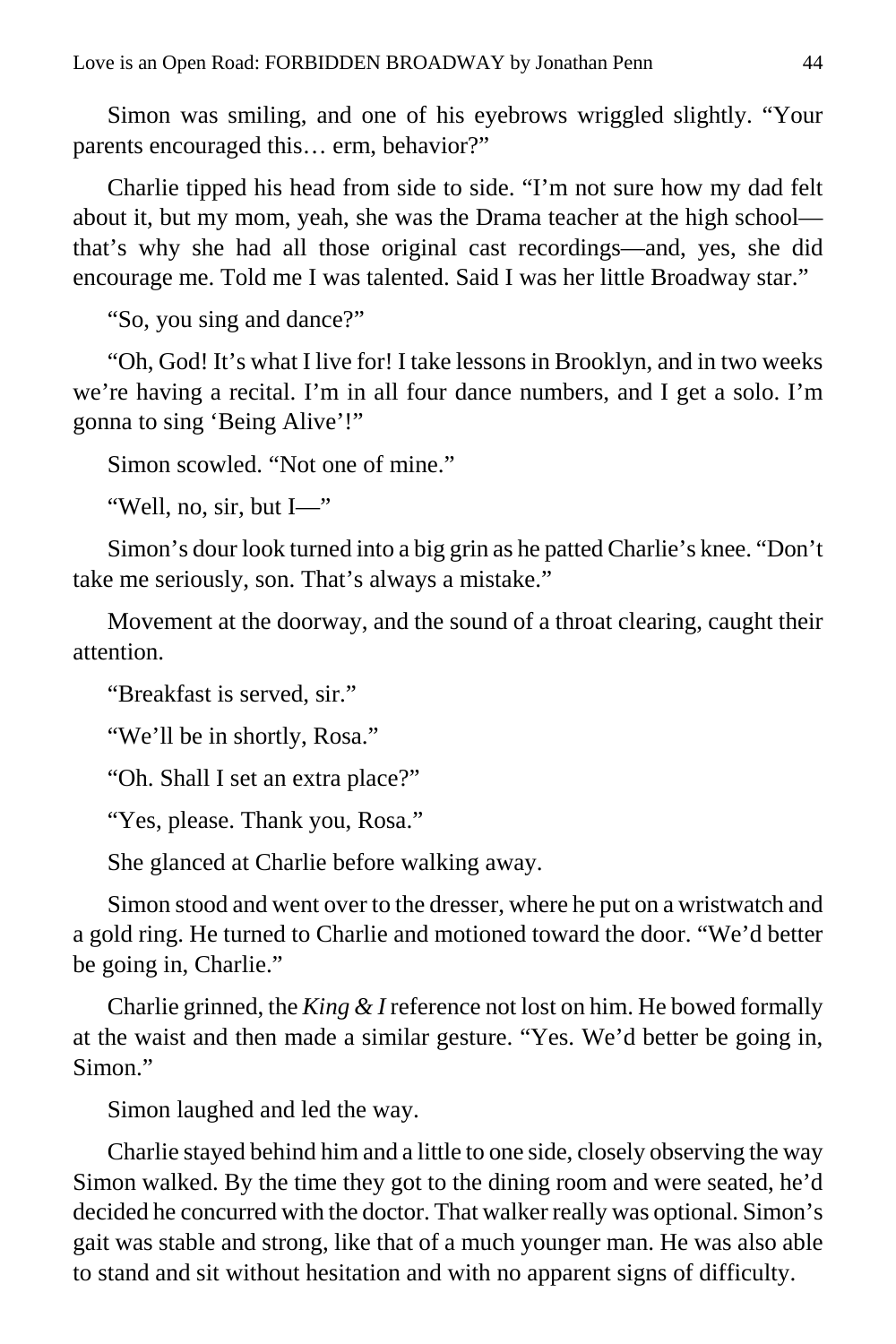Once Rosa had served their meal and left the room, Charlie's curiosity steered him back to their earlier conversation. "So, I've told you a little about me. Are you ready to explain why Nate has this rule about not mentioning family or theater?"

"Yes, but"—Simon's brow furrowed—"in order for you to understand Nate, there are some things about me I should tell you. From what you've said, it's safe to assume that the name Lester Braunstein is not unknown to you?"

"Your partner. The two of you wrote fourteen musicals together."

Simon laughed. "A few more than that. Those are the ones we managed to get produced. So, as I'm sure you know, Lester was more than my writing partner…" Simon let out a sigh. "He was my life partner."

"Oh," Charlie said, unsure how to react. "I had no idea."

"Really?" Simon looked genuinely surprised. "I just assumed it was general knowledge. I mean, everyone in New York knew… at least eventually. I guess sometimes I forget there's a whole world out there beyond this little island."

"So, Sonntag and Braunstein—"

"Actually, it's Braunstein and Sonntag. The composer always comes first!"

For a moment, Charlie was distracted by at least three possible interpretations of that statement—one of them potentially profound—but he got himself back on track. "So, Lester and you... and..." He tilted his head. "And you're also Nate's grandfather?"

"Ah, yes. Well… it was the 1950s when we met, and even in New York such things were kept hush-hush back then. I married my best friend, Diane, because she and her girlfriend needed cover as much as Lester and I. Diane wanted a baby, so I… contributed. She raised our son, and I spent as much time with him as I could. My career was starting to take off at that point."

"So, your son is Nate's dad?"

"Yes, David… was Nate's father."

"Was? Oh"

"Now we're getting to why Nate is the way he is…" Simon's voice trailed off and he turned his head, looking out the window but not at anything in particular.

Nate's warnings, which had never drifted far from Charlie's awareness, resumed their rightful place front and center. "If this is too much—"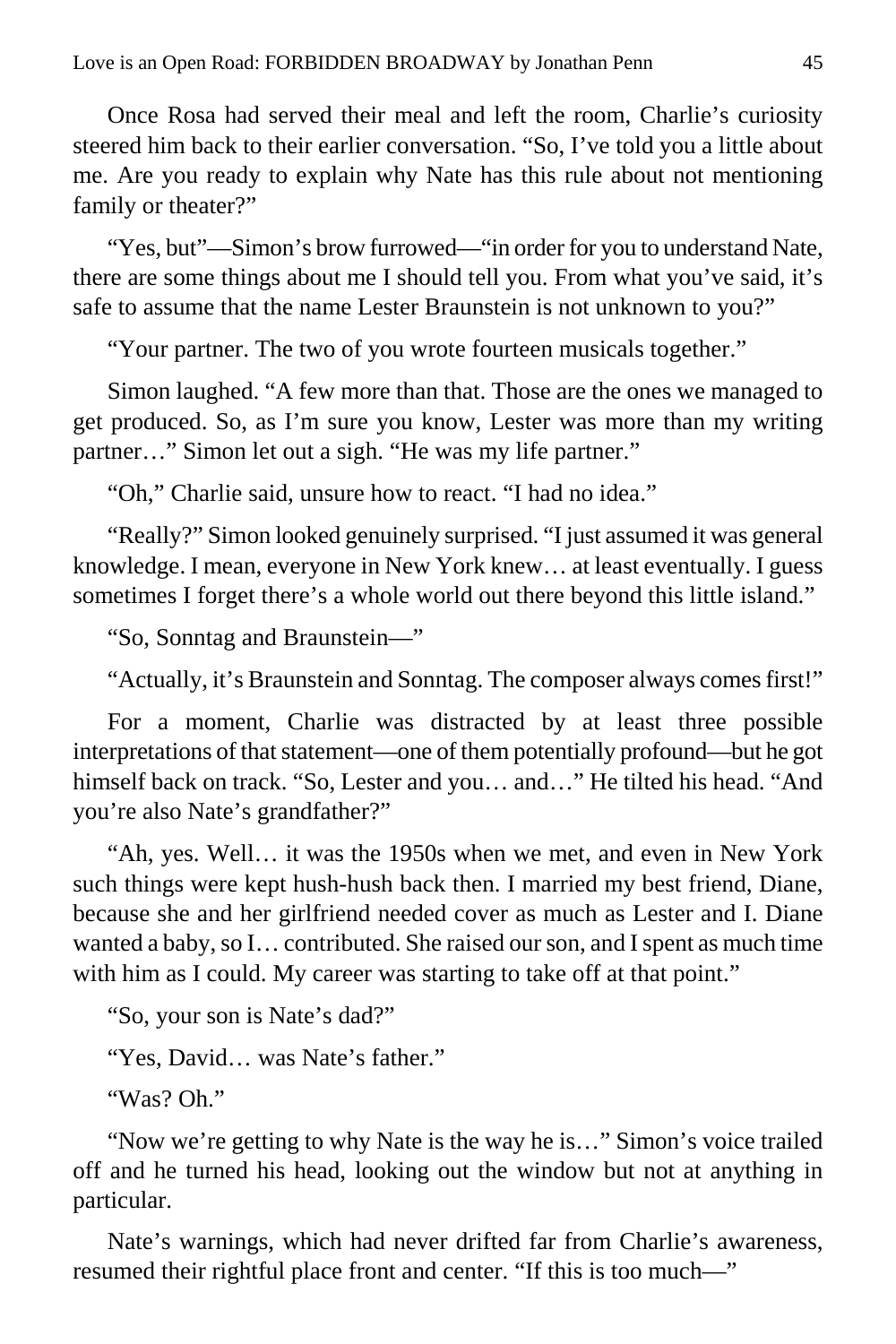"No." Simon returned his focus to Charlie. "Better you should understand. Two years ago, Lester died of cancer."

"I remember hearing about that. It was right before *Heart's Desire* opened."

"Yes. A week before. I couldn't stand being here in the apartment without him, so I packed my bags and went out to stay with David and his wife Judith on Long Island. I'd decided I wouldn't attend opening night—there was no way I could face it without Lester at my side—but Nate had other ideas. He kept talking to me about how hard everyone had worked to put the show together, and how they were all counting on me, and how I should be strong for Lester's sake. Nate… well, Nate can be very persuasive."

Charlie smiled, hoping to lighten the mood. "Really? I hadn't noticed."

Simon chuckled and then took a slow, deep breath. "So… I relented. That night, Nate drove the three of us into the city, and there was… an accident."

A chill ran up Charlie's spine and he put a hand to his mouth, certain he didn't want to hear what was next.

Tears began to pool in Simon's eyes, but he went on. "David and Judith died at the scene, and Nate was badly injured. I…" He shrugged. "I got a few cuts and scrapes."

"Oh, Simon!" He felt his own tears welling up. "I'm so sorry."

"Yes, well…" Simon took another breath. "It's like lifetimes ago."

"You seem to be dealing with it pretty well, now. Why does Nate think you shouldn't talk about it?"

"That's my fault, I'm afraid. They only kept me in the hospital overnight, and when I came home… I went off the deep end. I told Rosa to pack up all the theater memorabilia and get rid of it. Then I shut myself in my room and wouldn't see or talk to anyone. She brought my meals, even though I barely ate. By the time Nate got out of the hospital a month later, I was a wreck. He packed me off to 'Happy Valley' for six weeks, and the doctors did help with my grief, but when I got home… well, Nate was a changed man. All his life he was so vibrant and… vital. And since then… well, you've seen the way he is now. I wanted to talk with him. I knew it had to be eating him up inside, but… I was in so much pain myself, I just couldn't think how to begin. And the more time went by, the harder it seemed talking would be. And he has no one else to talk to. I'm his only living relative now."

"What happened to his grandmother, Diane?"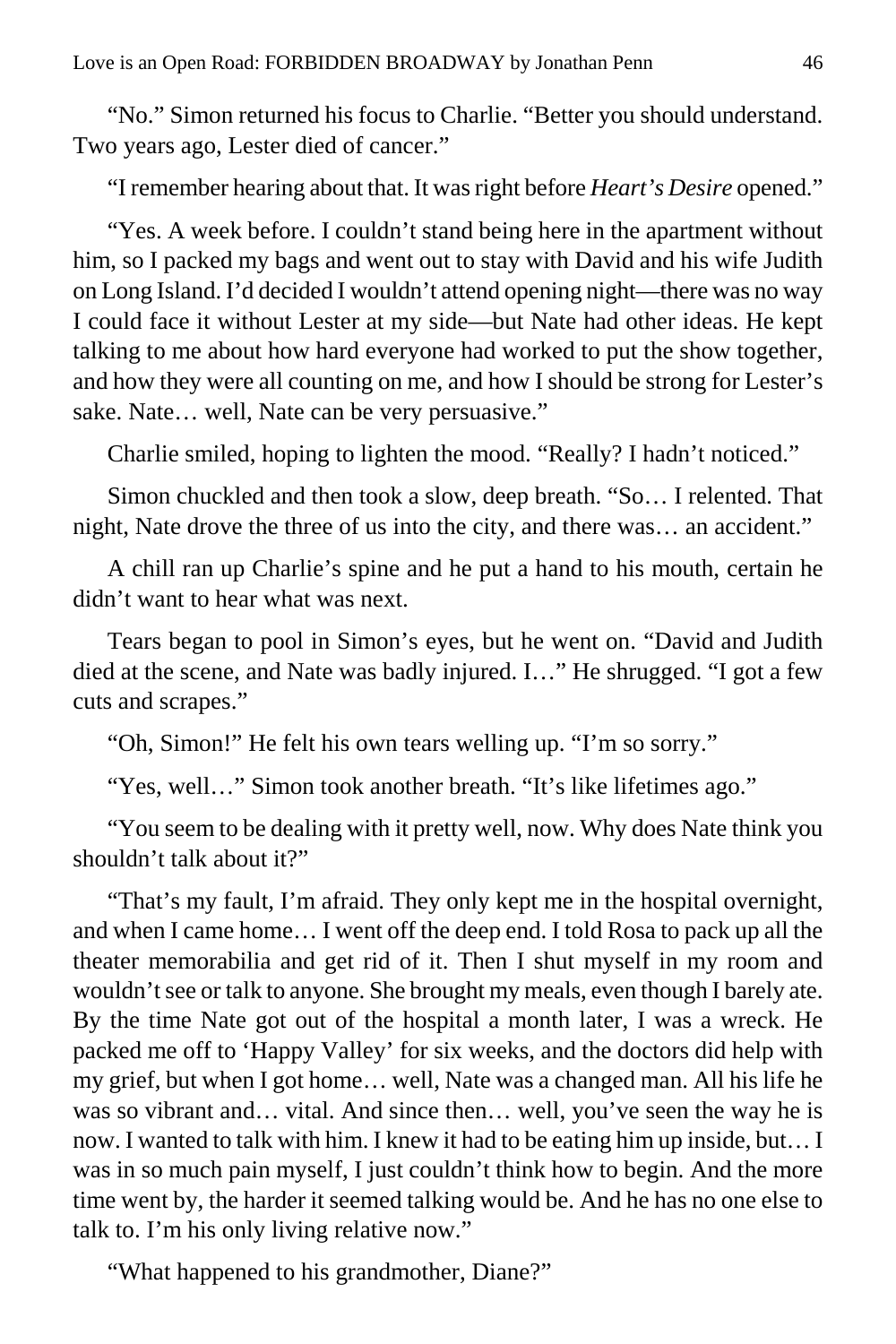"Ah. She's been gone thirty years. Breast cancer. They weren't so careful with all the screening back then, and by the time they caught it, it was too late."

"So, Nate's trying to protect you from another breakdown over memories of the theater and your family?"

Simon nodded slowly, concentrating on the fork in his hand. "I'm sure that's how he sees it, but lately, I've been thinking… as long as we avoid the whole subject, well, that means he doesn't have to deal with it either, right?" He looked up at Charlie. "It's occurred to me that, maybe subconsciously, what he's doing is protecting himself."

Charlie pictured the crooked lines etched into Nate's face and wondered about the depths of the emotional scars hiding behind his captivating eyes.

He was a bit startled when Simon asked, "When did you say this recital of yours is?"

"Saturday after next."

"Saturday?" Simon knitted his brow. "What about—"

"Oh! Don't worry, Roger's going to cover for me."

"Ah. Very nice of him." For a moment, Simon looked lost in thought. "I think you should ask Nate to come to your recital."

Charlie was grateful he'd just finished swallowing the last of his orange juice. *That would have been a spit take, for sure!* He cleared his throat. "Please don't take this the wrong way, Simon, but that is a truly dreadful idea."

"Why?" Simon crossed his arms on his chest.

"Why?" Charlie's eyebrows quirked in perplexity. "Well…" When words wouldn't come, he remembered it had sort of worked when he'd turned Simon's earlier question around. "Why would you think it's a good idea?"

"He needs something… I don't know… out of the ordinary. Something to break his routine. All he ever does is work. It would be good for him to go out and do something just for fun."

"Well, you know him better than I do," Charlie admitted. "But it's difficult to imagine coming to my recital would be his idea of fun."

"You never know." Simon cocked an eyebrow. The light from the window glinted off his eyes. "Will you think about it? See how you feel the next time you talk to him?"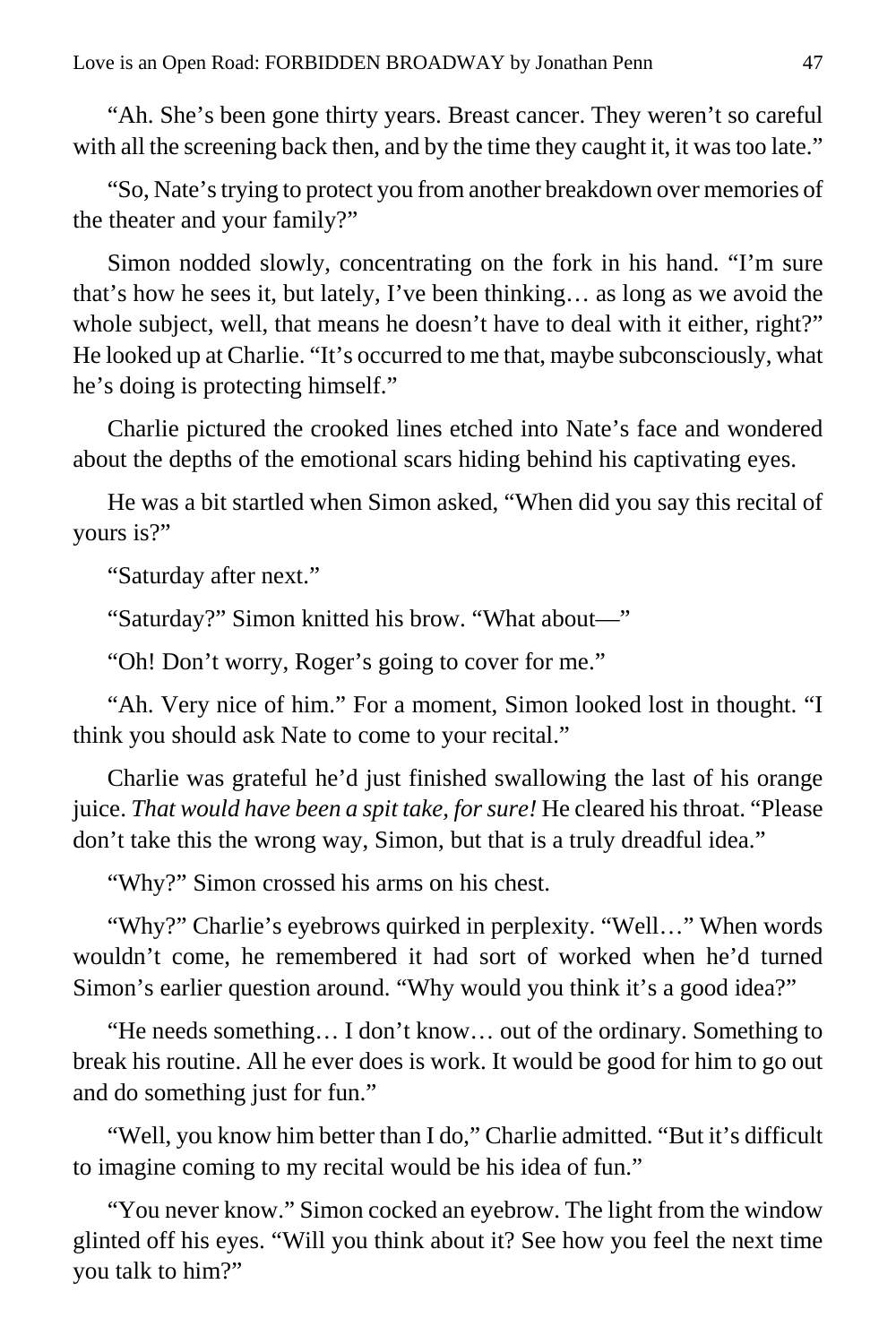Charlie nodded on the outside, but inside he was certain that inviting Nate Sonntag to watch him perform would not be on his to do list any time soon.

*[FADE TO BLACK]*

\*\*\*\*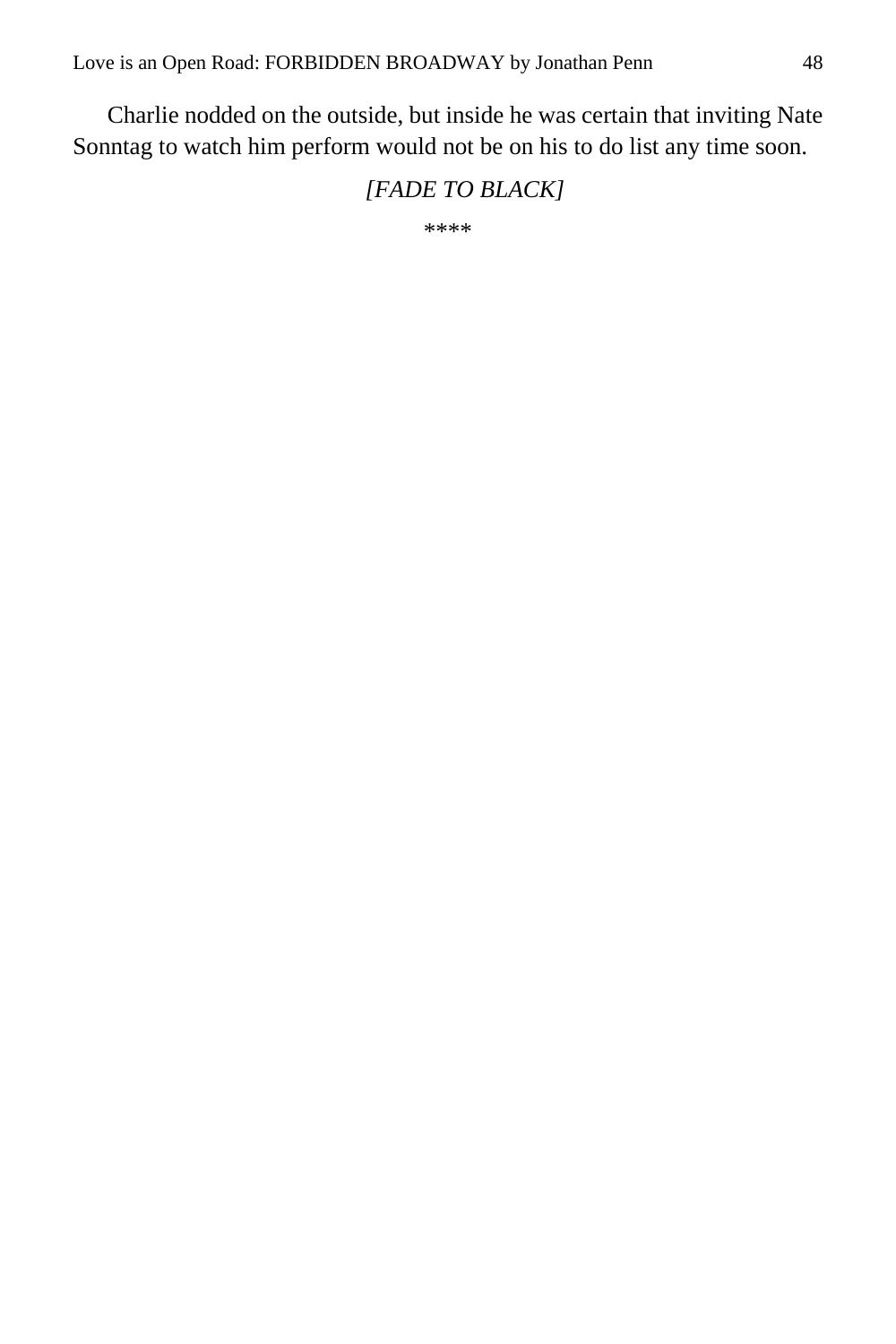# **ACT II**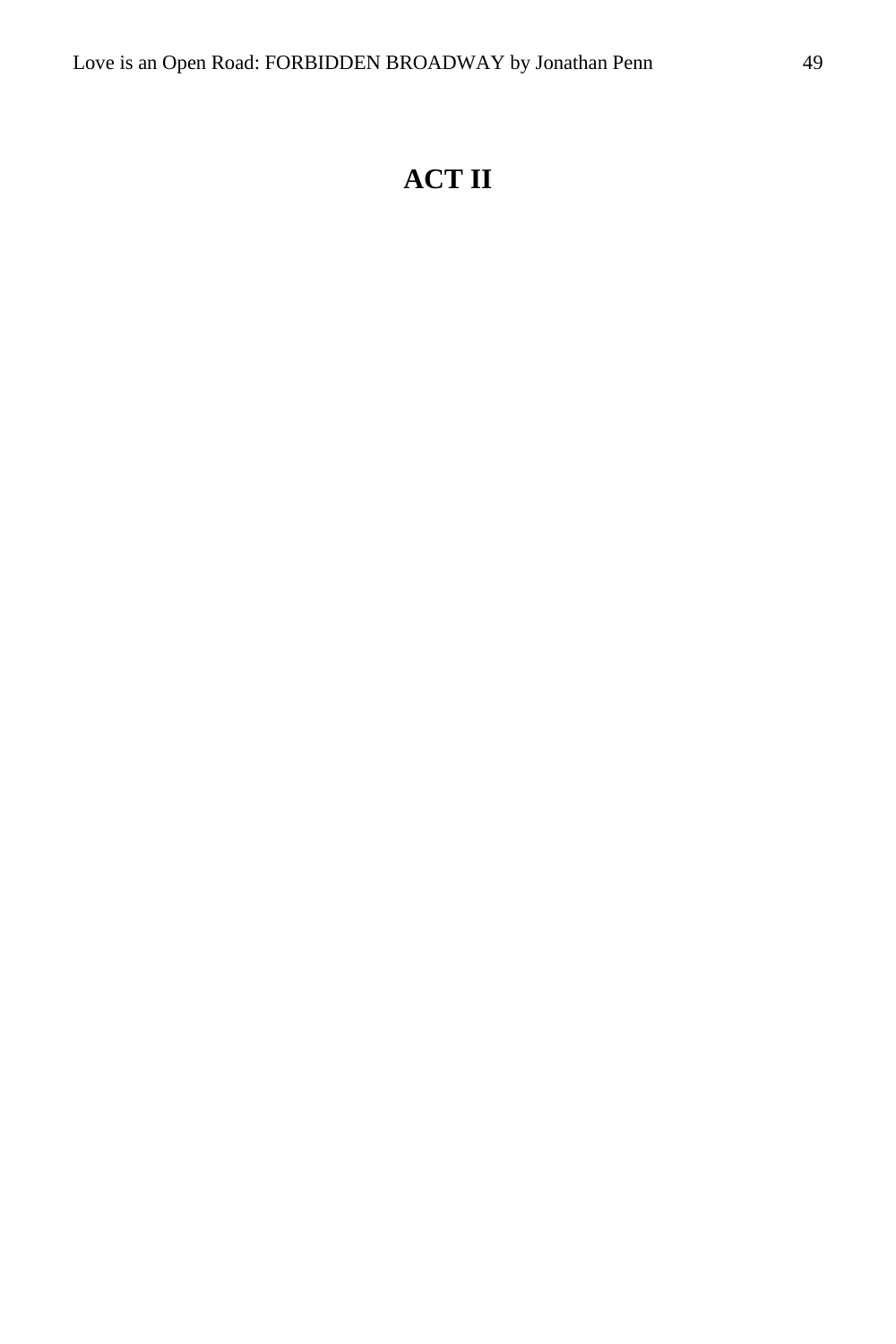# **Act II, Scene 1**

As usual, Charlie arrived a few minutes early for his voice lesson on Tuesday evening. Seth was already seated at the piano, and Barb was leaning over his shoulder, pointing out something in the sheet music. She turned to look at Charlie as he walked past, her gaze following him in curiosity. He thought he'd gotten his excitement under control on the walk from the subway—Barb would flip if she knew who he was working with, but patient privacy laws bound him to silence. He checked over his shoulder, and the look she was giving him said she knew something was up. *Maybe it's the way you're bouncing up and down?*

He dropped his bag on one of the chairs against the mirrored wall, and she walked up behind him, studying his reflection over his shoulder. "You look like the cat that ate the canary. Spill it."

He turned to face her and took a deep breath. "I'm sure I haven't the faintest idea what you're talking about, Barbara."

"Don't give me that, Charlie. Something big's going on. It's written all over your face!"

He tried another deep breath, and it calmed him. A little. "I can't tell you. It's my new assignment, and we can't disclose patient identities."

"Charlie." The corners of her mouth turned down. "I would think after all the—" Her eyes flew wide. "Oh my God! It must be somebody famous!" She put a finger to her lips, her eyes shifting left and right as she scanned her memory banks. Telltale twitches of her nose revealed moments when she thought of a name and then cast it aside. She looked up, aghast. "Is it Chita Rivera?"

Charlie groaned.

Seth swung around on his stool, a stricken expression on his face. "Is it Elaine Stritch?"

"Stop it, you two. I can't tell you his name, and that's all there is to it!"

"His name!" Barb cried out. "That narrows it down."

"Okay, I am not kidding!" Charlie gained a sudden appreciation for the phrase "hot under the collar." He shook his head. "We are dropping this right now, or I'm leaving."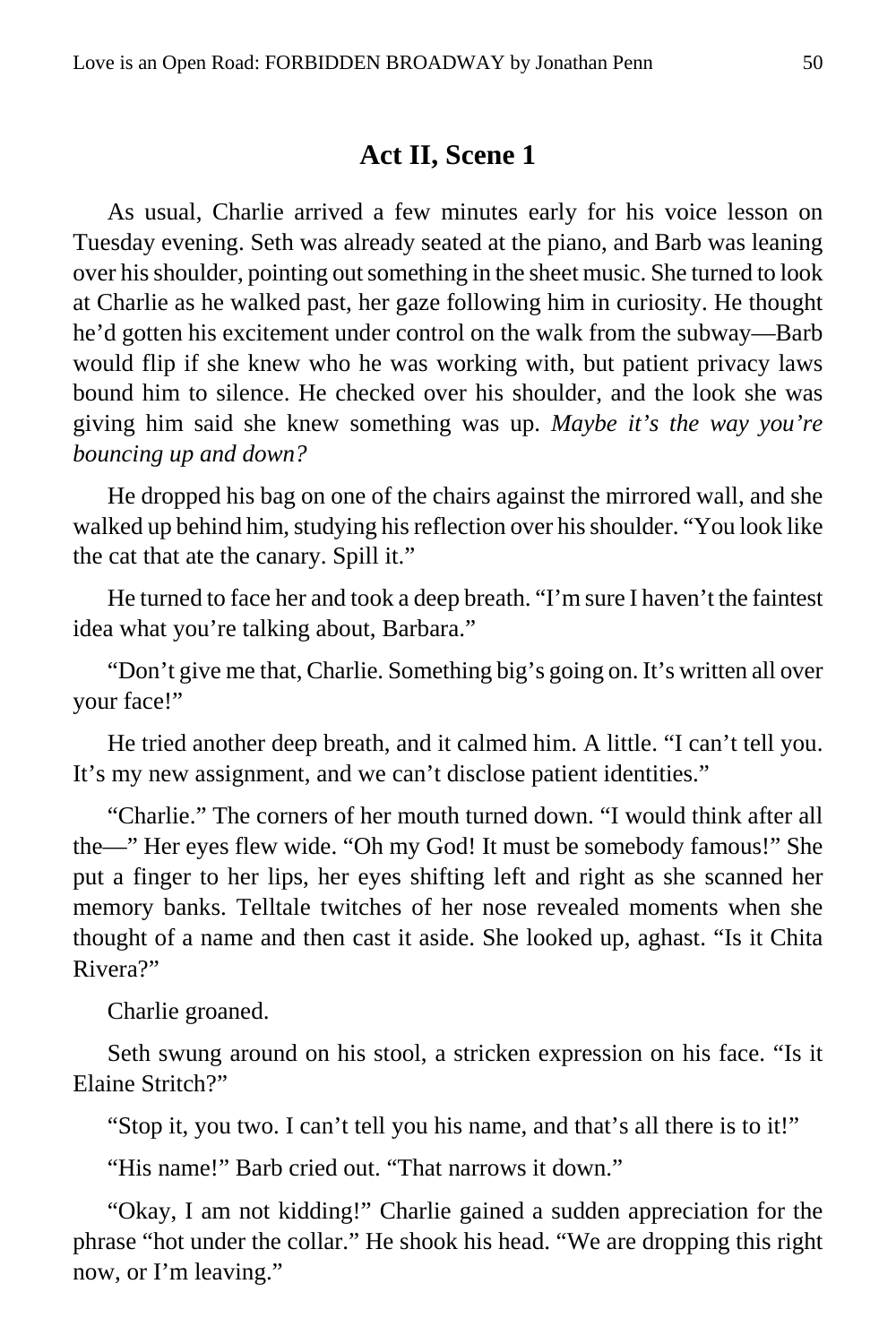Barb let out an exasperated sigh. "Fine. Fine." She turned and gave Seth a conspiratorial wink. "We'll just pretend Charlie's not about to blow a gasket."

"Thank you!" Charlie said, praying he'd heard the last of it but expecting he hadn't. "Now, can we get to work?"

"Might as well"—she scowled and her voice took on a sneering, sing-songy tone—"since you're being all precious about your little secrets."

*Ouch! Why can't she understand this?* "Barb!" He felt tears trying to form. "Why do you have to be like that?"

Her face softened, and she leaned in close, putting a hand on his shoulder and smiling. "Oh, Charlie. You know better than to take me seriously. That's always a mistake."

A laugh burst out of him.

"What's so funny?"

Relief flooded in as his laughter faded. "That's the same thing Simon said when—"

Their jaws dropped in unison, their mouths falling open.

"Simon!" she screeched, leaning back and turning to Seth. "Male. Famous. Needs a nurse. Simon…" She snapped her head back to Charlie and brought her hands to her cheeks. "Simon Cowell?"

"Barb!" Charlie put his palms together, pleading.

"It's not him," Seth insisted. "I heard he went crying back to England when they cancelled that hideous—" he shuddered "—show."

Barb spun on her heel, pointing a bony finger at Charlie. "Simon Sonntag!"

Seth gasped. "*The* Simon Sonntag?"

Charlie moaned and sank onto a chair.

"Seth"—Barb gave him the stink eye—"do you think we'd be going through all this rigmarole if it was some cabbie called Simon Sonntag?"

Seth gasped again, raising a hand to his chest. "Is he ill?"

"I wasn't even supposed to tell you his name, you think I can discuss his medical condition?" Charlie dropped his head forward, covering his face with his hands and sighing. "Just between us, you don't need to worry."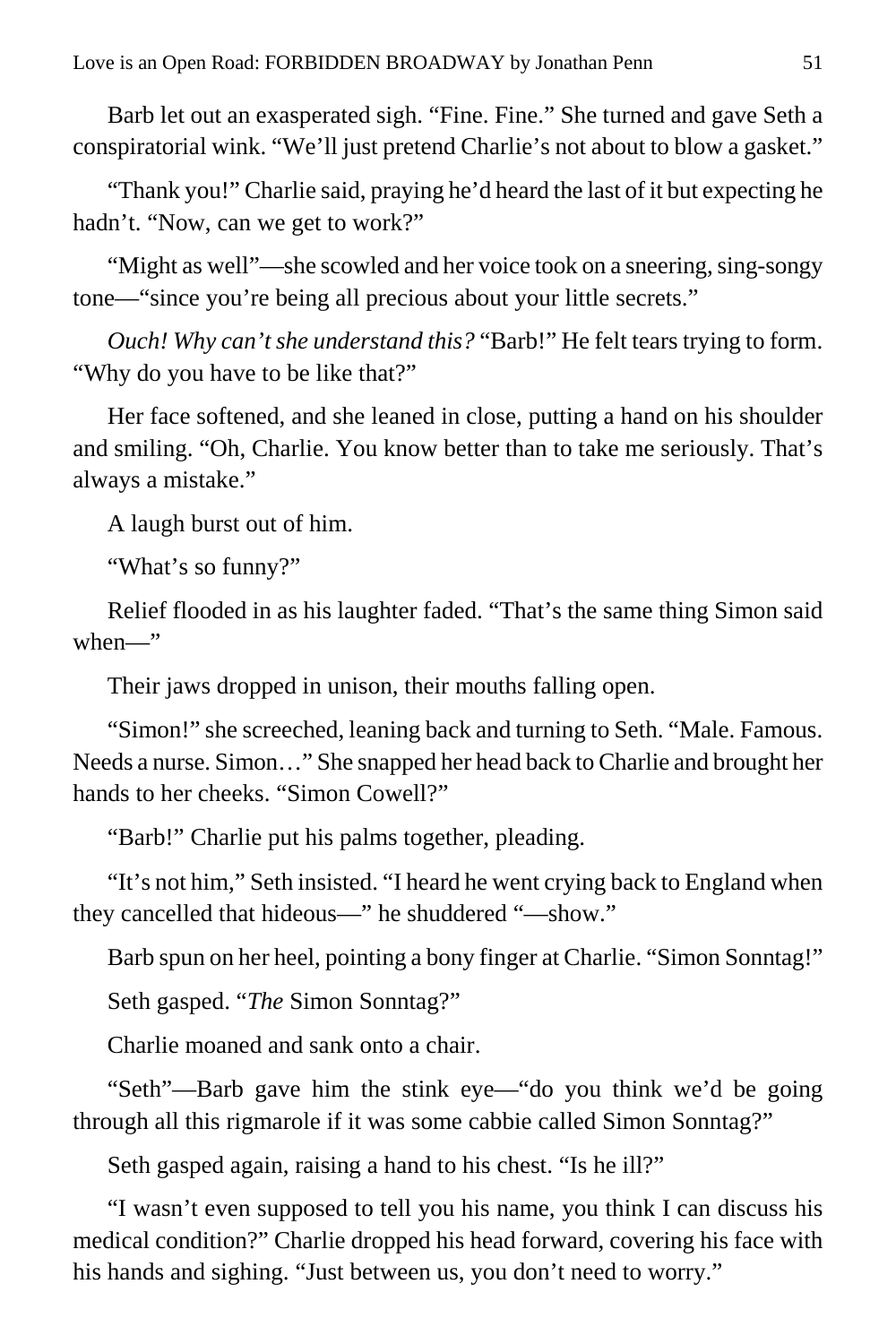Seth's relief was palpable. "Oh, thank Goddess! He's such a treasure but, I mean, he's ancient, right? And nobody's laid eyes on him since Braunstein died. There've been rumors—"

"Well I don't want to hear them! And…" He lowered his hands and looked up at Seth. "Rumors. That's the reason we have privacy laws in the first place." He looked back and forth between them and when he spoke, his voice cracked. "I could lose my nursing license."

Barb sat down next to Charlie and took both his hands in hers. "Sweetie. We're your friends. We'd never do anything to get you in trouble." She took a deep breath. "You know…" She brightened. "If I were you, I'd be asking him a million questions. Have you gotten any juicy stories about the glory days of Broadway?"

Charlie shrugged and sat up. "There's a problem with that."

"Oh?" Barb cocked a penciled-in eyebrow.

"I'm not supposed to talk about theater."

Seth gasped yet again at the same time Barb cried out, "What? Why?"

Charlie shook his head. "It's complicated. There's a… grandson." He looked down at the floor. "Nate."

"Nate?"

"It's his rule for the nurses. Don't talk about family or theater."

Barb glowered. "What a manipulative bastard!"

"No!" Charlie snapped defensively and then, wondering what he was trying to defend, softened his tone. "Like I said, it's—"

"Right. Complicated." She made air quotes. "But sweetie, what kind of monster tries to prevent his grandpa from talking about what he's devoted his life to?"

"It's not like that!" He realized he was shouting and took a deep breath, focusing on the wall over Barb's shoulder. "Nate's not like that. He's… he thinks he's protecting Simon."

"From what?" She gave him that incredulous scowl again, and this time it didn't look pretend.

He returned his gaze to meet Barb's, pleading for mercy. "I shouldn't be talking about their affairs."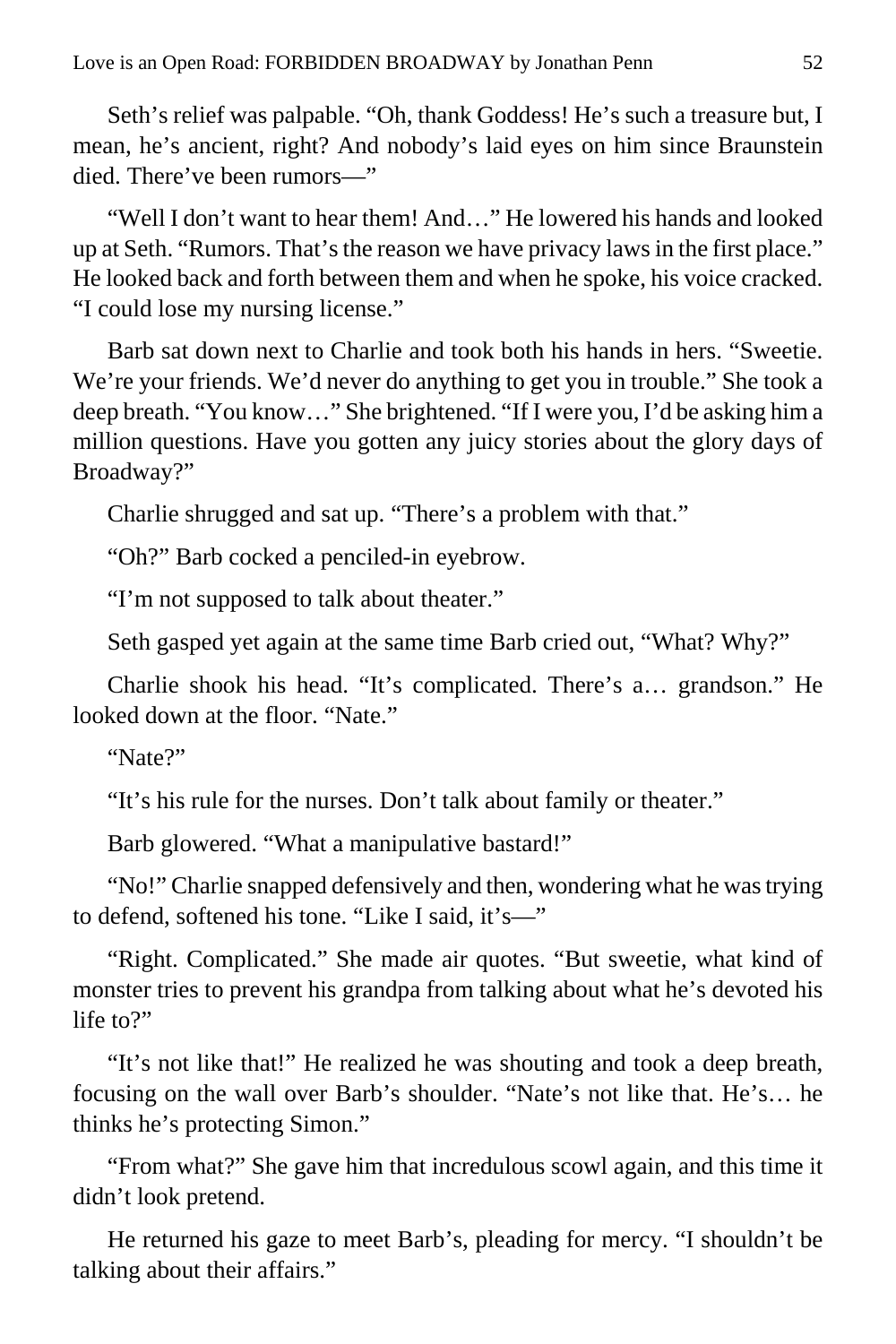For a moment, Barb studied him through narrowed eyes; this time, her brows shot up like they were trying to crawl right off her forehead. "You like him!"

"Barb!"

"This Nate—you… you've got the hots for him!"

"Barbara, stop! It's not like that."

"Charlie. I've known you almost a year. Why else would you be trying to protect someone you say 'thinks' he's protecting someone else—which means you don't buy it."

Seth chose that moment to chime in. "So, what does this Nate look like?"

Charlie hid his face in his hands again and let out something between a sigh and a moan.

Seth used his legs to waddle-roll his stool over to Charlie and rested a hand on his knee. "There, there, dear," he said. "Don't let the tall lady frighten you. You can tell Uncle Seth all about it."

Charlie spread his fingers and peeked out between them just in time to see Seth winking at Barb. He groaned. "You two are incorrigible. It's worse than being in high school."

Barb put her hand on his other knee. "Well then, unless you want a swirly, you'd better give it up."

He tried the pleading look again. "There's nothing to give up."

She shook her head, grinning.

"Oh, fine!" Charlie sighed in exasperation. "He's gorgeous! But I've only talked with him twice, and… I don't even know if he's gay."

Seth cleared his throat and said, "The apple doesn't fall far from the tree."

"Oh, Jeez!" Charlie was desperate for an exit strategy. He glanced at his watch. "Oh! Look at that! We're two minutes into the hour I'm paying for. Any chance we could get to work?"

Seth grunted and shoved off backwards, rolling to a smooth stop a few inches from the piano before swinging around.

"Very well, Mr. Perkins," Barb said as she rose, a motherly smile twinkling behind her mock-professional façade. "Let us begin your lesson."

They walked to the piano, and Seth started the intro.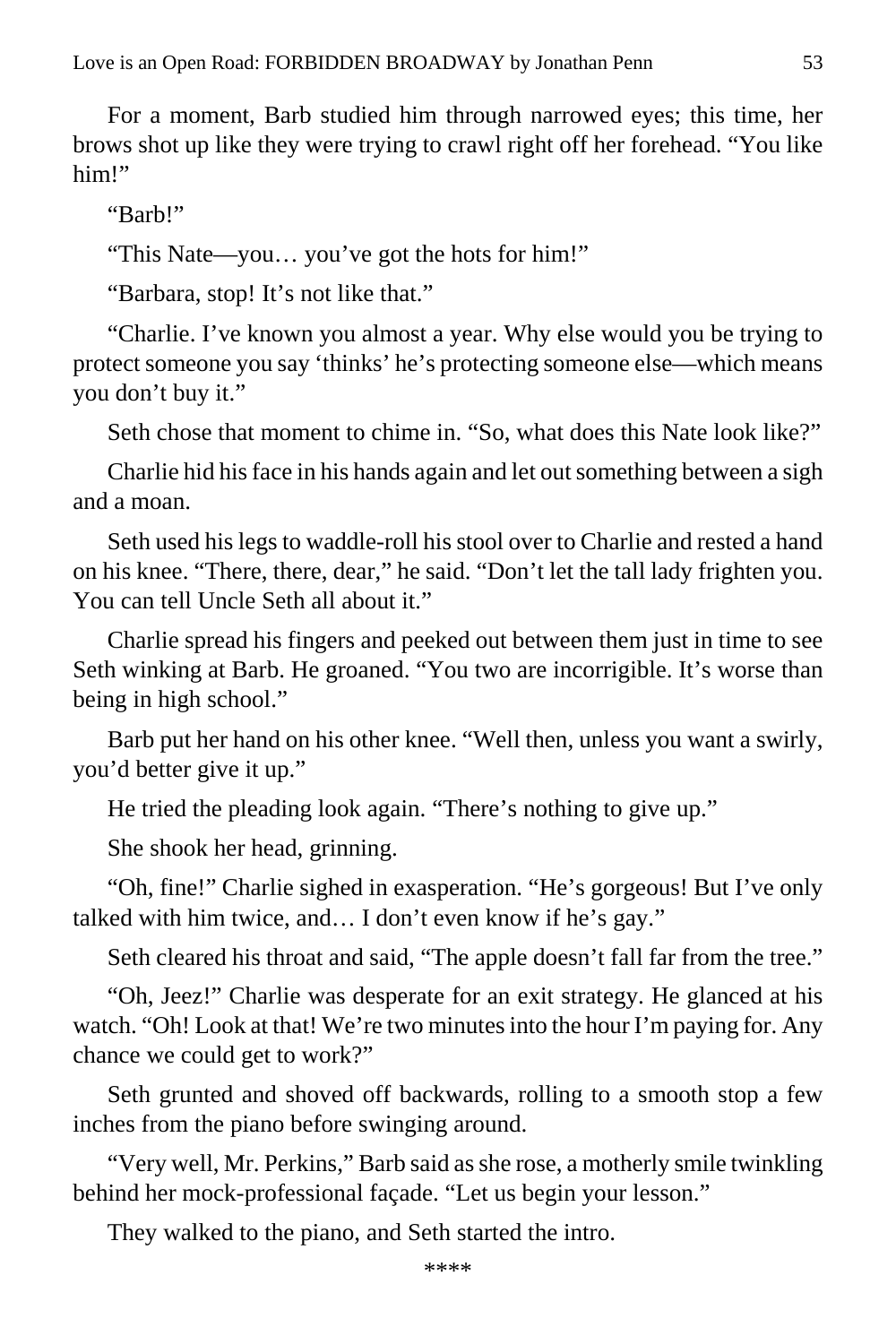## **Act II, Scene 2**

Charlie's three days off had flown by, what with Tuesday's embarrassing voice lesson—followed by a soothing and pleasant conversation over coffee with Joel—and a dance rehearsal Thursday that had gone very well. In between, he'd spent all of Wednesday running around taking care of things that needed doing before his next four-day sequestration from the real world.

On Friday morning, he was pleased when Roger reported their patient continued to be in stable health. He fell into his easy routine of mostly staying out of the way, except when needed.

Friday evening, after dinner, Nate came for his regular visit with Simon. On his way out, instead of his usual nod from the door, he walked into the workroom. "Hi, Charlie. How's it going?"

"Fine, Nate. You?"

"I'm good, thanks. Mind if I sit down a minute?"

"Please." Charlie pulled out the other chair.

"It's been a week, so I just wanted to check in and see how you're doing."

"Well, I'd say everything's good. Your grandpa's condition is stable, he hasn't had any physical complaints, and he seems to be in good spirits."

Nate hesitated. "Yes… that's great, and I'm glad to hear it, but… I was asking about you. How's it going for you?"

"Oh." Charlie wasn't quite prepared for that. Despite his misgivings about the uniquely dysfunctional family dynamic, and the air of tension that seemed to lurk around every corner of this old apartment, the opportunity to spend time with Simon was still blowing his mind. And then there was Nate—a dark, inscrutable puzzle. He hadn't realized till this moment he was intent on solving it. "I've been doing home health for a year, and this is the best assignment I've had."

"So, you're happy here?"

*How much does he really know about happy?* "Very much so. I hope I get to stay."

"Oh, yes. Simon's made it clear he's pleased with you."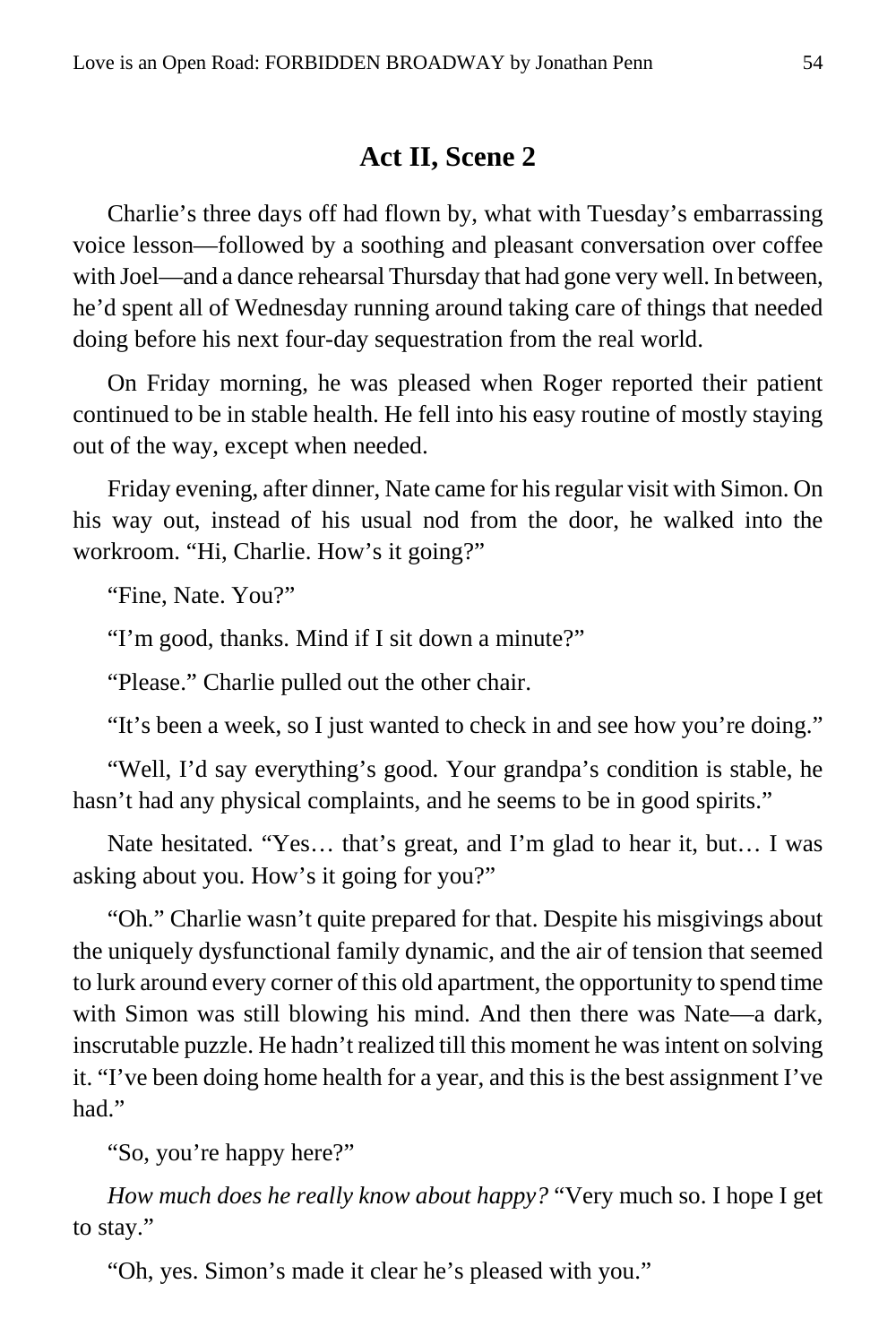"Well, that's a relief. I heard there were a few before me who didn't last very long."

"Hmph." Nate's eyes shifted to the side. "I hated having to let them go, they were fine nurses, but he didn't… He won't come out and say it, but"—he looked Charlie in the eye—"I know he'd rather be taken care of by a male."

Nate held Charlie's gaze but said nothing further. Charlie looked into his eyes and, once again, was clueless as to what might lie behind them. It only took a moment for the pause to become awkward, and he looked down at his hands in his lap. When he looked back up, Nate had turned his head and appeared to be studying the papers on the corkboard.

Nate faced him and cleared his throat. "What was the name of that place in Minnesota?"

"Cortela?"

"Right. Cortela. I've never been to any of the flyover states." For an instant, Charlie thought Nate was about to smile. "Is it nice?"

"It was a great place to grow up. And I can imagine maybe retiring there. For the middle part of my life? I like it here."

Nate nodded, and then there was another clumsy pause. "What do your folks do?"

Charlie cocked his head to one side. *Just when you thought this conversation couldn't get any weirder. He* wants *to talk about family?* Taking another look into Nate's eyes, it struck him the man's interest was genuine. "My mom's the Drama teacher at the senior high. It's a small school, so she has to teach English, too."

Nate nodded, seeming attentive.

Charlie went on. "She taught me how to sing and dance. I take lessons in Brooklyn, and—" He realized he was about to get revved up on a topic Nate wouldn't welcome, so he redirected himself. "And my dad runs the farm."

"What kind of farm?"

"Mostly corn, for ethanol, and some soybeans and hay. A few years ago he set aside some land to transition to organic produce, because apparently that's a hot market these days. And… you know, there's a kitchen garden and some chickens and goats."

"I bet all that kept you busy after school."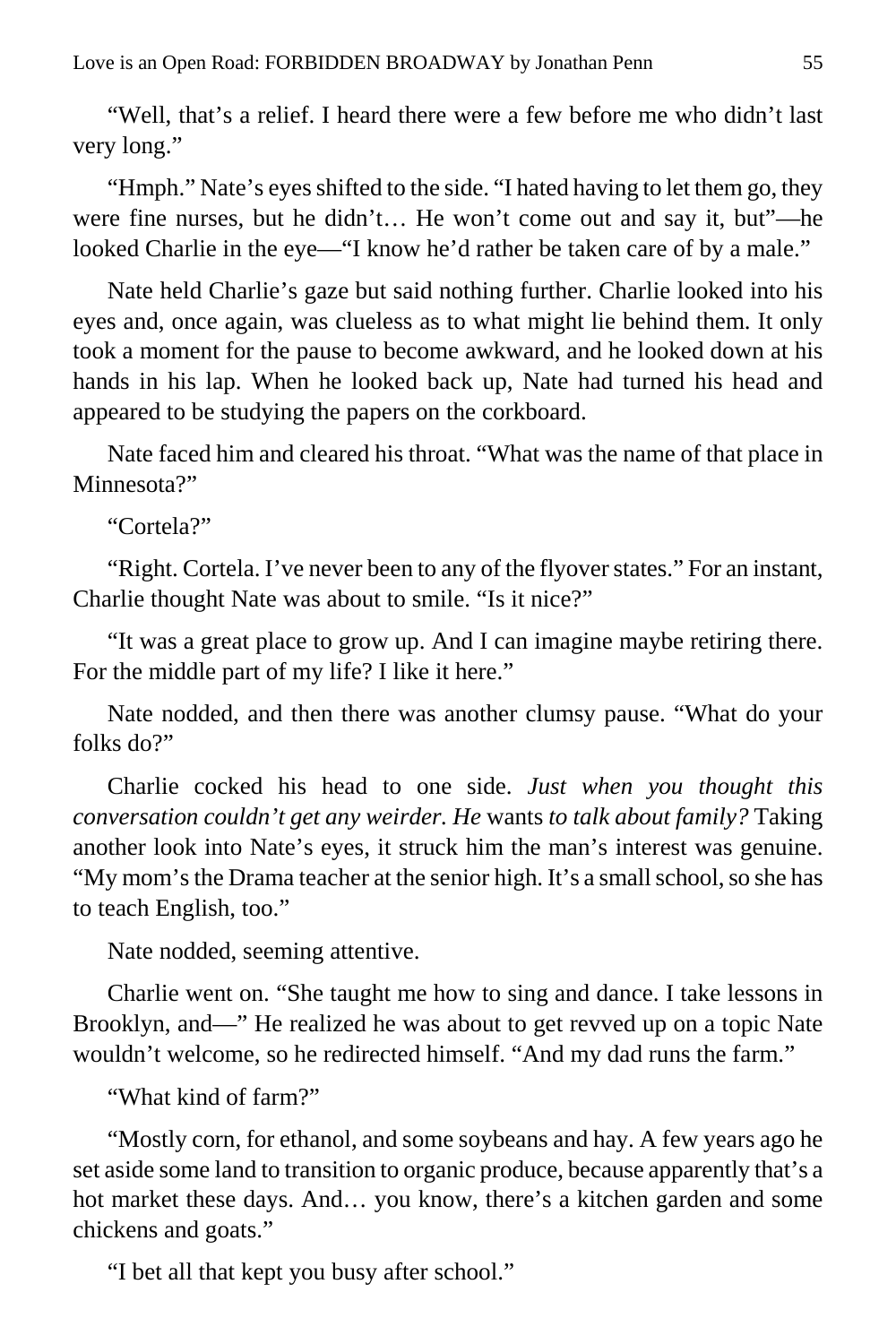"Yeah, well, everybody on a farm has their chores, but I got out of a lot of them between voice lessons and dance class, and rehearsals when there was a play coming up. Of course, I was solely responsible for mucking out Pippin's stall."

"Pippin?"

"My horse."

Nate's face came alive. "You had a horse?"

"Have. He's still mine. But I only get to see him when I go home for Christmas and my birthday."

"What kind is he?"

"Just an old Quarter Horse. You know horses?"

"I, uh… yeah. I have horses too."

"You do?" Charlie was stunned. *He so does not look like a horse person.* Then, an image of Nate straddling his mount flashed through Charlie's mind, and he definitely liked what he saw. "Horses? Plural?"

"Three. And I board five others. I think I mentioned the house on the North Shore, but it's also a riding stables, with arenas and some acreage and forest trails and a lake."

"Wow! Sounds beautiful."

Nate took a deep breath. "You could come riding sometime if you like."

Charlie's attention was drawn to the golden flecks glimmering in the deep brown of Nate's eyes. If only he knew what to read there. This was a "wouldn't it be great," kind of invitation, not a "Wednesday at 11:40." *Does he want to spend time with me?* He shrugged. "That would be nice."

\*\*\*\*

Saturday morning, after breakfast, Charlie saw Simon approaching through the gallery. Instead of his typical smile and faux military salute on the way into his room, he stopped in the doorway. "May I join you?"

Charlie rolled the other chair in Simon's direction. "Please."

Simon sat down and took a deep breath. "It was quite a surprise last week when you said you didn't know about me and Lester. I forget what a bubble show business is. I've never talked theater with anyone who didn't live within a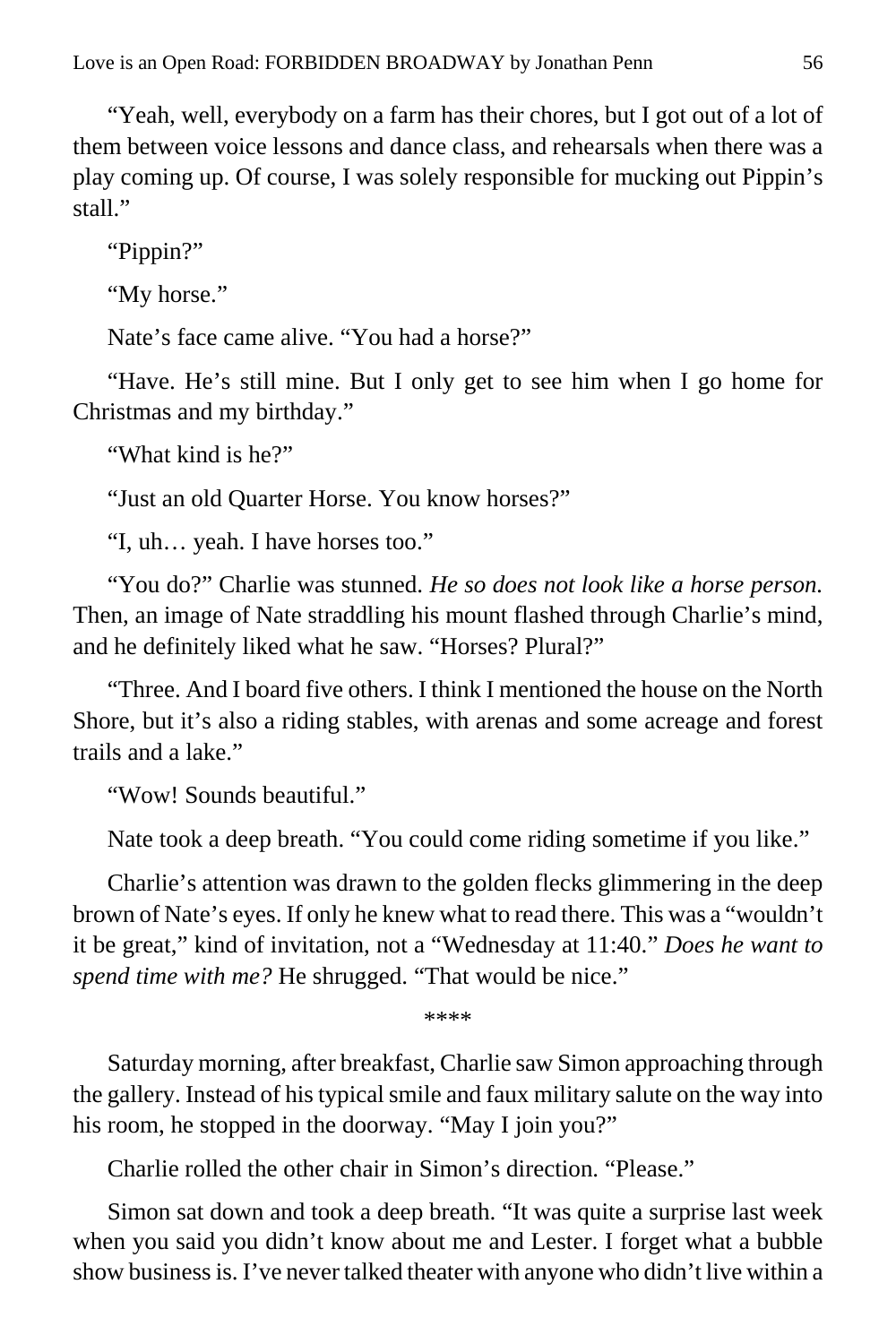two-mile radius of here." He chuckled. "Well, I guess that includes you now, but you know what I mean. Someone from out there?" He gestured with a sweep of his arm. "In America?" He leaned back and grasped the chair's armrests. His fingers squeezed and released. Squeezed and released again. "I miss my work."

"I would think so." He could tell Simon was on edge and wondered what this was leading up to.

"I've been thinking… it might help to talk about it. And talking to someone with an outsider's perspective could be illuminating."

"We've already broken Nate's rule." Charlie pursed his lips. "And you must know… nothing would make me happier than talking musicals with you."

Simon beamed. "I'd like that a lot."

"It's such a shame you threw out all your mementos."

"Oh. That. Well…" He turned his head aside and coughed into his fist. "Rosa did as I said and packed it all up. I thought it was gone. But I discovered later on that instead of throwing it out, she had Barney, the building super, lug it all down to the storage room in the basement. When I got home from my six weeks at the funny farm, I was regretting how rash I'd been—that I had nothing left to remember Lester by—and then it hit me. His piano! She couldn't have gotten rid of that. I wanted to sit and touch it—touch something that had been ours. I went to the music room, but there was a new lock on the door. I got Barney up here and asked him what the hell was going on. He wasn't going to tell me till I threatened to call the head of the residents' association. He confessed that Nate had ordered him to haul all the boxes back in there, install the lock, and—" he waggled his eyebrows and lowered his voice "—and carry the secret to his grave."

"The Secret Room!" Charlie bounced in his chair.

"I managed to cajole Barney into giving me a copy of the key. When I went in, I couldn't believe my eyes. Nate had restored everything to its original place. Of course… I haven't been able to tell him that I know, and as far as I can tell, he's never gone back in there."

Charlie shook his head. "The two of you are going to have to face this at some point."

"I know. I know. The longer it goes on, the worse it gets. Maybe you can help me find the way?"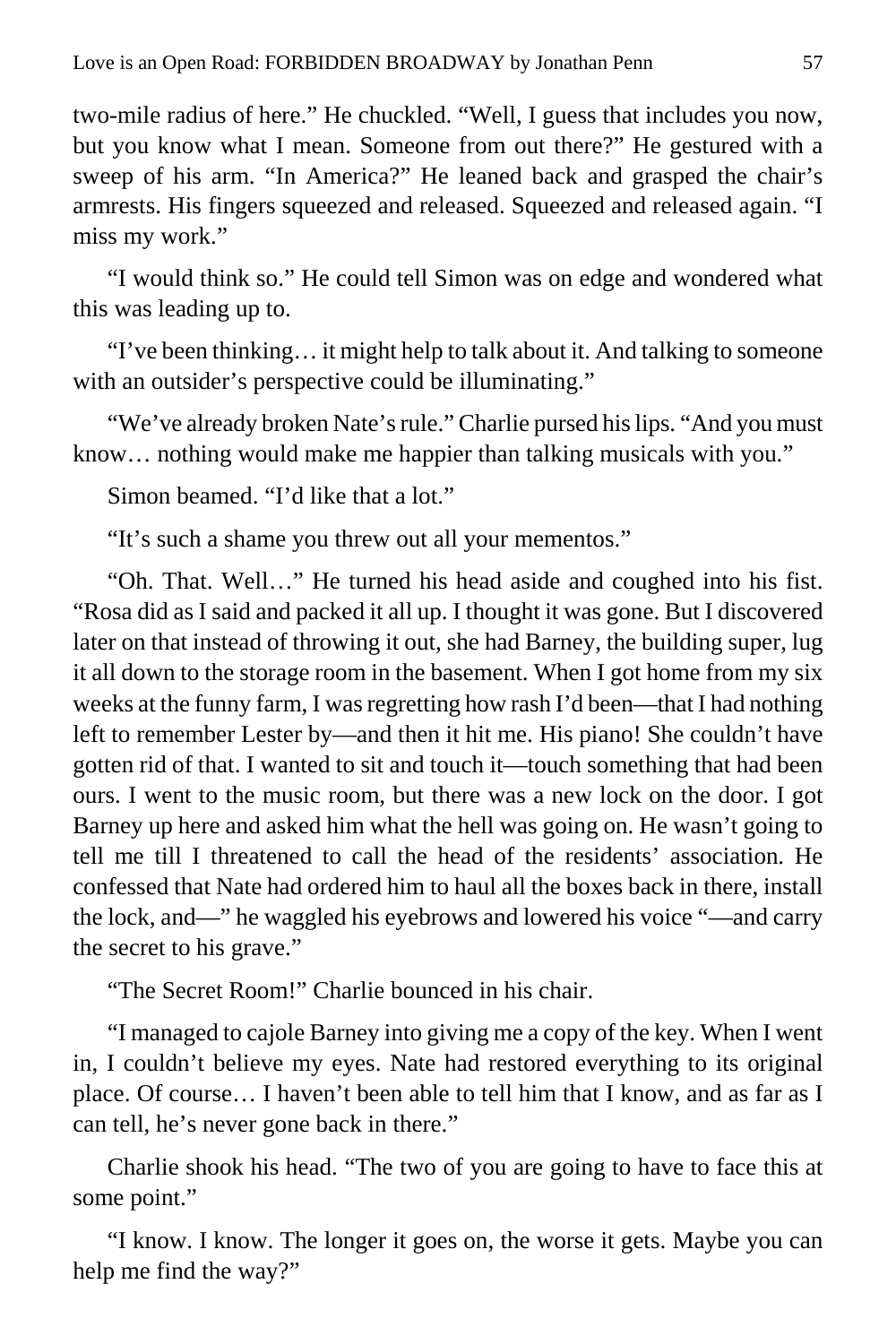"You know I'll do whatever I can."

"Well, for a start—" Simon's worried weathered face broke into a beaming grin "—would you like to see it?"

Charlie started bouncing again. "What was your first clue?"

Simon laughed. "C'mon, then," he said, rising.

Charlie bounded down the hall ahead of Simon but stopped halfway and turned. "What if Nate shows up?"

"Not a chance," Simon said. "It's Saturday. He's working. Won't be by till after supper. It'll be fine."

Charlie nodded in agreement, but a vaguely queasy feeling seeped into his gut as he walked the rest of the way down the hall and waited while Simon fiddled with the keys.

There was nothing sinister about The Secret Room. It looked much like all the others, with dark wood paneling and plush carpet. One long wall consisted entirely of a massive mahogany shelving unit with built-in lights illuminating its contents. There was a love seat beneath the two windows on the south side, overlooking Sixty-Third Street. A third window, on the back wall, offered a view of the alley. A gleaming ebony grand piano stood in the center. *Lester's piano.* Charlie's mind reeled as he imagined the endless hours the two men must have shared in this room.

He turned to the fireplace on the back wall. It had a long, elegant mantel on which stood a row of Tony Awards in a perfectly straight line. "Nine Tonys," Charlie whispered, shaking his head in disbelief.

"Those are the ones specifically for Lester and me. I once added up all the Tonys for all the categories for all our shows, including the revivals."

"How many?"

A faint blush rose to Simon's cheeks and he looked down. "Eighty-seven."

Charlie turned his attention back to the mantel and walked down the row. Each trophy was identical, the masks of Comedy and Tragedy chiseled on the face of what looked like a giant suspended coin, with a plaque on each base that simply read, "American Theatre Wing, Tony Award." He turned to Simon. "How do you know which one is which?"

"You have to turn the medallion around. It's on the back side."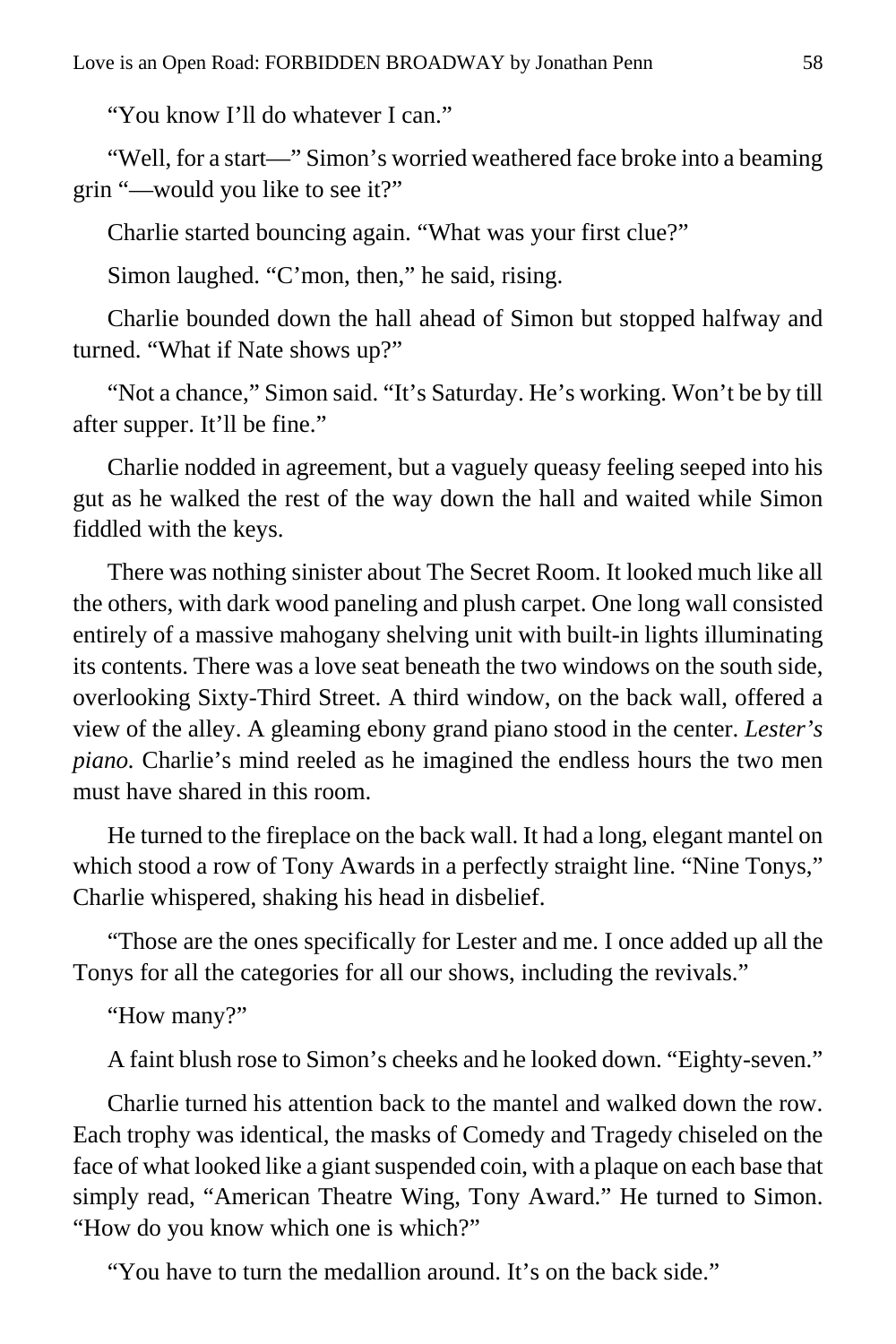Charlie reached for the nearest statue, but hesitated. Every summer, as far back as he could remember, he'd snuggled up on the couch with his mother, a gigantic bowl of popcorn, and a six-pack of root beer to watch the Tony broadcast. Not even his move to New York had ended that tradition. She'd made him promise he'd come home for a week every Christmas and a week around his birthday on June seventh. This year, his summer visit had coincided with the award show and likely would in years to come. And now, here he was, reaching out for an object he'd only ever seen on TV… and in his dreams. Suddenly, his eyes went wide with shock. *Oh, my God! I haven't called Mom!*

Simon stepped closer. "It's all right. You can touch them. They were pulled out of the garbage, after all."

Charlie gave Simon an inquisitive glance and then pushed a finger against the edge of the medallion on the first award. It swiveled around, and the back was inscribed:

> *The American Theatre Wing Presents To Lester Braunstein and Simon Sonntag This Award For Best Original Score "Lady, Beware!" 1961–1962*

Charlie swallowed around the lump in his throat. "This was your first."

Simon nodded.

He made his way down the row a second time, turning each of the medallions and reading the names of the musicals he'd grown up with. Of the nine, he'd been in two of these shows and seen productions of four more. He knew each song from all of them by heart. "This is like waking up on another planet."

Simon was all smiles.

Charlie turned to inspect the shelves on the opposite wall and was surprised to see three more rows of trophies. Like the Tonys, they were all identical, but they were smaller. Each statue was in the form of a frosted-glass quill pen rising from a wooden base, and the lights hidden among the shelving made them glow. "Whoa! What are all these?"

"Ah, those are the Drama Desks."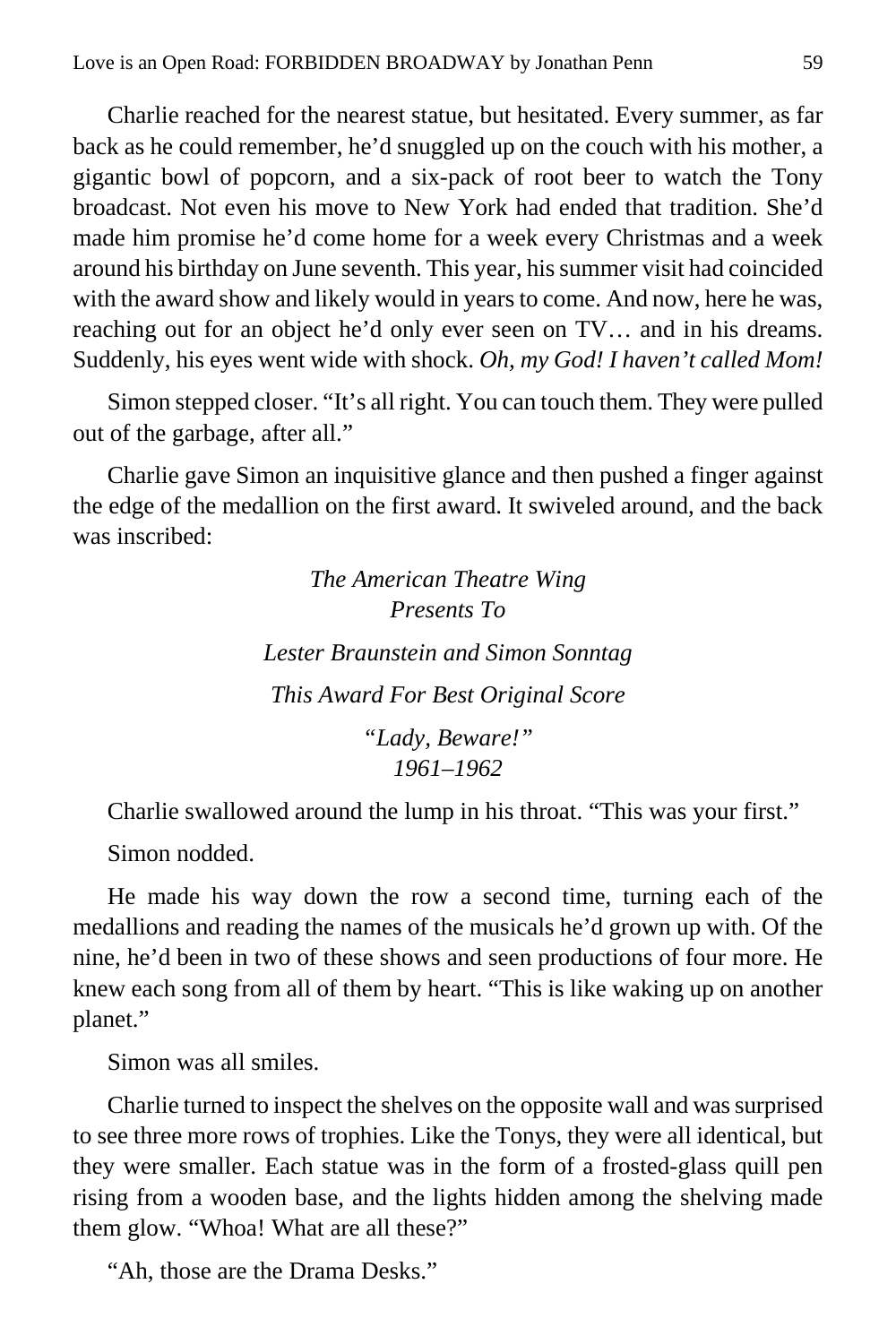Three rows of six. "Eighteen? That's twice as many as the Tonys."

"It's not a numbers game to me, Charlie. I'd rather have one Drama Desk than a dozen Tonys."

"Really?" He'd heard of this award, but didn't know anything about it. "Why?"

"Well, you see, the Tonys are… I don't want to sound disrespectful, but they're all about the business of show business. Most of the voters have vested interests. The last thing the Tonys are about is art. The Drama Desks are nominated and voted on by the critics and reporters and editors. Winning Tonys gets you a long run, but the Drama Desk means you've created something worthwhile. That's how I see it, anyway." His lips contorted in a curlicue, and he rolled his eyes. "And if you ever tell anyone I said something that nice about the critics, I'll have to kill you."

Charlie laughed.

"How many Drama Desks in total for all the categories?"

"I never calculated that one. But it wouldn't be hard to figure out."

"Let's do it!" He spied a computer on the desk in the corner. "Do you have the Internet?"

Simon pouted. "I know I look like a relic, but really?"

Charlie fired up the computer, and Simon gave him the password. He went to his favorite site, IBDB, the Internet Broadway Database. Simon pulled up a chair next to him, taking paper and pen, and a gigantic pair of reading glasses, from a drawer. Charlie called up the list of Braunstein and Sonntag shows, opened the first one, and clicked on the Awards link. They counted the Drama Desk nominations and wins, and then moved on to the next show. After they'd counted a few, Charlie was distracted by the sudden appearance of Claude at his side. The dog looked up and gave him a disdainful glare. Then it moved around to sit next to Simon, who gently scratched its ears as they continued to count. It took some time to click through each of Simon and Lester's musicals. After nearly an hour, they'd arrived at their totals.

"Including all the revivals," Charlie said, leaning back in his chair, "…two hundred thirteen nominations, and one hundred and thirty-seven people took home one of those statues." He stretched his arms over his head. "Un. Freaking. Believable."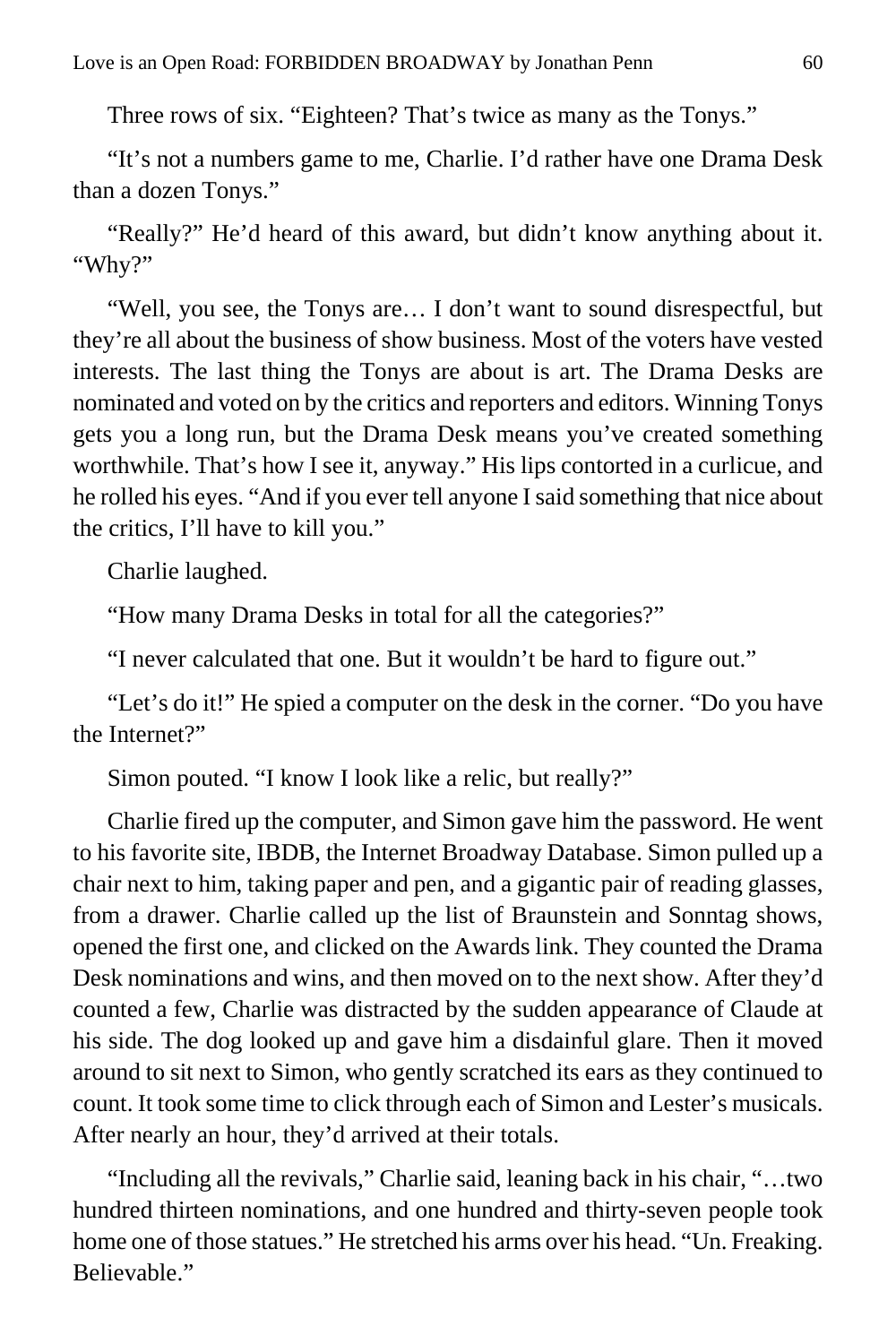Simon leaned back, too. "I said it wasn't a numbers game, but… well, even I'm impressed."

A sound from somewhere deep in the huge apartment caught Charlie's attention, and he felt a sudden flush of guilt. He turned to Simon. "You know, now that I've been in here, it could get awkward keeping this from Nate. Just like the walker, I won't lie to him if he asks."

Simon sighed and went back to stroking Claude's head. "I just don't know what to do about Nate."

Charlie turned to look his new friend in the eye. "Simon—" he wasn't sure how to approach this "—you told me all about you and Lester, and how different it was being gay back then compared to now."

"Yes?" Simon looked up, and his hand went still on Claude's neck, his full attention on Charlie.

"Well… You suggested I invite Nate to my recital, and… you told me a lot about his background, but… you never said anything about… about a girlfriend or a—" he scrunched his face into a pinched knot "—a boyfriend." He opened his eyes just enough to see Simon studying him intently. *What the fuck were you thinking?* His words came spilling out so fast his tongue began to trip on some. "I would never ask anybody t-to out anybody else, and… that's n-n-not what I meant, but, well, I-I guess I did mean that. I mean… I—" And then he realized Simon was laughing at him.

"Son—" Simon pulled off his glasses and wiped the back of a hand across his eyes "—are you interested in Nate?"

"Wh-why would you think that?"

"You seem a little wound up, Charlie. And this is the first time I've heard you stammer. And I've seen how you look at him, and… well, I've seen the way he looks at you."

Charlie snorted. "He looks at me like I'm some kind of unavoidable complication."

Simon chuckled. "I'd say you've got that right, only… not the way you think."

Charlie knitted his brow. "What do you mean?"

"I mean, Nate looks at you the way Lester used to look at me."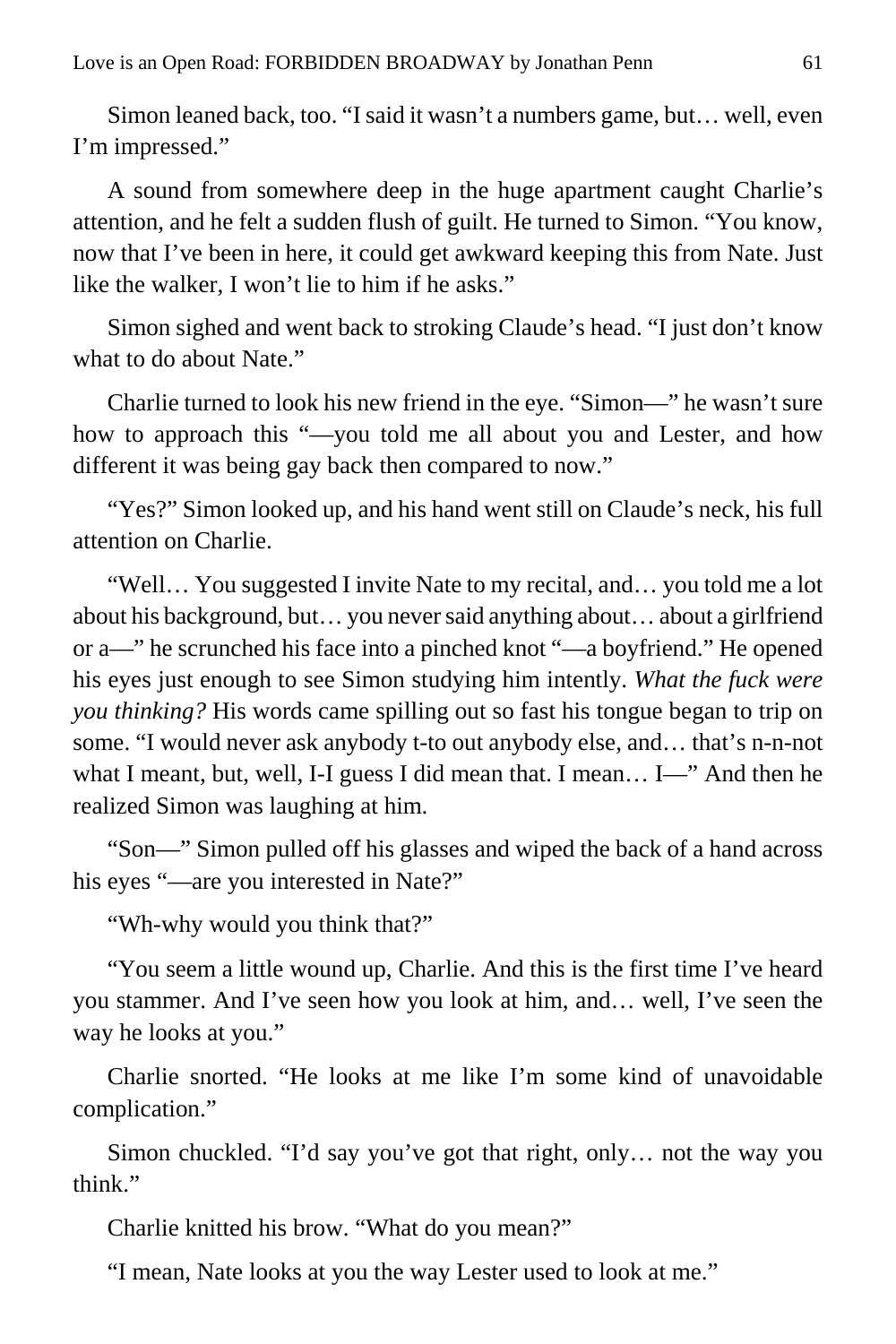Charlie hung his head and said to the floor, "I get confused when he looks at me. You think there's a chance he might be interested?"

"I think there's an easy way to find out?"

Charlie brightened, looking up. "Really?"

"Sure. Invite him to that recital, like I told you to."

Charlie groaned.

\*\*\*\*

Nate arrived after supper and went straight in to see Simon. Charlie sat at the workroom computer playing solitaire and pretending the man hadn't failed to give his usual nod as he went by. He was expecting to be ignored on departure too, so it was a surprise when Nate stepped into the doorway, a curious look on his face, and said, "Yes?"

Charlie raised his eyebrows and turned away, looking over his shoulder, as if to see who was behind him. He turned back to Nate and grinned. "Me? Yes, what?"

"Zayda said there was something you wanted to ask me."

"Zayda?" Charlie asked. The meaning was clear from the context, but he was stalling for time. *I'm gonna kill that meddling old geezer!*

"Sorry. Grandpa."

"Oh. Right. Grandpa." He nodded. "Is that Yiddish?"

"It is."

"I see."

"Well?"

"Oh. Right." Charlie decided his only option was to man up and get this over with. "It's nothing, really. I told you I take voice and dance lessons, right?"

Nate nodded.

"Well, a week from tonight, Saturday the sixteenth, we're having our annual recital and… I have comps… a-and I was wondering if you'd like to come see the show?"

Nate's expression darkened, and he rubbed his fingers back and forth over the black stubble on his chin. He looked up at Charlie. "I…"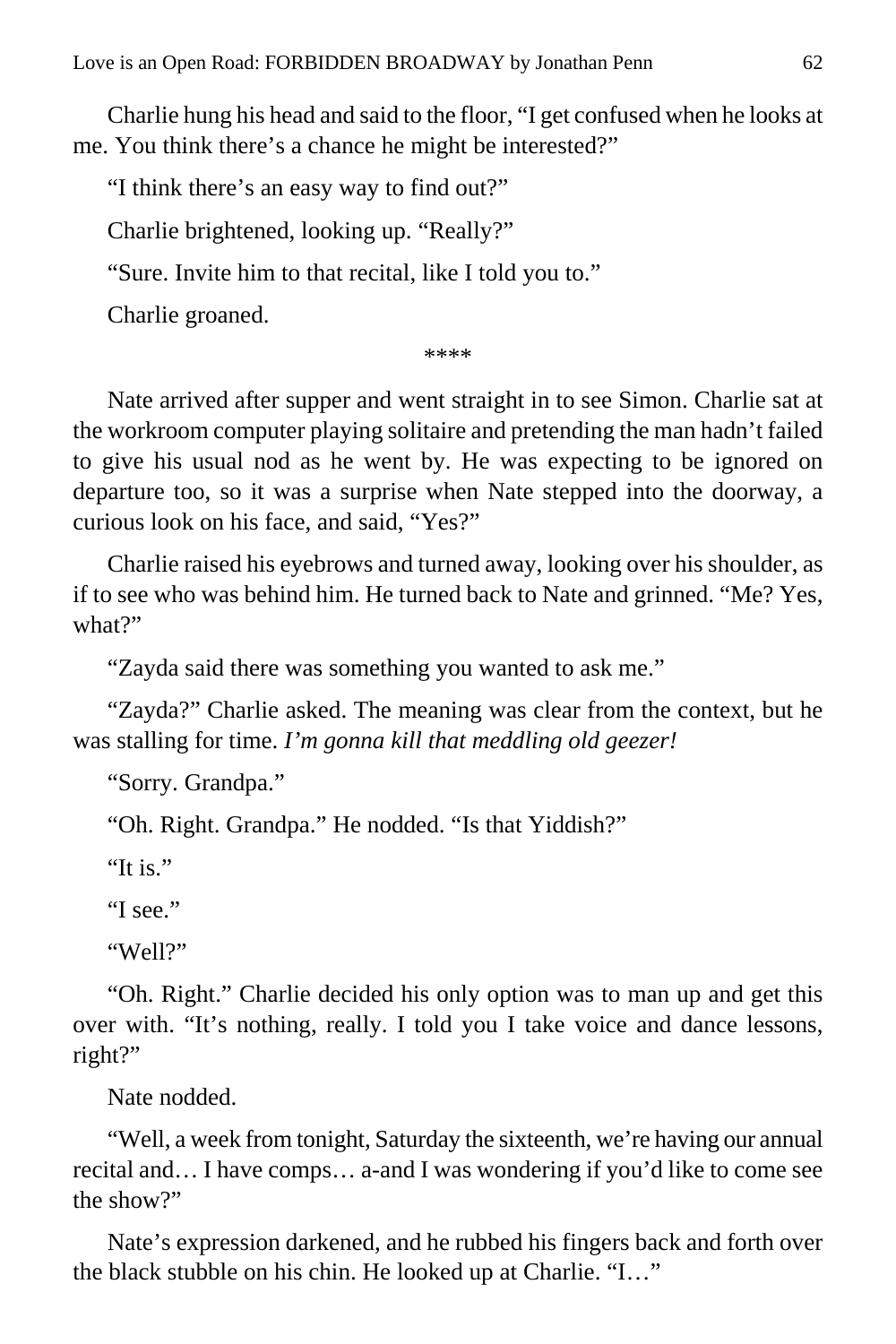*I can't believe you were stupid enough to put the man in this position.* "Look, don't worry about it. It's no big deal."

"No, I… I'd like to, it's just… I'm not sure… What time Saturday?"

"Eight-fifteen curtain."

"Wait. You're not working?"

"Roger's coming in to cover for me. It's on the schedule." He indicated a sheet of paper pinned to the corkboard on the wall.

"I might be able to come. I'm not sure. Can you leave me a ticket at the box office?"

Charlie knew a brush-off when he heard one. "Sure. I can do that."

\*\*\*\*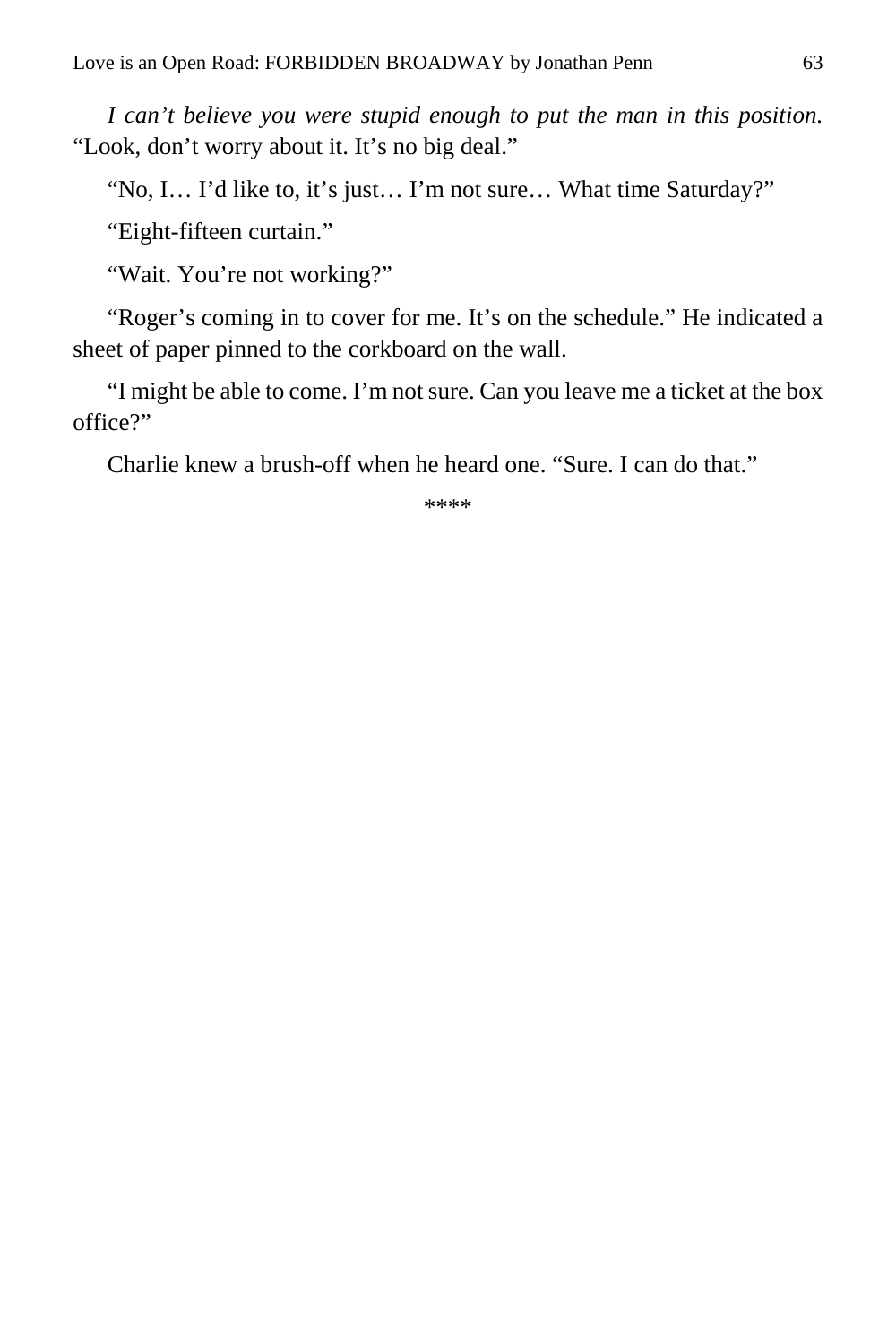#### **Act II, Scene 3**

Charlie leaned closer to his reflection to finish the liner under his eyes. He didn't like wearing makeup, but he lived for these rare moments when he was applying it seated before a big mirror outlined in lights. It was a singular experience; all the planning and hard work leading up to that moment suddenly gelled, and any nervous edge he'd been suffering simply melted away. He was calm and centered.

When he'd arrived fifteen minutes before, his stomach had felt like a butterfly farm. It had been very nice of Roger to cover his Saturday night at Simon's. If Roger had also been kind enough to show up on time, Charlie wouldn't have spent the entire trip from the Upper East Side to Brooklyn tied in knots thinking he might hold up the show. Setting out from the apartment at a run, he'd called Barb to apologize and assure her he was on his way. By the time he'd gotten to the theater, the other men were already finished, so now he had the dressing room to himself. He lived for opportunities to perform, and watching the transformation of his face in the mirror somehow told his body that everything was going to be all right.

He slipped on his costume for the opening number and climbed the narrow, creaking stairs to the wings. The plush velour of the main curtain muffled the sounds of the assembling audience to a dull murmur. It took his last ounce of reserve to keep from walking over and pulling the edge aside to have a peek. *Really? What are you? Five?* Just as he started to wonder why it mattered so much whether Nate had shown up, a warm hand slipped into his, and he turned to see Barb beaming at him.

"You got ready so fast!"

"Didn't have much choice, did I? Sorry. Again."

"No worries, sweetie." She rested her free palm lightly against his cheek. "I'm just happy you're here and not a nervous wreck like me."

"Oh please, Barb. You wouldn't be nervous in front of a firing squad."

She smiled and made a move to pinch his cheek, but must have remembered the makeup. "I just want you all to do well."

"We're going to be great!" *I can't resist!* He pinched her cheek.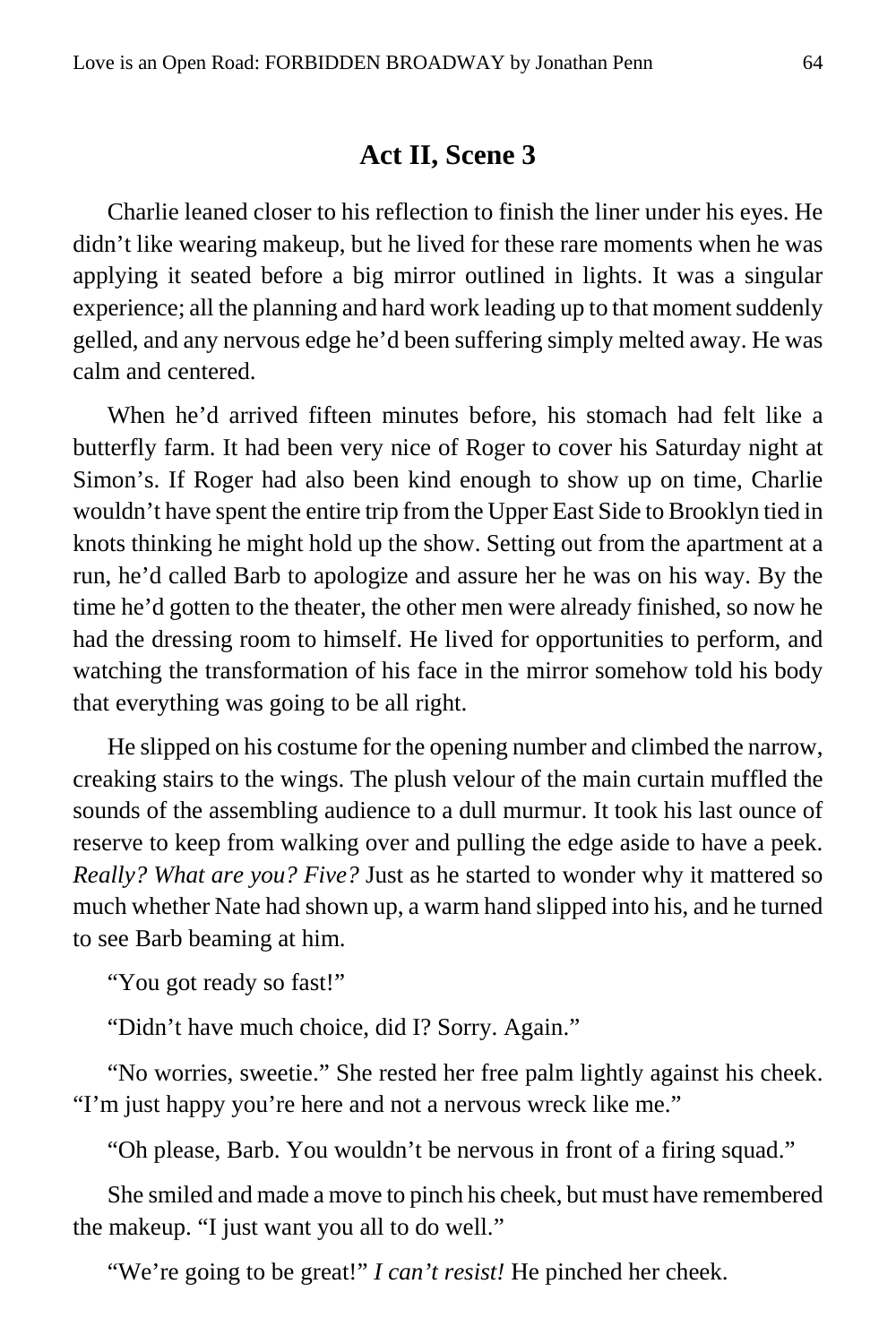As he lowered his hand, she caught that one as well, and gave them both a squeeze. "All right, then. I'm going to check on the audience. Then I'll be back to call places."

She whisked away, and he took a few deep breaths before going to find his fellow performers.

When Barb reappeared, Charlie was leaning his shoulder against the backside of the proscenium, one eye closed, the other squinting through the tiny crack between the arch and the curtain. He refused to let himself touch the fabric—*that would be unprofessional*—but there was no harm in just peeping. All he could make out was the last two seats on the far end of the front row, where a young couple sat reading their programs.

"Who do you have out front?" she asked, bumping him in the side with her elbow.

"Dusty and her date, and… there might be someone else."

"The sexy grandson? Nate, is it?"

"Barb." He turned to face her. "Please. Not now. He wasn't sure if he could make it. I think he was just being polite."

She smiled and stroked his arm. "Well, try to put it out of your mind. We've got a crowd to dazzle. You ready?"

"Ready."

"All right." She turned to the rest of the performers milling about the wing. "Places everyone, and break a leg." Then she scurried off to watch the opening number from the front.

Charlie took his position near center stage and had a last look around at his classmates. The work lights snapped off, plunging the stage into darkness, and he closed his eyes inhaling deeply. The house lights must have dimmed, because the murmur of the crowd fell silent. And then he felt the rush of cool air as the curtain rose. The music started, and as the lights faded up he didn't have to remind himself to smile. It came from somewhere deep inside and lit up not just his face but his entire body.

Once they were underway, he tried a few times to see if he could pick out any faces in the audience. He knew better, and he didn't allow it to distract him—*much*—still, he was sure he'd feel better if only he knew one way or the other. The theater Barb rented for her annual recital was small, maybe two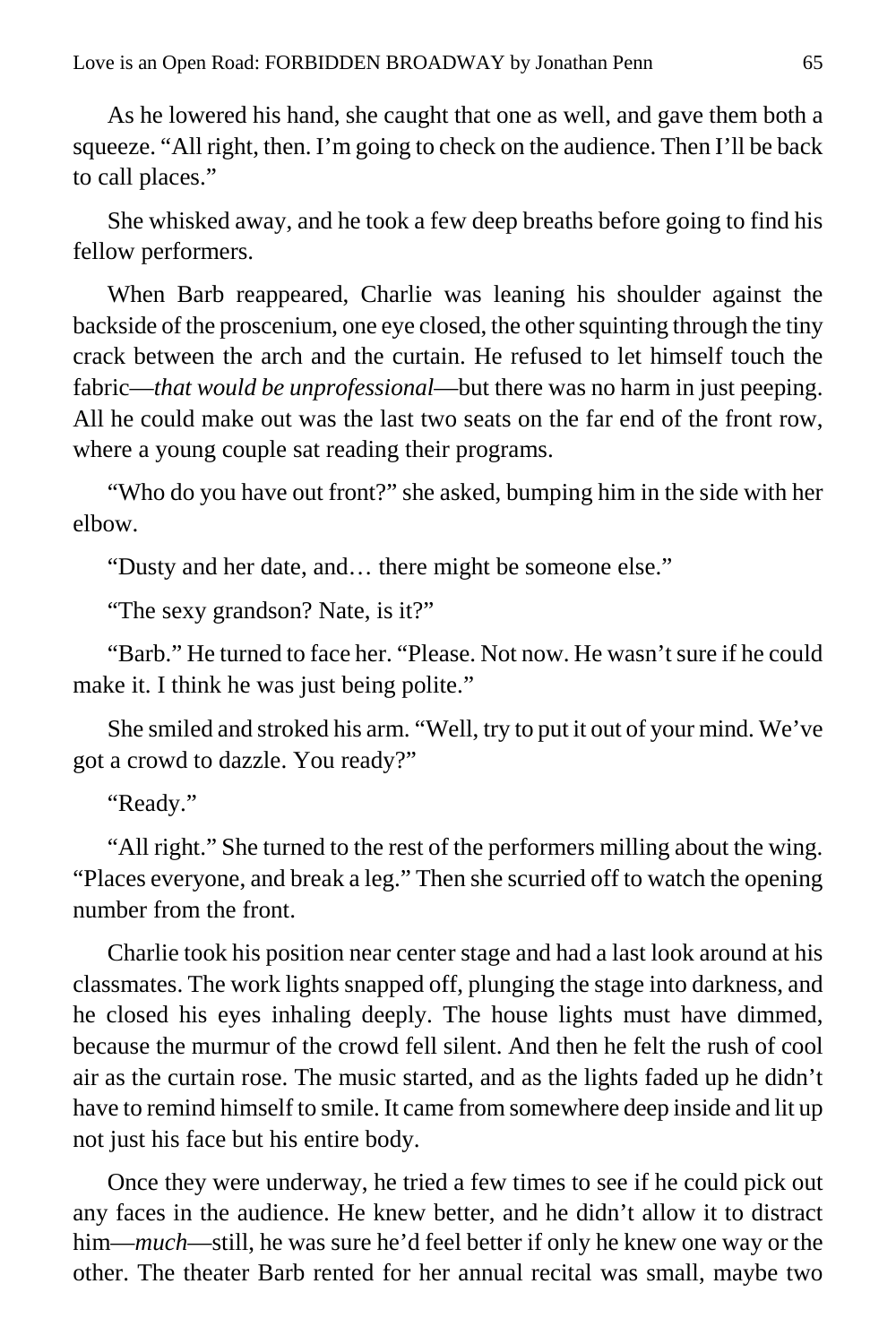hundred seats. From what he could make out in the reflected stage lights it was fairly full.

After the first two solos, he was back on for the second dance number. This one had a slower tempo, and he managed to spot Dusty's bright-red dress in the front row. She'd said she was bringing a co-worker. He didn't know who. *At least there's someone out there to cheer me on.*

Next there was a duet, and then the third dance number, and before he knew it he was huddled in the wings with Barb while she helped him with his quick change into the shirt for his solo.

"Being Alive" was one of the most beautiful and stirring songs he had ever heard. He'd never had a chance to see *Company* performed live, but he'd been knocked out by the video of the latest Broadway revival with Raúl Esparza playing Bobby. A few weeks ago, when he'd insisted—over Barb's objections—on singing this song, he couldn't have imagined there being a particular somebody he'd want to sing it to. *Damn! I wish I knew if he was out there!*

Seth started the simple, quiet vamp that would repeat until Charlie was ready to come in. He took the deepest breath he could and then let it out slowly. With head bowed, he walked through the darkness to his position downstage center, stepping into the single spotlight awaiting him there. When he was ready, he looked up, over the heads of the audience, and began the first verse. In a gentle, lilting tone he sang about wanting all the annoying things that come with any relationship. At the start of the second verse, he put some oomph into it and began using the power in his diaphragm to emphasize phrases about being known too well and being needed too much. He let it rip when he begged to be put through hell, if that's what it took to be fully alive. When he came to the bridge, he closed his eyes and felt the reverberation of his voice blending with the piano to fill the space of the theater. His words soared, proclaiming the difference between being alone and being alive.

He opened his eyes again when he launched into the final verse, singing about being crowded with love. Without realizing what he was doing, his eyes began to scan the small pool of audience members illuminated in the reflected glow of his spotlight. He caught another glimpse of Dusty as he sang about being forced to care and then, just when he started the line about being made to come through, he spotted Nate, sitting in the row behind her. If he kept looking, he'd never be able to finish, so he tore his gaze from the man. It happened so quickly, he couldn't be sure. *Was that a tear on his cheek?*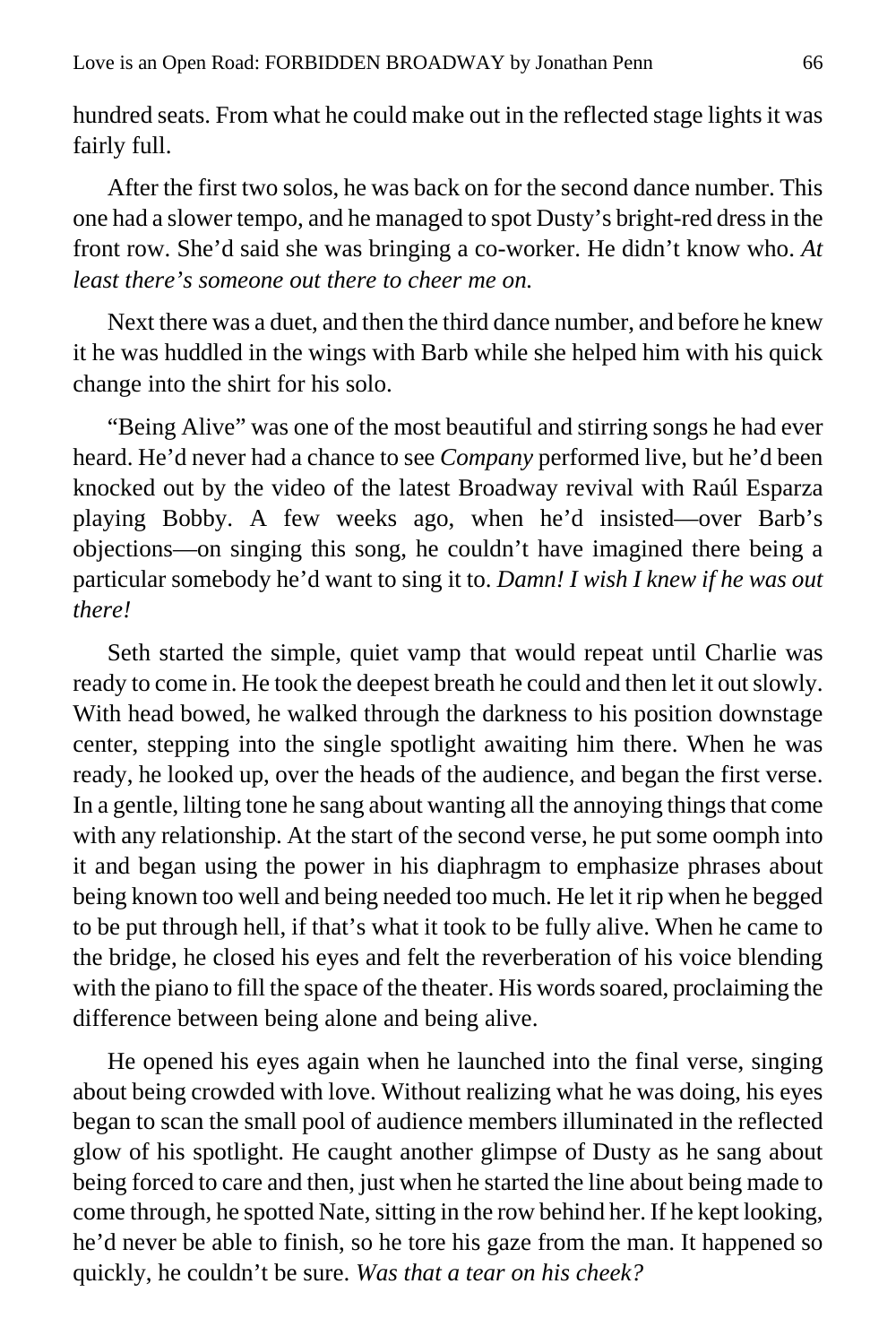Charlie put everything he had into the last lines of the song and managed to hold the final note longer than he normally could, which was already a very long time.

And then it was over.

Silence.

But only for a heartbeat, before the audience exploded into raucous applause. As he bent forward to bow, movement caught the corner of his eye, and he glanced to that side to see someone in the third row getting to their feet. He hung his head low, and by the time he stood up, the entire audience was standing too, clapping, hooting, whistling. His chest swelled with the praise and acceptance—the connection—but there was one connection he craved, and he stole another glance in Nate's direction. Nate's smile was electric, and when their eyes met, Charlie understood why people sometimes say their heart "skipped a beat." The heat in Nate's gaze pushed Charlie's grin wider, and he took one more quick bow before turning and running from the stage.

He wasn't sure what happened after that. He found himself seated in the wings, hearing Alison sing the intro to "What I Did For Love" while Barb was struggling to help him into his top for the finale. When his head popped through the opening, tears were streaming down her face.

"Baby, did you hear me?"

"What?"

"I said, you were magnificent! And that ovation? They could have eaten you with a spoon!"

"He's here!"

"What? Who? Oh! Nate?"

Charlie nodded, unable to wipe the grin from his face.

"Oh, sweetie, that's wonderful. I can't wait to meet him. But right now, get your ass back out there and sing and dance!"

The finale was flawless, and when the curtain rose for their bows, the entire audience was already on their feet. With each solo bow, hoots and hollers and whistles came bursting from various sections of the theater. *There may be no business like show business, but there's no audience like family and friends.* When Charlie took his solo bow, the whole crowd roared. There was one last group bow, before they gestured in unison to Seth. The applause swelled again.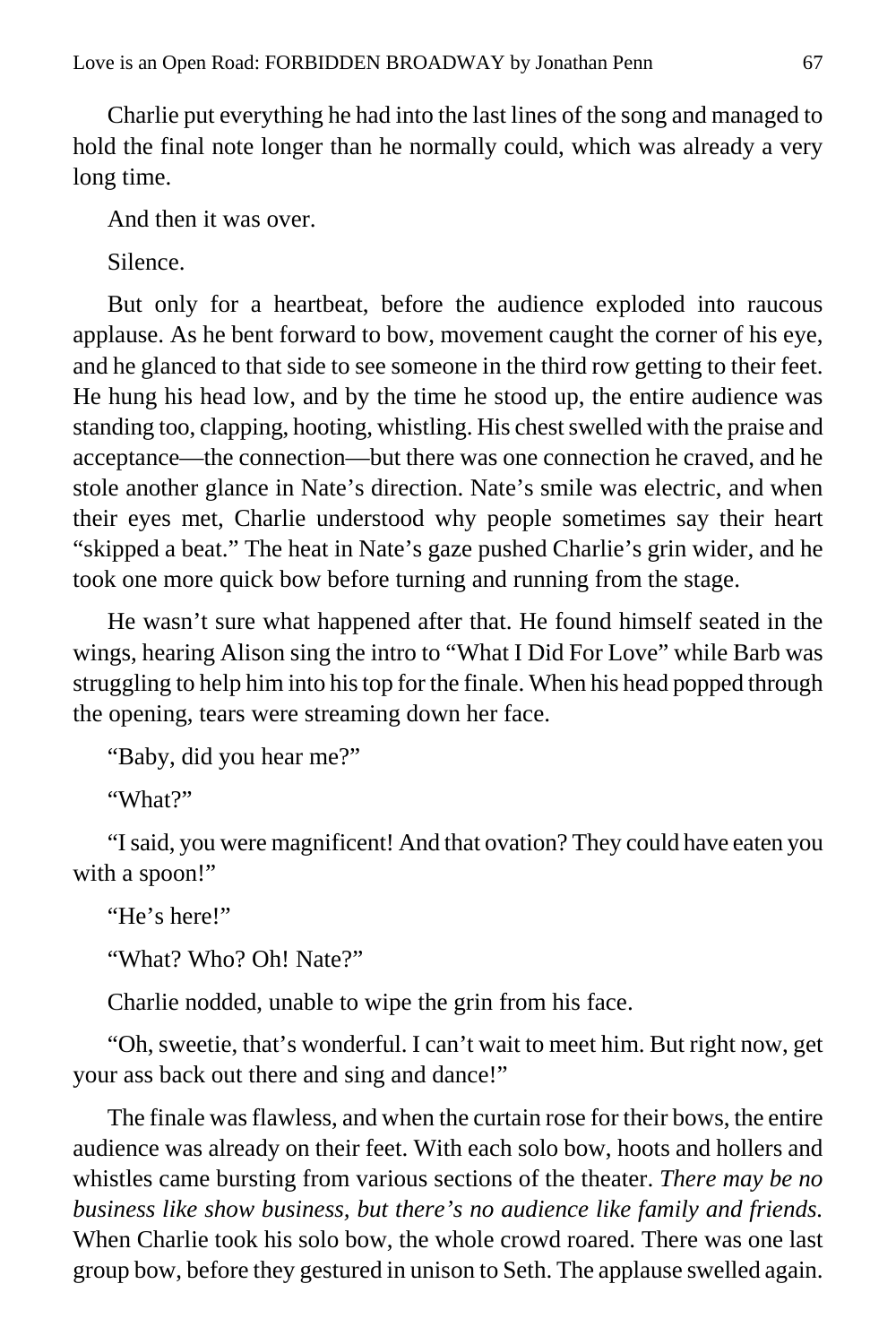They joined hands down the line, taking two steps back and raising their hands as one over their heads, holding them there a moment, before they all swept low in a final bow as the curtain fell.

There was a moment of silence in the dark before the work lights came on and his classmates erupted in a burst of delighted squeals and exhausted sighs. People were hugging and kissing all around him. He collected a few hugs himself as his fellow performers began to scatter and rush to the dressing rooms. They were going out to celebrate, but Charlie had to be back at work first thing in the morning, so he followed them down the stairs to collect his bag, saying his good-nights as they departed. When he got back to the stage, Barb and Jerry were the only people left.

"They all cleared out fast," Charlie said.

Barb nodded. "The siren song of pizza and beer. Most of them have been eating rabbit food for months, to be sure they looked good tonight."

Charlie chuckled, thankful for his metabolism. They kissed and hugged and said good night.

He stepped through the stage door onto the tiny stoop outside. When he turned to descend the steps to the alley, his breath caught. Even from the back, it was clear the man leaning against the brick wall at the foot of the stairs was Nate. When he turned around and looked up, Charlie's breath caught again. *He's dashing!*

Charlie took in the sight before him. It must have been the height difference—looking down at Nate from above instead of looking up a few inches—because for a moment he saw beyond the impressive package and caught a glimpse of the little boy Nate must have been. He held a single red rose in what looked to be a crushing grip, and when their eyes met, he smiled.

Charlie came down the steps till he was standing on the last one, a little too close to Nate and several inches taller. "Hi."

Nate swallowed. "Hi."

"Um—" he looked down "—is that for me?"

Nate startled, surprised to find the flower in his hand. "Oh. Yes." He held it out. "They were selling them in the lobby." He swallowed again. "It's for a good cause. I think."

Charlie plucked the stem from Nate's hand, held the blossom to his nose, and closed his eyes as he inhaled. Then he smiled at Nate. "I wasn't sure you'd show up."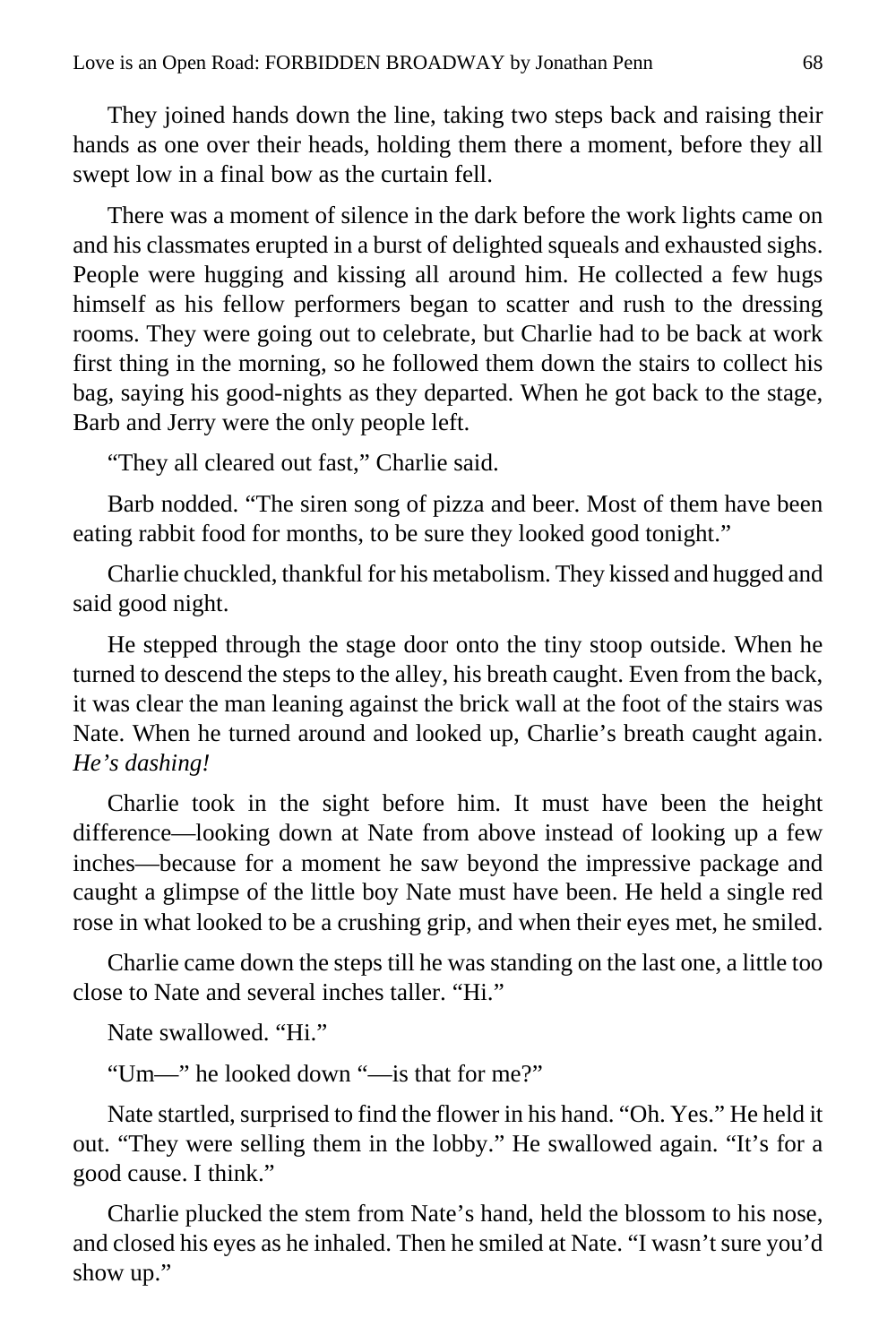Nate looked away, his gaze distant. "Me neither."

Charlie knew coming to the theater—any theater—had to be difficult for Nate. He yearned to reach out and soothe that ache, but anything he might say would reveal what he wasn't supposed to know. He hated their situation. *How long are you going to let this go on?* "I'm glad you did."

Nate turned back, and when their gazes locked, the scant distance between them melted in the heat. "Me too." He cupped Charlie's cheek in his hand and stretched up on tiptoe, lightly brushing their lips together. He sank back and cocked his head to one side. "I've been wanting to do that since the moment I laid eyes on you."

Charlie laughed. It might have been a guffaw.

Nate stepped back, his ebullient expression souring.

Charlie instantly saw his mistake. *Idiot!* He stepped down to the pavement, taking Nate's hands in his. "Oh, Nate! No. I'm so sorry." He looked up into those brown eyes. "I've wanted it too." He squeezed Nate's hands.

"Then what's so funny?"

"It's not funny, I—" He glanced aside. Then he looked Nate in the eye. "I thought you didn't like me."

"Why would you think that?"

"Well, you can be a bit… stern, at times."

"Stern? Is that how I come off?"

"Don't worry about it." He grinned and gave Nate's hands another squeeze. "Can we try that again?"

Nate leaned in and Charlie closed his eyes, giving himself over to sensation—soft, warm lips pressed against his and strong, solid arms wrapped around his waist. He got lost in those arms. When Nate's kiss went deeper, Charlie welcomed him. Their tongues began a slow waltz. A shiver ran through him like the thrill of the curtain going up, but what he felt "going up" right now was far more personal. He pressed his groin against Nate and ground his hips. The expensive suit did nothing to mask the rock-hard bulge that collided with his own as he slid from side to side.

Nate moaned.

The stage door burst open, and Charlie spun around to see Barb and Jerry spilling out onto the landing. They had their arms full and were laughing as they turned toward the stairs and then froze. "Oh! Sorry!"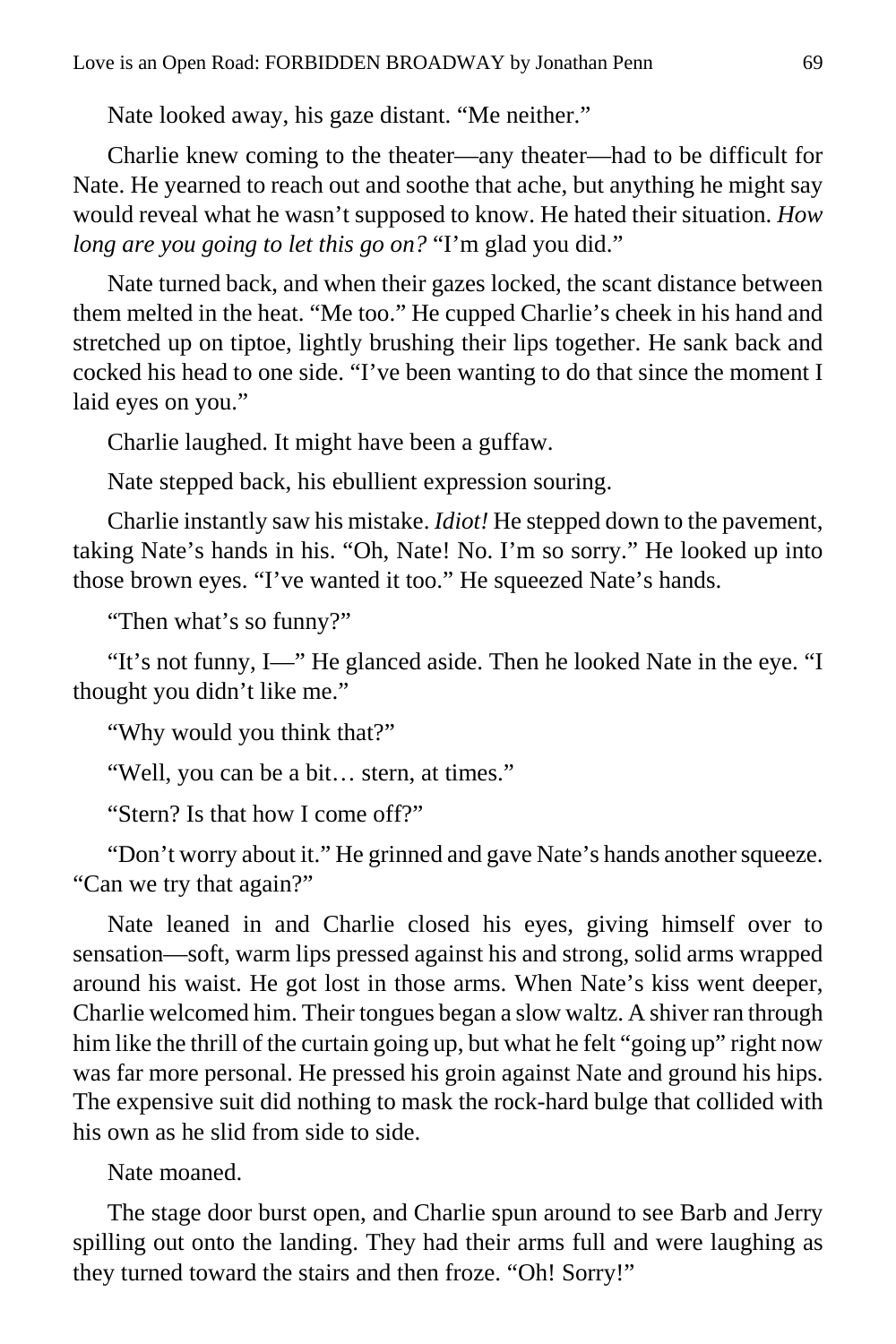Charlie laughed. "No worries," he said, wiping at his mouth demurely. "Barb, Jerry, I'd like you to meet Nate."

She shoved her things at Jerry and traipsed down the stairs. "It's a pleasure," she said, placing a dainty hand in Nate's. "I've heard so little about you."

Nate laughed. "I'd have to say the same, though"—he cast a sidelong glance at Charlie—"I think that may be about to change."

"We didn't mean to interrupt. We'll just be going."

"No, it's okay," Nate said. "I was about to offer Charlie a ride home."

Charlie looked up and grinned. "Excellent!"

"Shall we?" Nate crooked his arm.

Charlie turned and slid his arm through, looking back over his shoulder as they walked away. "'Night Jerry. 'Night Barb."

"Good night, Charlie." She put her thumb to her ear and her pinkie to her lips, mouthing the words, "Call me."

They strolled in companionable silence to an adjacent parking lot. When Nate pressed his key fob, lights blinked on a black Lincoln Navigator, and it chirped.

"Wow!" *That's as big as dad's combine.*

Charlie directed Nate through the streets of Brooklyn and across the Pulaski Bridge into Queens. They pulled up in front of his building, and Nate switched off the engine, resting a hand on Charlie's knee. He turned in the driver's seat and cleared his throat. "You're off work Tuesday, right?"

"Right. And for the first time in months, no voice lesson either."

"So, I was thinking… I don't have to be in the city that day. We could go for that ride we talked about. Maybe a picnic lunch?"

A huge grin burst across Charlie's face.

Nate smiled back.

"Are you asking me out on a date?"

Nate's laugh was deep and throaty—a rumbling baritone to Charlie's tuneful tenor. "I guess I am."

Charlie leaned over the console and pressed his lips firmly to Nate's for a moment.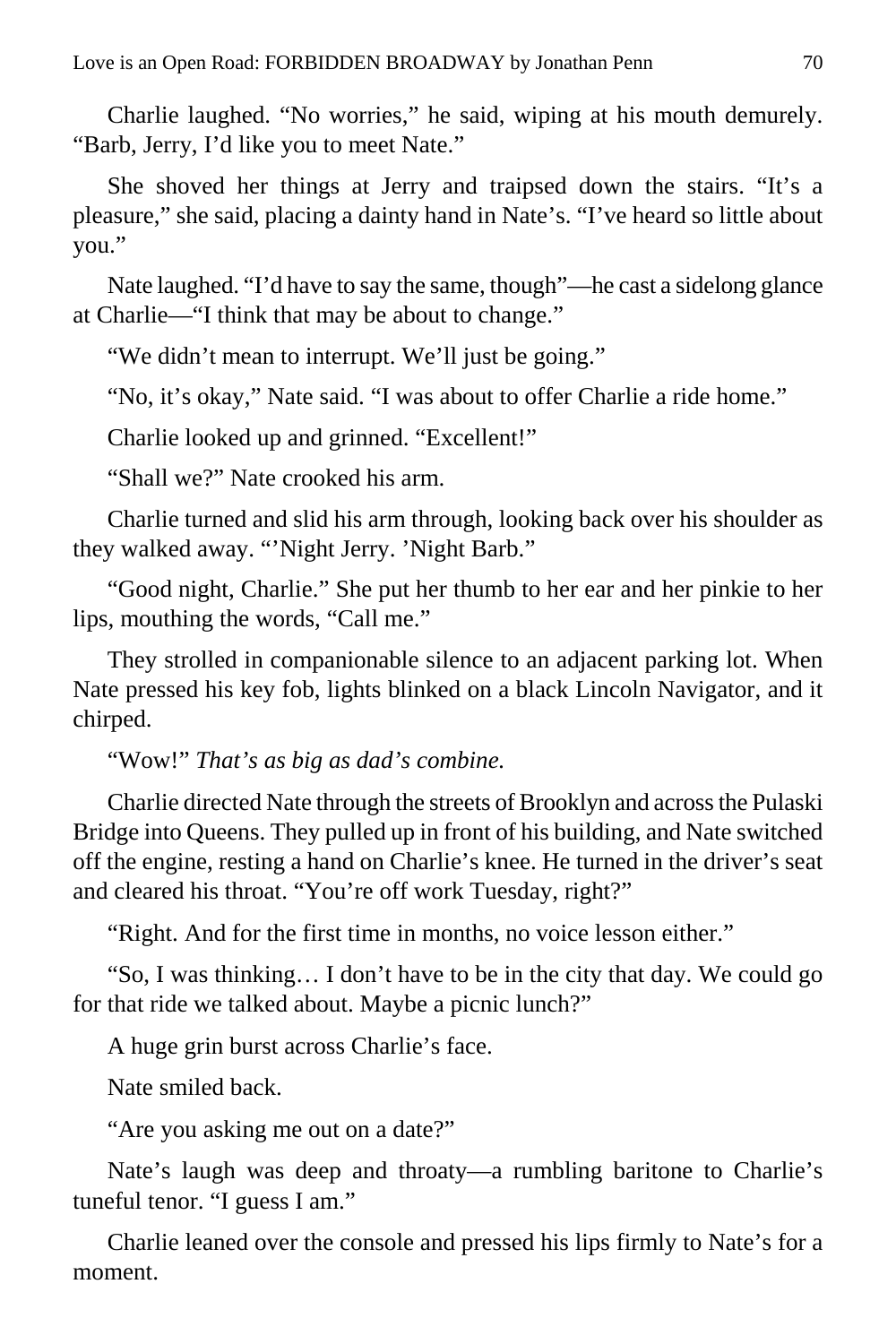"May I take that as a yes?"

"Yes." Charlie planted a quick smooch on Nate's cheek and then reached behind himself to open the door. He backed out of the car, pulling his bag with him.

"How about I pick you up here Tuesday morning? Around ten thirty?"

"You won't be at Simon's for lunch tomorrow?"

"No, I've got a ton of stuff to do at the house, and then Monday is wall-towall meetings in town. I doubt I'll even make it over Monday night."

"Well…" Charlie tried not to let his disappointment show. "I'll be looking forward to Tuesday even more then."

"Me too, Charlie. Good night." He leaned over, reaching out.

Charlie took his hand and gave it a firm squeeze. "Good night, Nate. Thanks for the ride."

He must have floated through the lobby and flown up the elevator shaft unaware, because next thing he knew, he was standing in the living room, brushing rose petals across the tip of his nose while Mind-Radio played "On The Street Where You Live." He was startled by the front door opening, and he pivoted toward it.

"Charlie!" Dusty gasped. "You scared the crap out of me! I left as soon as the applause died down. How did you get home first?"

"I got a ride."

"A ride? In a car? Who do you know who has a car?" she asked, slipping off her jacket and pulling the chopsticks from her bun to let her curly auburn tresses fall over her shoulders.

"Nate."

"Nate?" She turned to face him, and when her gaze dropped to the flower in his hand, it dawned on her. "Oh my God, honey! He came to the show!" In two strides she was there, wrapping him in her arms and holding him tight. Her hair smelled like peaches and sunshine. She leaned back, looking him in the eye. Then she shook her head and pursed her lips. "You so deserve this! You've been here a year, and as far as I know you haven't gotten any in all that time. I don't know how you've managed not to explode!"

"I'm pretty self-contained when I need to be."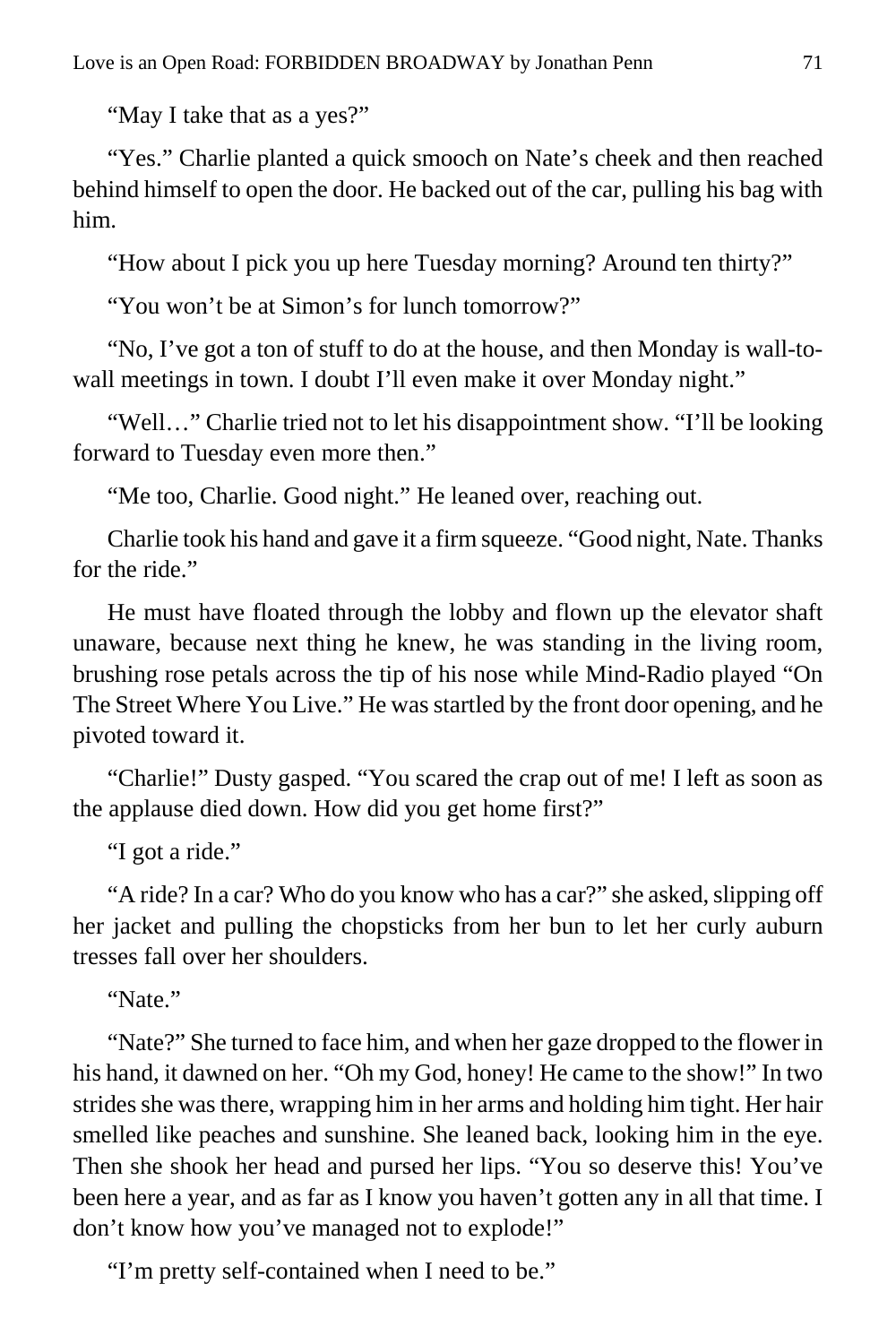"Yeah, well darlin', it's time to blow the top right off that container. I can't believe I didn't get to meet him!"

"I didn't even know if he was going to be there. I have a feeling you'll get a chance before long, though."

She took his hands. "Really?"

Charlie gave her a sheepish grin and nodded.

"What?"

"We have a… kind of, a date."

"A kind-of date? What the hell is that supposed to mean?"

"We're gonna ride horses and have a picnic."

"You're going to ride what? Are you out of your mind? Do you have any idea how big and scary those things are?"

"Yeah, but at least they're not dusty, like heifers," he taunted.

She raised a hand in affected preparation to slap him. Instead, she said, "I'm not kidding, you could get hurt."

"I've been riding since I was a kid," he insisted in a whiny tone.

"Say what?"

"Dusty. I own a horse. I can show you pictures of him if you want."

She shook her head. "You live with a person for a year, and the things you don't know…"

\*\*\*\*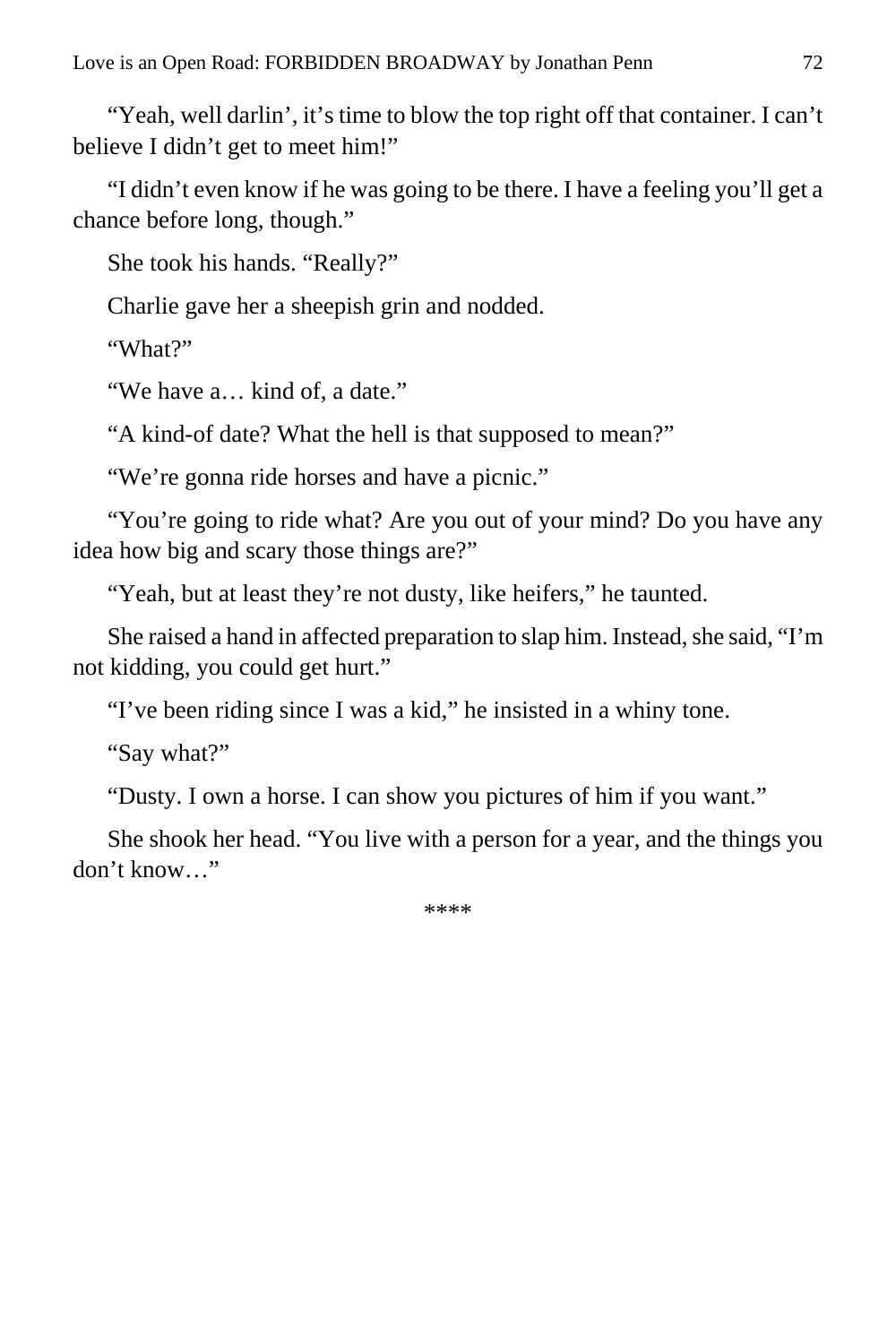## **Act II, Scene 4**

Sunday and Monday at Simon's had crept on in their petty pace—though Charlie was growing to love the old man's unique form of levity, and often found himself groaning at an astonishingly clever pun. The mind that had conceived all those witty lyrics over the decades was intact. *Seth's right. He is a treasure!* Much as he delighted in Simon's company, it was Nate's one brief visit on Monday that had made his heart beat a little faster, and his excitement had grown as Tuesday morning drew nearer.

*And now, here we are!* Heading east on the Long Island Expressway in Nate's big SUV, Charlie couldn't help but notice they were going a few miles under the posted speed limit, cars whizzing past in the other lanes. He was enjoying the change of scenery, and when a billboard came in sight, showing cattle promoting chicken dinners, he let out a laugh.

"What's so funny?"

"Oh, those cows. They reminded me of Dusty."

"That sounds kind of mean."

*Nice! Way to show him what a great guy you are.* He turned, ready to explain himself, and found Nate smiling at him. "It's not like that. See… well… I guess it's a long story. First, this morning, she was so excited about meeting you I thought she was gonna have a cow. Then, there's this thing with her name. I was very careful to pronounce it right when I introduced you—" *'cause she'd have killed me if I hadn't* "—but the way it's spelled…"

He looked over at Nate again and his smile had grown into a wide grin. *That looks so good on him!* Just a few weeks ago, Charlie had been wondering if the man ever smiled. Now it seemed he couldn't stop. It was a remarkable transformation. "Um… maybe inside jokes aren't worth explaining? You'll just have to trust me. It's funny." He took another look out the window. "I really like this part of the island."

"You've been out here before?"

"On my motorcycle."

Nate frowned. "I hope you're careful. Those things are dangerous."

It pained Charlie to know where all Nate's caution was coming from, and it was even worse that he couldn't say anything about it. It felt dishonest—and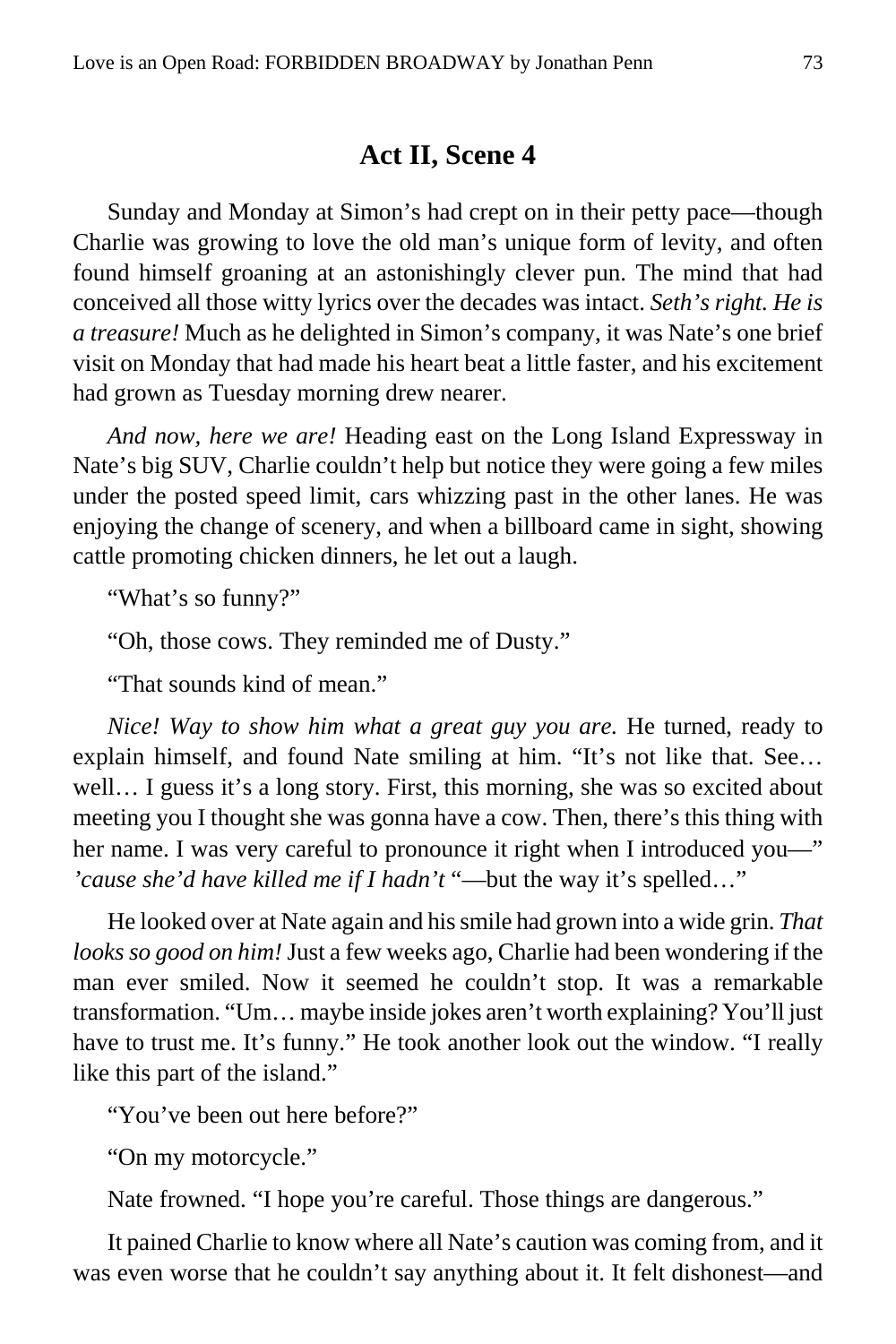that was the last thing he wanted to feel with Nate. He knew he had to work this mess out, and soon, if he wanted any chance of getting closer.

Nate exited the freeway onto a state road and Charlie lost himself in the scenery and his thoughts. After a series of turns they came around a curve, and the straightaway ahead was lined on one side with white wooden fencing. *Horse fence. This must be it!* Sure enough, they turned in at a gate where a small, tasteful white wooden sign, embossed with black lettering edged in gold, discreetly announced, "Sonntag Stables."

The long driveway ran between two riding rings—with what looked like a lesson taking place in one—and past a large, white farmhouse, ending at a stable with a larger building behind it. A groom stood in front, holding the reins of two horses. "Are those waiting for us?" Charlie asked.

"Absolutely. Didn't want to waste time tacking up, and…" He chuckled. "I have people for that." He winked and then his expression broke into a selfeffacing grin.

"Must be nice," Charlie jested. "Back on the farm, we didn't have valet horse parking."

Nate laughed as they got out of the car, and he strode up to the groom. "Thanks, George," he said, taking both sets of reins. George moved off, and Nate turned to Charlie. "This old guy's yours today." He indicated with his head. "He's a gelding and gentle as a puppy. You said you had a Quarter Horse, and I thought Art here would be the closest I've got."

Charlie nodded. Art looked taller than Pippin, but not by too much, and he did have a mellow air about him, nuzzling Charlie's fingers when he held out his hand. "And this is...?" he asked, looking to the other horse.

"This is my baby doll, Gwen," Nate said, rubbing his nose against her forehead. Gwen nickered.

"Wait, these are thoroughbreds, right?"

Nate nodded.

"Aren't they supposed to have long, formal-sounding names?"

"Oh, they do. But all that's just on paper. Nobody calls them by those. If you must know, you'll be riding Arthur of Camelot."

"You're kidding me!"

"Really? You think I'd joke about a thing like that?"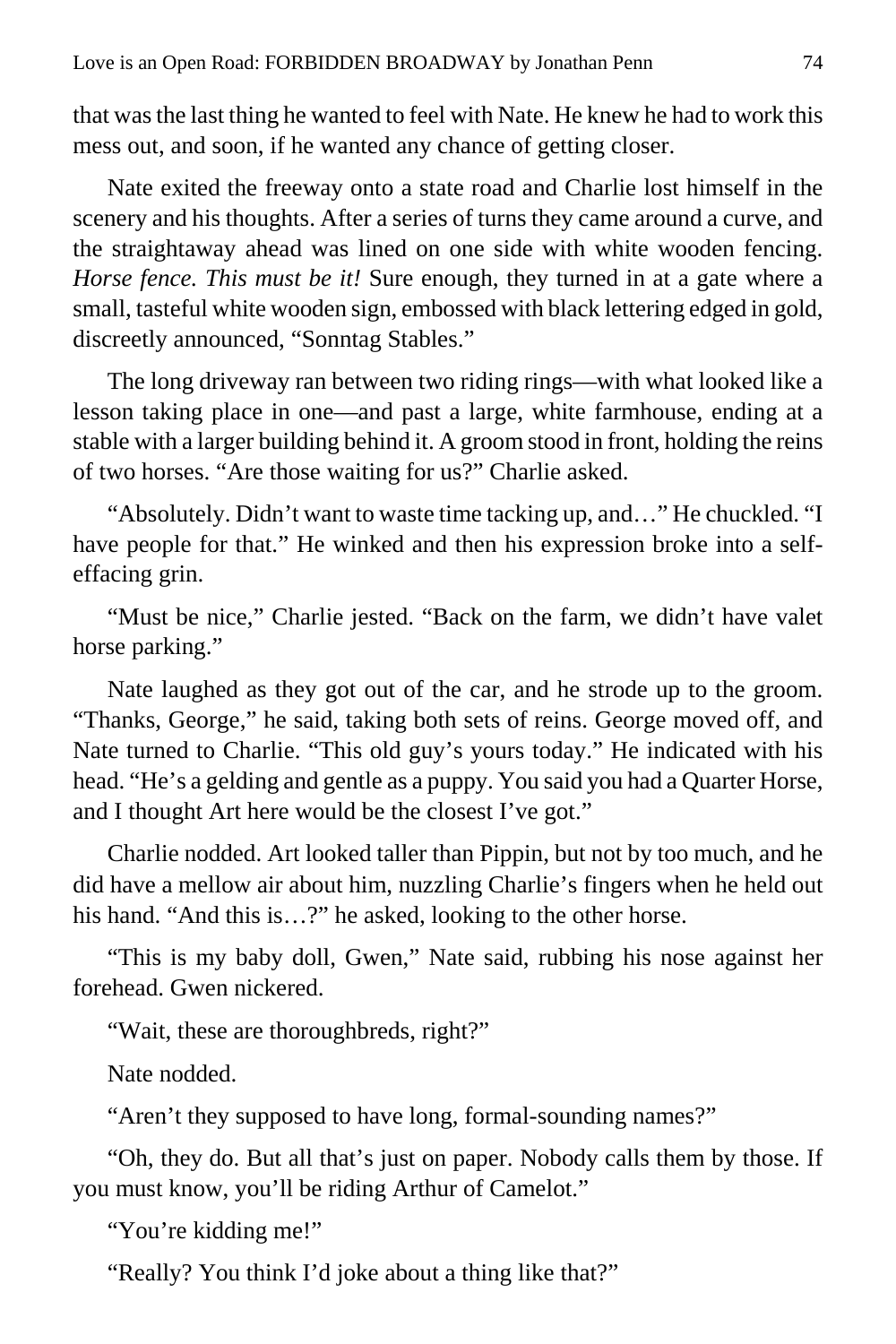"No. And then—" Charlie's eyes went wide "—Gwen must be Guinevere?"

"You're way ahead of me, though for the record she's Fair Guinevere."

"You said you had three. Do I need to ask?"

"I bet you don't." Nate's smile lit up the already bright morning. "We can go inside and meet Lance if you like. He's an Arabian, and he's a little skittish out on the trails."

"So, they're all 'show horses'?" Charlie couldn't help snickering at his own pun.

"Well… Arthur's retired from the stage," Nate joked. But then his face got that serious look again. "Before my folks died, they used to show them, but…" He took a breath and looked at Charlie. "I don't have the time for that, or the interest."

Almost three weeks of pretending he didn't know about Nate's parents had been painful for Charlie. At moments like this, it was an ache in his chest. He'd been looking for an opportunity to come clean. The watching and waiting had given him an appreciation for Simon's reluctance to raise the subject. Now that Nate had mentioned his parents, Charlie thought this might be the day to start a conversation.

They mounted their horses, Nate with the smooth grace of a man who rides regularly, while Charlie felt like he was clambering up a rickety ladder. Riding out, with Nate and Gwen in the lead, Charlie tried to take in the countryside around them, but every other minute he had to focus on shifting his weight around, trying to find a comfortable position. He'd heard that English saddles were different, but this thing was like some medieval torture device. The trail entered a wood, and Nate looked back over his shoulder. "It's about a half mile to the lake."

Charlie gave up on finding a comfortable seat and rode up next to Nate. "So, you inherited all this from your parents?"

Nate gave him a long look that Charlie couldn't read. "Yes. All this and my abba's import/export business in the city. They died two years ago in a car crash. I was driving. That's how I got this." He turned his head, aiming the damaged side of his face at Charlie.

"My God, Nate. I'm so sorry that happened. I can't even imagine it."

"No. You can't." There was no bitterness in his words. Just fact.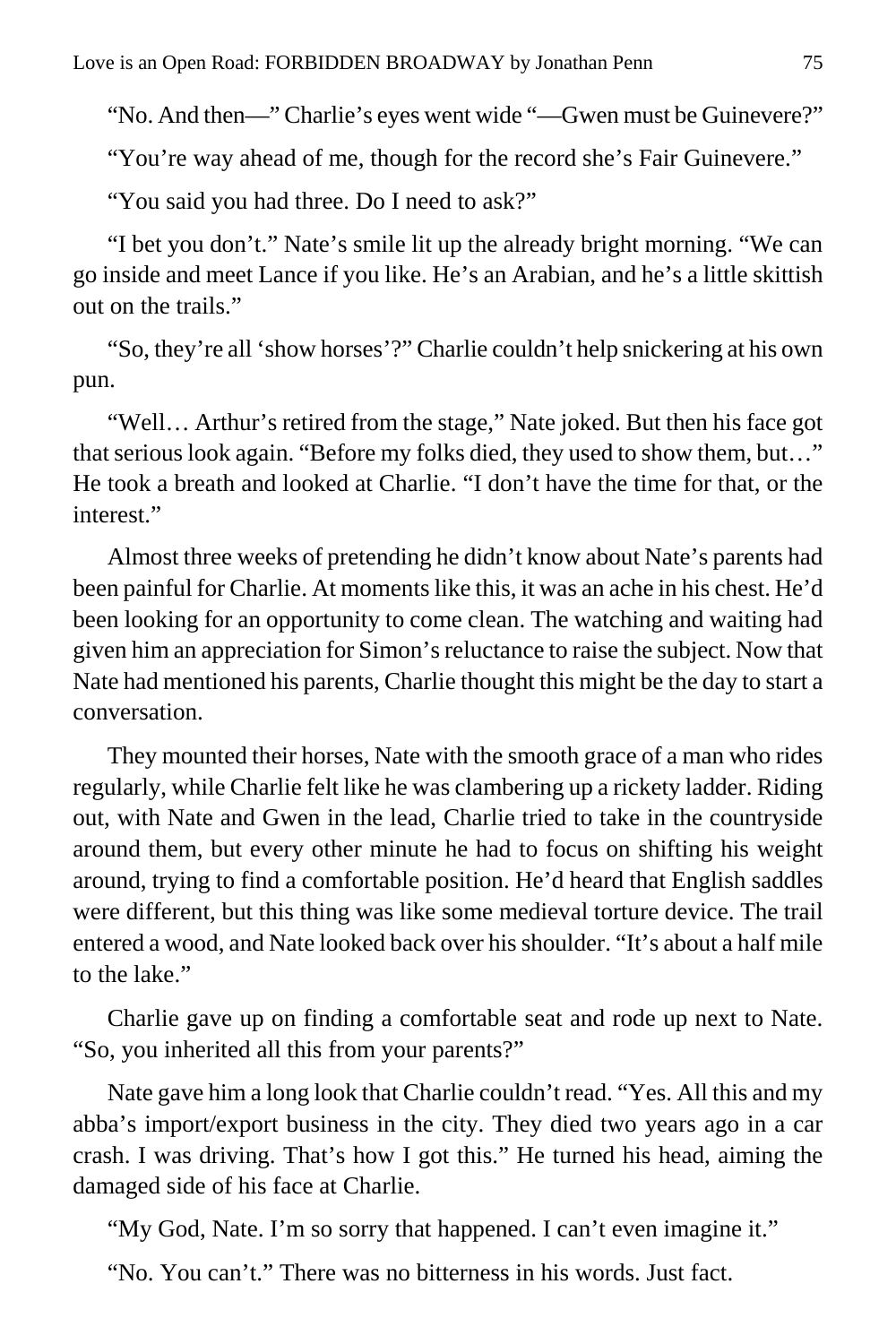"Is that why you don't want the nurses to mention family to Simon?"

"Bingo." Nate still looked serious, though not upset. "It happened right after he lost his partner, and the grief almost killed him. He had to be hospitalized. He's never recovered, and I won't have him traumatized by a bunch of nosy questions from people who don't actually care."

*Ouch! Is that what he really thinks of nurses?* Charlie had to remind himself this was not about him. "Sometimes talking can be the best way to heal old wounds. Do the two of you talk about it?"

"Look. Charlie. I know you're trying to help, but…" He shook his head. "There are some wounds that just don't heal, okay?"

They rode on in silence until the trail emerged from the trees, revealing a small lake, the sun glinting off the ripples in its surface.

"Ready for some lunch?" Nate's smile was back.

Charlie satisfied himself that he'd at least made an opening foray. "Sure. This is a beautiful spot."

They dismounted, and Nate got halters and lead ropes out of the saddlebags, tying the horses to some trees. Next he produced a large blanket and handed it to Charlie to spread on the ground near the edge of the lake while Nate took out sandwiches and chips and two single-serving bottles of white wine, which began sweating in the heat.

"I see we're roughing it," Charlie said, quirking his lips into a grin.

Nate laughed and handed him a bottle. They settled side by side on the blanket and dug into their meal. Charlie took in the surrounding glade while he chewed a bite of his sandwich. When he'd swallowed and washed it down with some wine, he turned to Nate. "It's lovely here. Secluded. Is this where you bring all the guys you kiss?"

"I can't honestly say that never happened, but… it's been a very long time since I kissed a guy."

Charlie looked down at the band of lighter skin on his wrist, where his watch normally was, and then back at Nate, cocking an eyebrow. "Only since Saturday. That's not so long."

"I didn't mean you. God! I haven't been able to get that kiss out of my mind for three days."

"Oh. So, you've been trying to forget it?" Charlie jibed.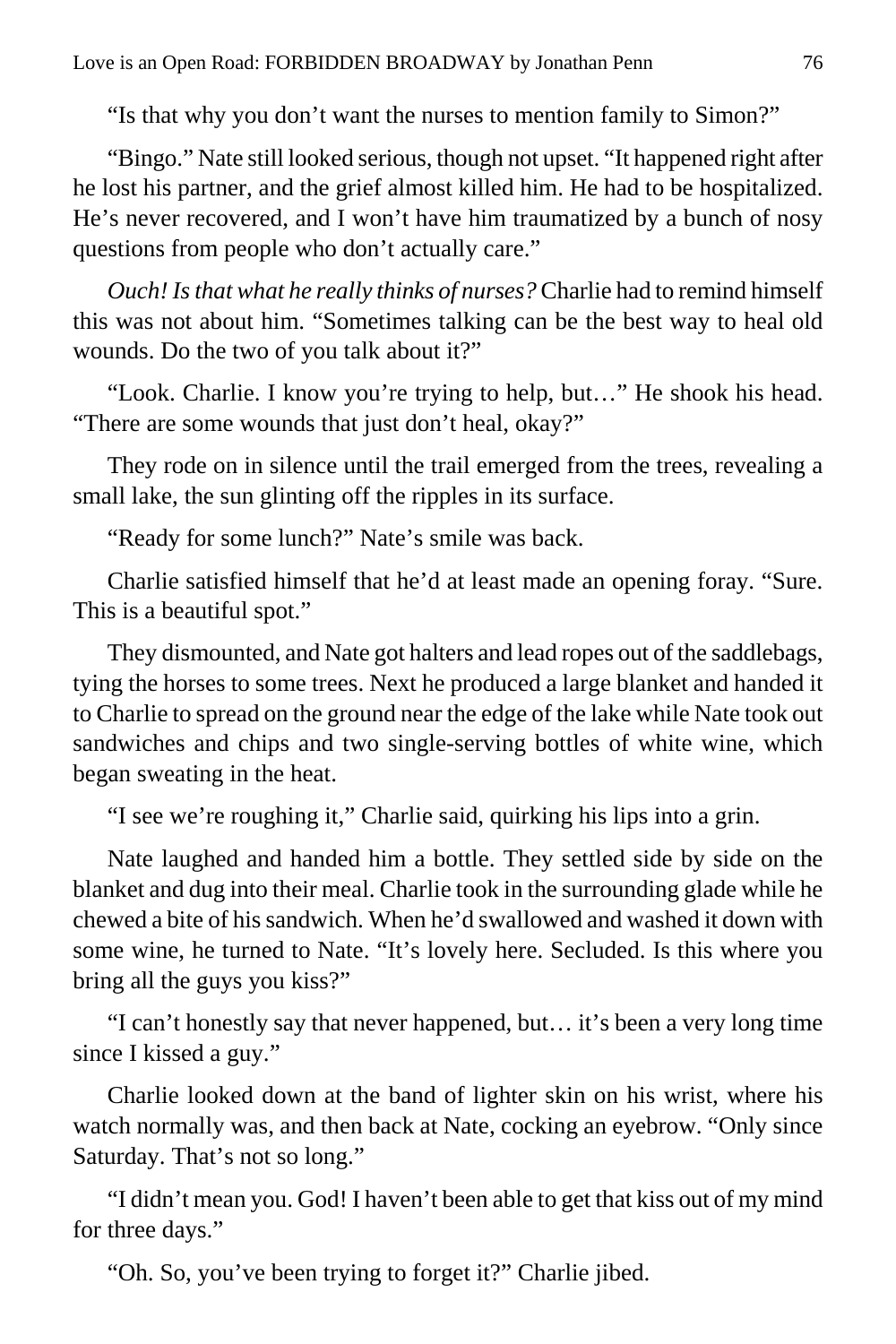"What? No!" Nate looked distraught. "I didn't mean it like that."

"I was just ribbing you, buddy. It's been all I can think about, too."

Nate's face softened. "I'd like to do it again."

"What's stopping you?" Charlie asked, setting aside the rest of his sandwich and screwing the top back onto his wine.

"Apparently, nothing."

Charlie leaned back, resting on his elbows, while Nate scooted over and then bent to take his mouth with fiery passion, driving into him and pressing down until Charlie lay flat on the blanket. He reached up and ran his fingers through Nate's hair. He drew a deep breath through his nose, and the heady aromas of pine and sweat and shower gel scrambled his senses, mingling with the taste of salty man and a lingering hint of chicken salad.

Nate's hand slid down Charlie's shirt until it came to rest on the bulge at the front of his pants. He rubbed small circles there. Charlie slipped his hand from Nate's hair and reached between them, delighted to find a matching prominence in Nate's jeans. Without breaking the kiss, Nate unbuckled Charlie's belt, and when he undid the button beneath, Charlie emitted a moan of appreciation. He hadn't risked being the one to make the first move since that awful night in high school, and he was relieved he wouldn't have to cross that bridge today. Nate tugged ever so slowly at his zipper tab, and Charlie could have sworn he felt a tiny pop each time the next pair of teeth released their grip.

Without warning, Nate plunged his tongue deep into Charlie's mouth, digging his hand under the waistband of his briefs. Charlie broke the kiss with a gasp. The heat and pressure of a man's fist wrapped around his cock was almost too much to bear. *Not "a man." Nate!* It had been so long since he'd done this, he'd forgotten how intense a simple human touch could be.

Nate peppered his mouth with kisses and then rose to his knees, grabbing at the waist of Charlie's jeans on either side. Charlie looked up to see an expression on Nate's face that was somewhere between inquisitive and imploring. He nodded his head and arched his hips off the blanket. Nate slid Charlie's pants and briefs to his ankles. He planted one knee between Charlie's legs, taking Charlie's dick in his hand again and stroking. Then he bent, lowering his head to it, but he stopped just before making contact and gazed up into Charlie's eyes, his face a study in uncertainty.

"I'm safe," Charlie assured him. "They test us every three months at work."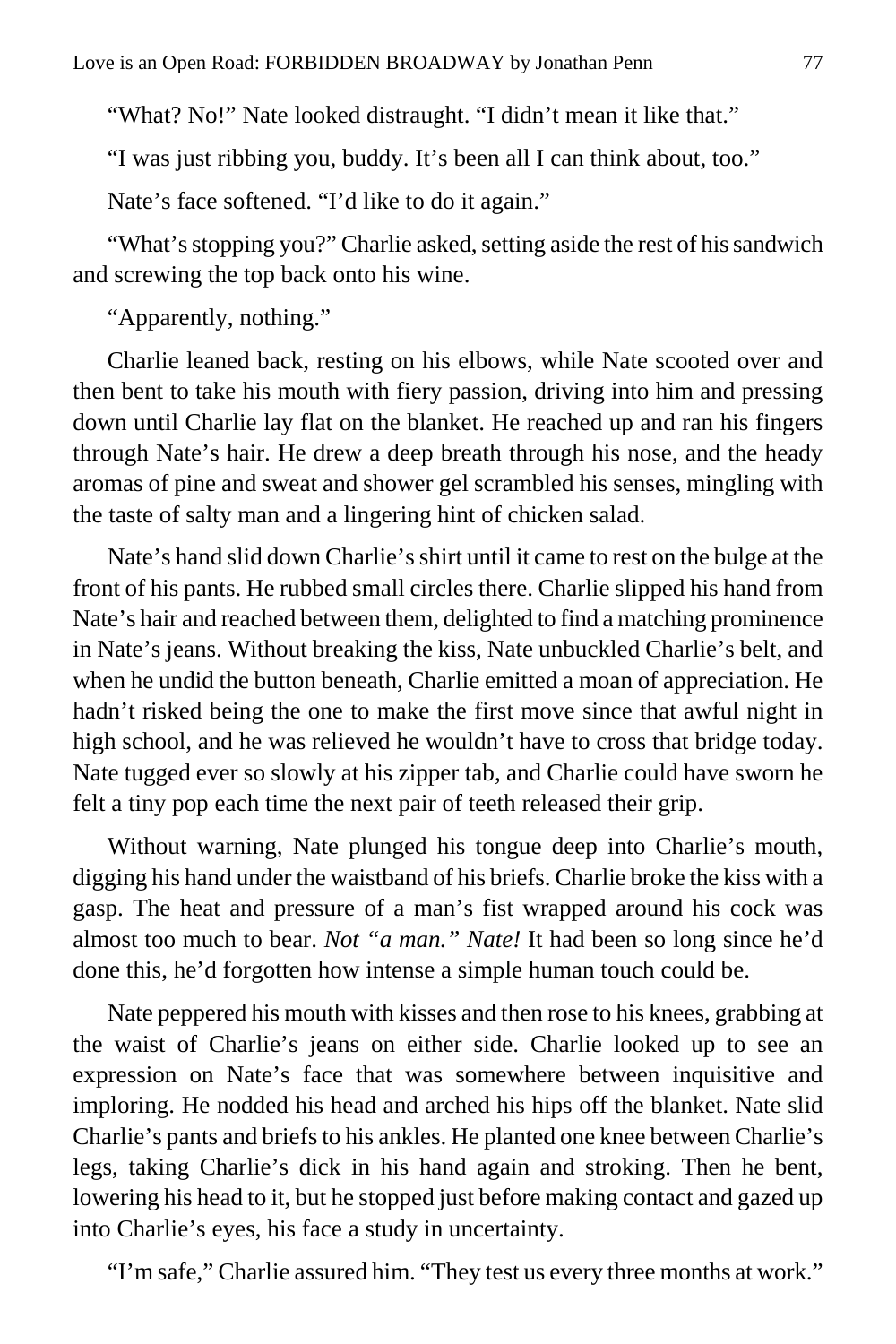Nate nodded. "I got a negative at my last annual, and it's…" He chuffed. "It's been a hell of a lot longer than that." He looked down and squeezed the base of Charlie's shaft. He placed a soft kiss on the underside, just below the head, before flicking his tongue back and forth over that delicate bundle of nerves, tasting, tempting. Charlie whimpered. Then he was engulfed in heat and wet and pressure. Nate slid all the way down, removing his hand and lowering himself until Charlie could feel the tip of his cock pressing against the back of Nate's throat. Charlie cried out, "Nate! Oh God, Nate!" and worked the fingers of both hands back into the man's soft brown hair.

Nate must have chuckled around his cock in response, because Charlie felt both a vibration and tiny pushes-and-pulls as Nate's head bobbed slightly. Nate's fingers encircled the base of his dick again as he sucked all the way up to the tip before plunging back down. He repeated that movement over and over, sinking quickly to the hilt then sliding slowly up. Nate's pace increased and Charlie began to feel that unique tingle in his muscles he knew signaled his imminent loss of control. He'd been merely resting his hands on the sides of Nate's head. Now he gripped firmly, halting the man's ministrations. Nate looked up.

"That's-so-good." Charlie's words rushed out in a breathy slur. "But I don't wanna blow. I wanna taste you first."

Nate smiled and rose to sit back on his haunches. "That can be arranged," he said with a wicked leer. He reached down and started unbuckling his belt.

Charlie worked his leg out from under Nate and scrambled to his knees so they were facing each other. He brushed Nate's hands aside and took over, pushing apart the ends of the belt and undoing the top button only to find another button below it. *501s!* He loved a man in button-flies. When the last one popped, he reached inside and almost yelped from the immediate contact with Nate's hot erection. He pulled it out and looked up at Nate in wonder. "You always go commando?"

"Only when I think I might get lucky," Nate replied, shoving his jeans down past his thighs.

"I'll show you lucky." Charlie moved back, lying down on his stomach with his head between Nate's legs and taking him into his mouth. Nate growled as Charlie sucked down hot, hard flesh as deep as he was able. He pulled back, sucking harder as he ran his tongue up the underside of Nate's throbbing shaft. He circled the head a few times and then set a steady up and down rhythm.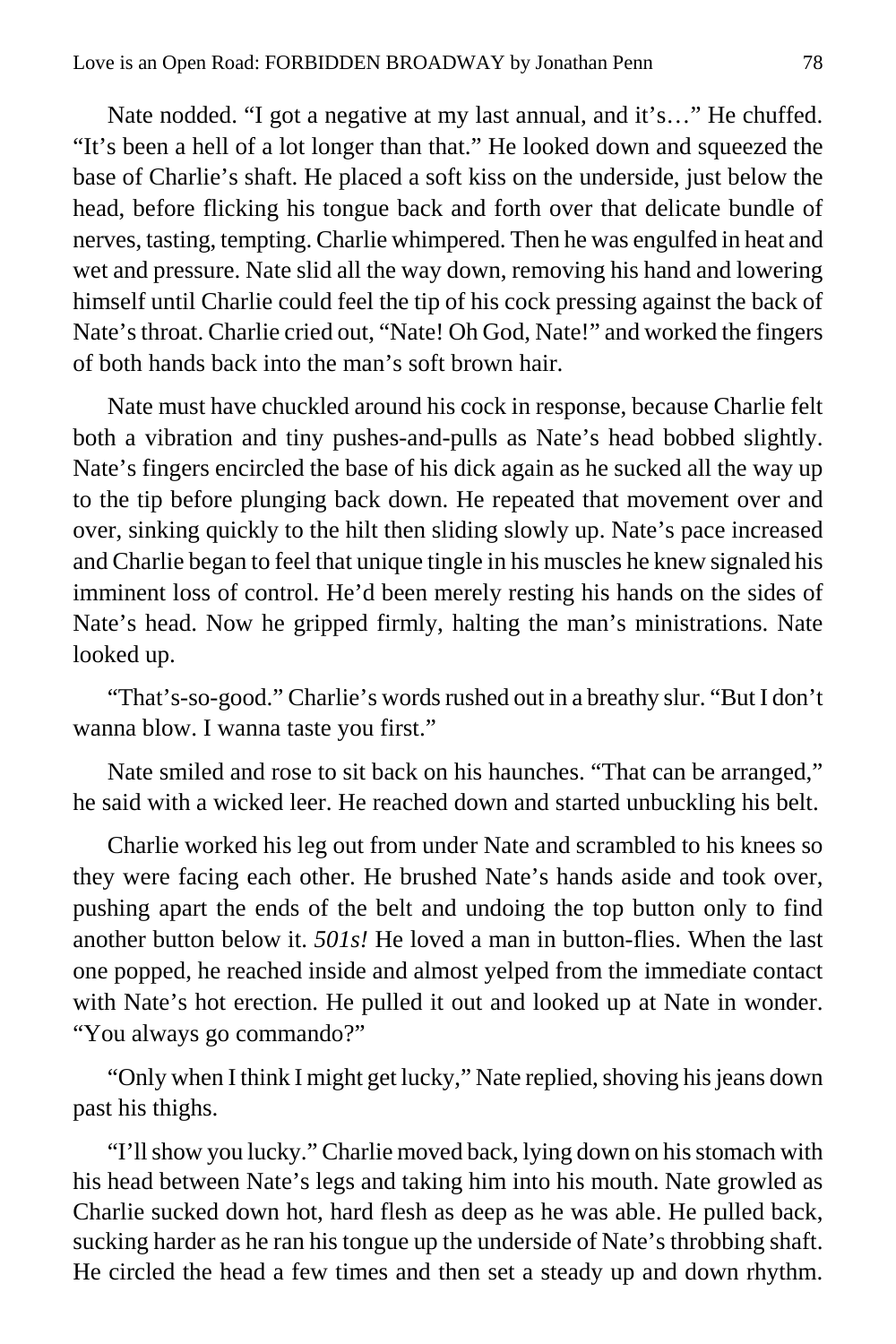Nate began to moan, and Charlie ran his hands upward from the denim that still covered Nate's knees and onto the exposed skin of his thighs. *Furry! This just keeps getting better!* His senses were pulling him in so many directions at once he couldn't keep track. He managed to divide his attention between the taste of Nate on his tongue and the soft texture of cotton covering a firm abdomen and hard pectorals as he slid his hands up over them.

He began fumbling with a button on Nate's shirt, but Nate followed his lead and saved him the trouble, freeing himself and slipping it off to hang from his shoulders. Maintaining his oral assault, Charlie ran his palms over the planes of Nate's bare stomach and up, once again, to the hairy mounds of his chest. Without breaking the regular tempo he'd set bobbing on Nate's cock, he squeezed those pecs with all his might. He rubbed at Nate's nipples with his thumbs. When that fondling elicited another growl, he tilted his head and shifted his gaze to find the man already looking down at him, studying the spot where their bodies connected. He slowed his pace, pausing a moment at the top of each stroke to swirl his tongue around Nate's crown.

And then Nate stopped him with a hand planted firmly on his forehead. Charlie closed his eyes and sucked as hard as he could as he slid off, releasing Nate with a pop. He looked up again and was stunned by the beauty of the panting hirsute sex god above him. "Too much?"

"No," Nate croaked. "Perfect. But… but let's share this."

Charlie didn't know what he meant at first. It became clear as Nate rolled him onto his side and lay down next to him. Charlie hadn't watched much porn, but enough to know what a sixty-nine was, even if he'd never done it. He took Nate into his mouth again and his eyes rolled back in his head when Nate did the same. His mind short-circuited and he gave up even trying to sort out the sensations. His concepts of self and other shattered and fell away as mouths glided over dicks in unison, their sweaty bodies writhing in tandem.

He faltered for a moment when Nate grabbed his nuts and squeezed them tight. He mirrored the action drawing a groan from Nate. Charlie groaned back and matched Nate's moves, alternately rubbing and pulling on his balls. Nate groaned again, and again Charlie echoed the sound, an erotic call of the wild. With Nate's next squeeze, he realized he'd passed the point of no return. Charlie had never tried to growl—except maybe in acting class—but now he made the fiercest sound he could, and he was shocked by the vibrations charging through his cock and into his groin when Nate growled a lusty, robust response.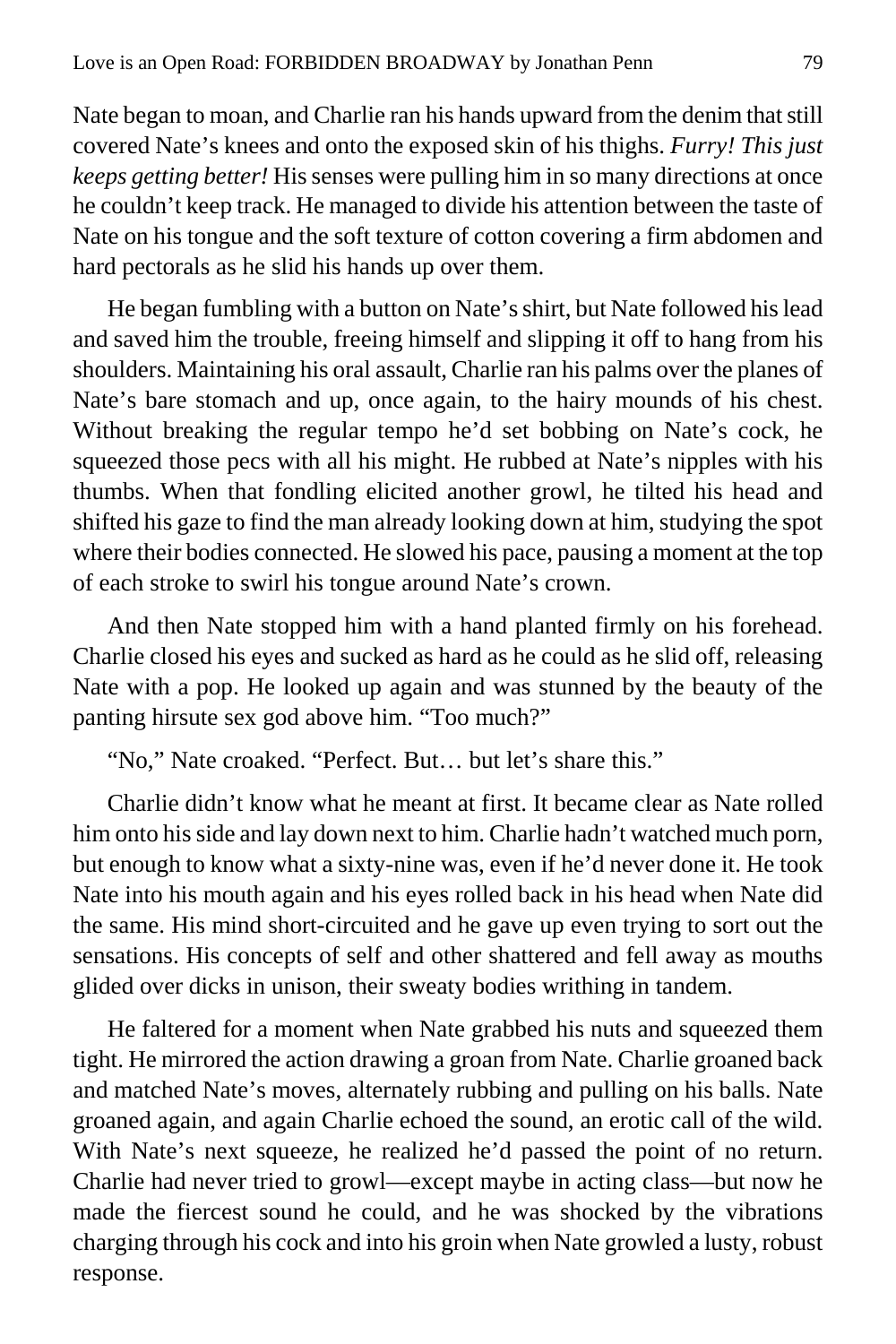Every muscle in Charlie's body seized and spasmed when his climax ripped through him. Just as his hips were jerking into Nate's face, spurt after spurt of Nate's hot jism erupted into his mouth. *Vesuvius has lain too long dormant!* Waves of aftershocks coursed through Charlie, and he felt Nate trembling against him. He traced the form of Nate's thigh with his palm, relishing the texture of that rough, curly hair and the juxtaposition of those rock-hard muscles with the softening member in his mouth. He let it slide out and felt a caress of cool air on his own dick when it fell from Nate's lips.

His breathing and heart rate were returning to normal, and his entire body was limp. *Spent…*

Nate somehow had the energy to sit up. When he did, Charlie rolled onto his back, looking up at the cloudless sky as Nate swung himself around and lay down beside him again. He put an arm around Charlie and pulled him to his still-heaving chest. Charlie cuddled there, first skating the heel of his hand over Nate's pecs and then making lazy circles with the tip of his middle finger in the hairy cleft between them. He looked up to meet Nate's gaze, and his breath caught from the depth of emotion he saw in those eyes. It seemed this might be the moment to ask something important, but what came out was, "Is Nate your real name, or is it short for something, like Nathaniel?"

"Sort of."

Charlie donned his best incredulous expression, cocking both eyebrows and lowering his chin. "Sort of Nathaniel?"

Nate chuckled. "My mom was Orthodox, and she named me after her paternal grandfather. Natanael." Charlie tilted his head to give Nate a questioning glance, and Nate repeated it, slowly pronouncing each syllable. "nah-TAHN-eye-EL."

Charlie propped himself up on one elbow. "Natanael," he mimicked perfectly. He looked into Nate's smiling eyes and stroked the backs of his fingers across his cheek. "A beautiful name, for a beautiful man."

Nate broke their gaze and rolled his head to the side. "Um…"

*Damn!* He'd been so overwhelmed by his own feelings, it hadn't occurred to him Nate was sure to have issues with his appearance. *Don't spoil this moment!* He took Nate's hand, pulling it toward him and kissing the back of it. "You're completely beautiful to me."

Nate looked back, staring at Charlie's lips where they brushed his hand. Then his gaze rose to meet Charlie's again. "Thanks." He drew a slow breath.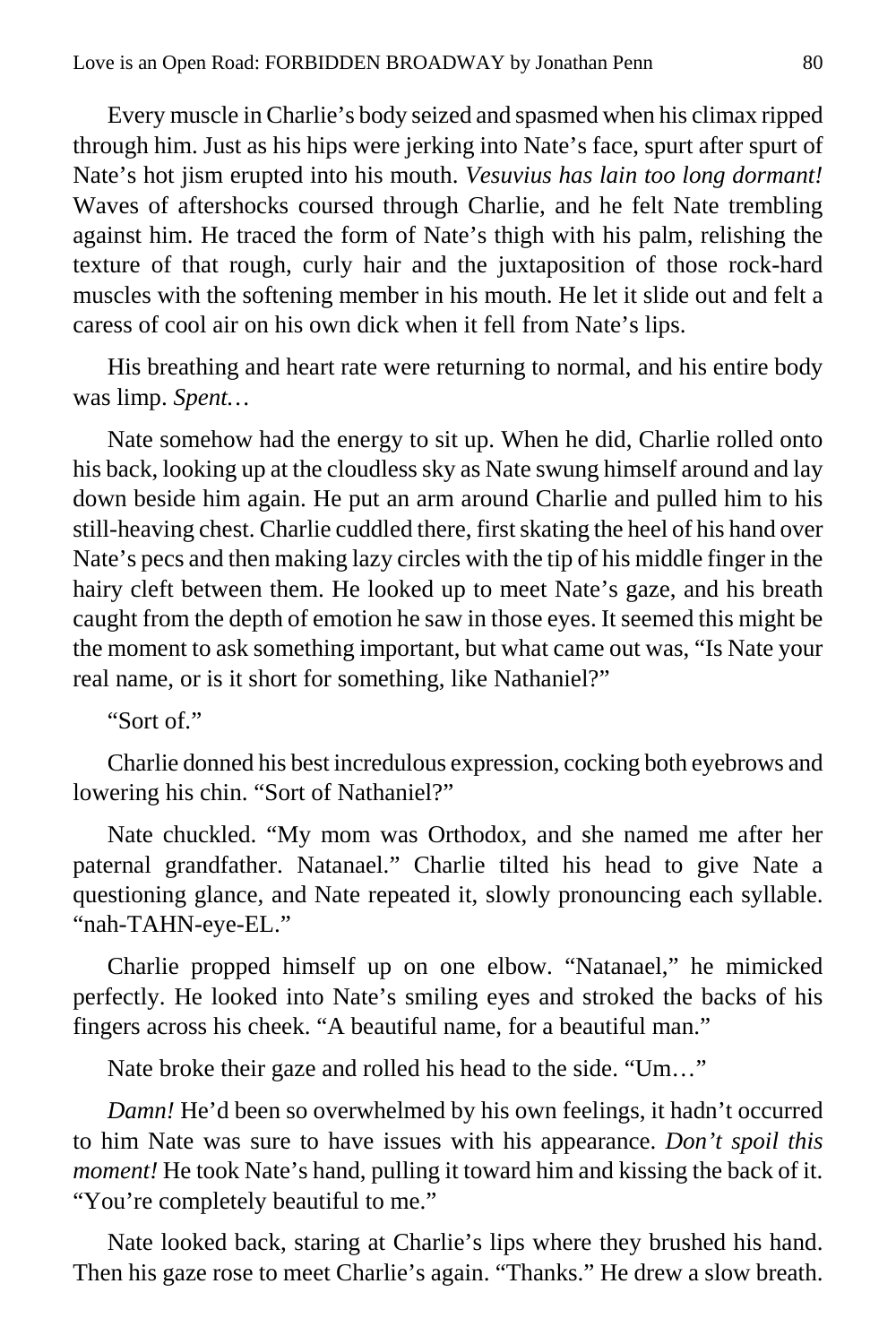"You…" He swallowed hard and his brow furrowed. "You're…" He looked down and then rolled onto his side, his back to Charlie.

"Nate, it's okay."

After a pause that left Charlie breathless, Nate said, "I shouldn't be so sensitive."

"I like sensitive."

Nate turned back to face him. And there it came again—*that smile!* It was like watching the sun emerge from behind a storm cloud. *Oh, thank heaven!*

"I'll try to remember that." Nate looked around at the mess strewn about them. "I guess we should get this packed up and head back in."

They made quick work of reassembling their disheveled wardrobes and collecting the detritus from their picnic. Nate secured the saddlebags, passed over Art's reins, and put his foot in the stirrup. He was reaching up for the cantle when Charlie caught his arm. "Today's been amazing, Nate. I know you're a busy man, but… I hope you want to—"

Nate cut him off with a firm grip on his chin, tilting his face up and gazing down into his eyes. "I want to, Charlie." He leaned in and kissed Charlie's forehead. "I want to."

\*\*\*\*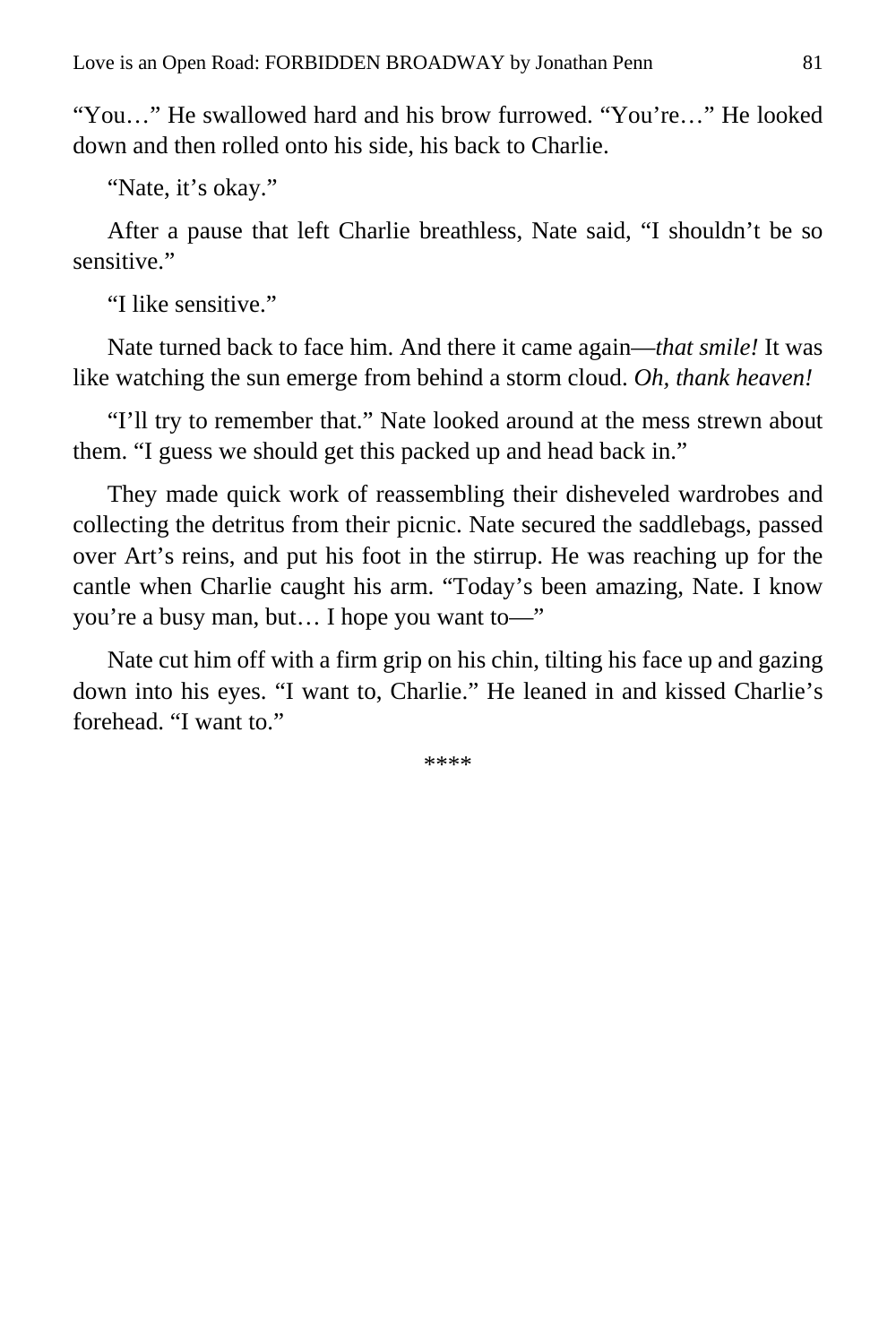## **Act II, Scene 5**

Charlie was a level-headed guy. He'd never had any difficulty staying focused, nor had his moods ever been erratic. But the three days following his woodland encounter with Nate Sonntag were a bizarre combination of dragging on forever while simultaneously flying by.

On Wednesday he'd occupied himself with all his ordinary day-off routines—laundry, food shopping, tidying the apartment. He'd resisted every urge to call or text, vowing to let Nate take things at whatever pace suited his demanding schedule. By Thursday afternoon he'd found himself almost wishing Barb hadn't cancelled classes for the week. At least that might have distracted him from wondering what the man was up to, or if he was ever going to call.

Finally, Thursday night, after he'd packed his bag—strains of Jerome Kern's "All Alone" tugging at his heartstrings—and just as he was settling onto the couch with a pizza pocket, the DVD of *Oklahoma!* cued up and waiting, his phone buzzed. He almost dropped his plate scrambling to pick it up and unlock the screen.

*~Next tues 6pm coffee shop?*

Charlie's face fell when he saw the text. "Joel," he whined.

*~Snds grt. cu ther :)*

He put the phone down on the coffee table and had just taken a bite of crispy-cheesy goodness when it buzzed again.

*~Hello, Charlie.*

*~nate hi gd 2 her frm u*

There was a long pause. Nothing. He was about to give up hope when it buzzed again.

*~I hate these damned things. May I call you? ~plz*

A few seconds later, "Hello Young Lovers" started playing—the ringtone he'd assigned to Nate on Tuesday evening. He smiled as he tapped the green icon. "Hello?"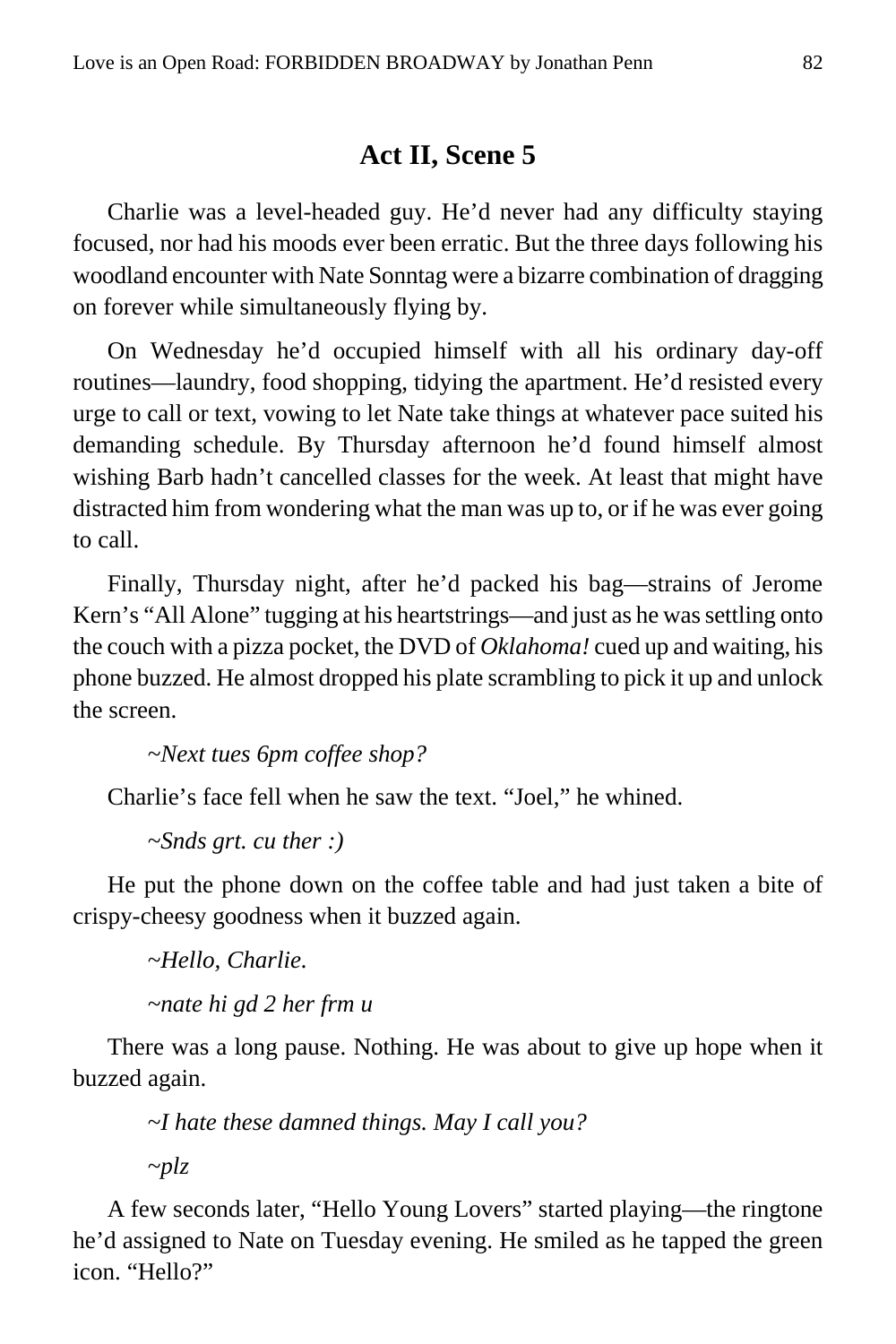"I've been missing you."

Despite the tinny connection on the mobile, the rumble of Nate's dulcet tones reverberated all through Charlie. "I've missed you, too, Nate. Will I see you at Simon's tomorrow?"

"I'll stop by in the morning on my way to work, but it's a bear of a day. Back-to-back meetings, and then I have to take some clients out for dinner." He snorted. "They're Belgians, just here for a few days, so I'm sure it'll go till all hours."

"It's okay, Nate. I know what your business means to you."

"I've got some free time over the weekend. I promise I'll come spend it with you."

Warmth blossomed in Charlie's chest. *He wants me!*

"And I think I could free up most of next Tuesday. Would you like to go riding again?"

"I'd like that very much."

"Great, well, gotta go, but… I look forward to seeing you tomorrow."

\*\*\*\*

Nate kept his word and slipped in briefly Friday morning, visited Simon, and then sneaked into the workroom to plant a peck on Charlie's cheek. It only took a moment for it to turn into something hotter, but Nate pushed himself out of their clench, cursing about his early meeting. He ducked out, promising to return the next morning for breakfast.

Simon's afternoon challenge to a game of Scrabble came as welcome relief. Concentrating on making crossword connections kept Charlie's mind off his seemingly insatiable desire to run his fingertips over a hairy chest. He chalked up his being trounced by a man three times his age to his overwrought emotional state as he glowered at the J, Q, X, and Z snickering at him from his letter tray. *I have all the luck!*

By the time he finished his dinner that evening, he was relaxed—leaning back with his feet on the workroom table and his hands behind his head, looking forward to seeing Nate in the morning. He glanced over at the clock on the wall. Again. *Eight p.m.* Twelve more hours till he might have another chance to turn that big, foreboding businessman into a gibbering puddle of gushing goo. He realized his relaxation had segued into boredom when he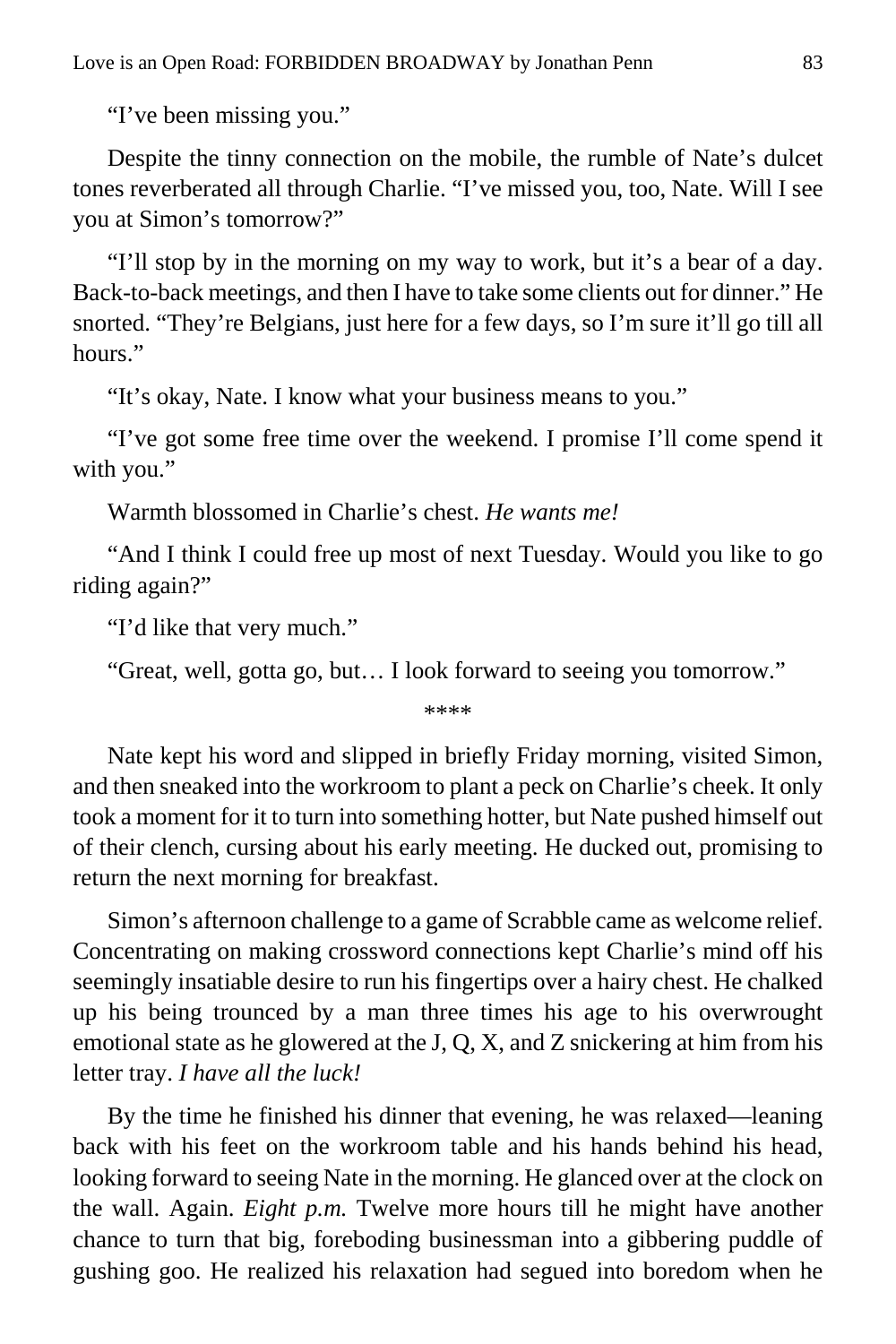found himself reaching over and pulling Simon's paper chart off the rack. He started flipping through the tabs with a lackadaisical sigh.

When he got to the Test Results section, one page in particular caught his eye. At the top it read, IC US SCROTUM. He scanned down the page.

DICTATED: Mon Mar 9 2015 17:26:14 CLINICAL INDICATION: 78 yo M with Hx of EVAL FOR VARIOCELE TECHNIQUE: Views of scrotum obtained using gray scale and Doppler imaging COMPARISON: None FINDINGS: Testes uniform in echotexture. Right: 4.4 x 2.2 x 2.5cm. Left: 4.6—

—No. *No!* He did not need the details on Simon's balls! Nate's balls, on the other hand… *Or better yet, in both hands…*

He startled when Simon appeared in the doorway.

"Busy?" the old man asked, eyes bright and smiling.

Charlie smirked. "You're my only business, so you tell me."

Simon smirked back at him. "I found something this afternoon I think you might want to see." He cocked his head to the side and walked off down the hall. Charlie followed and waited while Simon unlocked the door to the music room. He led Charlie over to the piano and picked up a large, leather-bound folio. He undid the string closure and unfolded it to the first page, handing it over to Charlie.

"You said you were in this show in high school."

Charlie gazed at the page before him and nodded, not quite sure what he held in his hands.

"This is the conductor's score from the original production."

"Wow!" Charlie gaped. He reached to turn a page, but stopped, looking to Simon for approval.

"Go ahead. You won't hurt it. The pages are so dog-eared because they were turned eight times a week for one thousand, nine hundred and twenty-six performances."

"This… is amazing!" Charlie declared.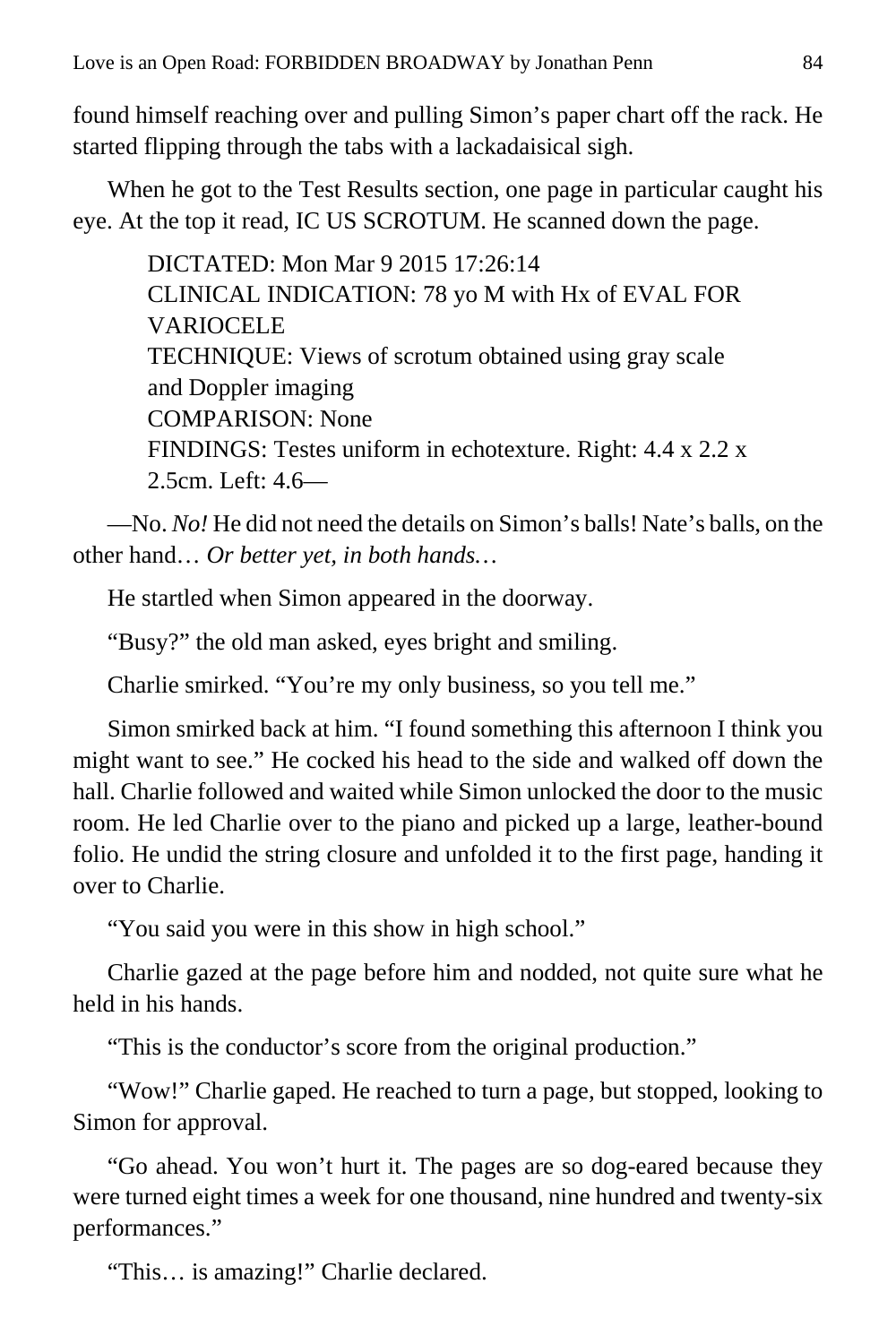"It's just an old book." The look in Simon's eyes as he held Charlie's gaze betrayed a deeper feeling. Simon turned and walked away toward the windows. "Would you like to keep it?" he asked, his back to Charlie.

"Oh, Simon!" Charlie was stunned. "I can't imagine anything in the world I would treasure more dearly, but…"

Simon turned to face him. "But?"

"The agency has rules," he said, shaking his head. "I can't accept gifts. I mean, a fruit basket or flower arrangement is fine, but not—"

Simon's eyes went wide as his attention shifted over Charlie's shoulder.

Charlie swung around to see Nate standing in the doorway, his fists clenching and his face a fiery red.

"What the fuck do you think you're doing?" he bellowed. "One rule!" His chest heaved as he took a great gulp of air. "One simple fucking rule and you can't follow it?"

"Nate, I'm sorry, I can ex—"

"No! No, you can't explain! What you can do is pack your fucking bag and leave. You're fired!"

At the sound of a gasp and a cry from behind Charlie, they both looked in time to see Simon clutching his chest and collapsing onto the love seat.

Charlie rushed over and knelt beside Simon's crumpled form, placing two fingers on the side of his neck, where he was relieved to find a steady, if rapid, pulse. He rested his other hand on Simon's cheek. "Simon? Can you hear me?" There was no response.

Without taking his eyes from his patient, he said over his shoulder, "Call 9- 1-1." Hearing no reaction, he turned to see what was happening behind him. Nate stood stock still, glued to the spot, horror contorting his blotchy face. "Damn it, Nate! Call 9-1-1. Right now!"

#### *[BLACKOUT]*

\*\*\*\*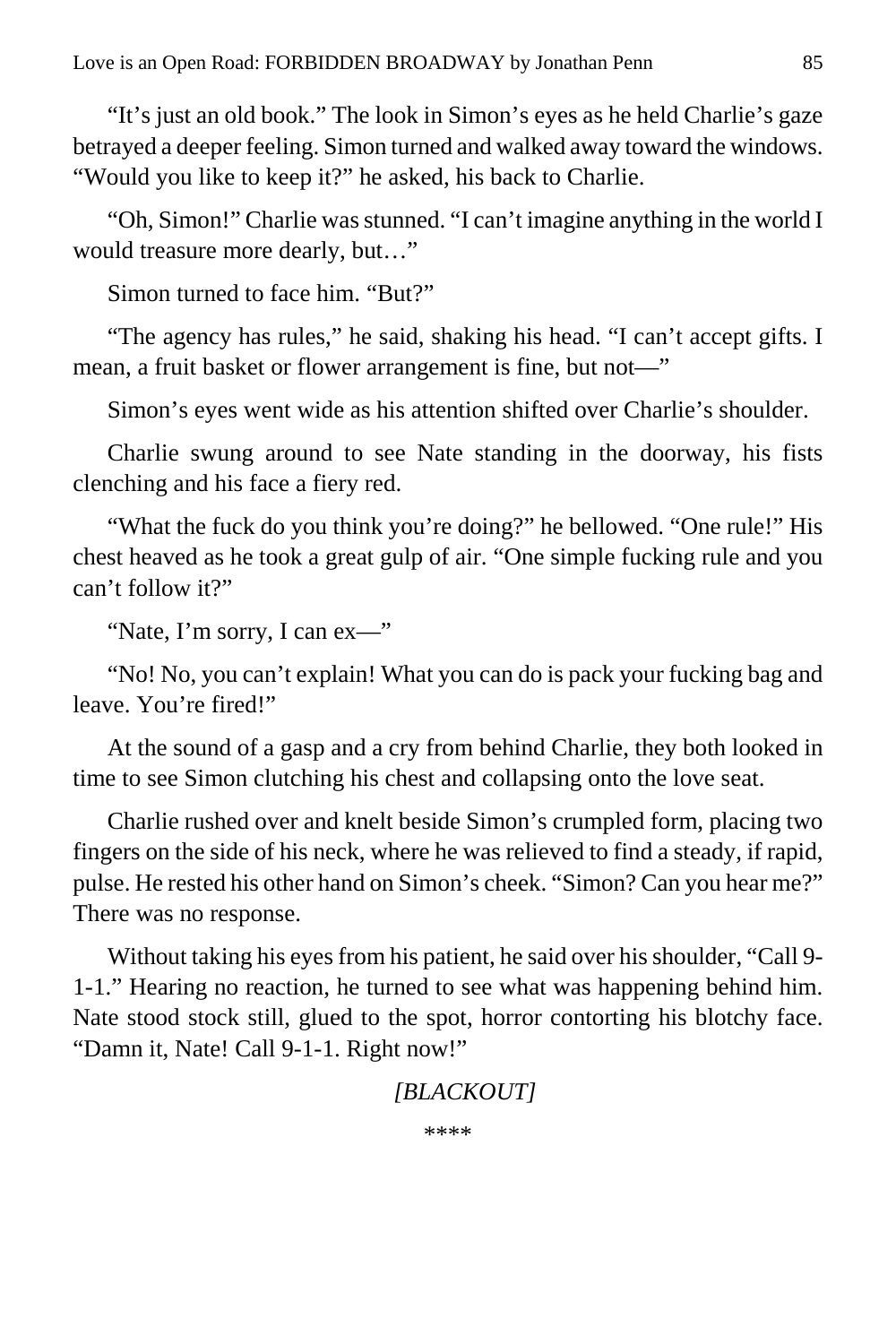# **ACT III**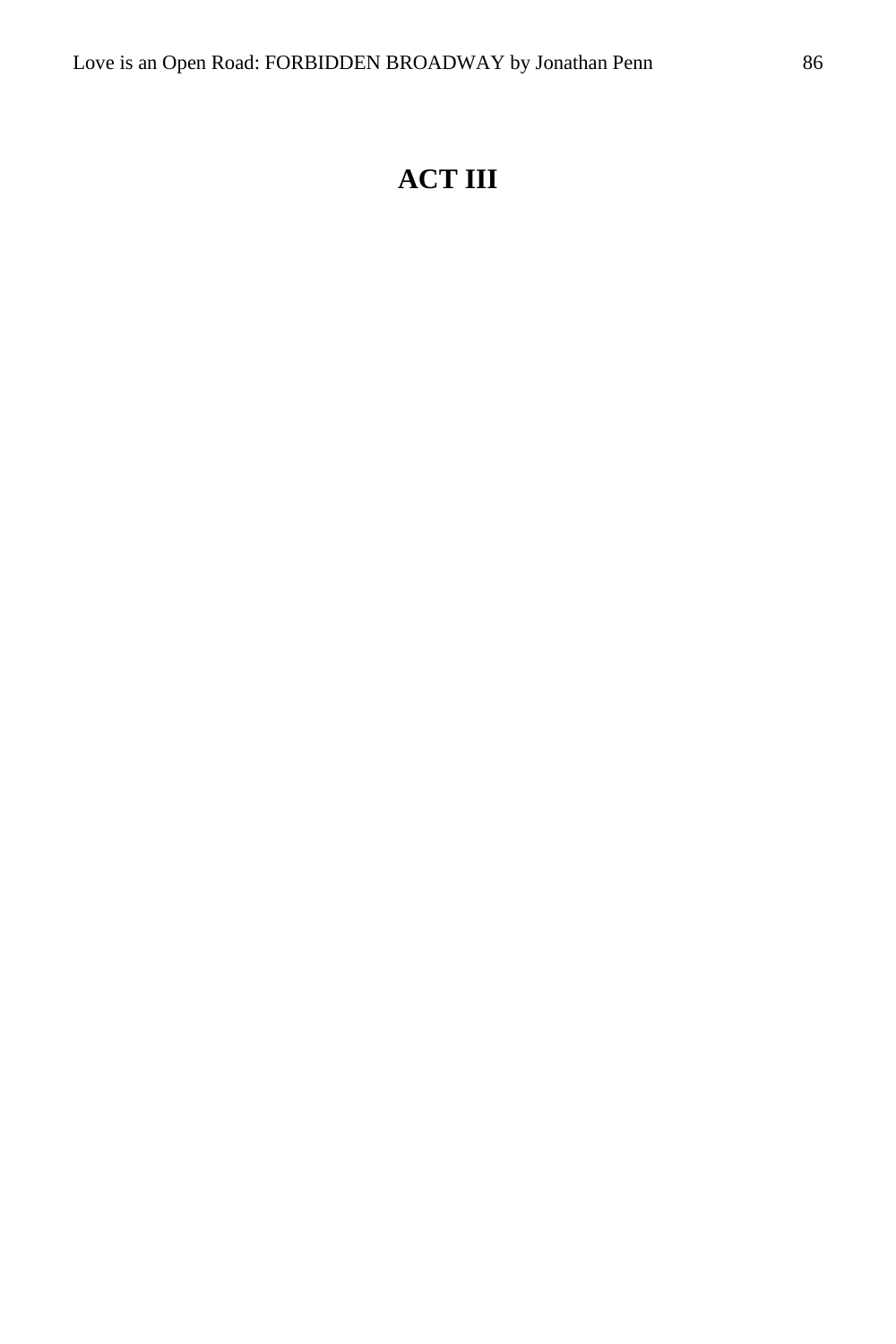### **Act III, Scene 1**

Charlie hated hospitals. Most people thought that was ironic, what with him being a nurse and all, but he'd known early on in school that he'd end up in a clinic or home health, or maybe hospice. Hospitals just creeped him out. They felt like factories for medical care, and the patients were the products. He sat beside the bed in the curtained ER bay where Simon was lying, holding the old man's hand and watching his chest rise and fall in a steady rhythm.

He closed his eyes and took a few deep breaths of his own. His mind drifted back over the last hour: the ghastly expression on Simon's face as he'd collapsed, the clatter of gurney legs folding up on themselves as the EMTs slid him into the ambulance, the grudging looks on their faces as they'd agreed to let him ride along.

He'd just started to drift off when the curtain jerked aside, and a nurse stepped into the tiny space. Her gaze scanned the monitors and then rested on Simon for a few moments. She turned to Charlie. "They've decided it was probably a vasovagal response."

*Oh, thank God!* Relief flowed through him with the news it was just a fainting spell, and he realized just how worried he'd been. *But fainting can be dangerous if it's recurrent.* "I didn't see any history of syncope in his chart?"

"No. First time. Our docs think he'll be fine, but we could only get his doc by phone, and he's holding him for observation, at least overnight. We have a room ready. Will you be coming up?"

"Yes, at least till the grandson gets here." He stretched as he stood, finding every muscle tight and achy. "I need some coffee, though. Can you give me the room number, and I'll meet him up there?"

She told him the number, and he stepped out, pulling the curtain closed behind him. He looked down the short corridor to his right, trying to remember if that was the way they'd come in. It didn't look familiar so he turned toward the much longer hallway on his left. As he did, a figure came around the corner at the far end. It was Nate, walking his way. Charlie's chest tightened with grief for the mess the Sonntag household was in—and anger over the part he'd foolishly played in making things worse. But there was also relief that Nate was here, where he belonged.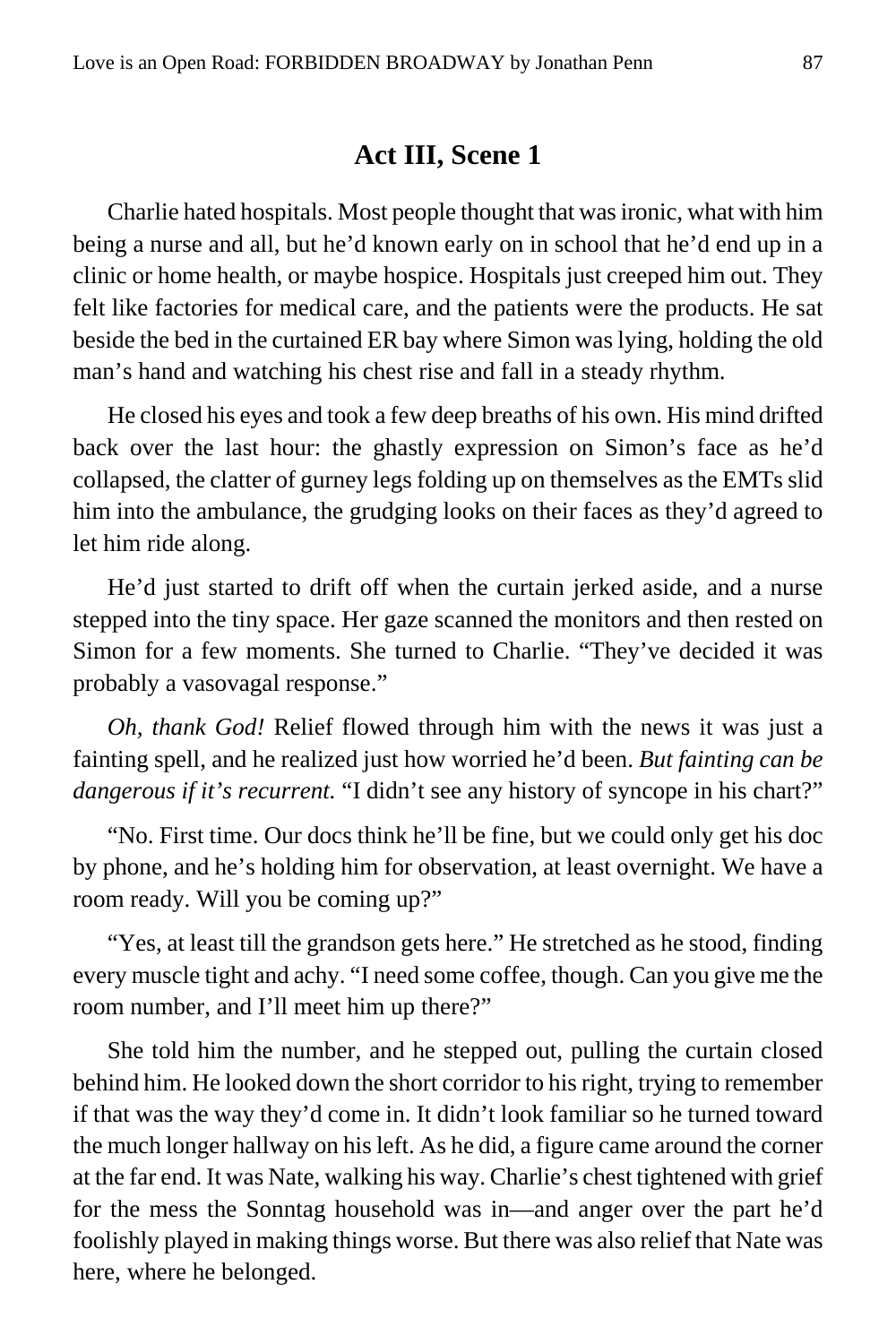And where Charlie didn't. *I know my place. And this isn't it.* Nate had already closed half the distance between them, but his eyes were cast down, and Charlie was sure he hadn't been spotted. He turned and strode off in the opposite direction, thankful that his scrubs allowed him to blend into the scenery and escape undetected.

\*\*\*\*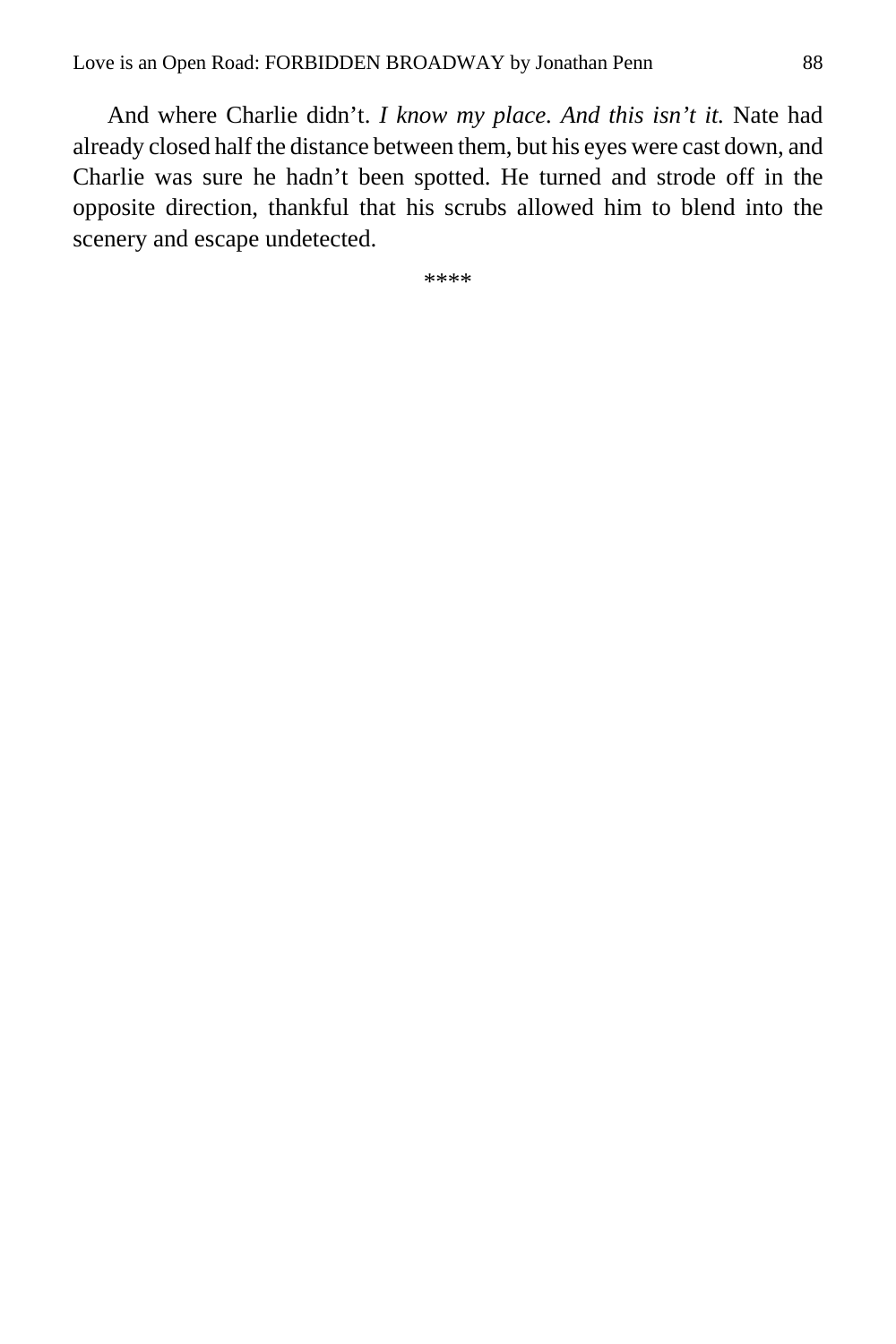## **Act III, Scene 2**

Charlie hadn't slept at all Friday night. He'd tossed and turned, his mind replaying endless images and scenes from the last three weeks. When he'd finally heard Dusty getting into the shower, he'd rushed to the kitchen and made coffee, waiting with her mug in hand when she'd come out. He'd needed to talk, and talk he had, snuggled up with her on the couch until it was almost time for lunch.

"I guess I'll need to start looking for a new job on Monday," Charlie said, rubbing his cheek against the plush velvet of her bathrobe.

"Why would you quit the agency, sweetie?"

"Quit?" He looked up to see if she was joking. "They're gonna fire me the minute Nate tells them I tried to kill my patient!"

"Charlie!" She shook her head slowly. "That's not going to happen. You did what you thought was right for Simon."

"Did I?" He looked down. "Or did I do what was right for me?"

"Sometimes it's the same thing."

"If I'd just kept my mouth shut and done my job everything would be fine."

"You did do your job." With a finger under his chin, she turned him to face her. "A nurse doesn't just pass pills and change IVs. He takes care of the whole person." She gave him a stern look. "They did teach you that in school, didn't they?"

He tried not to smile, but it was a lost cause.

She ran her fingers through his hair and squeezed his head against her chest. "Some of what you've been babbling about all morning was hard to follow, but I caught enough to know that Simon and Nate's relationship isn't healthy. They're both keeping things bottled up inside, and that kind of pressure builds until something explodes. Sometimes the best you can do is stay clear of the blast zone."

"Yeah, well, that shouldn't be a problem anymore. I just wish—"

A knock at the door caused each of them to turn a quizzical glance at the other. They hadn't buzzed anyone in. Dusty eased her arm from under Charlie and went to look through the peephole.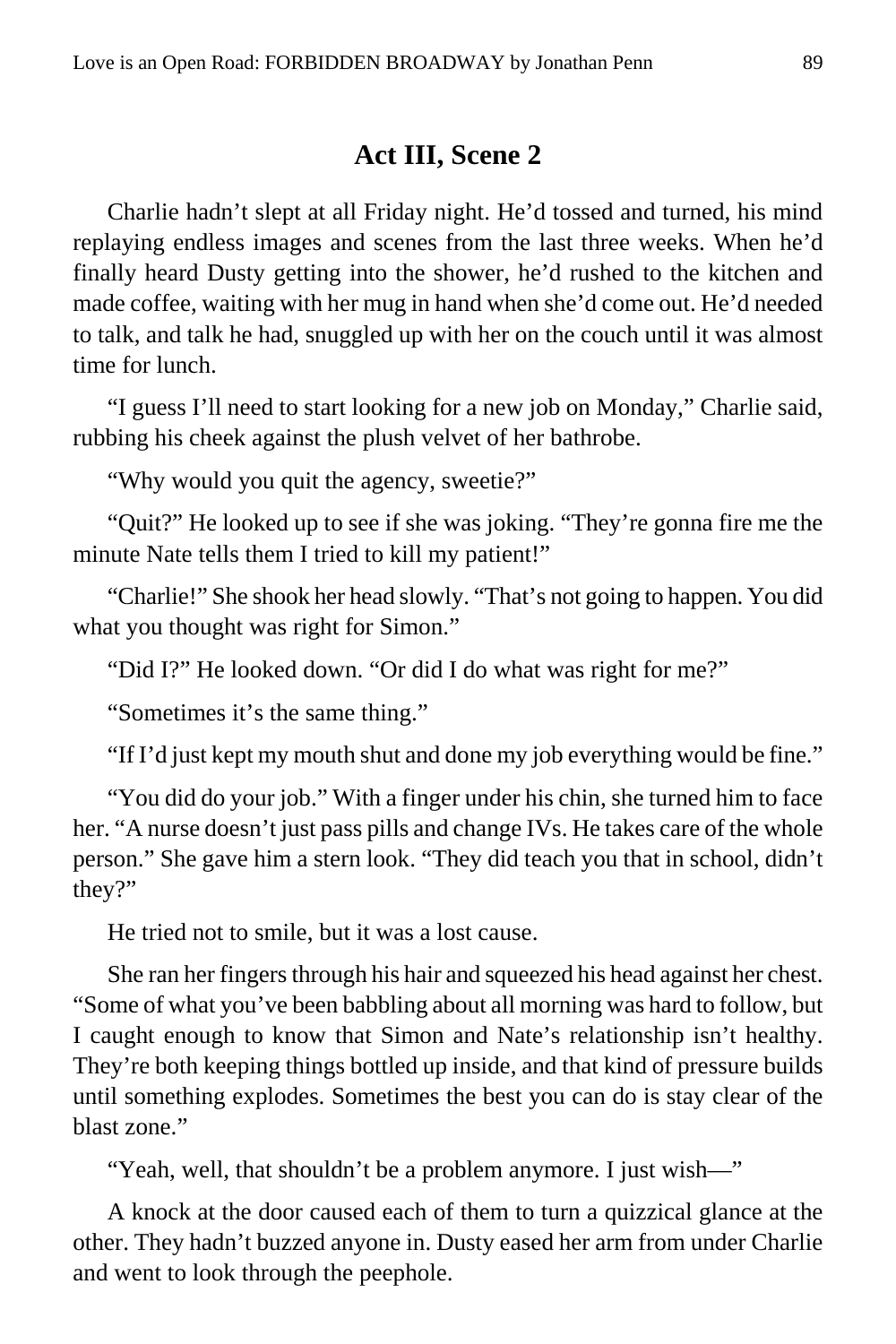"Who is it?" Charlie asked.

She turned and looked at him for a long moment. Then she opened the door.

Nate stepped into view.

Charlie grabbed the pillow beside him and buried his face in it, but in the time it took to hide his eyes they'd already taken the measure of a man in distress—messy hair, puffy eyes, rumpled suit. Charlie clenched his jaw and scrunched his eyes tight when he heard Nate say, sotto voce, "I need to talk to Charlie." After a long pause, and softer still, he added, "It's about… Simon."

Charlie sat bolt upright. His eyes flew wide while his heart tried to crawl right up his throat. "Oh, God! Is he…" Tears welled in the corners of his eyes. "Is he—"

"No. No! He's okay," Nate said, showing his palms in a "keep calm" gesture and taking a few steps into the room. "The doctors say he's going to be okay."

Charlie fell back against the cushions, emptying his lungs with a sigh and closing his eyes again.

"We need to talk, Charlie." Nate's tone was beseeching.

"No." He gave the syllable all the force he could muster, which wasn't much.

After a few moments that felt like hours, relief flooded him at the sound of the door clicking shut. He opened his eyes and turned his head to thank Dusty, snorting his surprise at seeing the two of them still standing there, looking at him.

"I'll be in my room," she said, tightening the belt around her waist and casting soulful eyes at Charlie as she walked past.

Nate cleared his throat. "May I sit down?"

Charlie let his head roll back, and he stared at the ceiling. "No."

Nate sighed.

"If Simon's going to be all right," Charlie told the smoke detector, "I don't know what else there is to say."

"I'd like to start with, 'I was wrong,'" Nate said, barely audible.

Charlie tipped his head forward and stared at the man, who shoved his hands in his pockets and studied his shoes.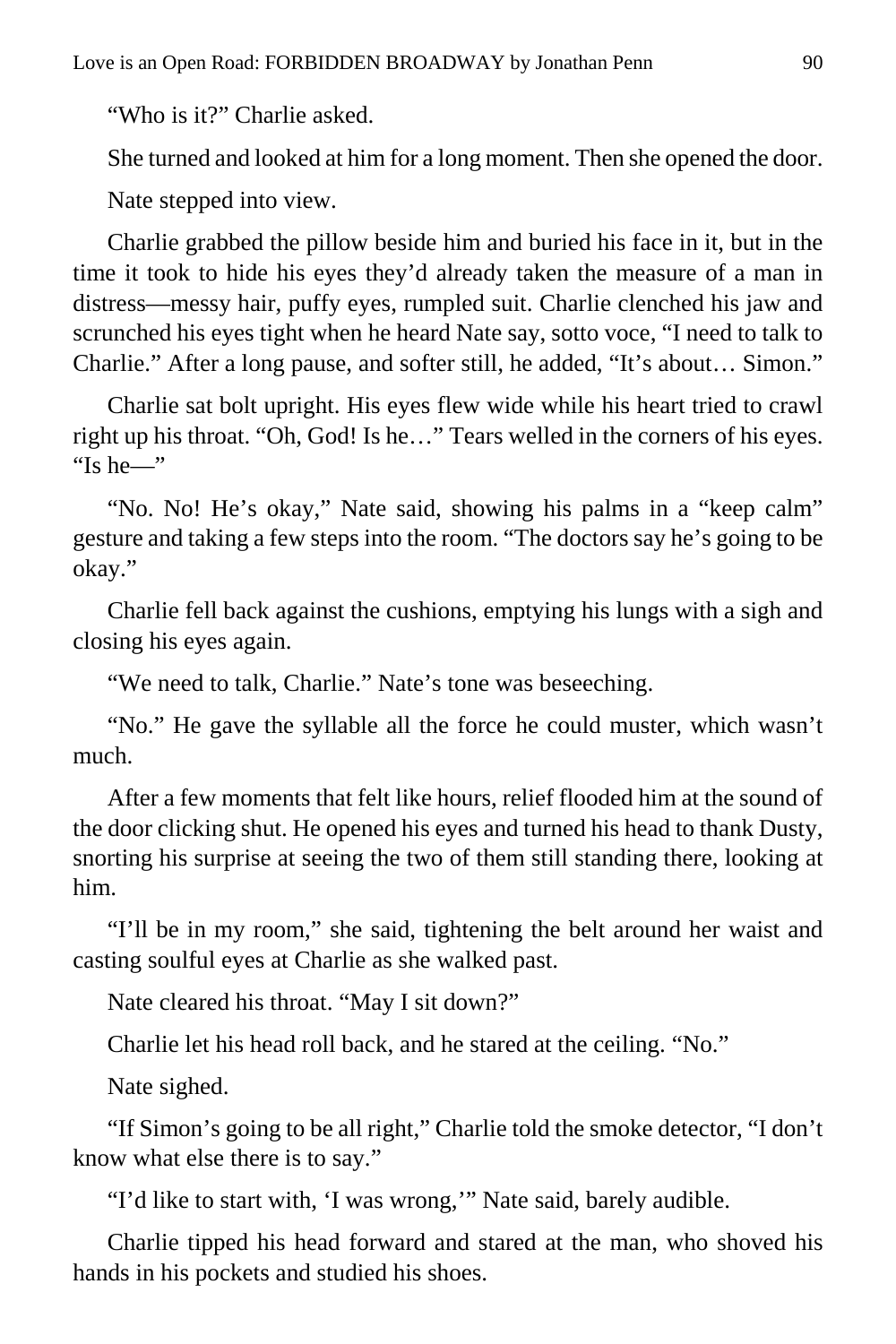"And I'm sorry." Nate looked up, only far enough to make faltering, momentary eye contact.

Charlie sat in a daze, all the things that were wrong with this situation swirling in his head. What had happened was his fault. Nate was right. It was a simple rule and he'd broken it. And now Simon was in the hospital. *And how about getting involved with a client? That was fucking brilliant!* His mind was reeling. And apparently, it wasn't satisfied with the torments of the present, because as he looked at Nate, an image of Tucker Kirkland formed. He had sucked Tucker's cock, and Tucker had rejected him. Now he'd sucked Nate's cock and been kicked to the curb. The pools in his eyes overflowed, and hot tears ran down his cheeks. *What on earth made me think I could help people?*

Nate sat down on the chair opposite Charlie. "I was angry. And I was a fool."

Charlie wiped at his eyes with the backs of his hands. His words came out in squeaks. "Why are you apologizing? I'm the one who fucked up."

"No, Charlie. Zayda straightened me out. I thought my rules were for his benefit, but I…" He turned away. "I never asked him what he wanted." Then he turned back to look directly at Charlie. "I didn't have the courage to talk to him." He took a deep breath. "I couldn't face finding out how he felt about..." A single tear slipped from Nate's left eye and slid down his cheek, turning and running sideways when it reached his scar. "I killed my parents, Charlie. I killed his son." His shoulders heaved, and a wail tried to escape, but he gulped it down as he bent forward and hung his head, tears flowing freely now.

Charlie scrambled over to kneel before him, resting a hand on his leg. "Nate. It's okay." He desperately wanted to give the man a hug, but with him doubled over like that, he had to settle for squeezing a knee. "Let it out."

And Nate did. Keening sobs wracked his body, and he held himself in a tight embrace. His inhalations became gasps, and he choked on a particularly strong one, snot running from his nose. After wiping it away, he began to rock gently forward and back, until his anguished whines gradually subsided, and his breathing slowed. He sat up straight and rubbed at his eyes with the heels of his hands. "Simon needs you, Charlie. Please say you'll come back."

Charlie gazed up at brown irises ringed in regretful red. He knew he had to agree, and he was about to when Nate whispered, "I need you."

Charlie withdrew his hand and sank back to sit on the floor. "Nate. I can't be involved with you." *Look how I fucked everything up!* "I adore Simon, and I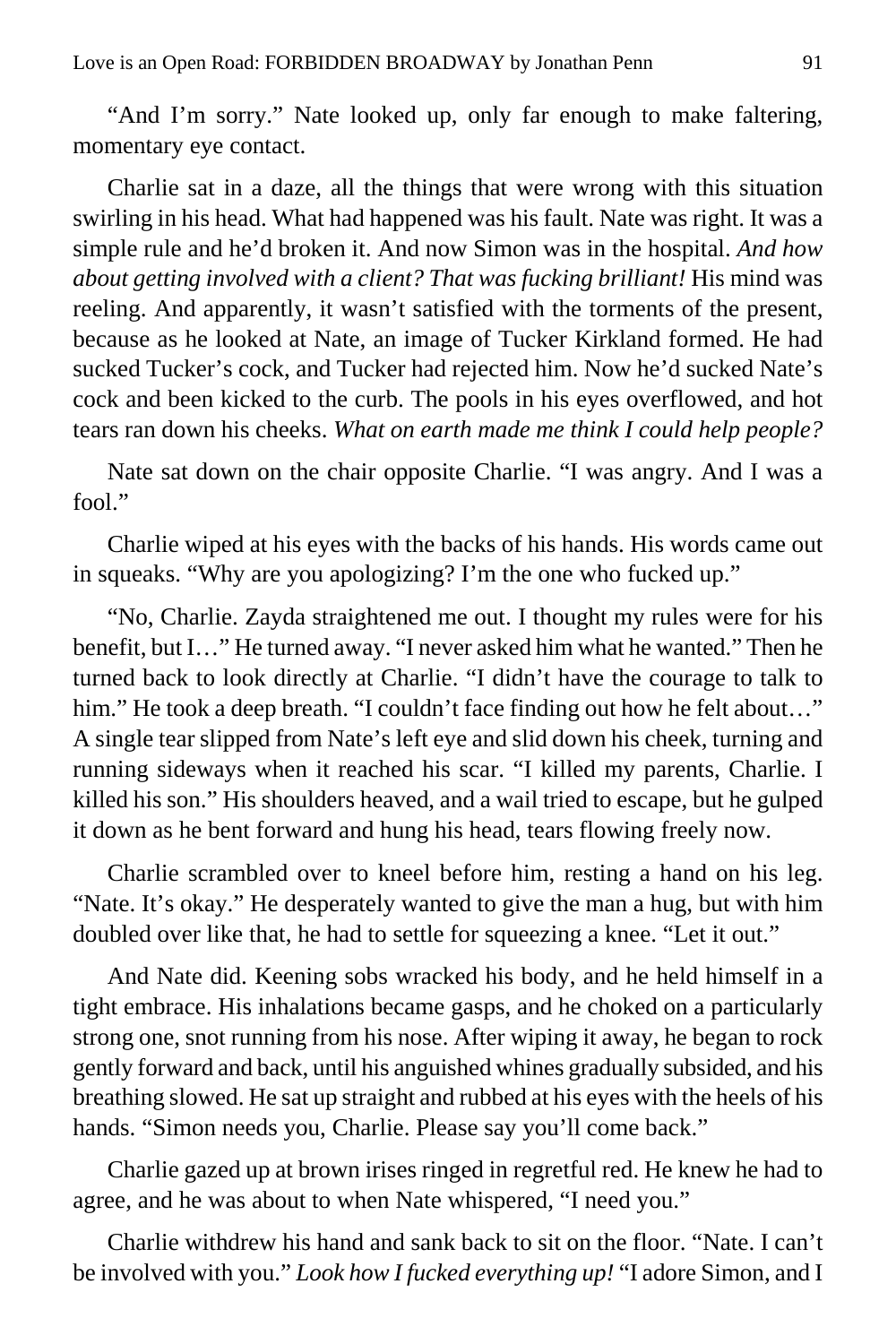want to take care of him, but that's it." *You deserve someone so much better than me!* "If you're asking me back for some other reason, I won't do it."

Nate dropped his head again and breathed with a slow, steady rhythm. "I understand."

Charlie backed onto the couch, hugging a pillow to his chest and nuzzling it with his nose. From the corner of his eye, he saw Nate straighten his spine and brace his hands on his knees, taking a deep breath.

After a long, slow sigh, Nate looked at him and said, "So… you'll come back? For Simon?"

Charlie nodded.

Nate looked around, as if seeing the apartment for the first time. "I suppose I should go."

Charlie nodded again.

Nate stood and moved to the door. He stopped and turned, his hand on the knob, his eyes shiny. "They'll probably let him come home Monday morning. Can you be at the hospital when he's discharged?"

Charlie nodded a third time, but he didn't look up.

The door creaked open. "I'll ask Rosa to call you with the details."

\*\*\*\*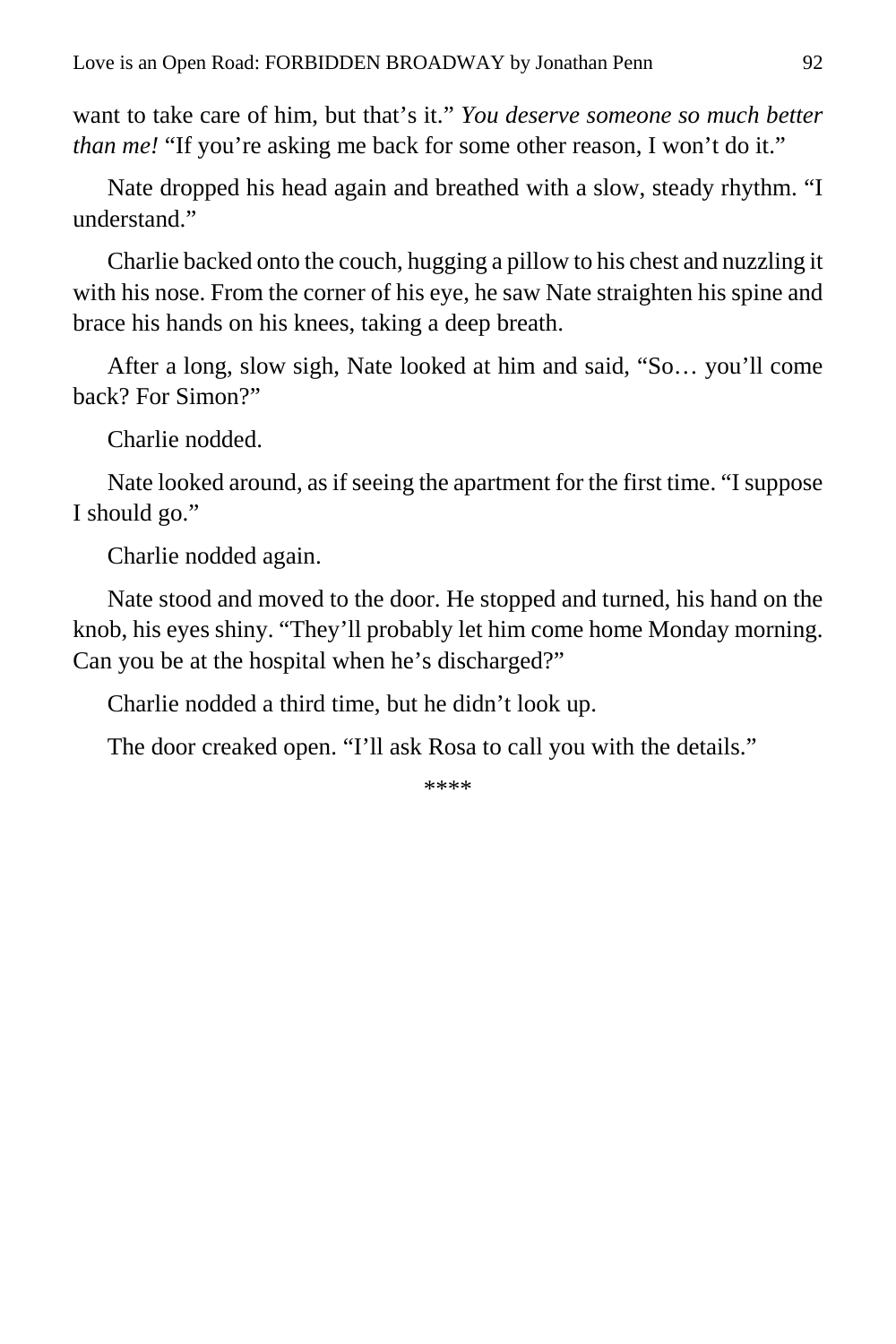## **Act III, Scene 3**

Monday morning, Charlie stayed on the 6 train two stops beyond Simon's and got off at Seventy-Seventh. He climbed the stairs to street level and found the hospital right in front of him. He went through Security and straight up to Simon's room, where he found him dressed and sitting in the chair by the bed.

"Charlie!" Simon beamed. "I'm so glad you could come."

"Well, we could hardly have you riding home on your own, could we?" He donned his serious-business face and said, "You might get lost."

Simon laughed. "I've been back and forth to this damn hospital so often I could do it in my sleep."

"They never discharge patients this early in the morning. How'd you manage it?"

"Ah… one of the perks of fame and fortune." Simon chuckled at his own joke. "Seriously? They couldn't wait to get rid of me. I could have gone home yesterday, but my doctor was out of town till last night, and he said he wanted to see me before he'd let me go."

A nurse arrived with a wheelchair. "Are you ready, Mr. Sonntag?"

"No—" he rose and turned with a wink, waiting for her to lock the brakes before taking a seat in the chair "—I heard there's veal cutlets for lunch, so I think I'll stick around."

Charlie surprised himself with a laugh, and he liked how it felt. *First one of those in three days.*

"Oh." She nodded, with a knowing look. "They called up to say your car service is waiting, but I'll tell them to come back later."

"No, no." He raised a warning palm. Then, in the fakest-sounding British accent Charlie had ever heard, he added, "Mustn't keep Driver waiting."

She grinned, taking his hand. "It's been so good seeing you again, Simon. I'm glad it turned out to be nothing. I'd say I hope I'll see you soon, but—"

Together, they said, "—nobody wants that!"

"Bye-bye, Millie." He turn to Charlie and cocked his head toward the door.

Charlie took his cue, and as he wheeled the chair past Millie, she caught his eye. She was shaking her head "no," but her smile said "take good care of him."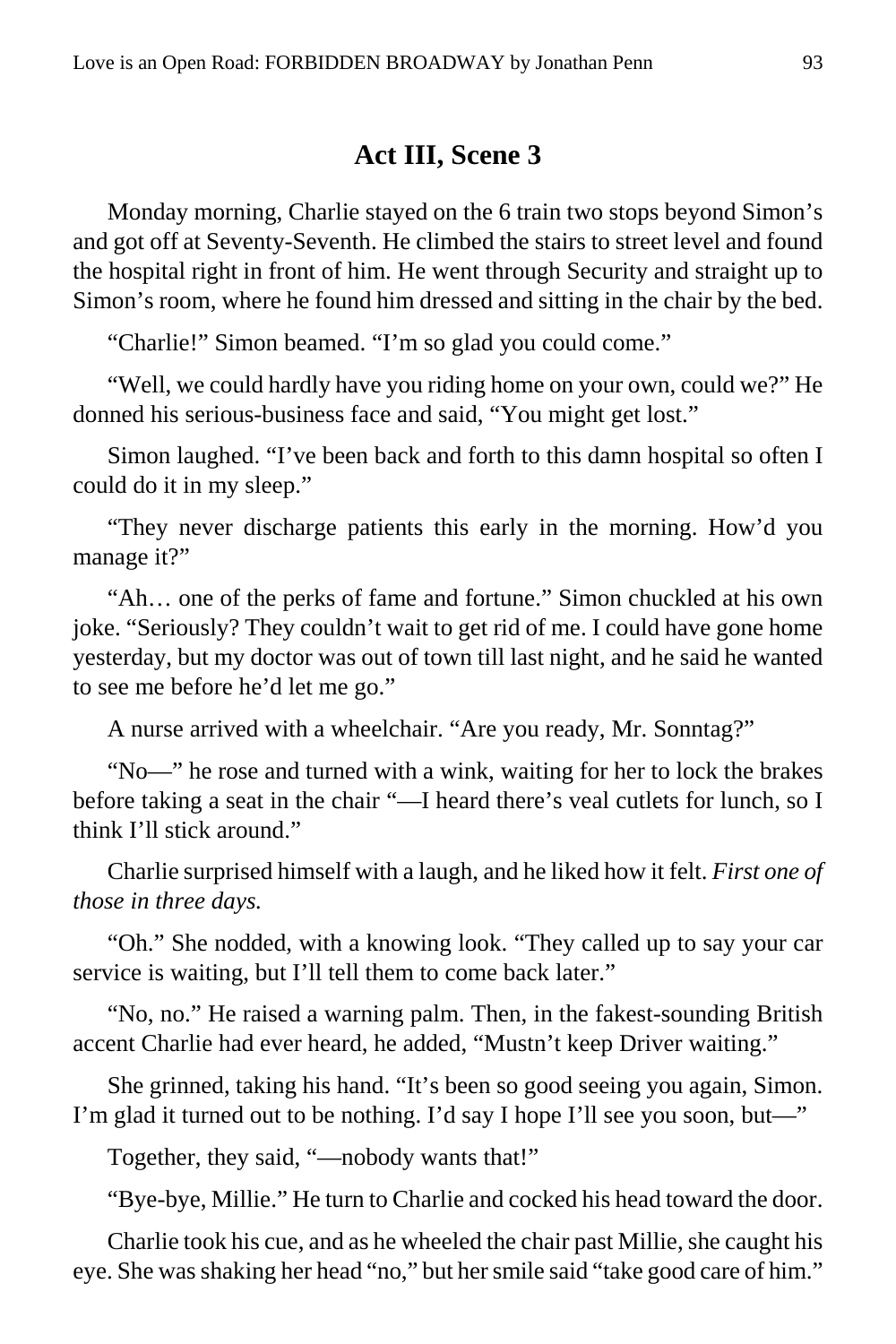Once they were in the elevator, Charlie took a few deep breaths. *Maybe this'll be easier standing behind him, where he can't see me?* "Simon, I want to say how sorry I am for—"

"Stop!" Simon raised that palm again. "Don't even try it."

"But, I—"

"No, Charlie. You've got nothing to apologize for."

" $But$ "

Simon pivoted in the chair and gave Charlie a look that would have struck terror in his heart if he didn't know better. *Whoa! I see where Nate gets that from!*

"Charlie. Regardless of what you did or did not do, or what you think you did or should have done, the fact is, in the last month, I've felt happy for the first time in years. If that's something you feel the need to apologize for, then go right ahead."

Charlie held his gaze, and Simon reached around, patting his hand where it rested on the chair. "There's my boy. Now, let's go find out what's really for lunch.

\*\*\*\*

When they'd finished eating, Simon excused himself to go take a nap. Charlie carried their plates through to the kitchen where Rosa was working at the sink.

"I'd have gotten those," she said, taking them from him.

Instead of her usual dour expression, Charlie detected a trace of a smile. "I know, I just wanted to tell you how delicious that white fish was."

Her smile grew. "That's one of Simon's favorites." She wiped her hand on a towel before resting it on his forearm. "Charlie…"

His eyebrows sprung up of their own accord. *She called me Charlie!*

"It's not my place to say anything, but I want to be sure you know what a difference you're making around here."

"Rosa, I—"

"No. If I don't finish I'll never say it. I'm sorry I haven't been very nice to you, but the last two years have been… impossible. It's taken a toll on me—on all of us. This used to be a happy home, Charlie. For thirty years, I looked forward to getting up every morning just to see what the new day would bring.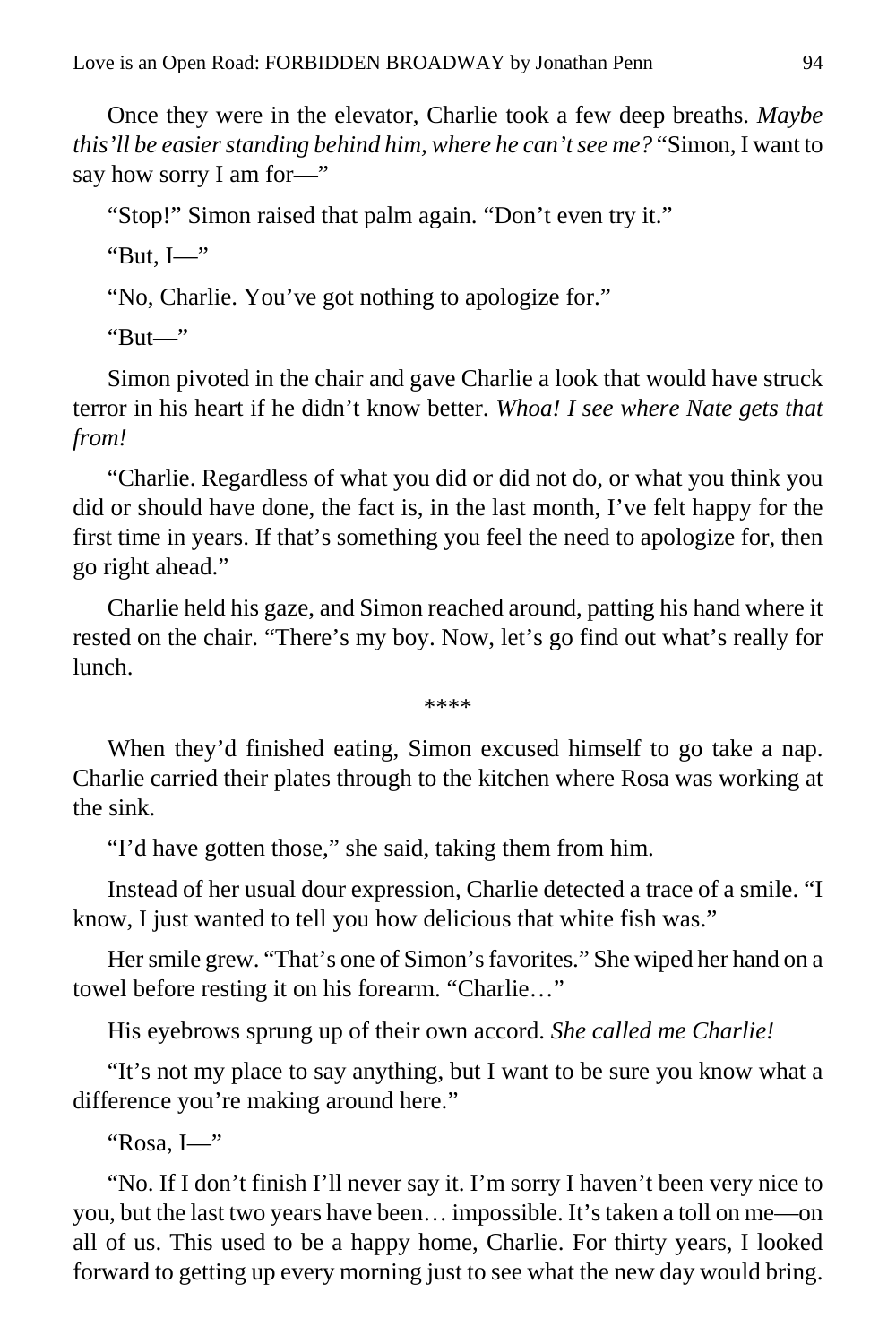But since Lester… since the accident, nothing's been right. It's broken my heart watching Simon and Nate. Two men who were the best of friends, hardly talking to each other at all… or talking about the weather or sports, which neither of them gives a damn about!" Her cheeks flushed pink. "Excuse my language."

He almost laughed. Instead, he set his features in a stern scowl and intoned, "Three Hail Marys, Rosa, and promise me you'll never do that again!"

She laughed and slapped his arm. "You see? That's it right there. You've got Simon smiling and laughing and joking around. I'd forgotten he used to be like that all the time." Her smile faded and the light in her eyes dimmed. "It's a pity Nate isn't your patient as well."

"What do you mean?"

"I mean… Nate used to be… well, 'happy' may not be the right word. He was always serious, even as a child, but he was also lively and… spirited. When his parents died, it was like something inside him died too. I didn't think things could get any worse, but he stopped by last night to make sure everything was ready for Simon to come home, and he looked terrible. Like he hadn't slept."

Charlie looked out the window and studied the bricks in the opposite wall.

"He's not your patient. But you could still help him."

When he looked back, the expression on her face brought a pang to his chest. It was as if she'd seen into his heart and read his dearest secrets. She held his gaze and nodded slowly.

He swallowed. "I'd like to help, Rosa, but… I don't think I'm what Nate needs."

Claude pranced in and seated himself regally at Rosa's feet. She shot the dog a look that reminded Charlie of the one he'd gotten from her the first time they'd met. Holding Claude's attention with her intense stare, she tipped her head toward Charlie. Claude glanced Charlie's way. *Since when can dogs frown?* Claude looked back to Rosa, and she tipped her head again. He shifted on his haunches to face Charlie and raised a paw, batting at the leg of his scrubs and looking up, begging. When he emitted a tiny whimper, Charlie laughed.

He turned to Rosa. "You're siccing the dog on me?" She smiled, and he shook his head. "Like W.C. Fields always said, 'Never work with children or animals'!"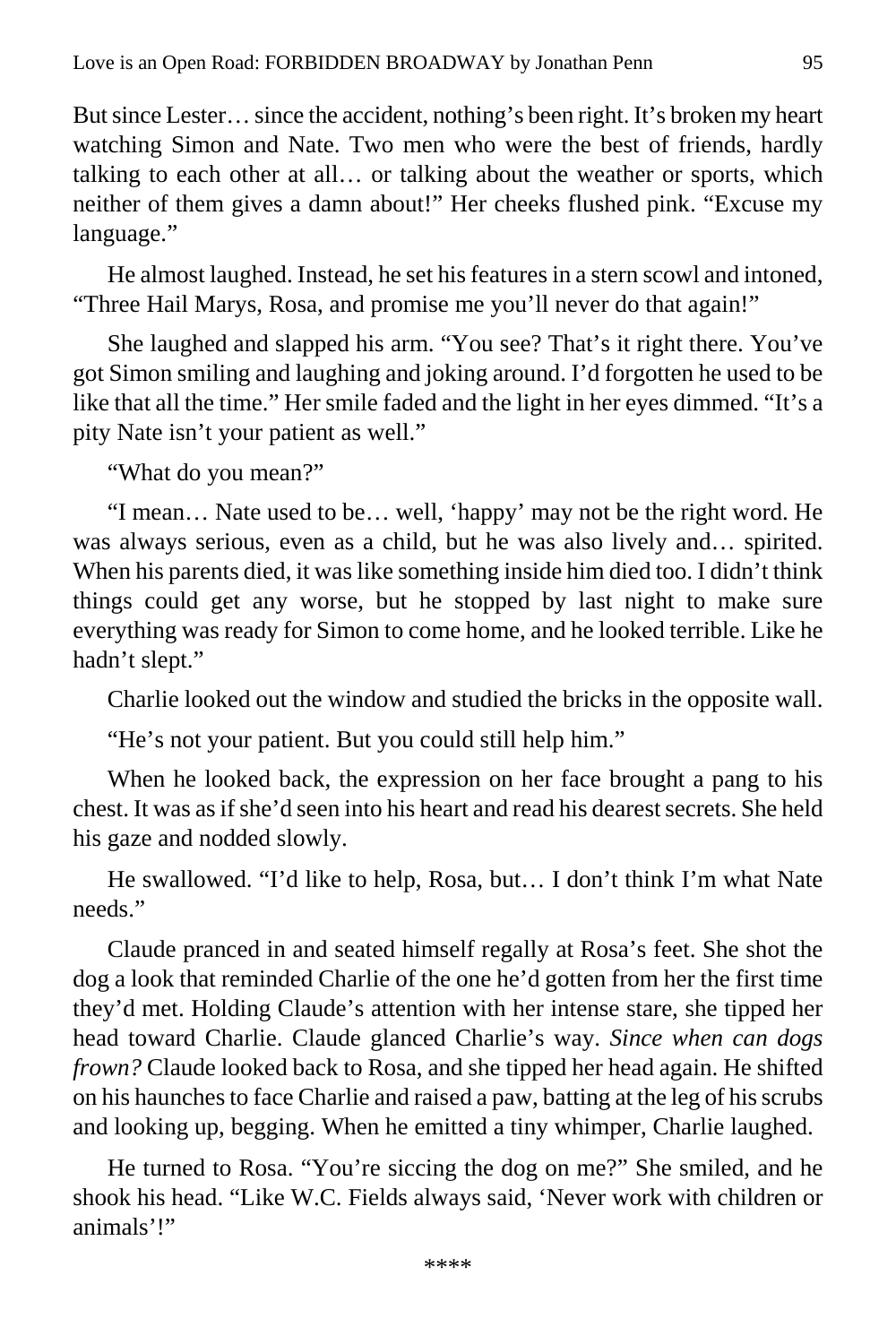Charlie was leaning back in the office chair, recovering from eating too much of another delicious dinner, when the elevator *ding* reverberated through the gallery. He knew who it would be, and he didn't have a clue what to do or say.

Nate appeared in the doorway and rested a hand on the jamb. Rosa was right, he looked awful. His suit and tie were crisp as ever, and his hair perfectly groomed, but the pain in his face was unmistakable. He looked Charlie in the eye. "I just want to say again how sorry I am."

Charlie shook his head. "I said it on Saturday, Nate. You've got nothing to apologize for. I'm the one who lied."

"You didn't lie. Not really."

"I promised you I wouldn't do something, and then I did it behind your back. It's the same thing."

Nate stepped forward. "The way I see it, you were smart enough, and kind enough, to do what you knew was for the best." His lips formed a grim line. "Even though some jerk made you promise not to."

"It's nice of you to say that, but… I think we should drop it."

"You're angry with me."

"I'm angry with myself!" *Use your indoor voice.* "I made a mess of things."

"Things were a mess long before you arrived, Charlie. You got us started sorting it all out."

Charlie pursed his lips and blew out a long breath. "It's a matter of trust, Nate. How could you ever trust me after what I did?"

"Charlie…" The smile that crept to Nate's lips stood in stark contrast to the hurt lingering in his eyes. "I've watched you with Zayda. I've never seen anyone who cares so much for the people around him." He took a step closer. "It's not just something you do. I can tell. It's who you are." He sat in the chair next to Charlie. "I trust you completely."

Charlie huffed.

"I'd trust you with my life."

It sounded "completely" over-the-top. Charlie tilted his head, studying the man, and the pieces began to fall into place. He knew trust wasn't the core issue—wasn't even sure why he'd brought it up. He knew he was a trustworthy person; knew in his bones he could be counted on. But the incident with Simon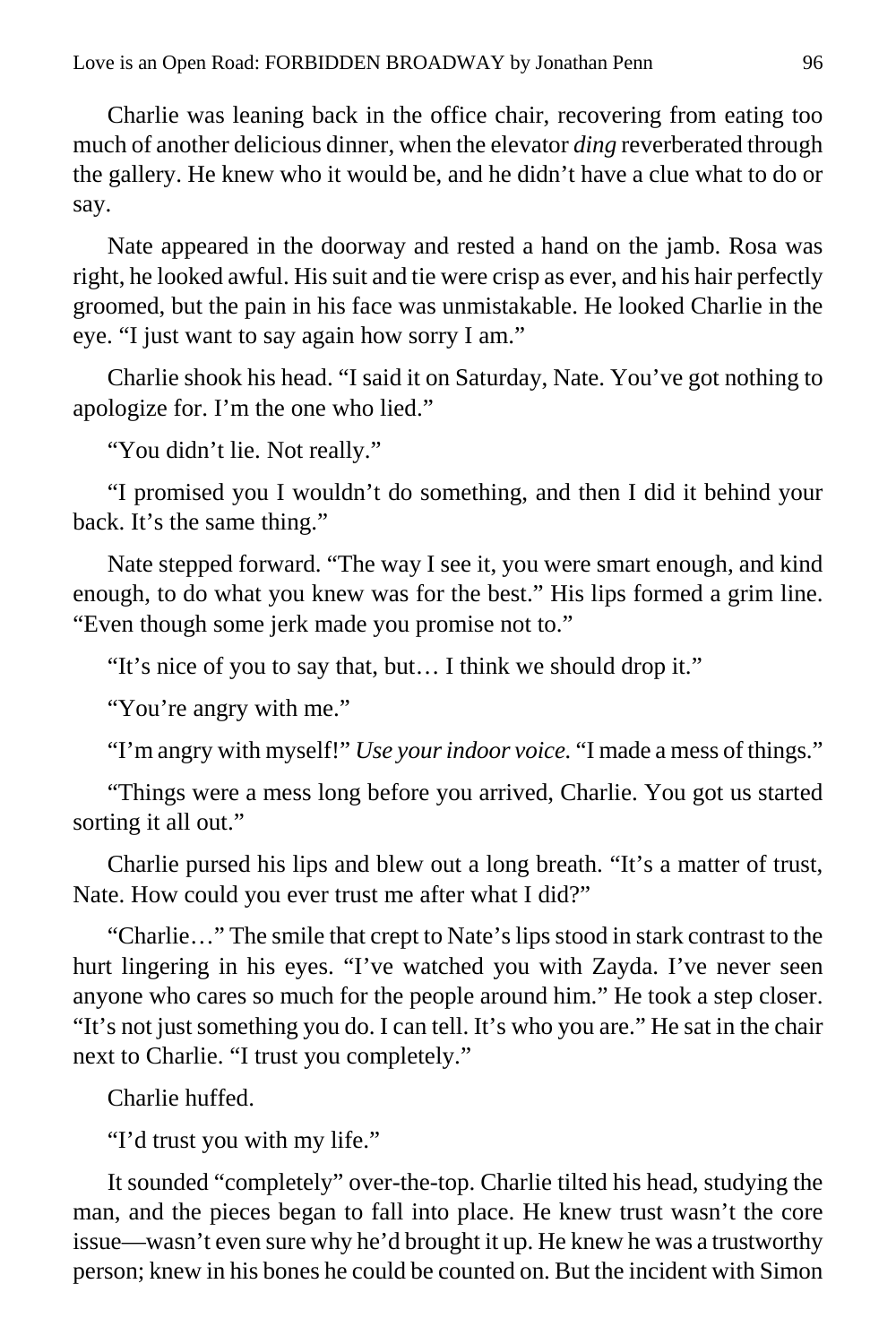had shaken that. The feeling he was at fault for putting a man in the hospital had undercut his confidence in himself, and it had left him feeling so guilty he'd pushed Nate away. *Oh, my God! What happened to me is what happened to him…* In Charlie's case, it had only been a fuck-up on the job. A serious one, but no one had died. He suddenly felt the full weight of the burden Nate must be carrying. It hit him like a grand piano falling from a third-story window.

He understood now that Nate's guilt had robbed him of the ability to trust himself. It had crushed him—stolen his aliveness. *That's the heart of the matter! Being alive!* What if an exercise in trust could be the key to unlocking those feelings, and giving Nate back something of what he'd lost?

Charlie eyed Nate up and down. "With your life?"

Nate nodded.

Charlie leaned forward, jutting out his jaw. "Prove it."

Nate arched a quizzical brow. "What do you want?" He shrugged. "I could give you my bank card?"

Charlie rolled his eyes and then leveled his gaze. "Is that your life, Nate?"

His expression darkened. "Of course not."

Charlie folded his arms across his chest and leaned back, determined not to speak.

"What, then?" Nate turned serious. "I'd do anything."

Charlie leaned forward again. "Anything?"

Nate nodded.

"I went for a ride on your horse."

Nate cocked his head. "Yes?"

"I want you to ride my motorcycle."

Nate's eyes flew wide.

"You don't have to go far…" *Just far enough to figure out you're still young, and you can let go and have fun.* "Just far enough to get the feel of it."

Nate opened his mouth to speak, then closed it, looking around the room. "Those things are death traps."

"So you've said, but I'm alive and kicking, aren't I?" Charlie contended. Nate stared back at him, employing the hallmark Sonntag family glower.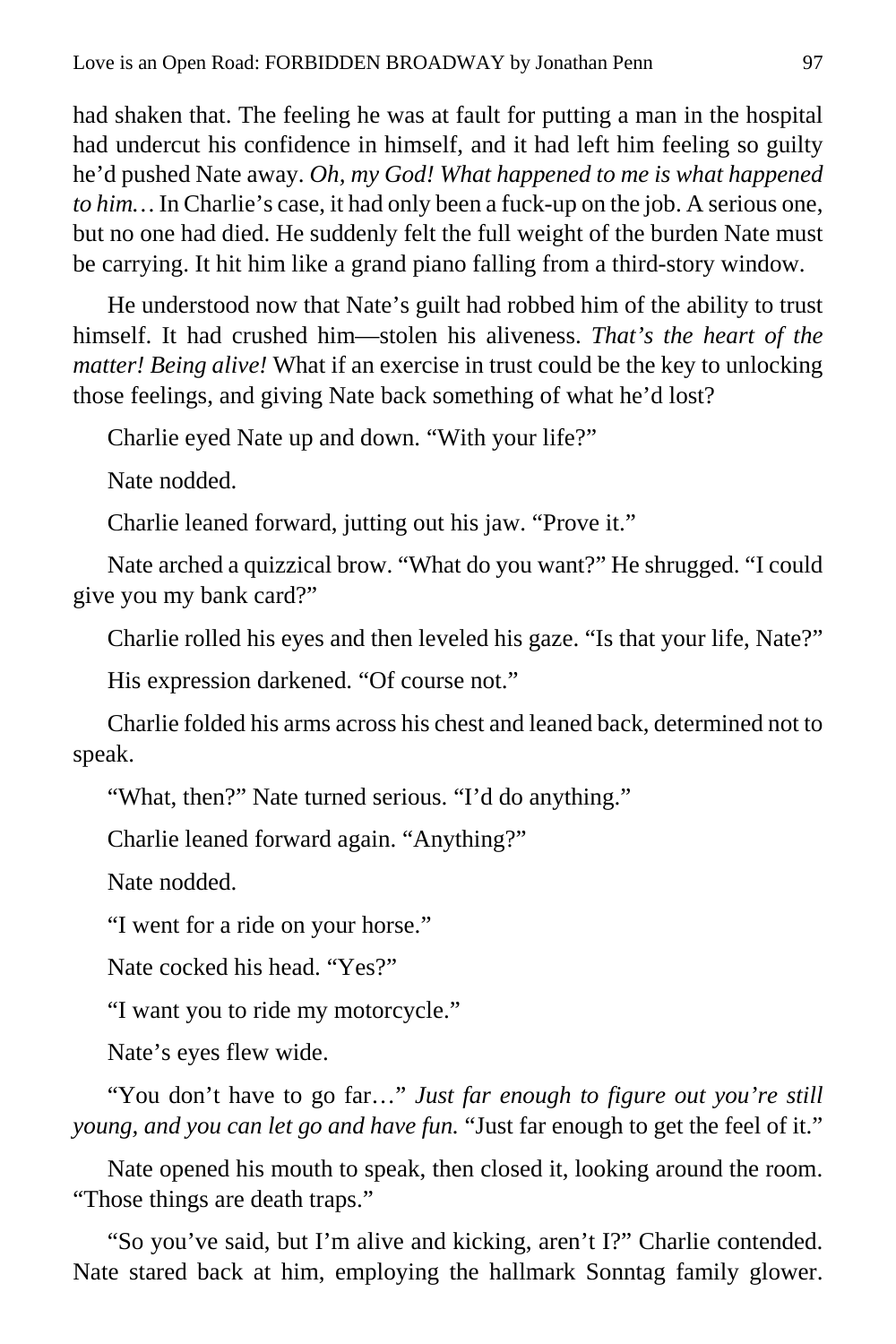Undaunted, Charlie continued, "My parents gave me my first ATV when I was nine—that's a year before it's legal. I got a minibike at eleven. I've been riding motorcycles for thirteen years now, and I've never injured myself or anybody else. I know how to do it safely. Will you trust me?"

Nate hesitated. "I said I did, and I do. But… don't you have to have a special license or something?"

"Oh." Charlie hadn't thought this through. Nate was right, he couldn't drive without a license. *Not on the street, anyway.* Puttering around some parking lot wasn't quite the freeing experience Charlie'd had in mind. But if Nate trusted him, he could ride on the back. It might not be an exercise in trusting himself, exactly, but the more Charlie thought about it… *It's at least worth a try.* "You're right, you can't drive, but you can let me drive you."

Nate frowned.

Charlie grinned. "If you really trust me."

Nate groaned and ran his palms down his face. "What have I gotten myself into?"

\*\*\*\*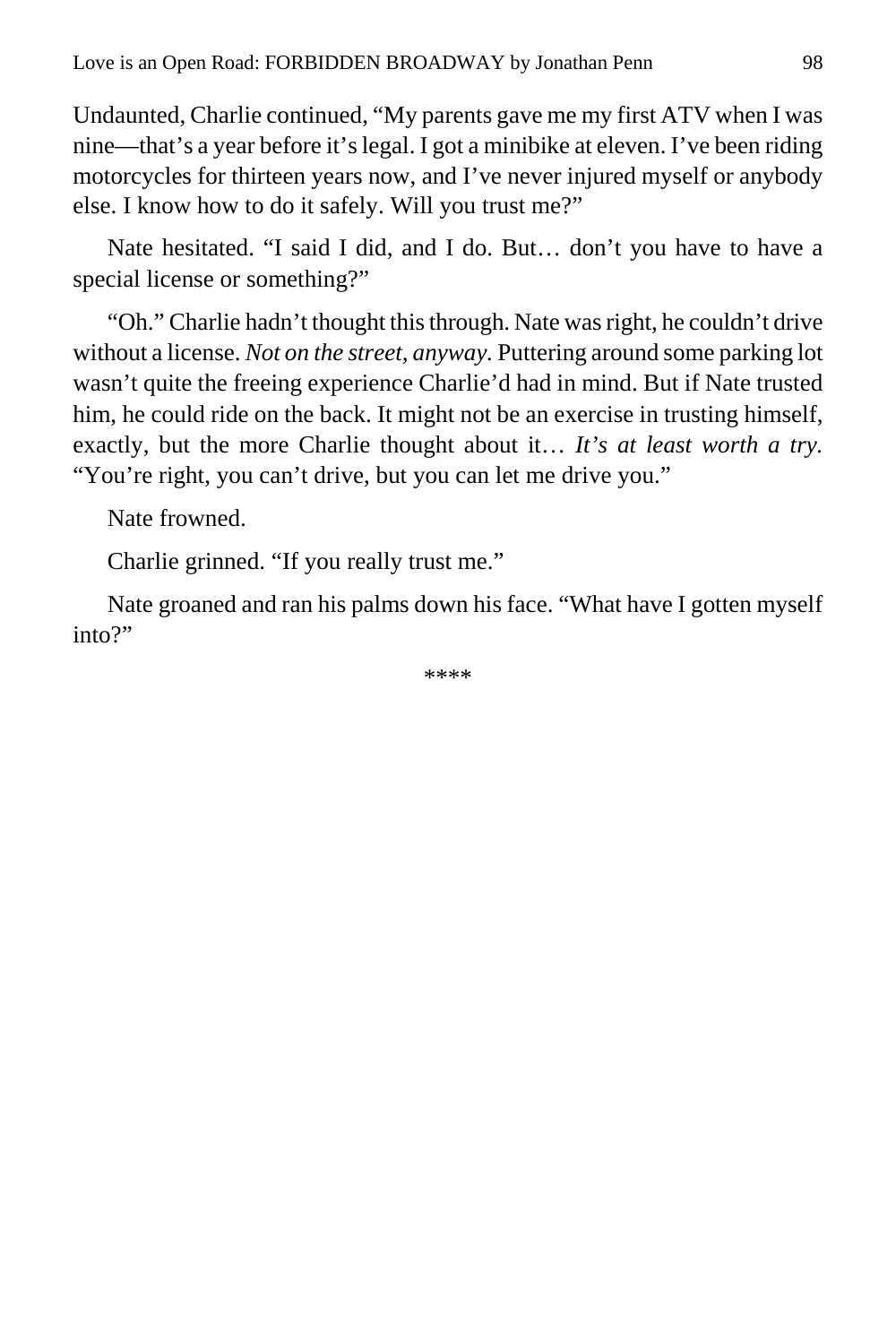#### **Act III, Scene 4**

Despite the fact it was morning, "Some Enchanted Evening" was playing loud and clear on Mind-Radio. And it must have been on repeat loop, because when the imaginary Emile de Becque in Charlie's head slowly dissolved morphing into Nate Sonntag—he noticed the water was starting to get cold. *Crap!* When he turned the valve all the way to the left, pointing at the "H," the shower warmed up. A little. *How long have I been standing here?*

Finding the bar of soap already in his hand, he got down to business—doing a thorough job on the important parts, and pretty much just rinsing the rest. After he'd hopped out—shivering—and toweled off, he brushed his hair and teeth. Then it was back to his room, where he made quick work of getting dressed. In no time he was through the front doors of the building and pounding along the pavement on his way to the storage unit. *Today, you have a date with destiny!* Well, somebody does… Maybe.

Thirty minutes later, he was powering his bike up the drive at Sonntag Stables, between the empty riding rings. He pulled to a stop at the foot of the steps in front of the house and killed the engine. Then he swung off and removed his helmet, hanging it from the handlebar and looking up as the door opened. Nate stepped out onto the porch. He didn't look altogether like a man on his way to the gallows, but Charlie's heart sank at the trepidation he saw on the man's face.

Nate stiffened and schooled his features. He stomped down the stairs and up to Charlie. "Let's do this."

"Not so fast, Leeroy. There are a few things we need to talk about first."

Nate gave him a dismissive look and moved toward the bike. "You don't have to coddle me, Charlie. I said I'd do it. Now let's go."

Charlie followed him and stepped into his space, their chests nearly touching. "You're the last man on earth I'd try to coddle, Nate." He paused a moment to collect himself when the scent of the man's shower gel threw his senses a curve. *That's how he smelled when you…* He snapped out of it, and stiffened his spine. "We don't need to talk about your feelings, Nate. We need to talk about how to do this safely."

"Oh," Nate said, looking abashed.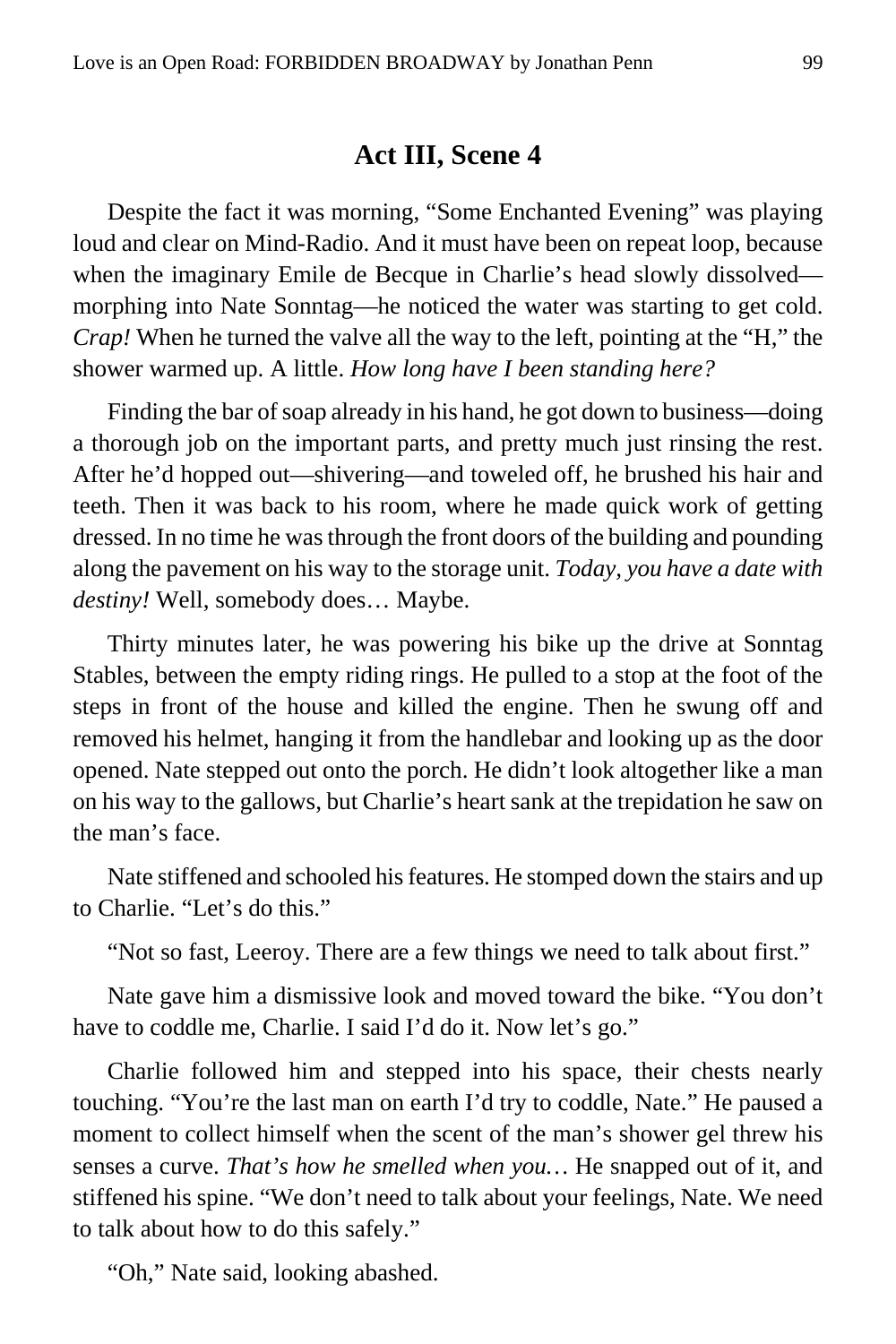"Why don't you climb on and get a feel for it while I go over a few things."

"Okay." He swung a leg over, grabbed the handlebars, and took a seat.

"I see you're wearing boots and jeans. That's good." He unstrapped the other helmet and held it up. "This is an extra-large. I can only hope it'll be big enough." He winked.

Nate grimaced. "Am I that bad?"

"Not all the time." Charlie chuckled and grinned. "You see those pegs?" he asked, pointing them out. "Those are your footrests. Go ahead and give 'em a try." Nate raised his feet to the pegs, leaning a little to the right to counteract the bike's lean to the left.

"Now. Do you feel the way it's leaning to the side on the kickstand?" Nate nodded. "I want you to put your feet back on the ground and push against that side till it's standing up, balanced between your legs." Nate did so. "Okay, now let it rock from side to side—just a little—so you can feel the weight and the balance." Again, Nate complied. "Excellent. You see, riding is all a matter of balance, just like a bicycle." *Oh, my God! He grew up in New York City!* "You do know how to ride a bicycle, don't you?" Nate smirked at him. "Sorry. So, here's the thing. Most of the time, your job is to just sit still. There aren't any seat belts, so you have to hang on to my waist."

"I like the sound of that," Nate said with what was clearly meant to be a lascivious grin.

"Pay attention!" Charlie smiled and shook his head. "So like I said, your main job is to sit still, like a sack of potatoes." *Oh, jeez! Does he even know potatoes come in sacks?* "But when we go around a curve, or turn a corner, I have to lean the bike into the turn, and you need to lean with me."

Nate nodded, but the look on his face said he didn't get it.

"Okay, don't over-think this. You'll be hanging onto me. Just lean when I lean. You'll get the hang of it after the first few times."

"Is that it?"

"Almost. The last thing is communication. With the helmets and the engine noise there's no way I can hear you, so if you want me to stop"—he stepped behind Nate and wrapped his arms around his waist—"just squeeze me twice, like this." He demonstrated.

"Got it. Squeeze twice to stop."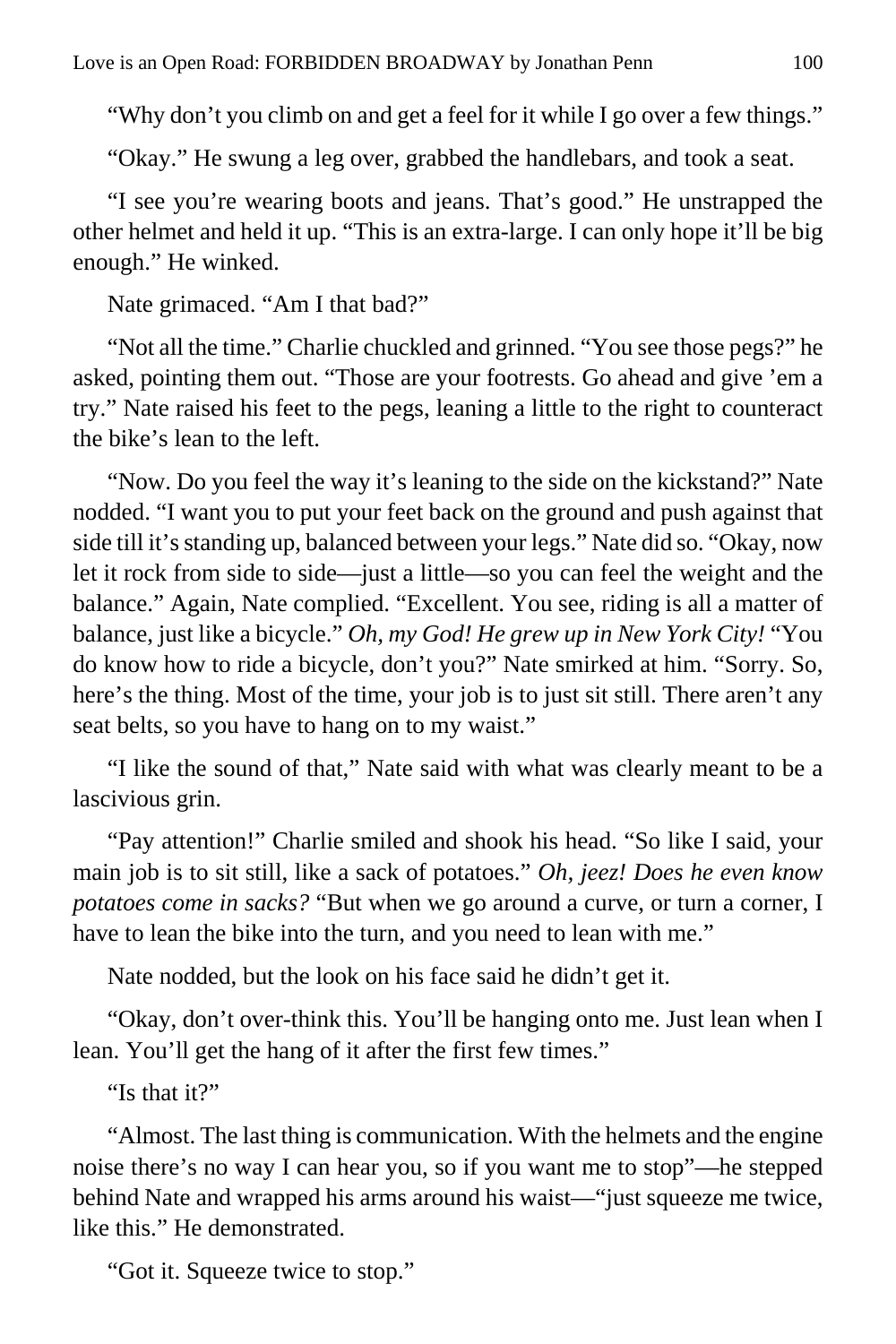"Okay." Charlie swept a gaze over his bike and the handsome man sitting tentatively on it. "That's it. You ready?"

Nate looked down at the bike between his legs and then back up at Charlie, his expression a bit grim again. He nodded. Charlie handed him the helmet and helped him put it on, adjusting the strap and checking the fit. He donned his own before leaning in close to Nate, raising his voice. "Step off. I need to get on first."

Once they were both settled, Charlie turned the key and checked that Nate's feet were on the pegs before kicking the starter. The bike roared to life, and Charlie looked over his shoulder giving Nate a thumbs-up sign. Nate returned it, though at best it was halfhearted.

He eased the bike forward as gently as he could and made the return trip down the driveway at a slow pace. When they got to the main road, he stopped and checked on Nate again. This time, his thumb was a little more lively. He took the turn onto the road with extra care, not sure what to expect from his passenger, but Nate handled it perfectly, leaning into the turn with Charlie. He picked up speed and let himself relax, reveling in the cool wind on his face and the heat of the man plastered to his back.

A few cars went by in the other direction, but the road ahead was free of traffic, and he increased their speed to the posted limit. They sailed along through the countryside for quite a while, and just as Charlie was beginning to think this was going better than expected, Nate squeezed twice.

Charlie's heart thudded to a stop. He pulled over onto the shoulder and stopped the bike, bracing his feet on the ground.

He turned to Nate and yelled, "I'm sorry! Maybe this wasn't such a good idea!"

Nate yelled back, "Are you kidding? This is great. But…"

"But what?"

"Doesn't this thing go any faster?"

*Oh, Nate! You have no idea.* He'd been so careful. He'd wanted to push Nate's boundaries, but he'd underestimated the man. "Are you sure?" he hollered, "You really wanna go fast?"

Nate nodded, jabbing his thumb up in front of Charlie's face.

He checked for traffic and eased back onto the road, which lay straight and flat before them as far as the eye could see. He watched the red needle creep up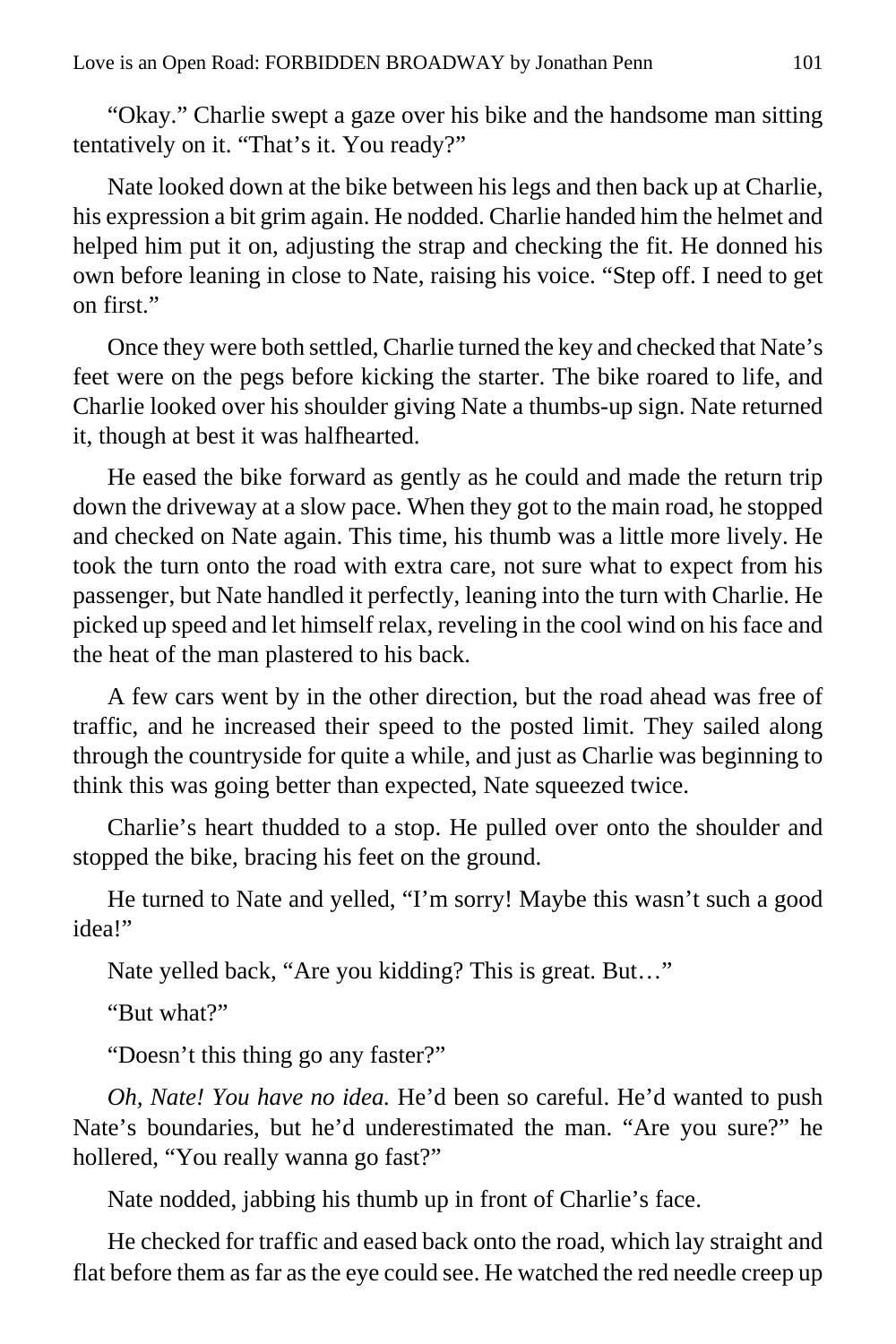to sixty miles per hour and kept it there a few moments. Then, he cranked the throttle full open in a sharp snap. The bike leapt forward, the engine screaming as their speed jumped to seventy, then eighty, then ninety. The force of the acceleration shot a jolt of adrenaline into his system, and its strength surprised him. He'd experienced this rush so many times, but with Nate hugging him the thrill was new. *I hope he's enjoying what he asked for.* Just as the needle was crossing the hundred mark, Nate squeezed twice.

Charlie slowed and pulled to the side of the road again, knowing he'd gone too far. He cut the engine and twisted around to face Nate. "I'm sorry! Are you all right?"

Nate scrabbled off the back of the bike and ripped the helmet from his head. He held his arms straight out from his sides, and he slowly turned a full threesixty, scanning their surroundings. When he faced Charlie again, the helmet fell from his hand and he wrapped his arms around himself, swaying. Then he straightened, stretching to his full height, and threw his head back, screaming to the sky, "Whooooooooo!!!!!!!!"

Charlie had never heard such a sound from a human being. It was feral.

"That. Was. Amazing!" Nate rocked on the balls of his feet. "I've never felt anything like that! I'm tingling all over!"

Charlie was astonished. When he'd set out that morning, his best hope had been that Nate would be able tolerate his own discomfort. Seeing him totally into the rush of it knocked Charlie for a loop.

Nate strode back over to the bike, his boots crunching the gravel underfoot. He planted his hands on Charlie's thighs. "Thank you!" His eyes were on fire.

Charlie snorted and then chortled. "You're welcome?"

Nate looked puzzled for a moment. "Why are you laughing?"

Charlie sobered and took a breath, trying to think what to say. Mind-Radio Showtunes offered up "The Road You Didn't Take," and it served as a potent warning. Imagining a future where he might look back and regret not risking a relationship with Nate was an excellent motivator to summon his courage… and his honesty. "I was scared my idea for this ride might be a mistake. When I trusted my gut with Simon, well… look what happened. And I—" *Am I really gonna tell him this?* "—I felt guilty. I had done what I thought best… and someone I cared for got hurt."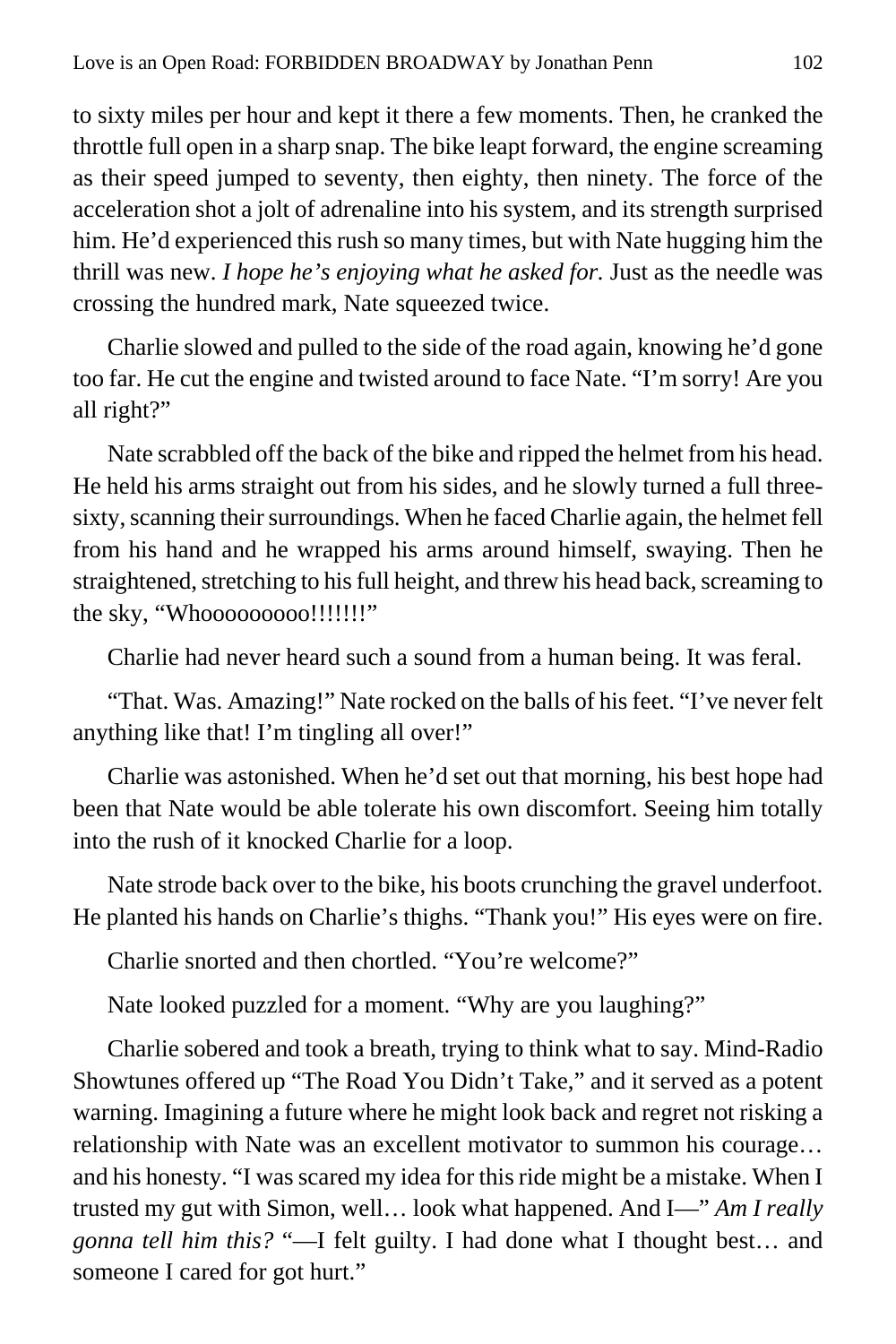Nate nodded, haltingly, his gaze still burning into Charlie's eyes. When he spoke, his words were deliberate. "I'm with you. Did the right thing. Someone got hurt. Feeling guilty…"

The look in Nate's eyes told Charlie they were on the same page. "And it made me lose faith in myself. I thought it wasn't safe to trust my instincts… or my abilities. I stopped trusting myself."

A cloud of regret dimmed the fire in Nate's eyes, letting Charlie know he was getting through.

"And because I didn't trust myself… I tried to avoid things that looked risky… Like—"

Nate raised an eyebrow. "Like getting involved with someone?"

Charlie looked down and nodded.

Nate tilted Charlie's chin up with a finger. "Do you trust yourself now?"

"That depends. You're sure this—" Charlie indicated the bike "—wasn't a mistake?"

The heat behind Nate's eyes rekindled. "You're joking, right? It's the most exhilarating thing I've ever experienced."

"Really?"

"The best! Nothing could ever top that!"

"Nothing?"

Nate shook his head.

Charlie gave him a saucy grin. "I can think of a thing or two we might try."

"Oh, Charlie!" Nate lunged and crushed Charlie to his chest. Then he leaned back, drilling into Charlie with his gaze. There was a wild gleam in his eyes. "Bed. Now!"

Charlie didn't know whether to laugh or cry. "I guess we should head back to your place, then?"

Nate took a quick look around. "We've been going west. Your place is closer."

"And Dusty's at work." Charlie leveled his most sultry come-hither gaze at Nate and dropped his voice to its lowest register. "Hop on."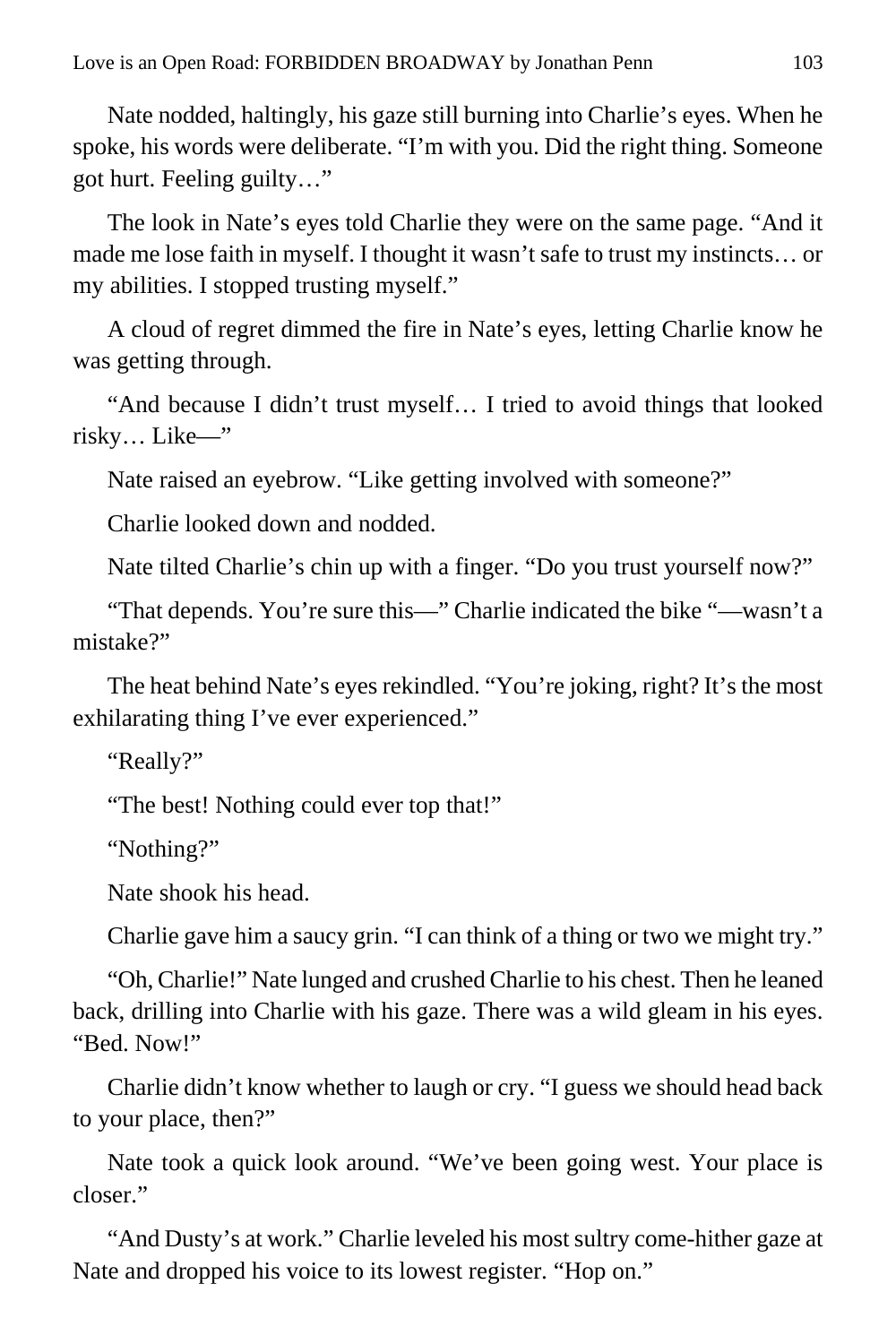Nate fetched his helmet from the ground, and when he was settled, Charlie kicked the starter. Nate wrapped his arms around Charlie, and Charlie grabbed his wrists, pulling him in closer. Nate squeezed once, and Charlie cranked the throttle, spraying a shower of gravel in their wake as he peeled out onto the road.

The bike thrummed between his legs, and it was shockingly erotic with Nate's grip tight around him. Charlie giggled when he thought of *Oklahoma!* and what a total sap that Curly was for taking Laurey out in a fringe-topped surrey, when he could have had Jud Fry on the back of a smokin' two-wheeler, clinging for all he was worth.

He slowed to match the speed of traffic when they merged onto the expressway and then carefully navigated the corners once they were back in his neighborhood. He rolled to a stop outside his storage unit.

Before he could cut the engine, Nate shouted in his ear, "You're kidding, right? This is blocks from where you live."

"This is where the bike lives!" Charlie hollered back.

"No way! I need you now. Drive to your building."

"Nate. I can't leave it on the street."

"Yes, you can. Drive!"

"It'll be stolen!"

"I'll buy you another one!"

Charlie laughed. He was torn. His bike was ancient, but he'd kept it in good running order since he was eighteen. On the other hand… *A new bike* and *Nate in your bed? What are you? Crazy?* He checked for traffic before pulling back into the street.

The minute and a half it took to reach his building was an eternity. He bumped up the curb and parked the bike in the courtyard near the entrance. They jumped off and made for the doors, tugging at helmet straps as they ran. Charlie dug out his key card, dropping it when Nate leaned in and growled in his ear.

Nate took the lead as they dashed through the lobby, stabbing repeatedly at the call button when he reached the elevators.

"Calm down, tiger," Charlie said, resting his hand on top of Nate's, firmly enough to stop his frantic motions.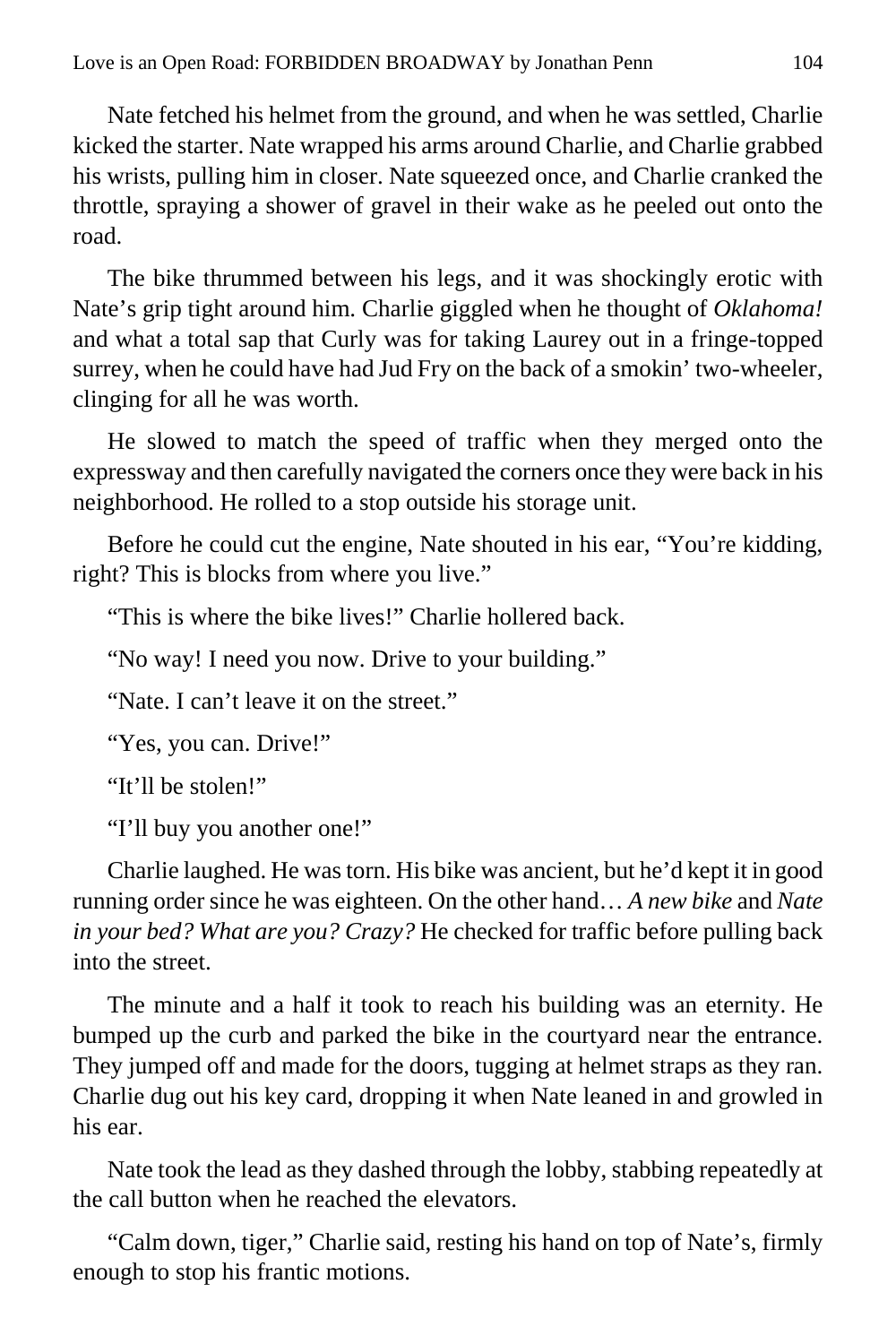"Never!" Nate grabbed Charlie's wrist and pulled him in for a blistering kiss.

For a moment, Charlie thought he might have to give it up right in the middle of the lobby, but the elevator *dinged* and the door slid open. *Saved by the bell!* Nate kissed and groped him furiously as the car crept upward. The ride had never taken so long.

Just as Charlie was about to slide the key into the deadbolt, Nate began nuzzling his neck. Charlie fumbled his keys and turned a smiling glance over his shoulder. "You're not helping."

"Open it!" Nate demanded with another growl.

By the time they made it to the bedroom, Charlie already had his shirt unbuttoned. Nate followed, undoing his own, but he stopped just inside the door. "Whoa!"

"What?" Charlie whirled around to see what was wrong and found Nate looking over his shoulder.

"Nice view!"

*Are you fucking kidding me?* "All that… and now you wanna look at the skyline?"

Nate's focus snapped back to Charlie. "Sorry," he said, closing the distance between them. "There's only one view I want to see." He slipped the shirt from Charlie's shoulders, letting it fall to the floor, and Charlie undid the last two buttons on Nate's.

They worked feverishly at each other's flies, shoving their pants halfway down before sitting hip by hip on the side of bed. They bent in unison, doubling over to pull at their bootlaces. Charlie had kicked off one boot and started working on the other when Nate's hand rested on his, startling him to a stop. He turned his head and gazed into eyes mere inches from his own. The inferno he'd seen raging there since their stop on the highway had ebbed to a smolder.

Nate's breathing was still heavy, but no longer that of an untamed beast. Tenderness had replaced ferocity. "I want you, Charlie."

Charlie nodded, his head barely moving. "I'm yours."

They finished shucking their boots and jeans, no longer in a hurry. Nate turned to watch as Charlie eased himself to the middle of the bed, leaning back and propping himself on his elbows. Nate looked him up and down. "My God, you're beautiful."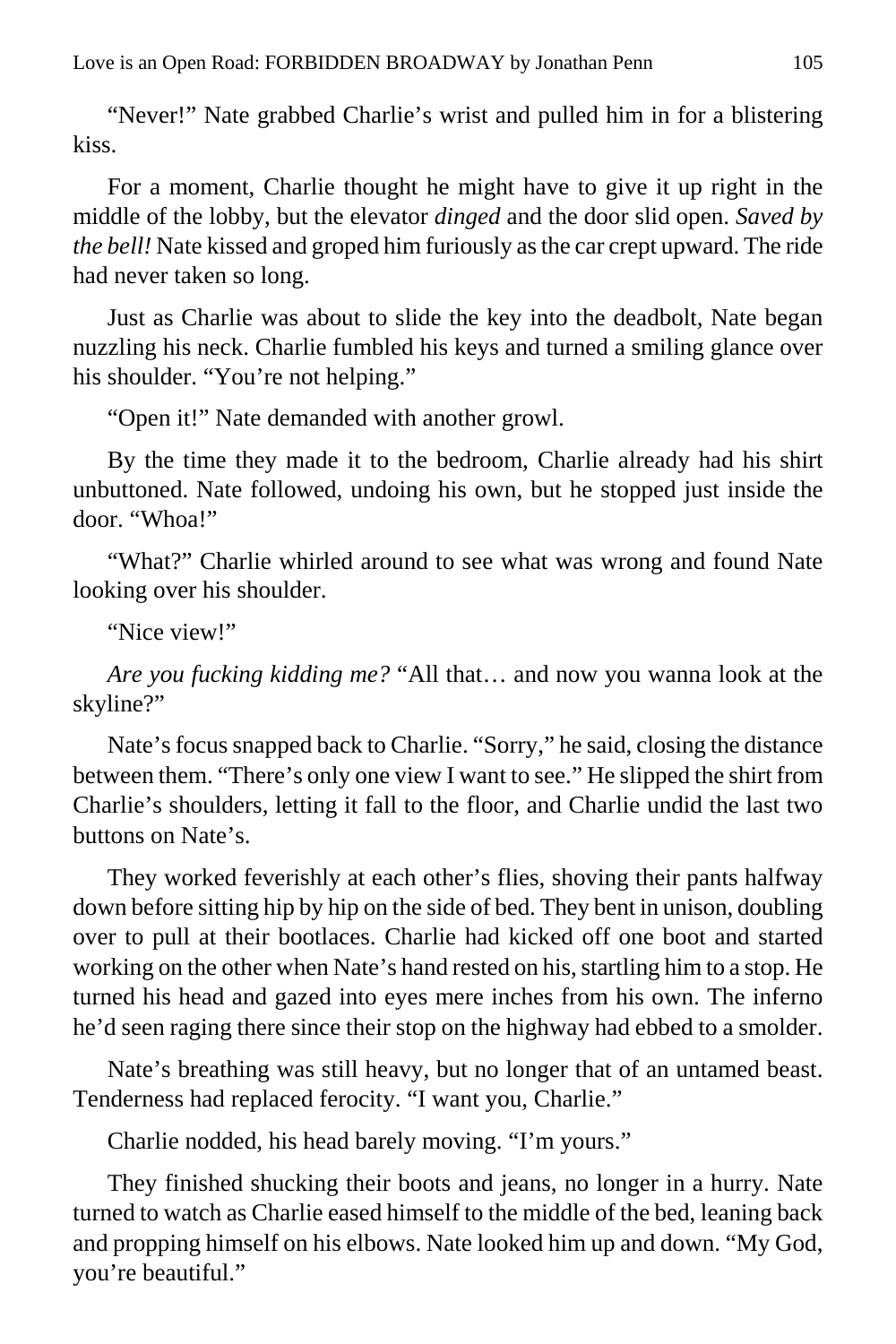No one had ever said those words to Charlie—or, not anyone he could believe. Though he swore he couldn't see it in the mirror, he took Nate at his word. "You too," he breathed. Nate crawled across the mattress and then rested a palm on Charlie's chest, lowering him to lie flat on the bed. He braced himself on his arms, hovering over Charlie and gazing down at him for a moment before leaning down to press their lips together.

After all that frantic haste, Nate's kisses were slow and intentional. His tongue explored Charlie's mouth while one hand roved over his body. Nate's wrist bumped against Charlie's proud erection. He gripped it, gently stroking a few times. Then he cupped Charlie's nuts and rolled them in his hand. He began exploring lower, running a fingertip down Charlie's taint and pushing against his tight opening. "I want you."

"Yes!" Charlie whispered.

When Charlie shoved at his chest, Nate rose to his knees. Charlie rolled to the side and fetched the slick from the nightstand drawer, handing it to Nate. Nate laid it aside on the comforter. "Not yet." He spread Charlie's legs and knelt between them, slipping his hands under Charlie's knees and lifting them.

Charlie got the idea and replaced Nate's hands with his own, pulling his legs back as far as he could and rocking backward to expose his hole. Nate scooted closer so his thighs supported Charlie's back. Shivers ran up Charlie's spine as Nate massaged the globes of his butt with silky palms, and his fingertips tugged at the puckered flesh around his pulsing entrance.

Nate rotated his hands, stretching Charlie wider and probing at his hole from each side with the tips of his thumbs. Then he pushed Charlie's ass higher and lowered his head till the tip of his tongue flicked back and forth across Charlie's sweet spot.

"Oh, God. Nate!" he cried out. "God!"

Nate chuckled, and the combination of vibrating stubble with a wisp of hot breath across his hole had Charlie clenching his ass and squeezing the muscles in his groin. Nate probed into him with his tongue, and Charlie began panting and gasping, a whimper escaping on each exhale.

Nate withdrew his tongue, burying his nose in Charlie's ass. He pushed in and growled, jerking his head left and right. Charlie tightened his grip on his legs, pulling his knees down till they were nearly against his chest. Nate compensated, forcing his thighs tighter against Charlie's back. Then he slowly slid his head upward, driving his nose along Charlie's taint and spreading his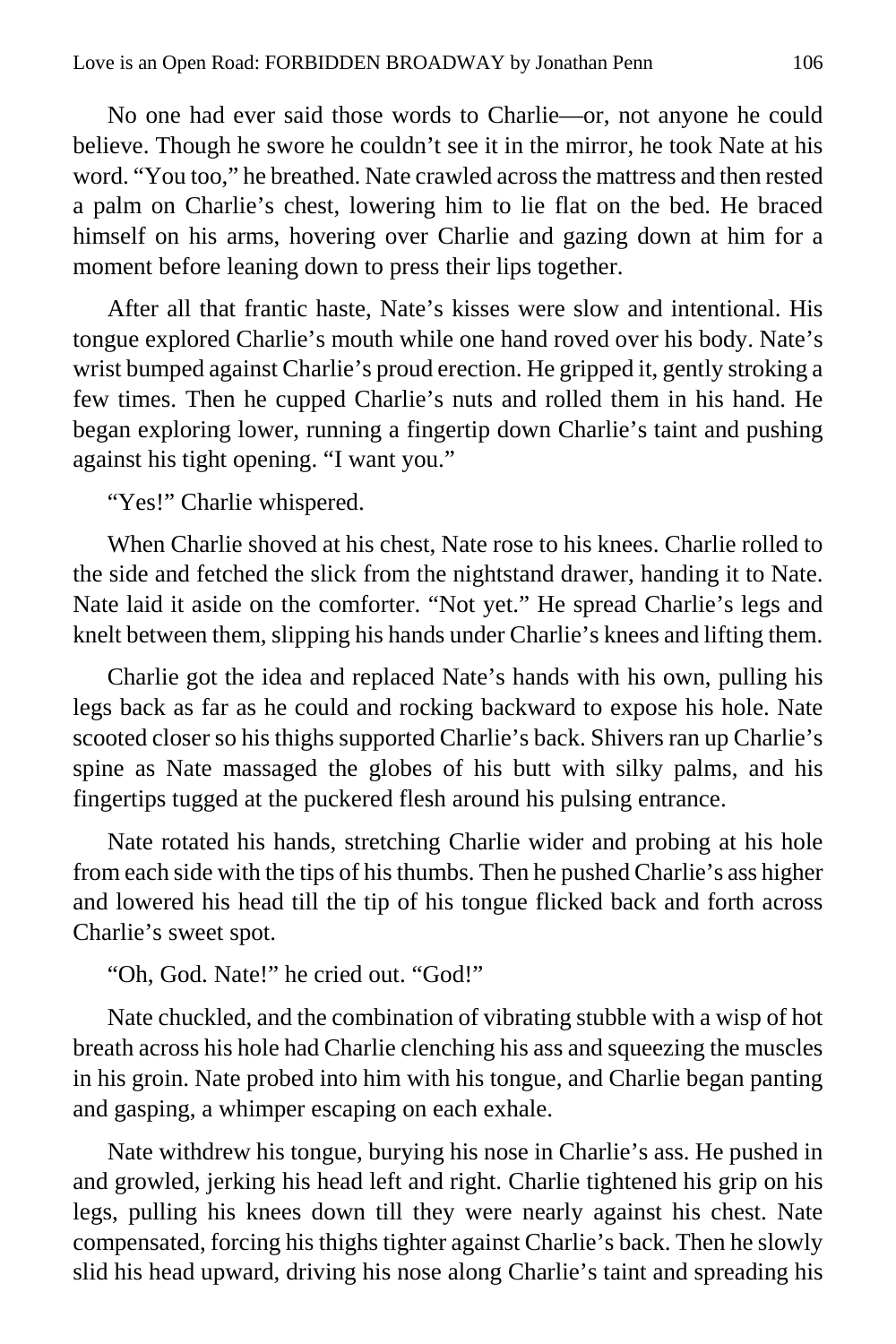tongue flat as it swept across his opening. Nate continued sliding up… up, until the stubble on his chin grazed that quivering crinkle of flesh, setting off a shudder that wracked Charlie's body. Nate slid his face back down the path he had just taken—chin, tongue, nose—and then reversed. Up, then down, over and over, quickening the pace, his features becoming drenched in his own spit.

Charlie thought he knew the meaning of ecstasy, but nothing he'd felt in his life could begin to compare with this… this… *Oh, God!*

Nate slowed to a stop and rose once again to his knees, locking his gaze with Charlie's. He wiped both hands down his face and flicked them to either side. Then he jiggled his head rapidly left and right, blubbering his lips to make a noise that sounded like a horse nickering. *Or one of The Three Stooges?* A laugh burst out of Charlie, and Nate grinned down at him while reaching to his side. He grabbed the bottle of lube, holding it up for Charlie to see and cocking his head to one side with an inquiring glance.

Charlie nodded. His feet had collapsed to the bed on either side of Nate, so he raised them again and pulled his legs back to where they'd been a moment before, watching Nate's movements intently as he greased his cock.

Nate rested one hand on the back of Charlie's thigh and gripped himself in the other, angling his hips and aiming for his prize. His crown pressed resolutely at Charlie's entrance, demanding admittance, but waiting patiently. Charlie clenched and relaxed, clenched and relaxed, as Nate gradually increased his pressure. He clenched again, and this time when he relaxed the head popped in. Nate instantly stopped pushing, allowing his throbbing crown to rest there within the tight ring of muscle.

Charlie sighed. This was unlike any sensation he'd ever felt. The few college boys who'd topped him had taken a minute or two, stretching him with their fingers before proceeding to plow him into the mattress. He'd never imagined being entered could be so… so… *perfect.* He looked up into Nate's eyes. There was no need for words. He hummed his approval.

Nate inclined a bit farther, and Charlie felt the dilation as he opened to accept the widening girth of Nate's shaft. Nate paused again, perhaps halfway in, and gave Charlie an assessing look. Charlie smiled and whispered, "Yes."

Nate pushed again and slid inch by delicious inch into Charlie, until prickly hairs tickled where his thighs pressed tight against Charlie's ass. Nate arched his back, moaning as he pushed harder, seeking more, but he was in as far as he could go. He leaned forward and planted his hands on either side of Charlie's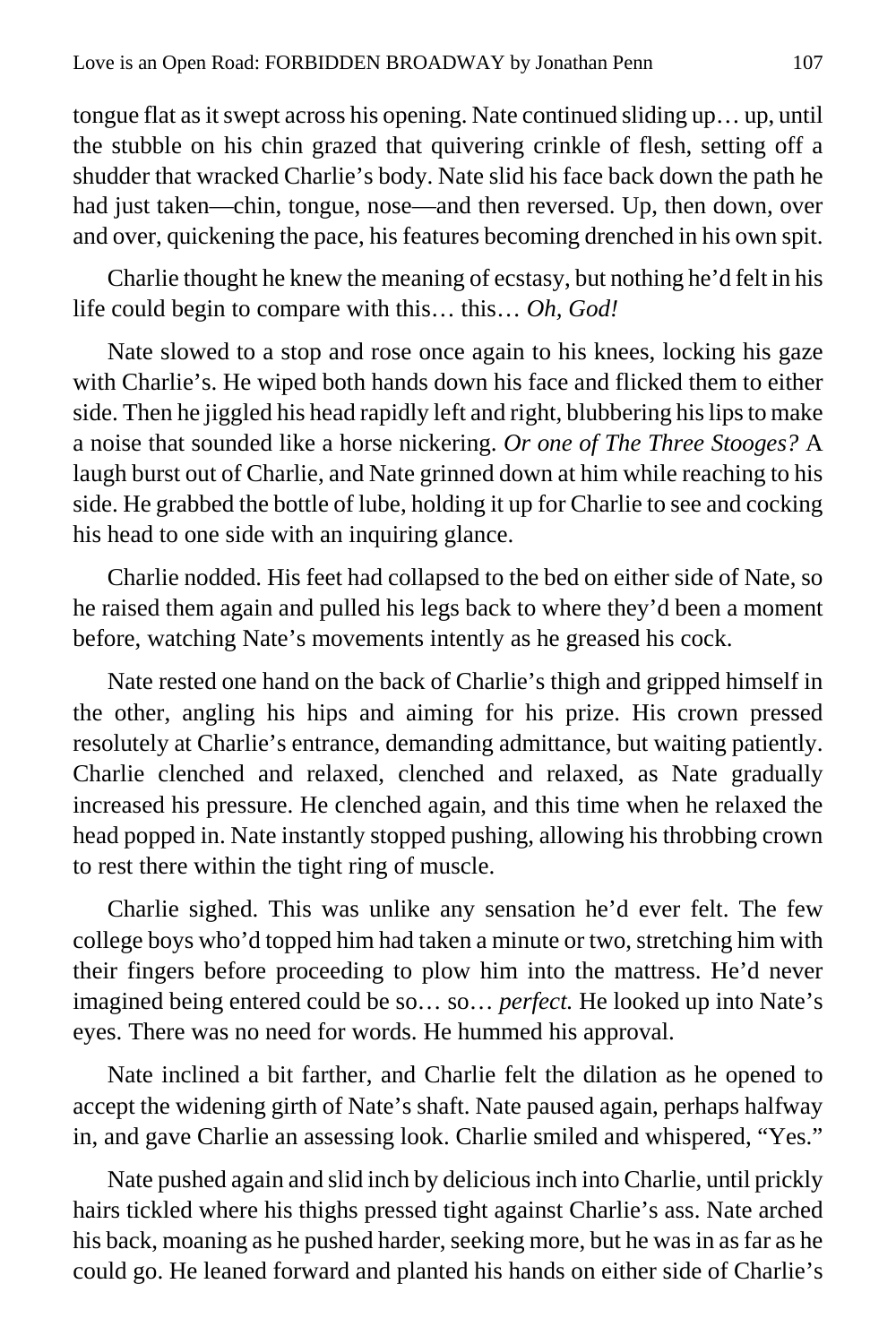shoulders. Without letting up the pressure where they were joined, he purposefully swayed his hips from side to side. When he came to rest again, a soft purr escaped his throat, and his eyes rolled back in his head.

Charlie released his knees and reached up, cradling Nate's face in his hands. Nate returned to earth and looked down into his eyes.

Charlie caressed Nate's cheeks with his thumbs, sensing the subtle asymmetry. He drew a breath and spoke the word that was in his heart. "Natanael."

Nate lowered himself to brush their lips together and then stilled, gazing into Charlie's eyes. Charlie studied the flecks of gold shining out from deepbrown pools, and when Nate spoke, his whisper echoed in their depths. "Charlie."

\*\*\*\*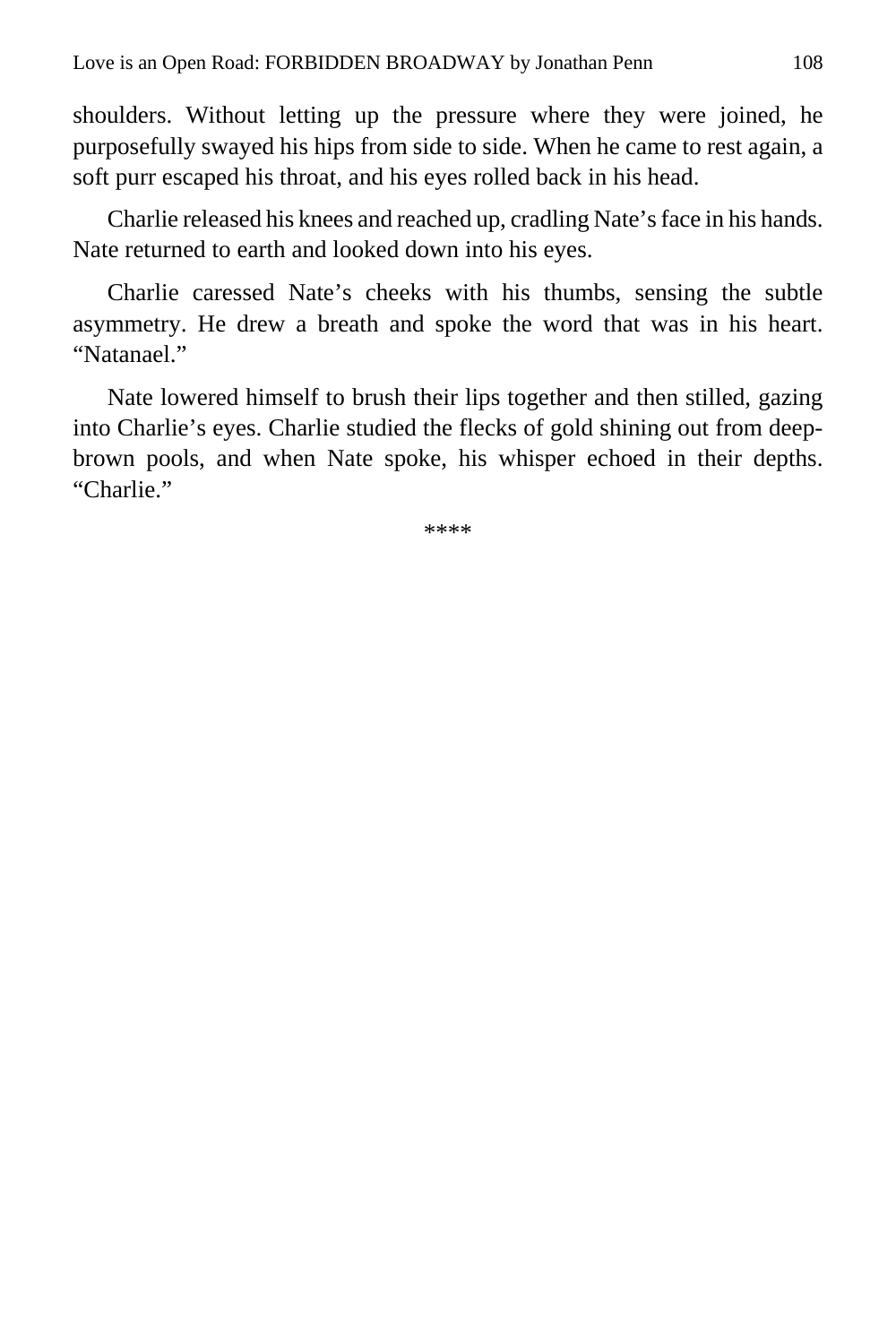## **Act III, Scene 5**

Six weeks later, on a bright and clear Sunday, Charlie climbed out of a taxi and stood under the canopy, brushing at the sleeves of his new suit. Satisfied, he turned and walked to the front door. He entered and nodded as he approached the man who had risen from his podium to open the inner door. "Good afternoon, Lawrence," he said, smiling.

"Good afternoon, Mr. Perkins."

He crossed the lobby and stepped into the lavish wood-paneled elevator, pressing the button for the third floor. When the doors opened, his ears perked to the jaunty sound of Klezmer music. He strolled into the living room to find Simon holding court, seated in an overstuffed chair. Nate perched sidesaddle next to him, his arm around his grandfather's shoulders. They were laughing. Rosa was seated in a straight chair on Simon's other side, and Claude stood beside her, sporting a shiny-purple, pointed party hat. In the middle of the coffee table before them stood a cake, frosted in white, and decorated with roses and lettering in lavender icing:

$$
\begin{array}{c}\n * \\
* \quad *\n * \quad 79\n \end{array}
$$

"Charlie!" Simon cried as he walked in. "You look fabulous, my boy!"

Nate turned his way, and Charlie stopped short, goose bumps rising beneath his shirt from the ardor of the salacious gaze that took him in, inch by inch, from head to toe and back again. Nate stood and crossed the room in three strides, taking Charlie's hands in his and pulling him in for a kiss. Then he cocked his head to the side and whispered in Charlie's ear, "You do look fabulous, but I know better than to call you my boy."

Releasing one of Nate's hands and keeping his hold on the other, Charlie led him to the center of the room to inspect the cake. "No candles?"

Simon huffed. "They won't let me have them anymore. New York fire codes, you know." He waggled his eyebrows.

Charlie laughed, pulling Nate down onto the sofa and tightening his grip on his hand. He turned to Simon. "I know we promised no gifts, but I had to do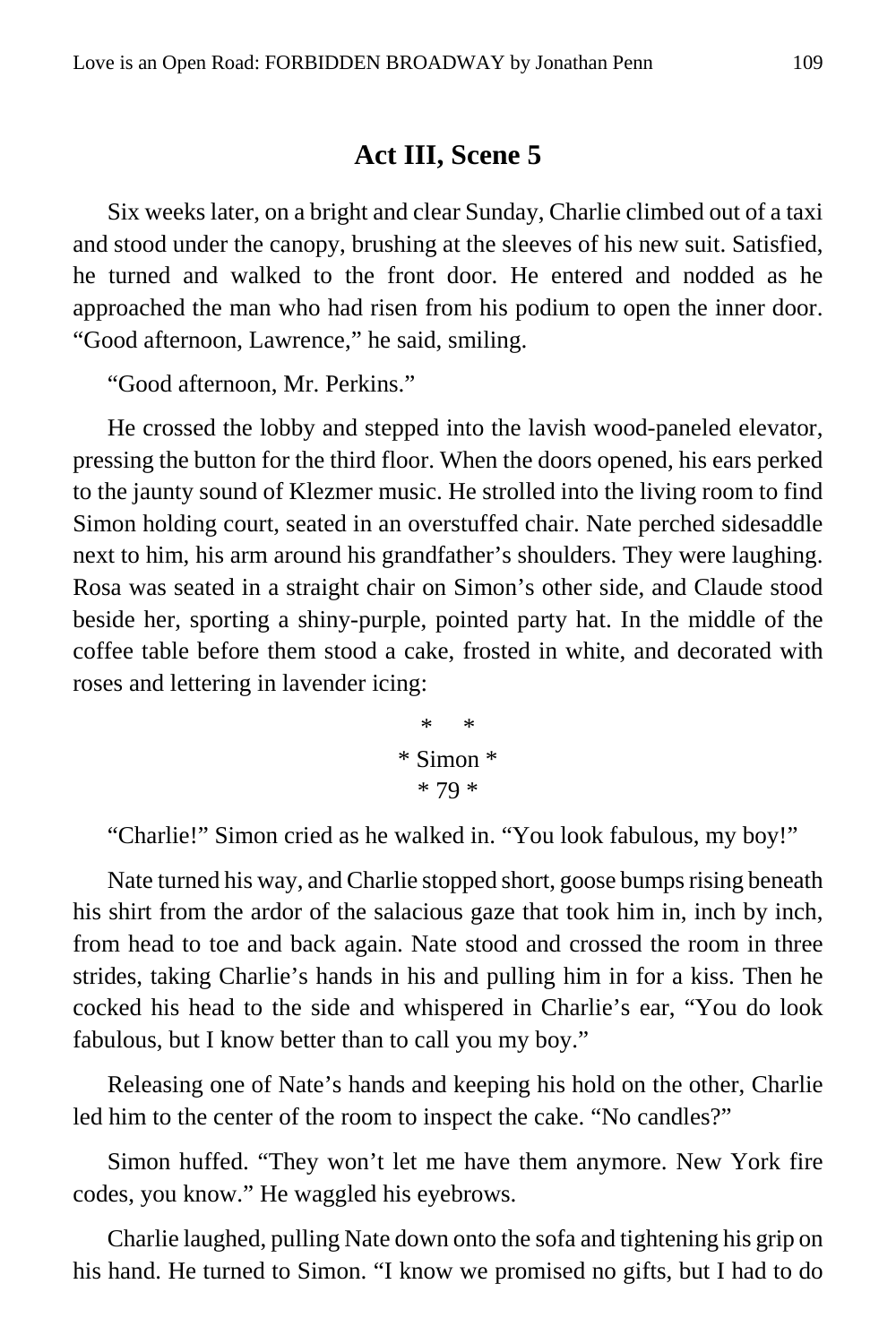something," he said, extracting a large envelope from his breast pocket and handing it across.

"Oh, Charlie—" Simon undid the clasp and slipped his fingers inside "—a card is fine."

"It's not a card. It's… well, just something I thought you might like."

Simon gave him a curious glance and then slid out the contents, studying the cover. "Cortela High School, 2008, *Be My Guest*." He squinted and then looked up. "From when you played Jeff?"

Charlie nodded. "My mom had it in the attic. She keeps everything! I know it's nothing much, but I wanted you to have it."

Simon looked down and opened the program, scanning the inside for a moment before pressing it to his chest. "It means the world to me, son."

Charlie's heart swelled, stirred by a sudden awareness of what the people in this room had so quickly come to mean to him. Especially the man holding his hand. Strains of "Can't Help Lovin' That Man of Mine" began to play in his head.

They'd been dating for nearly a month by the time Charlie finally convinced Nate to have Simon's doctors reevaluate him—and to listen to their advice this time. He'd been as surprised as he was pleased when Nate actually agreed to their recommendations.

Simon's weighings and vitals had been reduced from daily to weekly. Nate had changed the contract with Charlie's agency, and now a nurse came once a week to take his blood sample and check his sugar level. Rosa was entrusted with making sure Simon took his pills and helping with his eye drops.

Charlie had gone back to his old routine of home visits, and while his Tuesday and Thursday evenings at Mrs. Barber's School of Song and Dance remained sacrosanct, he visited Simon as often as he could. He and Nate occasionally spent the night at Simon's when they weren't at Nate's place or Charlie's apartment. He'd even managed to drag Nate to see a few musicals.

Nate leaned over and brushed his lips across Charlie's cheek. Charlie was about to return the favor when something in the look on Simon's face caught his attention. He quirked an eyebrow at the old man. "What?"

Simon shook his head and took a deep breath. "I'm sorry. I can't help it. When I look at the two of you… I see Lester and me when we were young. We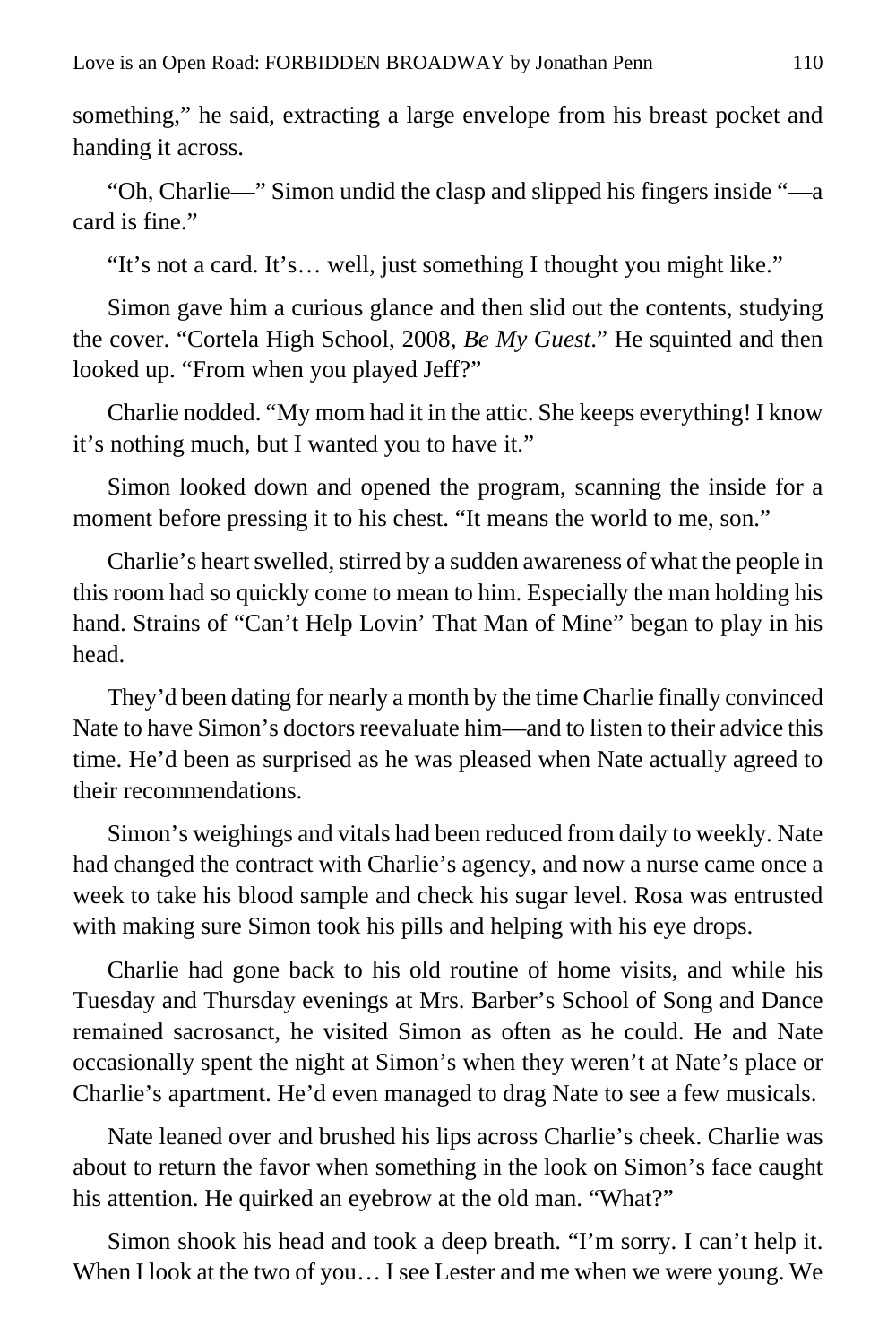went to birthday parties… but we never got to hold hands." He sighed. "Or kiss."

"Oh, Simon." Charlie swallowed around the lump in his throat.

Simon raised a weathered hand. "No, Charlie. It's good. What Lester and I had, we had to keep private. In a way, that put it beyond anything other people could ever touch, but… when I look at the two of you, I see hope. Such a future! The opportunities you have…" A tear ran down his wrinkled cheek. "I have to tell you boys, you two are... well... you've inspired me!"

"What do you mean by 'inspired' Zayda?" Nate asked, leaning forward.

"I mean…" He gave Nate a big smile and then turned to Charlie, a twinkle in his eye. "I have an idea for a new musical."

## *[CURTAIN]*